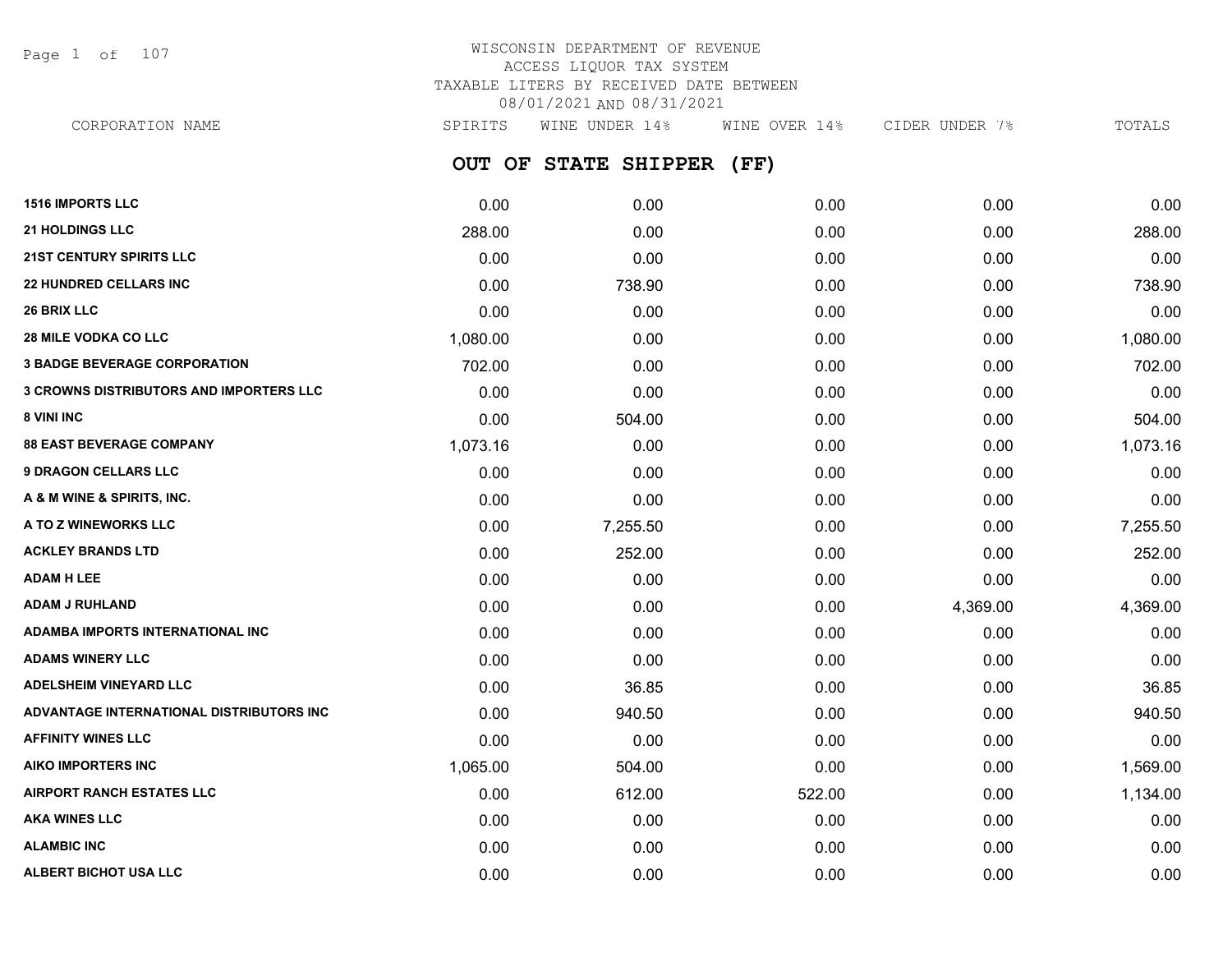Page 2 of 107

| CORPORATION NAME                       | SPIRITS  | WINE UNDER 14% | WINE OVER 14% | CIDER UNDER 7% | TOTALS    |
|----------------------------------------|----------|----------------|---------------|----------------|-----------|
| <b>ALBERT P BEHLER</b>                 | 0.00     | 133.11         | 0.00          | 0.00           | 133.11    |
| ALEJANDRO BULGHERONI ESTATE LLC        | 0.00     | 0.00           | 0.00          | 0.00           | 0.00      |
| ALEXANDRIA NICOLE CELLARS LLC          | 0.00     | 0.00           | 0.00          | 0.00           | 0.00      |
| ALL BRAZILIAN IMPORT & EXPORT INC      | 0.00     | 0.00           | 0.00          | 0.00           | 0.00      |
| <b>ALLIED IMPORTERS USA LTD</b>        | 0.00     | 0.00           | 0.00          | 0.00           | 0.00      |
| <b>ALLTECH'S BEVERAGE DIVISION LLC</b> | 324.00   | 0.00           | 0.00          | 0.00           | 324.00    |
| <b>ALPHA &amp; OMEGA WINERY LLC</b>    | 0.00     | 0.00           | 4.50          | 0.00           | 4.50      |
| ALPHA MARKETING NETWORK INC            | 0.00     | 0.00           | 0.00          | 0.00           | 0.00      |
| <b>ALTAMAR BRANDS LLC</b>              | 103.50   | 0.00           | 0.00          | 0.00           | 103.50    |
| <b>ALTAMURA WINERY INC</b>             | 0.00     | 0.00           | 0.00          | 0.00           | 0.00      |
| <b>AMAVI CELLARS LLC</b>               | 0.00     | 0.00           | 0.00          | 0.00           | 0.00      |
| <b>AMBRABEV LLC</b>                    | 0.00     | 0.00           | 0.00          | 0.00           | 0.00      |
| <b>AMERICAN BEVERAGE CORP</b>          | 0.00     | 89,430.34      | 0.00          | 0.00           | 89,430.34 |
| <b>AMERICAN ESTATES WINES INC</b>      | 0.00     | 0.00           | 0.00          | 0.00           | 0.00      |
| AMERICAN NORTHWEST DISTRIBUTORS INC    | 0.00     | 78.46          | 0.00          | 0.00           | 78.46     |
| AMERICAN OUTLAW SPIRITS INC            | 2,661.00 | 0.00           | 0.00          | 0.00           | 2,661.00  |
| AMERICAN VINTAGE BEVERAGE INC.         | 945.00   | 0.00           | 0.00          | 0.00           | 945.00    |
| <b>AMERICAN VINTNERS LLC</b>           | 0.00     | 1,134.00       | 819.00        | 0.00           | 1,953.00  |
| <b>AMERICAN WINE TRADE INC</b>         | 0.00     | 193.50         | 0.00          | 0.00           | 193.50    |
| <b>AMIR PEAY</b>                       | 0.00     | 0.00           | 0.00          | 0.00           | 0.00      |
| <b>AMPHORA IMPORTS LLC</b>             | 0.00     | 1,336.50       | 0.00          | 0.00           | 1,336.50  |
| <b>AMUSE BOUCHE LLC</b>                | 0.00     | 0.00           | 0.00          | 0.00           | 0.00      |
| <b>ANCIEN WINES INC</b>                | 0.00     | 0.00           | 0.00          | 0.00           | 0.00      |
| <b>ANCIENT PEAK INC</b>                | 0.00     | 0.00           | 0.00          | 0.00           | 0.00      |
| <b>ANDIS WINES LLC</b>                 | 0.00     | 45.00          | 45.00         | 0.00           | 90.00     |
| <b>ANDREW FOX</b>                      | 0.00     | 0.00           | 0.00          | 0.00           | 0.00      |
| <b>ANDREW T BECKSTOFFER</b>            | 0.00     | 0.00           | 0.00          | 0.00           | 0.00      |
| <b>ANGELA OSBORNE</b>                  | 0.00     | 0.00           | 0.00          | 0.00           | 0.00      |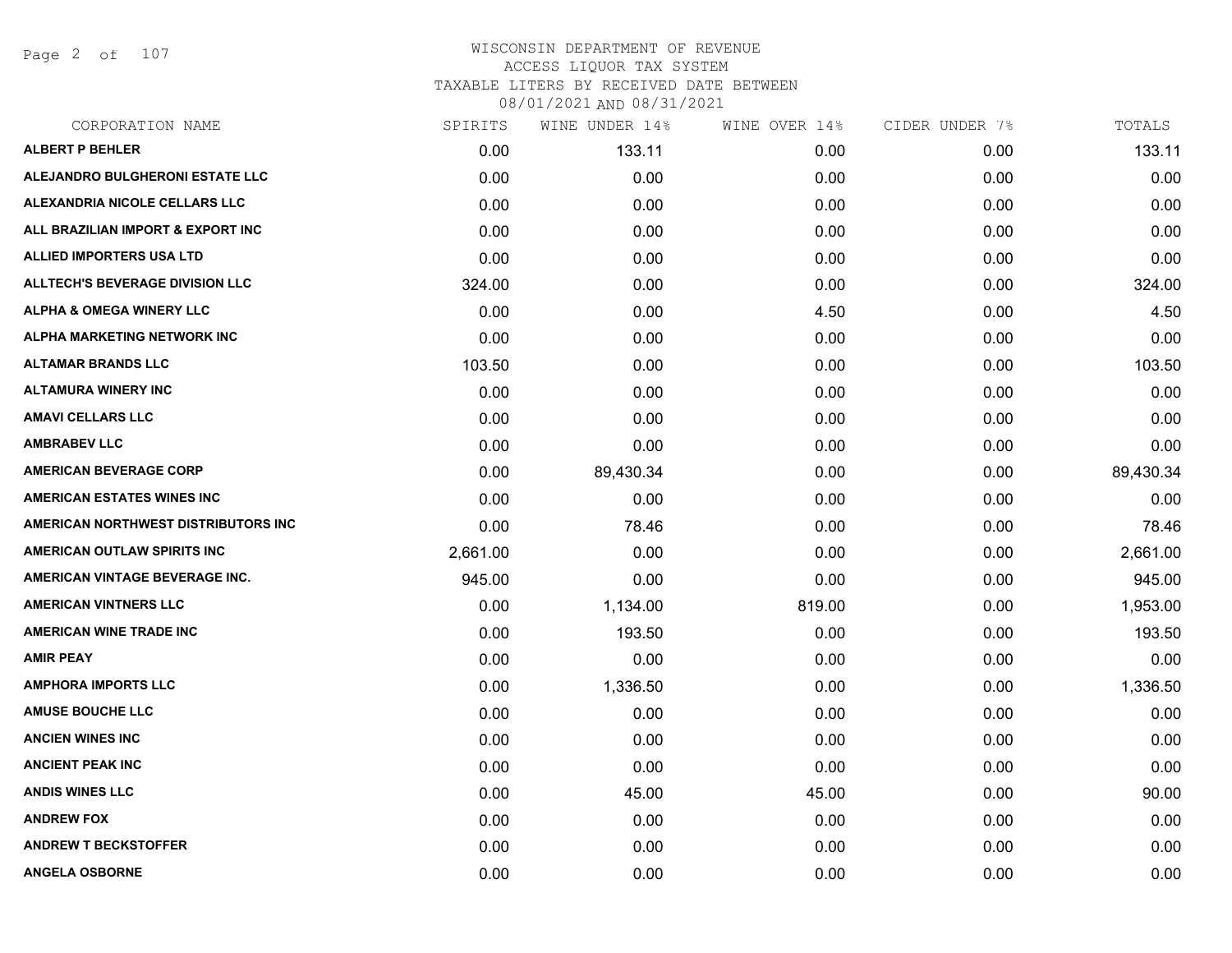#### WISCONSIN DEPARTMENT OF REVENUE ACCESS LIQUOR TAX SYSTEM

TAXABLE LITERS BY RECEIVED DATE BETWEEN

| CORPORATION NAME                                | SPIRITS   | WINE UNDER 14% | WINE OVER 14% | CIDER UNDER 7% | TOTALS     |
|-------------------------------------------------|-----------|----------------|---------------|----------------|------------|
| <b>ANHEUSER-BUSCH COMPANIES LLC</b>             | 92,527.27 | 945.14         | 0.00          | 10,771.69      | 104,244.10 |
| <b>ANTHONY G MOLL</b>                           | 0.00      | 0.00           | 0.00          | 0.00           | 0.00       |
| <b>ANTHONY M TRUCHARD</b>                       | 0.00      | 0.00           | 63.00         | 0.00           | 63.00      |
| <b>ANTIPODEAN WINES LLC</b>                     | 0.00      | 819.00         | 0.00          | 0.00           | 819.00     |
| <b>APOLOGUE LLC</b>                             | 0.00      | 0.00           | 0.00          | 0.00           | 0.00       |
| <b>APOSTROPHE BRANDS LLC</b>                    | 0.00      | 0.00           | 0.00          | 0.00           | 0.00       |
| APPELLATION TRADING COMPANY LLC                 | 0.00      | 0.00           | 0.00          | 0.00           | 0.00       |
| <b>APPELLATIONS LP</b>                          | 0.00      | 0.00           | 0.00          | 0.00           | 0.00       |
| AQUILINI BRANDS USA INC.                        | 0.00      | 756.00         | 0.00          | 0.00           | 756.00     |
| <b>ARANO LLC</b>                                | 0.00      | 378.00         | 31.50         | 0.00           | 409.50     |
| <b>ARCHANA A DAVE</b>                           | 0.00      | 0.00           | 0.00          | 0.00           | 0.00       |
| <b>ARCHER ROOSE INC</b>                         | 0.00      | 1,080.00       | 0.00          | 0.00           | 1,080.00   |
| <b>AREL GROUP WINE &amp; SPIRITS INC</b>        | 0.00      | 1,008.00       | 0.00          | 0.00           | 1,008.00   |
| <b>ARETE WINES LLC</b>                          | 0.00      | 0.00           | 0.00          | 0.00           | 0.00       |
| <b>ARIETTA INC</b>                              | 0.00      | 0.00           | 0.00          | 0.00           | 0.00       |
| <b>ARMSTRONG FAMILY WINERY LLC</b>              | 0.00      | 0.00           | 0.00          | 0.00           | 0.00       |
| <b>ARNOLD ANTON CARLSON</b>                     | 0.00      | 0.00           | 0.00          | 0.00           | 0.00       |
| <b>ARNOT-ROBERTS LLC</b>                        | 0.00      | 0.00           | 0.00          | 0.00           | 0.00       |
| <b>ARPENT LLC</b>                               | 0.00      | 0.00           | 0.00          | 0.00           | 0.00       |
| <b>ARTISANAL DISTILLATES INC.</b>               | 0.00      | 0.00           | 0.00          | 0.00           | 0.00       |
| <b>ARTISANAL IMPORTS INC</b>                    | 0.00      | 0.00           | 0.00          | 0.00           | 0.00       |
| <b>ASSOCIATED BREWING COMPANY</b>               | 0.00      | 0.00           | 0.00          | 0.00           | 0.00       |
| <b>ASV WINES INC</b>                            | 0.00      | 504.00         | 0.00          | 0.00           | 504.00     |
| <b>ATHENEE IMPORTERS &amp; DISTRIBUTORS LTD</b> | 0.00      | 0.00           | 0.00          | 0.00           | 0.00       |
| ATLAS WINE COMPANY LLC                          | 0.00      | 0.00           | 0.00          | 0.00           | 0.00       |
| <b>ATOMIC BRANDS INC</b>                        | 51,501.61 | 0.00           | 0.00          | 0.00           | 51,501.61  |
| <b>AUGUST WINE GROUP LLC</b>                    | 0.00      | 135.00         | 0.00          | 0.00           | 135.00     |
| AUSTIN VODKA COMPANY LLC                        | 0.00      | 0.00           | 0.00          | 0.00           | 0.00       |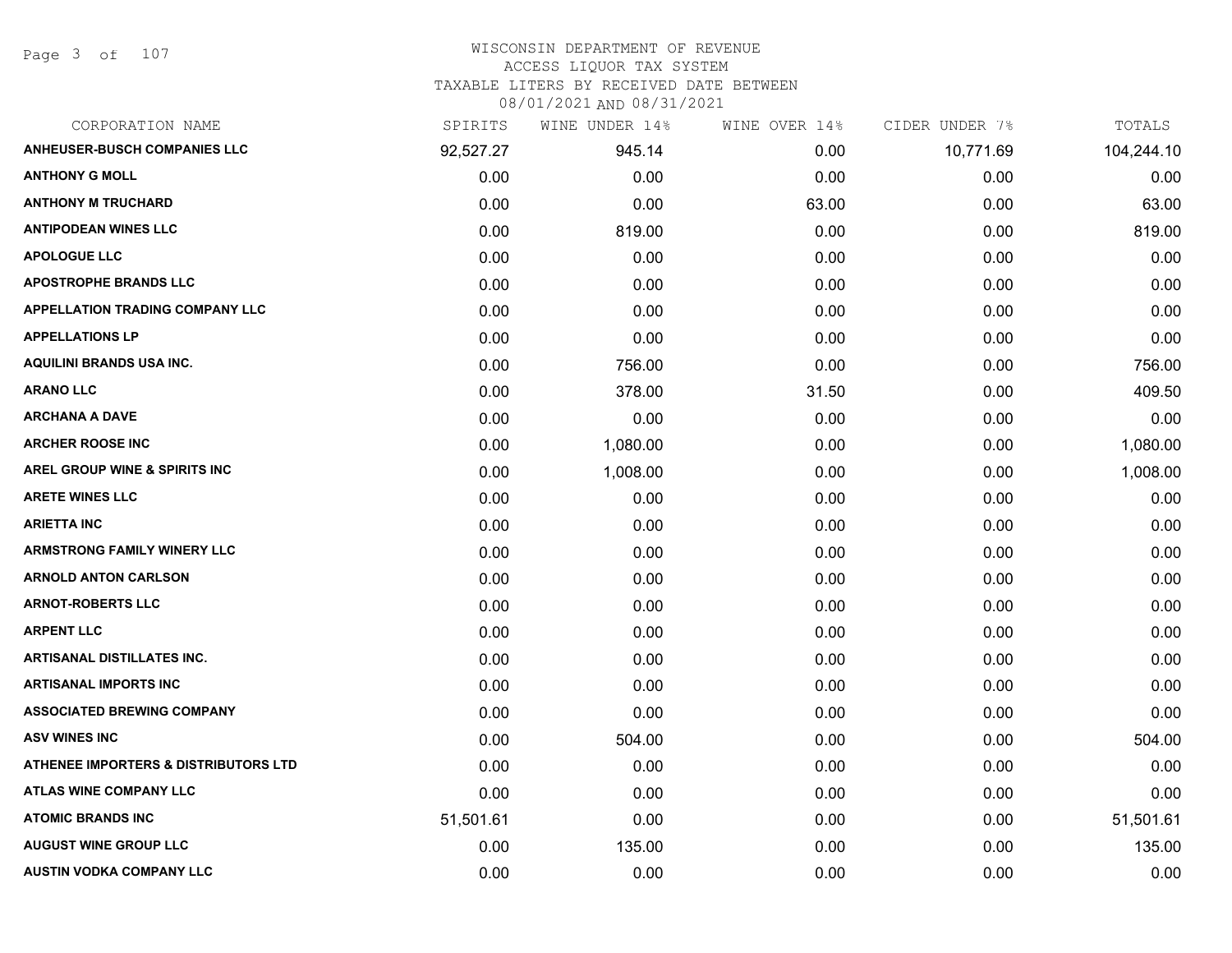Page 4 of 107

#### WISCONSIN DEPARTMENT OF REVENUE ACCESS LIQUOR TAX SYSTEM

TAXABLE LITERS BY RECEIVED DATE BETWEEN

| CORPORATION NAME                           | SPIRITS    | WINE UNDER 14% | WINE OVER 14% | CIDER UNDER 7% | TOTALS     |
|--------------------------------------------|------------|----------------|---------------|----------------|------------|
| AUSTIN WHISKEY COMPANY, LLC                | 0.00       | 0.00           | 0.00          | 0.00           | 0.00       |
| <b>AUSTRAL WINES LLC</b>                   | 0.00       | 0.00           | 0.00          | 0.00           | 0.00       |
| <b>AV BRANDS INC</b>                       | 0.00       | 944.75         | 423.00        | 0.00           | 1,367.75   |
| AVA FOOD LABS, INC                         | 31,944.00  | 0.00           | 0.00          | 0.00           | 31,944.00  |
| <b>AVID INC</b>                            | 0.00       | 0.00           | 0.00          | 0.00           | 0.00       |
| AVV WINERY CO LLC                          | 0.00       | 1,134.00       | 0.00          | 0.00           | 1,134.00   |
| <b>AXIOS INC</b>                           | 0.00       | 0.00           | 0.00          | 0.00           | 0.00       |
| <b>AZAR DISTILLING LLC</b>                 | 0.00       | 0.00           | 0.00          | 0.00           | 0.00       |
| <b>AZZURRE SPIRITS CORPORATION</b>         | 1,350.00   | 0.00           | 0.00          | 0.00           | 1,350.00   |
| <b>B &amp; I OVERSEAS TRADING INC</b>      | 144.00     | 0.00           | 0.00          | 0.00           | 144.00     |
| <b>B UNITED INTERNATIONAL INC</b>          | 0.00       | 0.00           | 748.10        | 0.00           | 748.10     |
| <b>B. NEKTAR LLC</b>                       | 0.00       | 601.02         | 0.00          | 1,671.70       | 2,272.72   |
| <b>BACARDI U.S.A., INC.</b>                | 227,212.44 | 1,678.36       | 882.00        | 0.00           | 229,772.80 |
| <b>BACCHUS TECHNOLOGIES LLC</b>            | 0.00       | 1,774.00       | 126.00        | 0.00           | 1,900.00   |
| <b>BACIO DIVINO CELLARS LLC</b>            | 0.00       | 0.00           | 0.00          | 0.00           | 0.00       |
| <b>BACKWARDS DISTILLING COMPANY, LLC</b>   | 0.00       | 0.00           | 0.00          | 0.00           | 0.00       |
| <b>BADGER MOUNTAIN INC</b>                 | 0.00       | 360.00         | 0.00          | 0.00           | 360.00     |
| <b>BALCONES DISTILLING LLC</b>             | 0.00       | 0.00           | 0.00          | 0.00           | 0.00       |
| <b>BALLENTINE VINEYARDS INC</b>            | 0.00       | 0.00           | 0.00          | 0.00           | 0.00       |
| <b>BALTHAZAR REX LLC</b>                   | 0.00       | 0.00           | 0.00          | 0.00           | 0.00       |
| <b>BANFI PRODUCTS CORPORATION</b>          | 0.00       | 3,335.86       | 0.00          | 0.00           | 3,335.86   |
| <b>BANVILLE &amp; JONES WINE MERCHANTS</b> | 27.00      | 1,874.00       | 9.00          | 0.00           | 1,910.00   |
| <b>BARGETTOS SANTA CRUZ WINERY INC</b>     | 0.00       | 0.00           | 0.00          | 0.00           | 0.00       |
| <b>BARLOW VINEYARDS LLC</b>                | 0.00       | 0.00           | 0.00          | 0.00           | 0.00       |
| <b>BARNARD GRIFFIN INC</b>                 | 0.00       | 0.00           | 0.00          | 0.00           | 0.00       |
| <b>BARNETT VINEYARDS LP</b>                | 0.00       | 0.00           | 0.00          | 0.00           | 0.00       |
| <b>BARON FRANCOIS LTD</b>                  | 6.00       | 279.00         | 0.00          | 0.00           | 285.00     |
| <b>BARRA FAMILY WINES, LLC</b>             | 0.00       | 0.00           | 0.00          | 0.00           | 0.00       |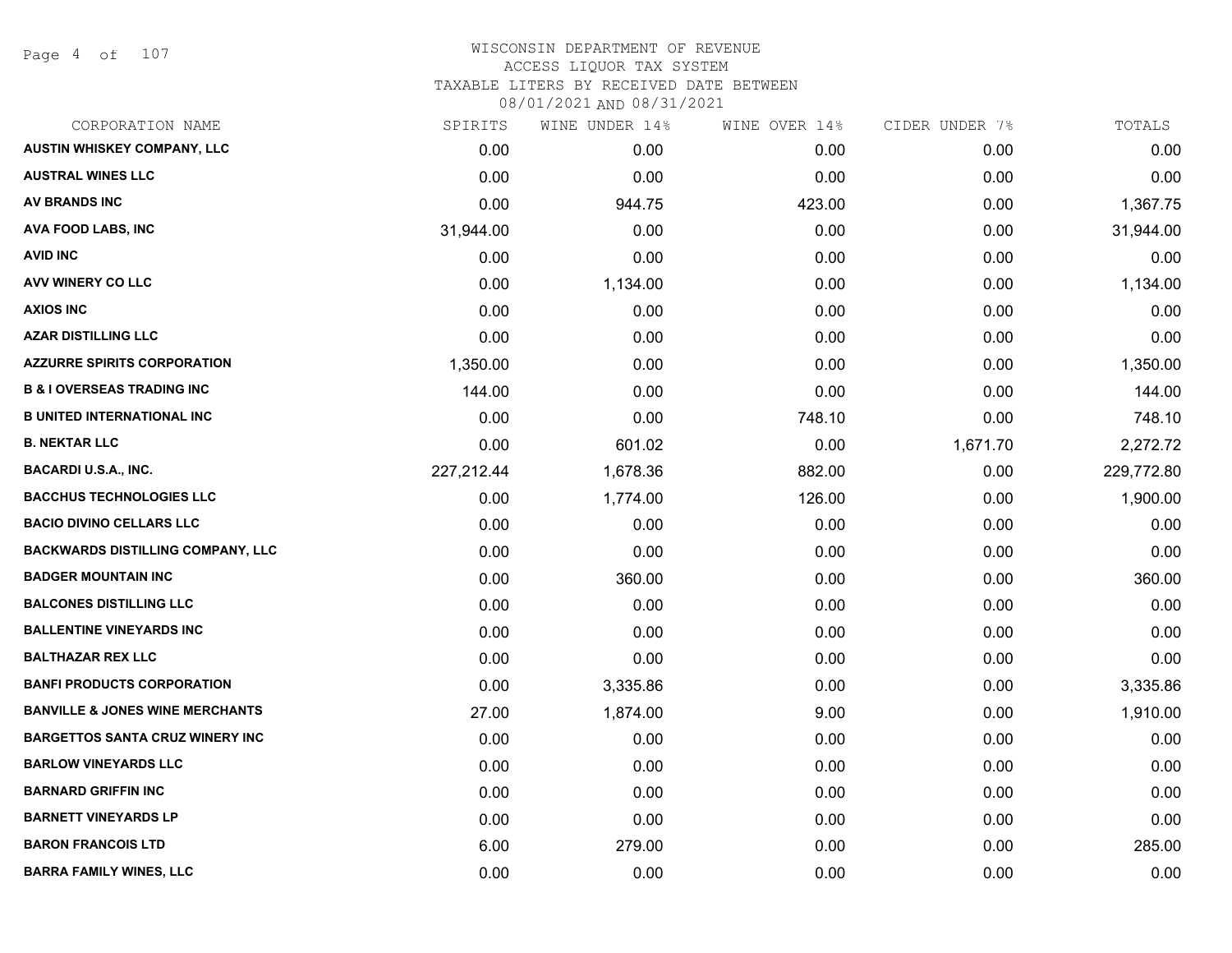Page 5 of 107

#### WISCONSIN DEPARTMENT OF REVENUE ACCESS LIQUOR TAX SYSTEM TAXABLE LITERS BY RECEIVED DATE BETWEEN

| CORPORATION NAME                         | SPIRITS | WINE UNDER 14% | WINE OVER 14% | CIDER UNDER 7% | TOTALS    |
|------------------------------------------|---------|----------------|---------------|----------------|-----------|
| <b>BATTAGLIA DISTRIBUTING CORP INC</b>   | 0.00    | 26.13          | 0.00          | 0.00           | 26.13     |
| <b>BAUM WINE IMPORTS INC</b>             | 18.00   | 3,806.25       | 327.00        | 0.00           | 4,151.25  |
| <b>BE IN GOOD SPIRITS LLC</b>            | 0.00    | 0.00           | 0.00          | 0.00           | 0.00      |
| <b>BEAUX FRERES LLC</b>                  | 0.00    | 0.00           | 0.00          | 0.00           | 0.00      |
| <b>BEDFORD &amp; GROVE LLC</b>           | 0.00    | 0.00           | 0.00          | 0.00           | 0.00      |
| <b>BEDROCK WINE COMPANY LP</b>           | 0.00    | 0.00           | 33.28         | 0.00           | 33.28     |
| <b>BENDISTILLERY INC</b>                 | 0.00    | 0.00           | 0.00          | 0.00           | 0.00      |
| <b>BENOVIA WINERY LLC</b>                | 0.00    | 0.00           | 0.00          | 0.00           | 0.00      |
| <b>BEPPE &amp; THE ARCHITECT LLC</b>     | 0.00    | 0.00           | 0.00          | 0.00           | 0.00      |
| <b>BERGSTROM WINES LLC</b>               | 0.00    | 0.00           | 0.00          | 0.00           | 0.00      |
| <b>BERNARDUS LLC</b>                     | 0.00    | 0.00           | 0.00          | 0.00           | 0.00      |
| BETHEL HEIGHTS VINEYARD INC              | 0.00    | 0.00           | 0.00          | 0.00           | 0.00      |
| BETTER BRANDS INTERNATIONAL              | 0.00    | 63.00          | 693.00        | 0.00           | 756.00    |
| <b>BETZ CELLARS LLC</b>                  | 0.00    | 0.00           | 0.00          | 0.00           | 0.00      |
| <b>BEVAN CELLARS, LLC</b>                | 0.00    | 0.00           | 0.00          | 0.00           | 0.00      |
| <b>BEVERAGE INNOVATION CORP</b>          | 0.00    | 8,857.86       | 0.00          | 0.00           | 8,857.86  |
| <b>BIAGIO CRU &amp; ESTATE WINES LLC</b> | 0.00    | 0.00           | 0.00          | 0.00           | 0.00      |
| <b>BILTMORE ESTATE WINE COMPANY</b>      | 0.00    | 0.00           | 0.00          | 0.00           | 0.00      |
| <b>BLACK ROCK SPIRITS LLC</b>            | 162.00  | 0.00           | 0.00          | 0.00           | 162.00    |
| <b>BLACKBIRD VINEYARDS LLC</b>           | 0.00    | 0.00           | 0.00          | 0.00           | 0.00      |
| <b>BLAIR VINEYARDS LLC</b>               | 0.00    | 0.00           | 0.00          | 0.00           | 0.00      |
| <b>BLAKE FARMS HARD APPLE CIDER LLC</b>  | 0.00    | 0.00           | 0.00          | 18,619.18      | 18,619.18 |
| <b>BLAUM BROS DISTILLING CO LLC</b>      | 0.00    | 0.00           | 0.00          | 0.00           | 0.00      |
| <b>BLUE RIDGE DISTILLING CO INC</b>      | 0.00    | 0.00           | 0.00          | 0.00           | 0.00      |
| <b>BLUE ROCK VINEYARD LLC</b>            | 0.00    | 0.00           | 0.00          | 0.00           | 0.00      |
| <b>BLUE SPIRITS DISTILLING LLC</b>       | 0.00    | 0.00           | 0.00          | 0.00           | 0.00      |
| <b>BODEGAS RIOJANAS USA CORPORATION</b>  | 0.00    | 0.00           | 0.00          | 0.00           | 0.00      |
| <b>BOEGER WINERY INC</b>                 | 0.00    | 0.00           | 0.00          | 0.00           | 0.00      |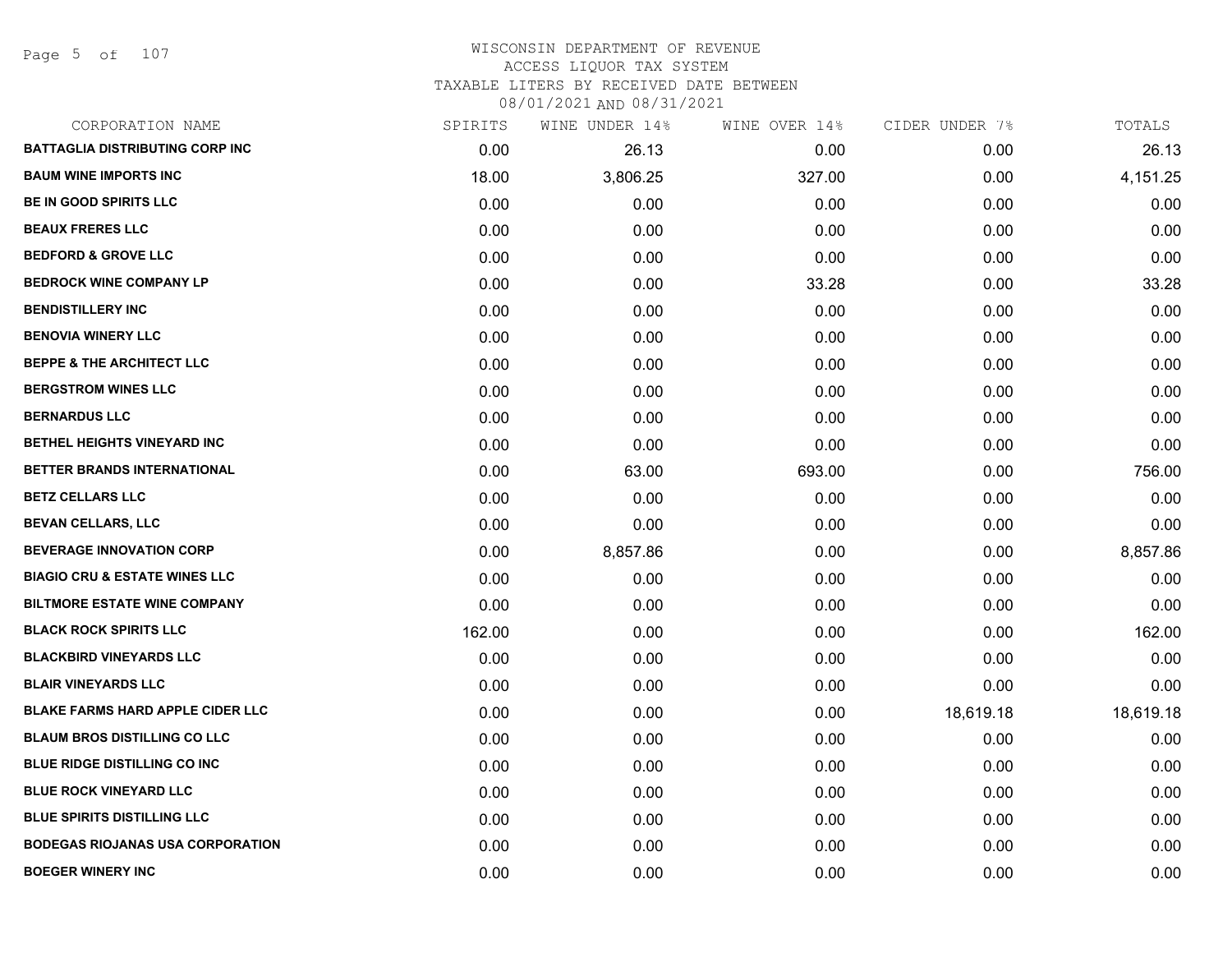Page 6 of 107

# WISCONSIN DEPARTMENT OF REVENUE ACCESS LIQUOR TAX SYSTEM

TAXABLE LITERS BY RECEIVED DATE BETWEEN

| CORPORATION NAME                     | SPIRITS    | WINE UNDER 14% | WINE OVER 14% | CIDER UNDER 7% | TOTALS     |
|--------------------------------------|------------|----------------|---------------|----------------|------------|
| <b>BOGLE VINEYARDS INC</b>           | 0.00       | 1,764.00       | 16,956.00     | 0.00           | 18,720.00  |
| <b>BON VIVANT IMPORTS INC</b>        | 0.00       | 0.00           | 0.00          | 0.00           | 0.00       |
| <b>BONANNO VINTNERS LLC</b>          | 0.00       | 315.00         | 189.00        | 0.00           | 504.00     |
| <b>BONNY DOON WINERY INC</b>         | 0.00       | 0.00           | 0.00          | 0.00           | 0.00       |
| <b>BOOKWALTER WINERY LLC</b>         | 0.00       | 0.00           | 0.00          | 0.00           | 0.00       |
| <b>BOSTON BEER CORPORATION</b>       | 3,849.76   | 0.00           | 0.00          | 142,060.83     | 145,910.59 |
| <b>BOUCHAINE VINEYARDS INC</b>       | 0.00       | 0.00           | 0.00          | 0.00           | 0.00       |
| <b>BOUNDARY BREAKS LLC</b>           | 0.00       | 0.00           | 0.00          | 0.00           | 0.00       |
| <b>BOURGET IMPORTS LLC</b>           | 0.00       | 27.00          | 0.00          | 0.00           | 27.00      |
| <b>BOUTINOT USA INC</b>              | 0.00       | 0.00           | 0.00          | 0.00           | 0.00       |
| <b>BOUTIQUE BEVERAGE CO</b>          | 0.00       | 1,620.00       | 0.00          | 0.00           | 1,620.00   |
| <b>BRAIN BREW VENTURES 3.0, INC.</b> | 0.00       | 0.00           | 0.00          | 0.00           | 0.00       |
| <b>BRASSFIELD ESTATE WINERY LLC</b>  | 0.00       | 0.00           | 3,024.00      | 0.00           | 3,024.00   |
| <b>BRAZOS WINE IMPORTS LLC</b>       | 0.00       | 201.00         | 189.00        | 0.00           | 390.00     |
| <b>BREWDOG BREWING COMPANY LLC</b>   | 0.00       | 0.00           | 0.00          | 0.00           | 0.00       |
| <b>BRIAN CARTER CELLARS LLC</b>      | 0.00       | 0.00           | 0.00          | 0.00           | 0.00       |
| <b>BRICKELL WINES LLC</b>            | 0.00       | 0.00           | 0.00          | 0.00           | 0.00       |
| <b>BRIDGEVIEW VINEYARDS INC</b>      | 0.00       | 0.00           | 0.00          | 0.00           | 0.00       |
| <b>BRIGHT CELLARS INC.</b>           | 0.00       | 0.00           | 0.00          | 0.00           | 0.00       |
| <b>BROADBENT SELECTIONS INC</b>      | 0.00       | 342.00         | 22.50         | 0.00           | 364.50     |
| <b>BRONCO WINE COMPANY</b>           | 0.00       | 51,277.22      | 315.00        | 0.00           | 51,592.22  |
| <b>BROVO SPIRITS LLC</b>             | 0.00       | 0.00           | 0.00          | 0.00           | 0.00       |
| <b>BROWNE FAMILY WINES LLC</b>       | 0.00       | 0.00           | 0.00          | 0.00           | 0.00       |
| <b>BROWN-FORMAN CORPORATION</b>      | 271,555.65 | 11,225.23      | 0.00          | 0.00           | 282,780.88 |
| <b>BRUTOCAO CELLARS LP</b>           | 0.00       | 0.00           | 0.00          | 0.00           | 0.00       |
| <b>BRYN MAWR VINEYARDS INC</b>       | 0.00       | 0.00           | 0.00          | 0.00           | 0.00       |
| <b>BUCKLER FAMILY VINEYARDS LLC</b>  | 0.00       | 0.00           | 0.00          | 0.00           | 0.00       |
| <b>BUEHLER VINEYARDS INC</b>         | 0.00       | 0.00           | 0.00          | 0.00           | 0.00       |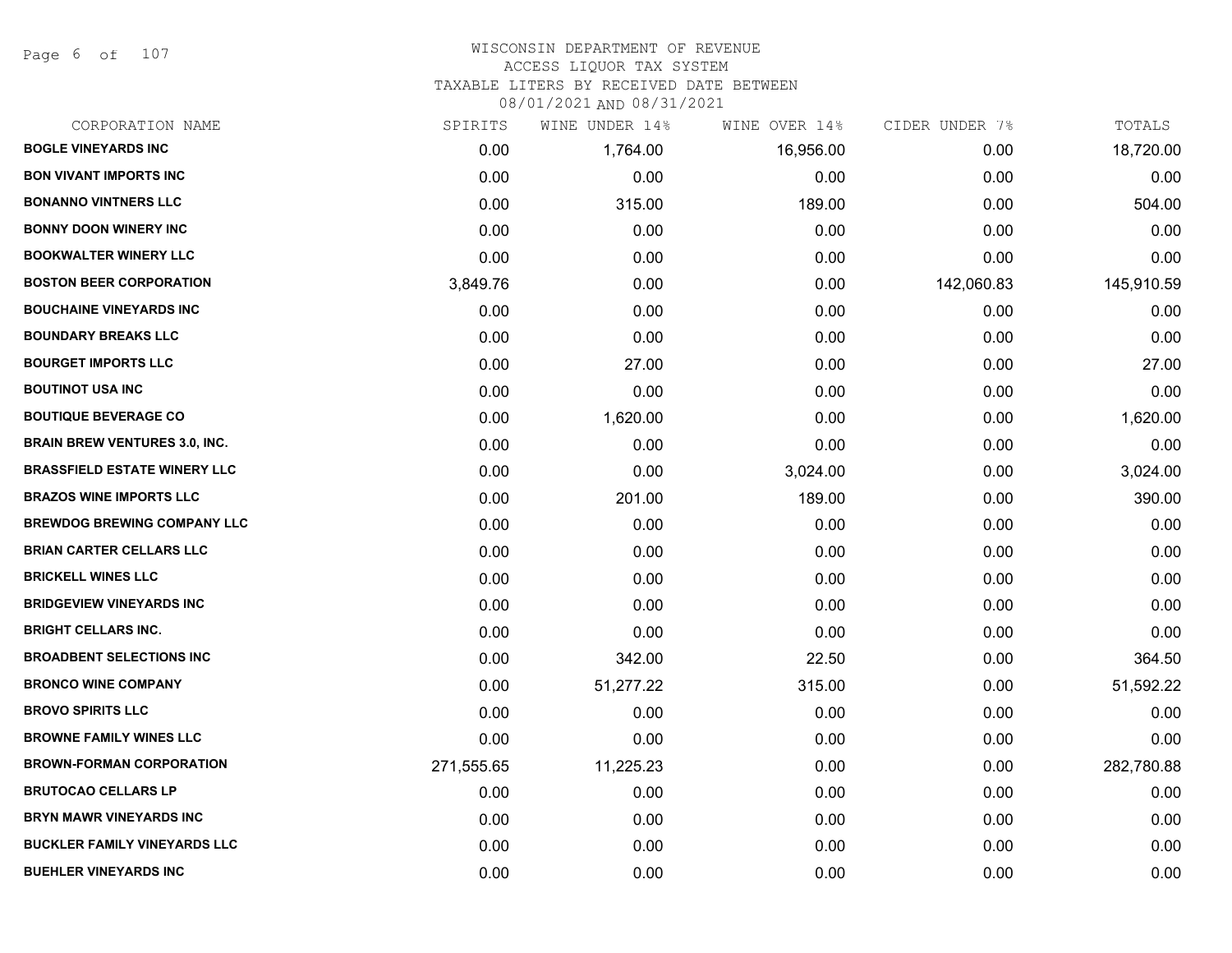Page 7 of 107

# WISCONSIN DEPARTMENT OF REVENUE ACCESS LIQUOR TAX SYSTEM TAXABLE LITERS BY RECEIVED DATE BETWEEN

| CORPORATION NAME                            | SPIRITS   | WINE UNDER 14% | WINE OVER 14% | CIDER UNDER 7% | TOTALS    |
|---------------------------------------------|-----------|----------------|---------------|----------------|-----------|
| <b>BULLY HILL VINEYARDS INC</b>             | 0.00      | 0.00           | 0.00          | 0.00           | 0.00      |
| <b>BURGESS CELLARS INC</b>                  | 0.00      | 0.00           | 0.00          | 0.00           | 0.00      |
| <b>BURKE &amp; MORRIS SPIRITS LLC</b>       | 0.00      | 0.00           | 0.00          | 0.00           | 0.00      |
| <b>BUZZBALLZ LLC</b>                        | 0.00      | 540.00         | 3,887.63      | 0.00           | 4,427.63  |
| <b>BUZZBOX BEVERAGES INC</b>                | 0.00      | 0.00           | 0.00          | 0.00           | 0.00      |
| <b>BWSC LLC</b>                             | 0.00      | 4,122.00       | 126.00        | 0.00           | 4,248.00  |
| <b>C &amp; C WINE SERVICES INC</b>          | 0.00      | 0.00           | 0.00          | 0.00           | 0.00      |
| <b>C MONDAVI &amp; FAMILY</b>               | 0.00      | 20,007.00      | 414.00        | 0.00           | 20,421.00 |
| <b>C SQUARED CIDERS LLC</b>                 | 0.00      | 0.00           | 0.00          | 0.00           | 0.00      |
| <b>CABERNET CORP</b>                        | 0.00      | 558.00         | 252.00        | 0.00           | 810.00    |
| <b>CAIN CELLARS INC</b>                     | 0.00      | 0.00           | 0.00          | 0.00           | 0.00      |
| <b>CAL VIN ENTERPRISES CORPORATION</b>      | 0.00      | 0.00           | 0.00          | 0.00           | 0.00      |
| <b>CALEDONIA SPIRITS INC</b>                | 0.00      | 0.00           | 0.00          | 0.00           | 0.00      |
| <b>CALIFORNIA CIDER COMPANY</b>             | 0.00      | 0.00           | 0.00          | 0.00           | 0.00      |
| <b>CALIFORNIA VINEYARDS INC</b>             | 0.00      | 0.00           | 0.00          | 0.00           | 0.00      |
| <b>CALIFORNIA WINE WORKS LLC</b>            | 0.00      | 0.00           | 0.00          | 0.00           | 0.00      |
| <b>CALLUNA VINEYARDS LLC</b>                | 0.00      | 0.00           | 0.00          | 0.00           | 0.00      |
| <b>CAMARDA CORP</b>                         | 0.00      | 0.00           | 0.00          | 0.00           | 0.00      |
| <b>CAMARENA IMPORTS LLC</b>                 | 0.00      | 0.00           | 0.00          | 0.00           | 0.00      |
| <b>CAMELOT IMPORTING CO INC</b>             | 0.00      | 0.00           | 216.00        | 0.00           | 216.00    |
| <b>CAMPARI AMERICA LLC</b>                  | 28,312.50 | 0.00           | 0.00          | 0.00           | 28,312.50 |
| <b>CAMPBELL &amp; MCGILL SELECTIONS LLC</b> | 0.00      | 0.00           | 0.00          | 0.00           | 0.00      |
| <b>CAMPEON SPIRITS COMPANY INC</b>          | 0.00      | 0.00           | 0.00          | 0.00           | 0.00      |
| <b>CANNED FUN LLC</b>                       | 0.00      | 2,600.00       | 0.00          | 0.00           | 2,600.00  |
| <b>CANNON RIVER WINERY LLC</b>              | 0.00      | 0.00           | 0.00          | 0.00           | 0.00      |
| <b>CAPARONE WINERY LLC</b>                  | 0.00      | 0.00           | 0.00          | 0.00           | 0.00      |
| <b>CAPE CLASSICS INC</b>                    | 0.00      | 0.00           | 0.00          | 0.00           | 0.00      |
| <b>CARACCIOLI CELLARS INC</b>               | 0.00      | 0.00           | 0.00          | 0.00           | 0.00      |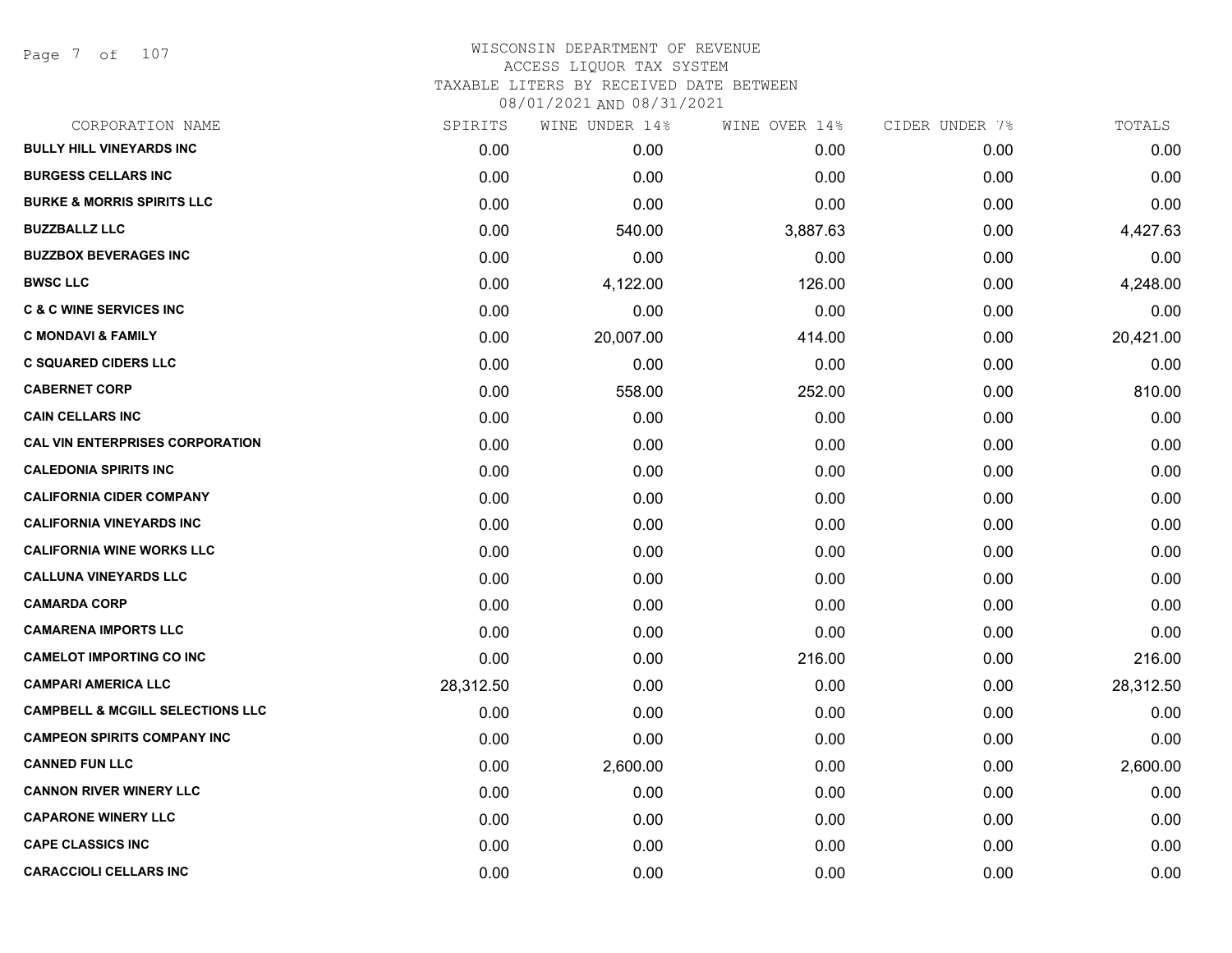Page 8 of 107

| CORPORATION NAME                            | SPIRITS   | WINE UNDER 14% | WINE OVER 14% | CIDER UNDER 7% | TOTALS    |
|---------------------------------------------|-----------|----------------|---------------|----------------|-----------|
| <b>CARDINAL SPIRITS LLC</b>                 | 0.00      | 0.00           | 0.00          | 0.00           | 0.00      |
| <b>CARDINAL WINE GROUP LLC</b>              | 0.00      | 0.00           | 0.00          | 0.00           | 0.00      |
| <b>CARDWELL HILL CELLARS LLC</b>            | 0.00      | 234.00         | 0.00          | 0.00           | 234.00    |
| <b>CARIBBEAN DISTILLERS LLC</b>             | 0.00      | 0.00           | 0.00          | 0.00           | 0.00      |
| <b>CARIBBEAN SPIRITS INC</b>                | 0.00      | 0.00           | 0.00          | 0.00           | 0.00      |
| <b>CARL THOMA</b>                           | 0.00      | 0.00           | 0.00          | 0.00           | 0.00      |
| <b>CARLOS HUBNER-ARTETA</b>                 | 0.00      | 0.00           | 0.00          | 0.00           | 0.00      |
| <b>CARLSON VINEYARDS INC</b>                | 0.00      | 0.00           | 0.00          | 0.00           | 0.00      |
| <b>CAROLINA DISTRIBUTION LLC</b>            | 0.00      | 0.00           | 0.00          | 0.00           | 0.00      |
| <b>CARRIAGE HOUSE IMPORTS, LTD.</b>         | 0.00      | 0.00           | 0.00          | 0.00           | 0.00      |
| <b>CASTIEL ESTATE LLC</b>                   | 0.00      | 0.00           | 0.00          | 0.00           | 0.00      |
| <b>CASTLE BRANDS USA CORP</b>               | 1,794.00  | 0.00           | 0.00          | 0.00           | 1,794.00  |
| <b>CASTORO CELLARS</b>                      | 0.00      | 0.00           | 0.00          | 0.00           | 0.00      |
| <b>CAYMUS VINEYARDS INC</b>                 | 0.00      | 0.00           | 0.00          | 0.00           | 0.00      |
| <b>CEDAR KNOLL VINEYARDS INC</b>            | 0.00      | 0.00           | 0.00          | 0.00           | 0.00      |
| <b>CELEBRATION DISTILLATION CORPORATION</b> | 0.00      | 0.00           | 0.00          | 0.00           | 0.00      |
| <b>CELLARS INTERNATIONAL INC</b>            | 0.00      | 0.00           | 0.00          | 0.00           | 0.00      |
| <b>CELLIER WINES DISTRIBUTING INC</b>       | 0.00      | 0.00           | 0.00          | 0.00           | 0.00      |
| <b>CHAISE VENTURES INC</b>                  | 0.00      | 0.00           | 0.00          | 0.00           | 0.00      |
| <b>CHANNING DAUGHTERS WINERY LLC</b>        | 0.00      | 0.00           | 0.00          | 0.00           | 0.00      |
| <b>CHAPPELLET WINERY INC</b>                | 0.00      | 0.00           | 0.00          | 0.00           | 0.00      |
| <b>CHARBAUT AMERICA INC</b>                 | 0.00      | 0.00           | 0.00          | 0.00           | 0.00      |
| <b>CHARLES &amp; MARTHA BARRA</b>           | 0.00      | 72.00          | 189.00        | 0.00           | 261.00    |
| <b>CHARLES JACQUIN ET CIE INC</b>           | 19,084.32 | 0.00           | 242.87        | 0.00           | 19,327.19 |
| <b>CHARLES JEFFREY MATTINGLY</b>            | 0.00      | 0.00           | 0.00          | 0.00           | 0.00      |
| <b>CHARLES NEAL SELECTIONS INC</b>          | 0.00      | 0.00           | 0.00          | 0.00           | 0.00      |
| <b>CHARLES REININGER LLC</b>                | 0.00      | 0.00           | 0.00          | 0.00           | 0.00      |
| <b>CHATEAU BARNABY LLC</b>                  | 0.00      | 63.00          | 0.00          | 0.00           | 63.00     |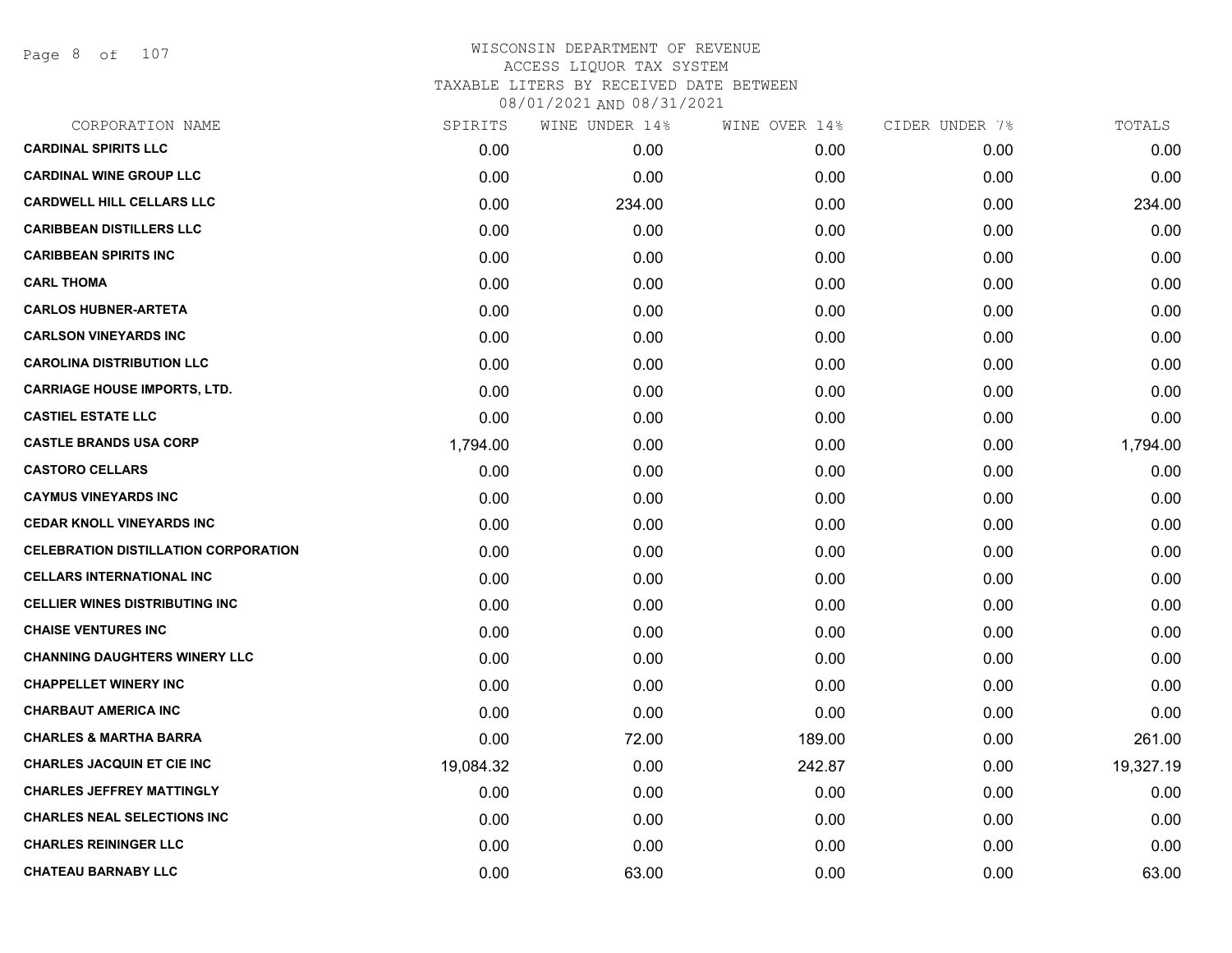Page 9 of 107

# WISCONSIN DEPARTMENT OF REVENUE

# ACCESS LIQUOR TAX SYSTEM

TAXABLE LITERS BY RECEIVED DATE BETWEEN

| CORPORATION NAME                      | SPIRITS   | WINE UNDER 14% | WINE OVER 14% | CIDER UNDER 7% | TOTALS     |
|---------------------------------------|-----------|----------------|---------------|----------------|------------|
| <b>CHATEAU DIANA LLC</b>              | 0.00      | 31,329.00      | 41,454.00     | 0.00           | 72,783.00  |
| <b>CHATEAU OPERATIONS, LTD.</b>       | 0.00      | 0.00           | 0.00          | 0.00           | 0.00       |
| <b>CHATHAM IMPORTS INC</b>            | 933.75    | 0.00           | 90.00         | 0.00           | 1,023.75   |
| <b>CHEHALEM INC</b>                   | 0.00      | 945.00         | 0.00          | 0.00           | 945.00     |
| <b>CHICAGO DISTILLING COMPANY LLC</b> | 0.00      | 0.00           | 0.00          | 0.00           | 0.00       |
| <b>CHOYA UMESHU USA INC</b>           | 0.00      | 0.00           | 84.00         | 0.00           | 84.00      |
| <b>CHRISTOPHER F PITTENGER</b>        | 0.00      | 0.75           | 0.00          | 0.00           | 0.75       |
| <b>CHRISTOPHER FIGGINS</b>            | 0.00      | 0.00           | 0.00          | 0.00           | 0.00       |
| <b>CHRISTOPHER J BROCKWAY</b>         | 0.00      | 378.00         | 0.00          | 0.00           | 378.00     |
| <b>CHRISTOPHER MICHAEL WINES LLC</b>  | 0.00      | 189.00         | 0.00          | 0.00           | 189.00     |
| CIV (USA) INC                         | 0.00      | 0.00           | 0.00          | 0.00           | 0.00       |
| <b>CLAAR CELLARS LLC</b>              | 0.00      | 0.00           | 0.00          | 0.00           | 0.00       |
| <b>CLASSIC WINES INC</b>              | 0.00      | 336.00         | 0.00          | 0.00           | 336.00     |
| <b>CLENDENENLINDQUIST VINTNERS</b>    | 0.00      | 63.00          | 0.00          | 0.00           | 63.00      |
| <b>CLINE CELLARS INC</b>              | 0.00      | 2,835.00       | 3,514.50      | 0.00           | 6,349.50   |
| <b>CLINE SISTERS IMPORTS LLC</b>      | 0.00      | 450.00         | 0.00          | 0.00           | 450.00     |
| <b>CLOCK SHOP BEVERAGE LLC</b>        | 0.00      | 0.00           | 0.00          | 0.00           | 0.00       |
| <b>CLOS DU VAL WINE CO LTD</b>        | 0.00      | 0.00           | 0.00          | 0.00           | 0.00       |
| <b>CLOS LACHANCE WINES LLC</b>        | 0.00      | 0.00           | 0.00          | 0.00           | 0.00       |
| <b>CNS ENTERPRISES INC</b>            | 0.00      | 0.00           | 0.00          | 0.00           | 0.00       |
| <b>COCKERELL WINE CONSULTING LLC</b>  | 0.00      | 0.00           | 0.00          | 0.00           | 0.00       |
| <b>CODY T WRIGHT</b>                  | 0.00      | 0.00           | 0.00          | 0.00           | 0.00       |
| <b>CONSTELLATION BRANDS, INC.</b>     | 71,398.20 | 151,303.61     | 9,738.00      | 0.00           | 232,439.81 |
| <b>COOL HAND VINEYARDS LLC</b>        | 0.00      | 0.00           | 0.00          | 0.00           | 0.00       |
| <b>COPPER CANE LLC</b>                | 0.00      | 2,025.00       | 5,805.00      | 0.00           | 7,830.00   |
| <b>CORA IMPORTS LTD</b>               | 0.00      | 0.00           | 0.00          | 0.00           | 0.00       |
| <b>CORDELINA WINE COMPANY LLC</b>     | 0.00      | 0.00           | 0.00          | 0.00           | 0.00       |
| <b>CORK ALLIANCE INC</b>              | 0.00      | 504.00         | 0.00          | 0.00           | 504.00     |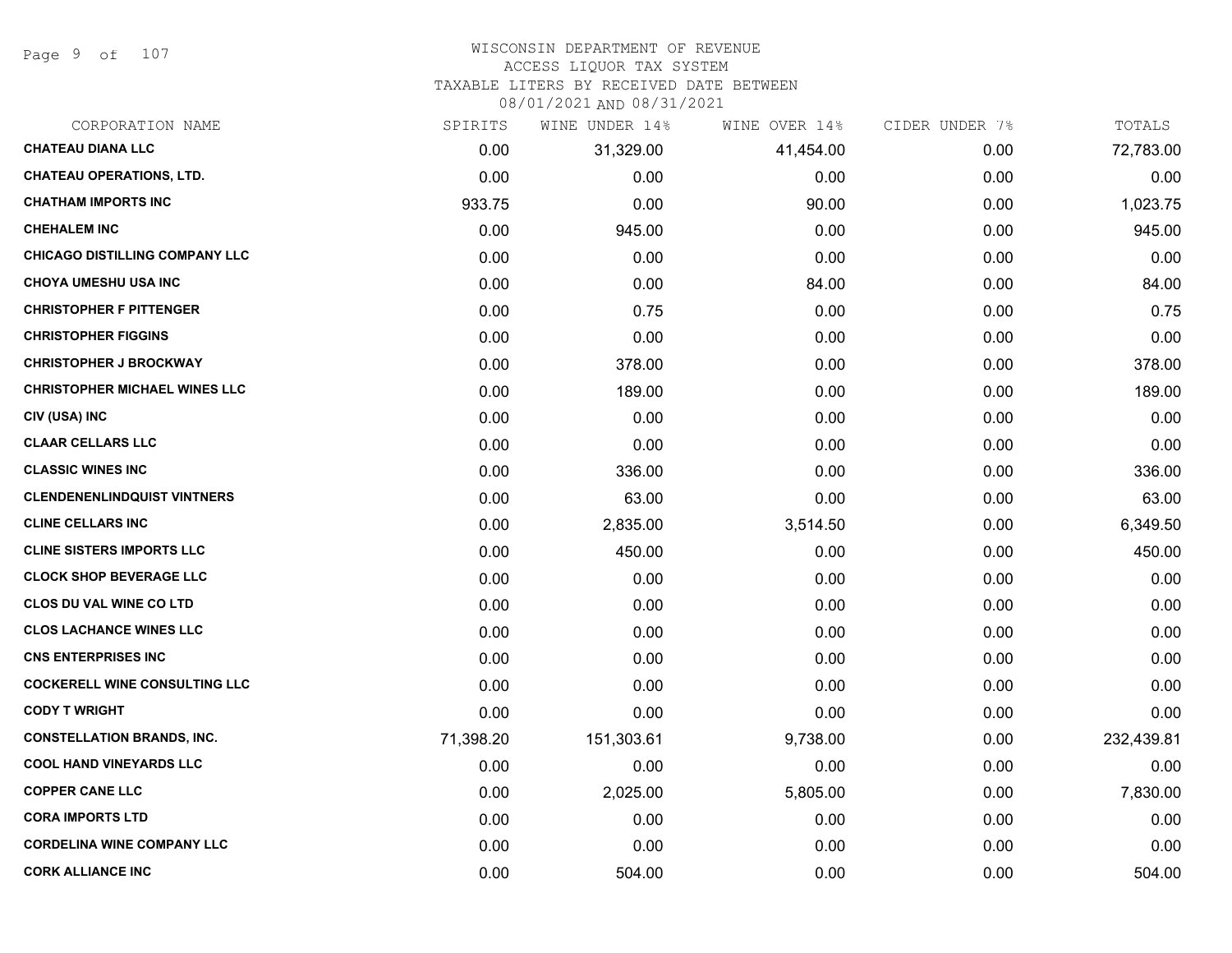### WISCONSIN DEPARTMENT OF REVENUE ACCESS LIQUOR TAX SYSTEM TAXABLE LITERS BY RECEIVED DATE BETWEEN

| CORPORATION NAME                                   | SPIRITS | WINE UNDER 14% | WINE OVER 14% | CIDER UNDER 7% | TOTALS   |
|----------------------------------------------------|---------|----------------|---------------|----------------|----------|
| <b>CORNERSTONE CELLARS LLC</b>                     | 0.00    | 0.00           | 0.00          | 0.00           | 0.00     |
| <b>CORNERSTONE U.S. WINE IMPORTS INC</b>           | 0.00    | 0.00           | 0.00          | 0.00           | 0.00     |
| <b>CORY J MICHAL</b>                               | 0.00    | 510.75         | 0.00          | 0.00           | 510.75   |
| <b>COUNTRY HERITAGE WINERY &amp; VINEYARD INC.</b> | 0.00    | 0.00           | 0.00          | 0.00           | 0.00     |
| <b>COUNTRY SMOOTH SPIRITS, LLC</b>                 | 0.00    | 0.00           | 0.00          | 0.00           | 0.00     |
| <b>COUP DE FOUDRE LLC</b>                          | 0.00    | 0.00           | 0.00          | 0.00           | 0.00     |
| <b>COURAGEOUS INC</b>                              | 0.00    | 0.00           | 0.00          | 0.00           | 0.00     |
| <b>CRACOVIA BRANDS INC</b>                         | 0.00    | 0.00           | 0.00          | 0.00           | 0.00     |
| <b>CRAFTED ARTISAN MEADERY LLC</b>                 | 0.00    | 1,307.53       | 0.00          | 0.00           | 1,307.53 |
| <b>CRAIG S HANDLY</b>                              | 0.00    | 0.00           | 0.00          | 0.00           | 0.00     |
| <b>CREATIVE WINE CONCEPTS INC</b>                  | 0.00    | 0.00           | 0.00          | 0.00           | 0.00     |
| <b>CREW WINE COMPANY LLC</b>                       | 0.00    | 1,852.00       | 0.00          | 0.00           | 1,852.00 |
| <b>CRIBARI VINEYARDS INC</b>                       | 0.00    | 0.00           | 0.00          | 0.00           | 0.00     |
| <b>CRIMSON WINE GROUP LTD</b>                      | 0.00    | 0.00           | 0.00          | 0.00           | 0.00     |
| <b>CRISTOM VINEYARDS INC</b>                       | 0.00    | 0.00           | 0.00          | 0.00           | 0.00     |
| <b>CROWN IMPORTS LLC</b>                           | 0.00    | 0.00           | 0.00          | 0.00           | 0.00     |
| <b>CROWN POINT WINERY LLC</b>                      | 0.00    | 0.00           | 0.00          | 0.00           | 0.00     |
| <b>CRYSTAL RAIN DISTILLERY INC</b>                 | 0.00    | 0.00           | 0.00          | 0.00           | 0.00     |
| <b>CULT OF 8</b>                                   | 0.00    | 882.00         | 315.00        | 0.00           | 1,197.00 |
| <b>CUNAT PREMIUM VINEYARDS LLC</b>                 | 0.00    | 0.00           | 0.00          | 0.00           | 0.00     |
| <b>CUSHMAN WINERY CORPORATION</b>                  | 0.00    | 0.00           | 0.00          | 0.00           | 0.00     |
| <b>D &amp; D VINEYARDS INC</b>                     | 0.00    | 0.00           | 0.00          | 0.00           | 0.00     |
| <b>D MYERS LLC</b>                                 | 0.00    | 0.00           | 0.00          | 0.00           | 0.00     |
| <b>D&amp;V INTERNATIONAL INC</b>                   | 0.00    | 0.00           | 0.00          | 0.00           | 0.00     |
| <b>D.G.L. DISTRIBUTORS, INC</b>                    | 0.00    | 0.00           | 0.00          | 0.00           | 0.00     |
| <b>DAEDALUS CELLARS CO</b>                         | 0.00    | 0.00           | 0.00          | 0.00           | 0.00     |
| <b>DAN CAREY</b>                                   | 0.00    | 0.00           | 0.00          | 0.00           | 0.00     |
| <b>DANA ESTATES INC</b>                            | 0.00    | 0.00           | 0.00          | 0.00           | 0.00     |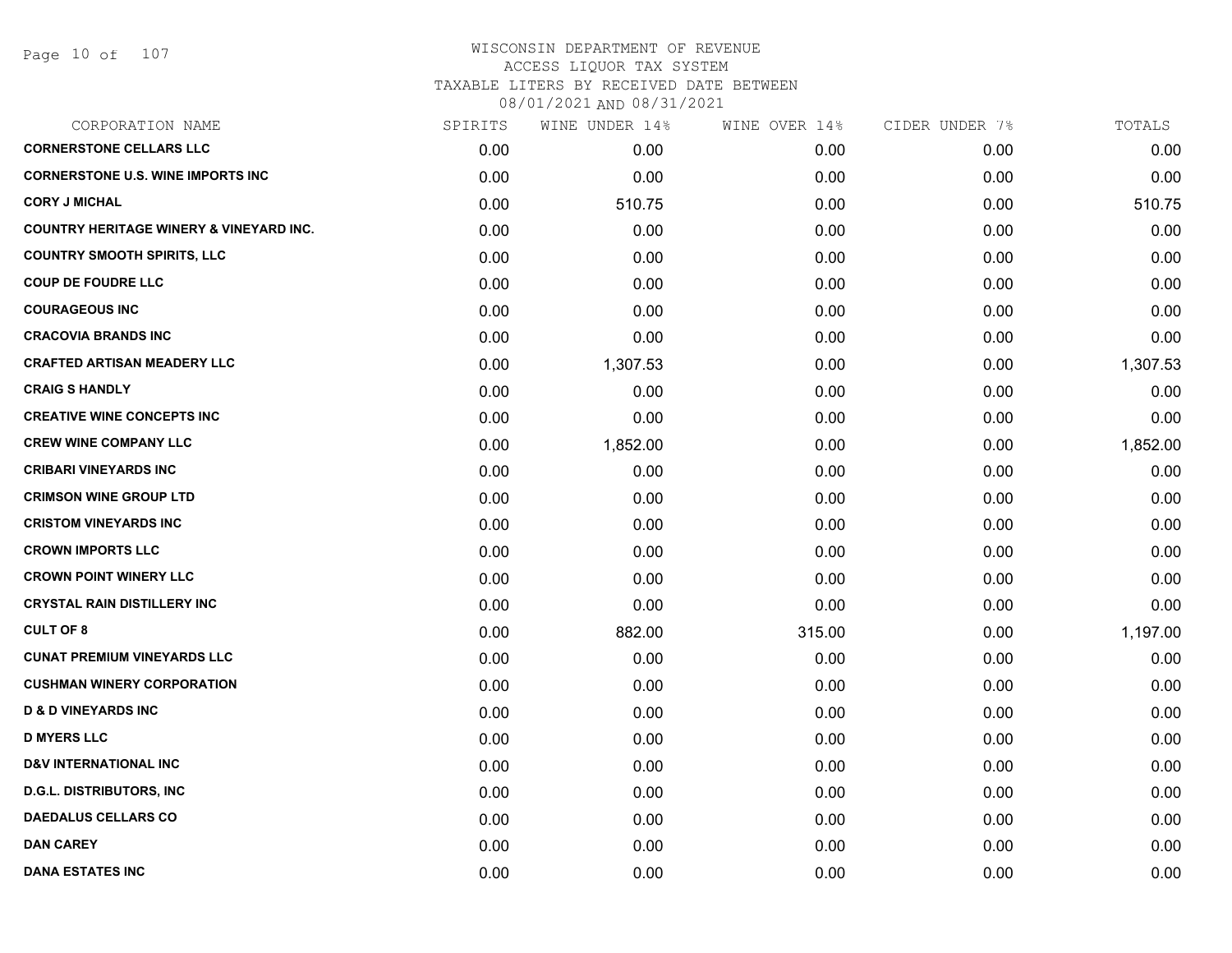Page 11 of 107

| CORPORATION NAME                   | SPIRITS  | WINE UNDER 14% | WINE OVER 14% | CIDER UNDER 7% | TOTALS     |
|------------------------------------|----------|----------------|---------------|----------------|------------|
| <b>DANCING COYOTE WINES</b>        | 0.00     | 0.00           | 0.00          | 0.00           | 0.00       |
| <b>DANICA PATRICK</b>              | 0.00     | 0.00           | 0.00          | 0.00           | 0.00       |
| <b>DANIEL A LASNER</b>             | 544.25   | 0.00           | 0.00          | 0.00           | 544.25     |
| <b>DANIEL KEEFE IV</b>             | 0.00     | 0.00           | 0.00          | 0.00           | 0.00       |
| <b>DANIEL SCHOENFELD</b>           | 0.00     | 0.00           | 0.00          | 0.00           | 0.00       |
| <b>DANNY RAKOVIC</b>               | 0.00     | 0.00           | 0.00          | 0.00           | 0.00       |
| <b>DAOU VINEYARDS LLC</b>          | 0.00     | 0.00           | 409.50        | 0.00           | 409.50     |
| DAQUINO ITALIAN IMPORTING CO INC   | 0.00     | 0.00           | 0.00          | 0.00           | 0.00       |
| <b>DARIOUSH KHALEDI WINERY LLC</b> | 0.00     | 0.00           | 54.00         | 0.00           | 54.00      |
| <b>DAVID ARTHUR VINEYARDS LLC</b>  | 0.00     | 0.00           | 0.00          | 0.00           | 0.00       |
| <b>DAVID B POTTER</b>              | 0.00     | 0.00           | 0.00          | 0.00           | 0.00       |
| <b>DAVID BOWLER LLC</b>            | 0.00     | 0.00           | 0.00          | 0.00           | 0.00       |
| <b>DAVID J ECKERT</b>              | 0.00     | 0.00           | 0.00          | 0.00           | 0.00       |
| <b>DAVID JAMES LLC</b>             | 0.00     | 0.00           | 0.00          | 0.00           | 0.00       |
| <b>DAVID L DENNIGMANN</b>          | 0.00     | 126.00         | 108.00        | 0.00           | 234.00     |
| <b>DAVID MEIER</b>                 | 140.00   | 0.00           | 0.00          | 0.00           | 140.00     |
| <b>DAVID N RAYNE</b>               | 2,465.02 | 23,602.14      | 9,096.21      | 0.00           | 35,163.37  |
| <b>DAVID R BARNES</b>              | 0.00     | 0.00           | 0.00          | 0.00           | 0.00       |
| <b>DAVIS WINES LLC</b>             | 0.00     | 0.00           | 0.00          | 0.00           | 0.00       |
| <b>DAVOS BRANDS LLC</b>            | 7,070.25 | 414.72         | 683.28        | 0.00           | 8,168.25   |
| DAYLIGHT WINE COMPANY LLC          | 0.00     | 0.00           | 108.00        | 0.00           | 108.00     |
| DE MAISON SELECTIONS INC           | 0.00     | 2,002.50       | 397.88        | 13.50          | 2,413.88   |
| <b>DEANNA BASTIANICH</b>           | 0.00     | 0.00           | 0.00          | 0.00           | 0.00       |
| <b>DECLAN DISTILLERS LLC</b>       | 0.00     | 0.00           | 0.00          | 0.00           | 0.00       |
| <b>DEL RIO VINEYARDS LLC</b>       | 0.00     | 0.00           | 0.00          | 0.00           | 0.00       |
| <b>DELEGAT USA INC</b>             | 0.00     | 8,415.00       | 0.00          | 0.00           | 8,415.00   |
| <b>DELICATO VINEYARDS INC</b>      | 0.00     | 309,583.22     | 76,443.00     | 0.00           | 386,026.22 |
| <b>DELILLE CELLARS LLC</b>         | 0.00     | 54.00          | 144.00        | 0.00           | 198.00     |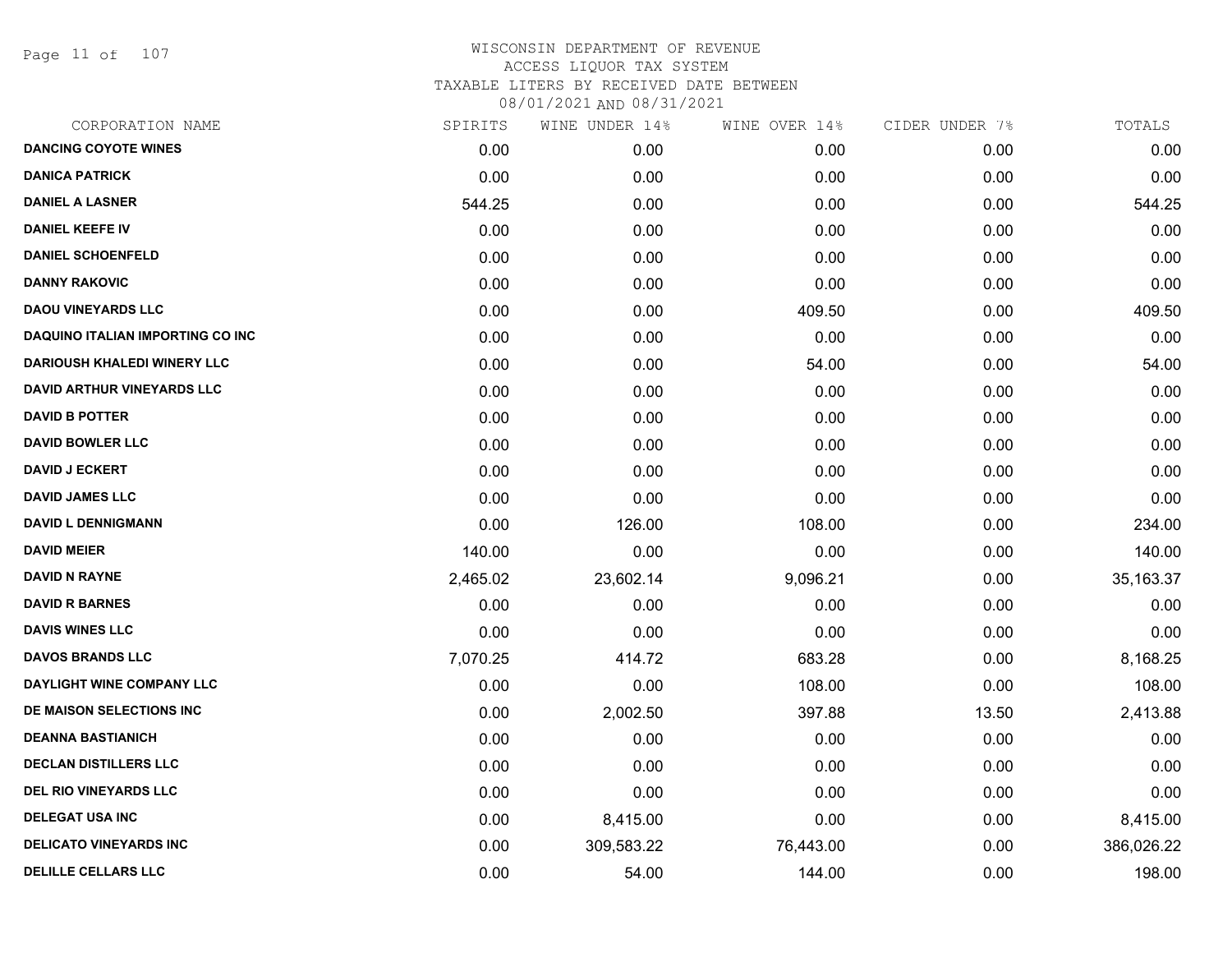Page 12 of 107

| CORPORATION NAME                                                    | SPIRITS      | WINE UNDER 14% | WINE OVER 14% | CIDER UNDER 7% | TOTALS       |
|---------------------------------------------------------------------|--------------|----------------|---------------|----------------|--------------|
| <b>DELUXE WINE &amp; SPIRITS CO</b>                                 | 0.00         | 0.00           | 0.00          | 0.00           | 0.00         |
| <b>DEMERARA DISTILLERS (USA) INC</b>                                | 0.00         | 0.00           | 0.00          | 0.00           | 0.00         |
| <b>DEMETRIA VINEYARDS AND WINERY LLC</b>                            | 0.00         | 0.00           | 0.00          | 0.00           | 0.00         |
| <b>DEMON SPIRITS LLC</b>                                            | 0.00         | 0.00           | 0.00          | 0.00           | 0.00         |
| <b>DENNIS ROBERT PATTON &amp; ANDREA BETH</b><br><b>SILVERSTEIN</b> | 0.00         | 0.00           | 0.00          | 0.00           | 0.00         |
| <b>DERRICK C MANCINI</b>                                            | 0.00         | 0.00           | 0.00          | 0.00           | 0.00         |
| <b>DESTILADOS DE MEXICO LLC</b>                                     | 0.00         | 0.00           | 0.00          | 0.00           | 0.00         |
| <b>DIAGEO AMERICAS, INC.</b>                                        | 562,541.88   | 0.00           | 0.00          | 0.00           | 562,541.88   |
| <b>DIAMOND IMPORTERS INC</b>                                        | 0.00         | 522.00         | 0.00          | 0.00           | 522.00       |
| DISARONNO INTERNATIONAL LLC                                         | 6,291.00     | 0.00           | 0.00          | 0.00           | 6,291.00     |
| <b>DISTILLED RESOURCES INCORPORATED</b>                             | 0.00         | 0.00           | 0.00          | 0.00           | 0.00         |
| <b>DISTILLERS WAY, LLC</b>                                          | 1,008.00     | 0.00           | 0.00          | 0.00           | 1,008.00     |
| <b>DISTILLERY 291 INC</b>                                           | 0.00         | 0.00           | 0.00          | 0.00           | 0.00         |
| <b>DIVOT ENTERPRISES LLC</b>                                        | 0.00         | 0.00           | 63.00         | 0.00           | 63.00        |
| <b>DMK INCORPORATED</b>                                             | 0.00         | 0.00           | 0.00          | 0.00           | 0.00         |
| <b>DOMACE VINO LLC</b>                                              | 0.00         | 0.00           | 0.00          | 0.00           | 0.00         |
| <b>DOMAINE CO.</b>                                                  | 0.00         | 126.00         | 0.00          | 0.00           | 126.00       |
| <b>DOMAINE DE LA TERRE ROUGE LTD</b>                                | 0.00         | 0.00           | 0.00          | 0.00           | 0.00         |
| <b>DOMAINE DE MARIA SOTER LLC</b>                                   | 0.00         | 225.00         | 0.00          | 0.00           | 225.00       |
| <b>DOMAINE SERENE VINEYARDS &amp; WINERY INC</b>                    | 0.00         | 126.00         | 378.00        | 0.00           | 504.00       |
| <b>DOMAINE ST GEORGE</b>                                            | 0.00         | 0.00           | 0.00          | 0.00           | 0.00         |
| DON SEBASTIANI & SONS INTERNATIONAL WINE<br><b>NEGOCIANTS</b>       | 0.00         | 1,638.00       | 6,048.00      | 0.00           | 7,686.00     |
| <b>DONALD ALDRIDGE</b>                                              | 0.00         | 0.00           | 0.00          | 0.00           | 0.00         |
| DONATI FAMILY VINEYARD, INC                                         | 0.00         | 567.00         | 90.00         | 0.00           | 657.00       |
| <b>DOUBLE DIAMOND DISTILLERY LLC</b>                                | $-29,340.00$ | 0.00           | 0.00          | 0.00           | $-29,340.00$ |
| <b>DOUBLE DOWN SPIRITS LLC</b>                                      | 0.00         | 0.00           | 0.00          | 0.00           | 0.00         |
| <b>DOWNEAST CIDER HOUSE, LLC</b>                                    | 0.00         | 0.00           | 0.00          | 5,063.20       | 5,063.20     |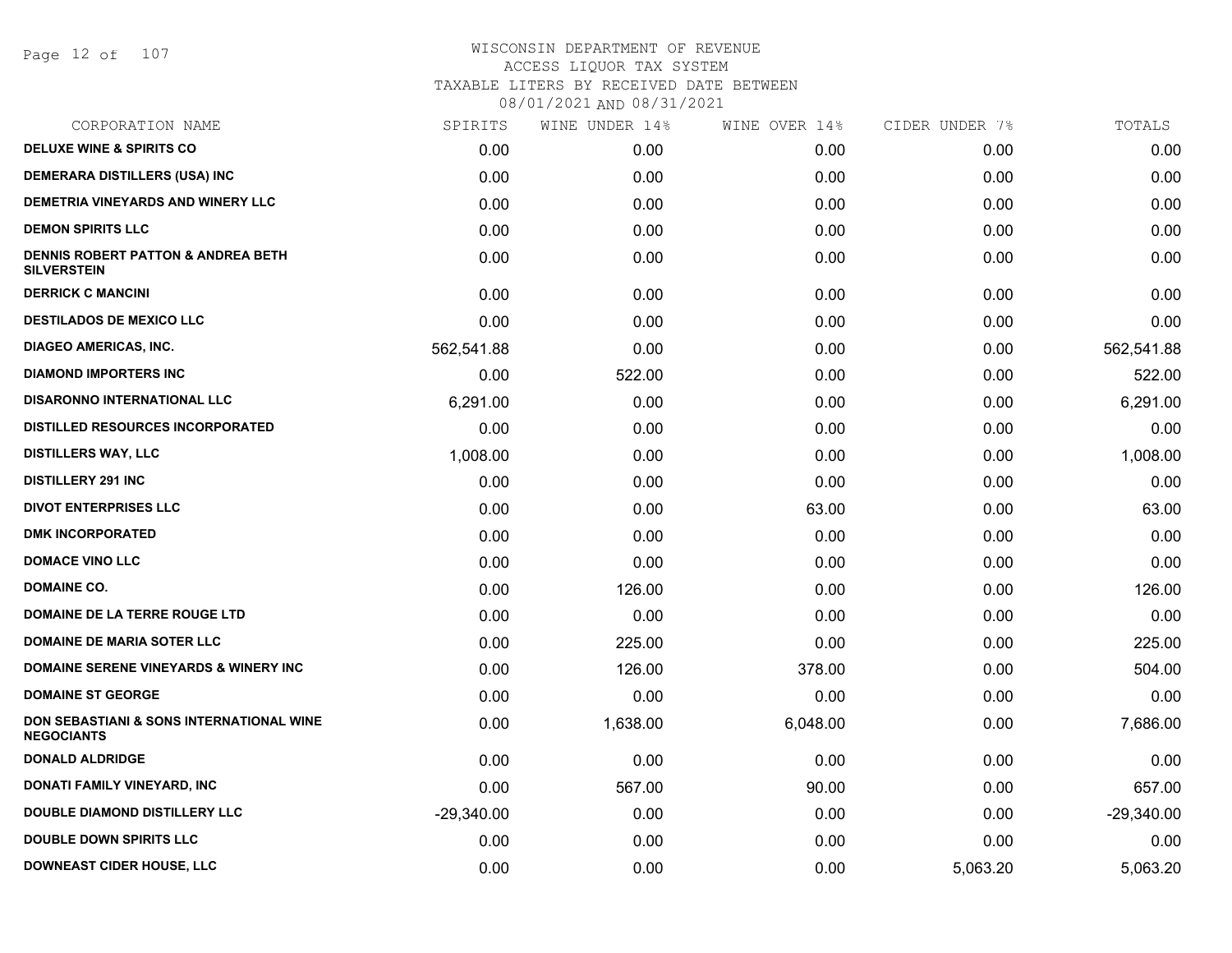Page 13 of 107

# WISCONSIN DEPARTMENT OF REVENUE ACCESS LIQUOR TAX SYSTEM TAXABLE LITERS BY RECEIVED DATE BETWEEN

| CORPORATION NAME                        | SPIRITS    | WINE UNDER 14% | WINE OVER 14% | CIDER UNDER 7% | TOTALS       |
|-----------------------------------------|------------|----------------|---------------|----------------|--------------|
| <b>DOYNA LTD</b>                        | 0.00       | 0.00           | 0.00          | 0.00           | 0.00         |
| DRAKE MAKES WINE, INC.                  | 0.00       | 0.00           | 0.00          | 0.00           | 0.00         |
| <b>DREW M BLEDSOE</b>                   | 0.00       | 0.00           | 0.00          | 0.00           | 0.00         |
| <b>DREYER WINE LLC</b>                  | 0.00       | 252.00         | 0.00          | 0.00           | 252.00       |
| <b>DREYFUS ASHBY INC</b>                | 83.25      | 999.00         | 490.50        | 0.00           | 1,572.75     |
| <b>DRG IMPORTS LLC</b>                  | 0.00       | 0.00           | 0.00          | 0.00           | 0.00         |
| DRUM CIRCLE DISTILLING LLC              | 0.00       | 0.00           | 0.00          | 0.00           | 0.00         |
| DRY CREEK VINEYARD INC                  | 0.00       | 369.00         | 54.00         | 0.00           | 423.00       |
| DRY FLY DISTILLING INC                  | 513.00     | 0.00           | 0.00          | 0.00           | 513.00       |
| <b>DUCKHORN WINE COMPANY</b>            | 0.00       | 12,882.00      | 6,393.00      | 0.00           | 19,275.00    |
| DUGGANS DISTILLERS PRODUCTS CORPORATION | 0.00       | 0.00           | 0.00          | 0.00           | 0.00         |
| <b>DULUTH CIDER LLC</b>                 | 0.00       | 0.00           | 0.00          | 3,250.72       | 3,250.72     |
| <b>DUMOL WINERY LLC</b>                 | 0.00       | 0.00           | 0.00          | 0.00           | 0.00         |
| <b>DUNHAM CELLARS LLC</b>               | 0.00       | 0.00           | 0.00          | 0.00           | 0.00         |
| <b>DUNN VINEYARDS LLC</b>               | 0.00       | 0.00           | 0.00          | 0.00           | 0.00         |
| <b>DUVEL MOORTGAT USA LTD</b>           | 0.00       | 0.00           | 0.00          | 0.00           | 0.00         |
| <b>DV SPIRITS LLC</b>                   | 2,015.00   | 0.00           | 0.00          | 0.00           | 2,015.00     |
| <b>E &amp; J GALLO WINERY</b>           | 395,166.68 | 998,587.69     | 29,601.50     | 0.00           | 1,423,355.87 |
| <b>EAGLE EYE IMPORTS LLC</b>            | 0.00       | 378.00         | 0.00          | 0.00           | 378.00       |
| <b>EAGLES LANDING WINERY LLC</b>        | 0.00       | 463.50         | 0.00          | 0.00           | 463.50       |
| <b>EASLEY ENTERPRISES INC.</b>          | 0.00       | 0.00           | 0.00          | 0.00           | 0.00         |
| <b>EASTERN LIQUORS USA INC</b>          | 0.00       | 0.00           | 0.00          | 0.00           | 0.00         |
| <b>EBERLE WINERY LP</b>                 | 0.00       | 0.00           | 0.00          | 0.00           | 0.00         |
| <b>ECLIPSE ASSETS LLC</b>               | 0.00       | 0.00           | 0.00          | 0.00           | 0.00         |
| <b>ECOSUR GROUP LLC</b>                 | 0.00       | 0.00           | 0.00          | 0.00           | 0.00         |
| <b>EGGHEAD TOO, LLC</b>                 | 0.00       | 0.00           | 0.00          | 0.00           | 0.00         |
| EHREN JORDAN WINE CELLARS LLC           | 0.00       | 0.00           | 144.00        | 0.00           | 144.00       |
| <b>EIGHT BOTTLES LLC</b>                | 0.00       | 0.00           | 0.00          | 0.00           | 0.00         |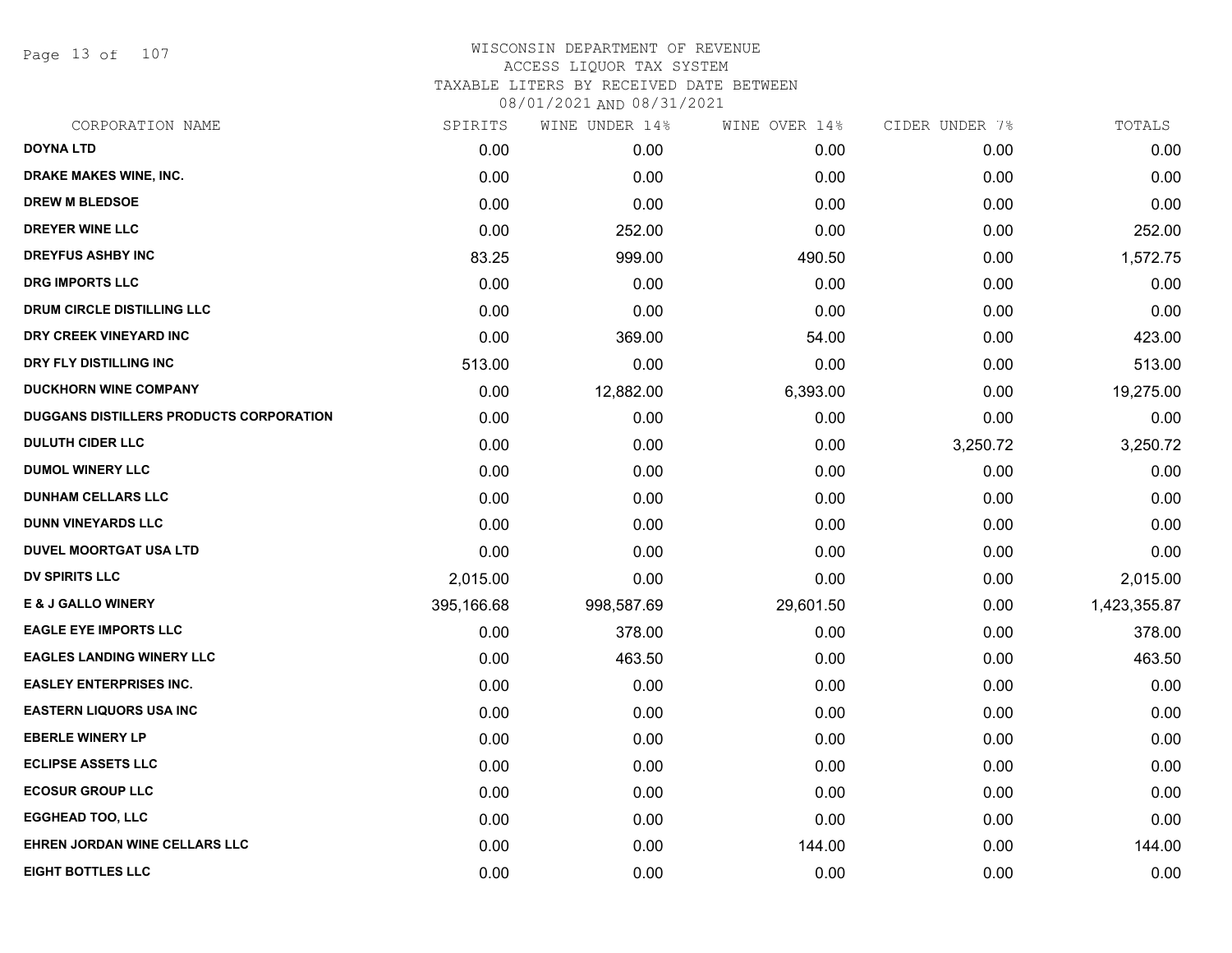| CORPORATION NAME                            | SPIRITS | WINE UNDER 14% | WINE OVER 14% | CIDER UNDER 7% | TOTALS    |
|---------------------------------------------|---------|----------------|---------------|----------------|-----------|
| ELK COVE VINEYARDS INC                      | 0.00    | 0.00           | 0.00          | 0.00           | 0.00      |
| <b>ELLEN FORREST</b>                        | 0.00    | 0.00           | 0.00          | 0.00           | 0.00      |
| <b>ELV-OREGON LLC</b>                       | 0.00    | 0.00           | 0.00          | 0.00           | 0.00      |
| <b>EMCO CHEMICAL DISTRIBUTORS, INC.</b>     | 0.00    | 0.00           | 0.00          | 0.00           | 0.00      |
| <b>EMILIO GUGLIELMO WINERY INC</b>          | 0.00    | 0.00           | 0.00          | 0.00           | 0.00      |
| <b>EMPSON USA INC</b>                       | 0.00    | 11,303.11      | 0.00          | 0.00           | 11,303.11 |
| <b>ENOS VINEYARDS INC</b>                   | 0.00    | 0.00           | 0.00          | 0.00           | 0.00      |
| <b>ENOTEC IMPORTS INC</b>                   | 0.00    | 684.00         | 0.00          | 0.00           | 684.00    |
| <b>ENOVATION BRANDS INC</b>                 | 0.00    | 2,931.00       | 0.00          | 0.00           | 2,931.00  |
| <b>ENTENTE SPIRITS LLC</b>                  | 0.00    | 7.90           | 0.00          | 0.00           | 7.90      |
| <b>EOLA HILLS WINE CELLARS INC</b>          | 0.00    | 1,483.00       | 0.00          | 0.00           | 1,483.00  |
| <b>EPICUREAN WINES LLC</b>                  | 0.00    | 0.00           | 27.00         | 0.00           | 27.00     |
| <b>ERIC FLANAGAN</b>                        | 0.00    | 0.00           | 22.50         | 0.00           | 22.50     |
| <b>ERIC TRUMP WINE MANUFACTURING LLC</b>    | 0.00    | 0.00           | 0.00          | 0.00           | 0.00      |
| ERIK MILLER WINES, INC.                     | 0.00    | 0.00           | 0.00          | 0.00           | 0.00      |
| <b>ESSER WINES LLC</b>                      | 0.00    | 0.00           | 0.00          | 0.00           | 0.00      |
| <b>EVAKI INC</b>                            | 0.00    | 0.00           | 0.00          | 0.00           | 0.00      |
| <b>EVATON INC</b>                           | 0.00    | 3,339.00       | 813.00        | 0.00           | 4,152.00  |
| EVESHAM WOOD VINEYARD AND WINERY LLC        | 0.00    | 0.00           | 0.00          | 0.00           | 0.00      |
| <b>EXPERIENCE WINES LLC</b>                 | 0.00    | 126.00         | 0.00          | 0.00           | 126.00    |
| <b>FL NAVARRO LIMITED</b>                   | 0.00    | 216.00         | 0.00          | 0.00           | 216.00    |
| <b>F&amp;F FINE WINES INTERNATIONAL INC</b> | 0.00    | 22,225.50      | 27.00         | 0.00           | 22,252.50 |
| F.X. MAGNER SELECTIONS, INC.                | 0.00    | 283.50         | 0.00          | 0.00           | 283.50    |
| <b>FAMILY &amp; FARMERS LLC</b>             | 0.00    | 0.00           | 0.00          | 0.00           | 0.00      |
| <b>FAMOUS BRANDS LLC</b>                    | 0.00    | 0.00           | 0.00          | 0.00           | 0.00      |
| <b>FANTIS IMPORTS INC</b>                   | 0.00    | 232.65         | 0.00          | 0.00           | 232.65    |
| <b>FAR NORTH SPIRITS INC</b>                | 180.00  | 0.00           | 0.00          | 0.00           | 180.00    |
| <b>FASEL SHENSTONE LLC</b>                  | 90.00   | 0.00           | 516.00        | 0.00           | 606.00    |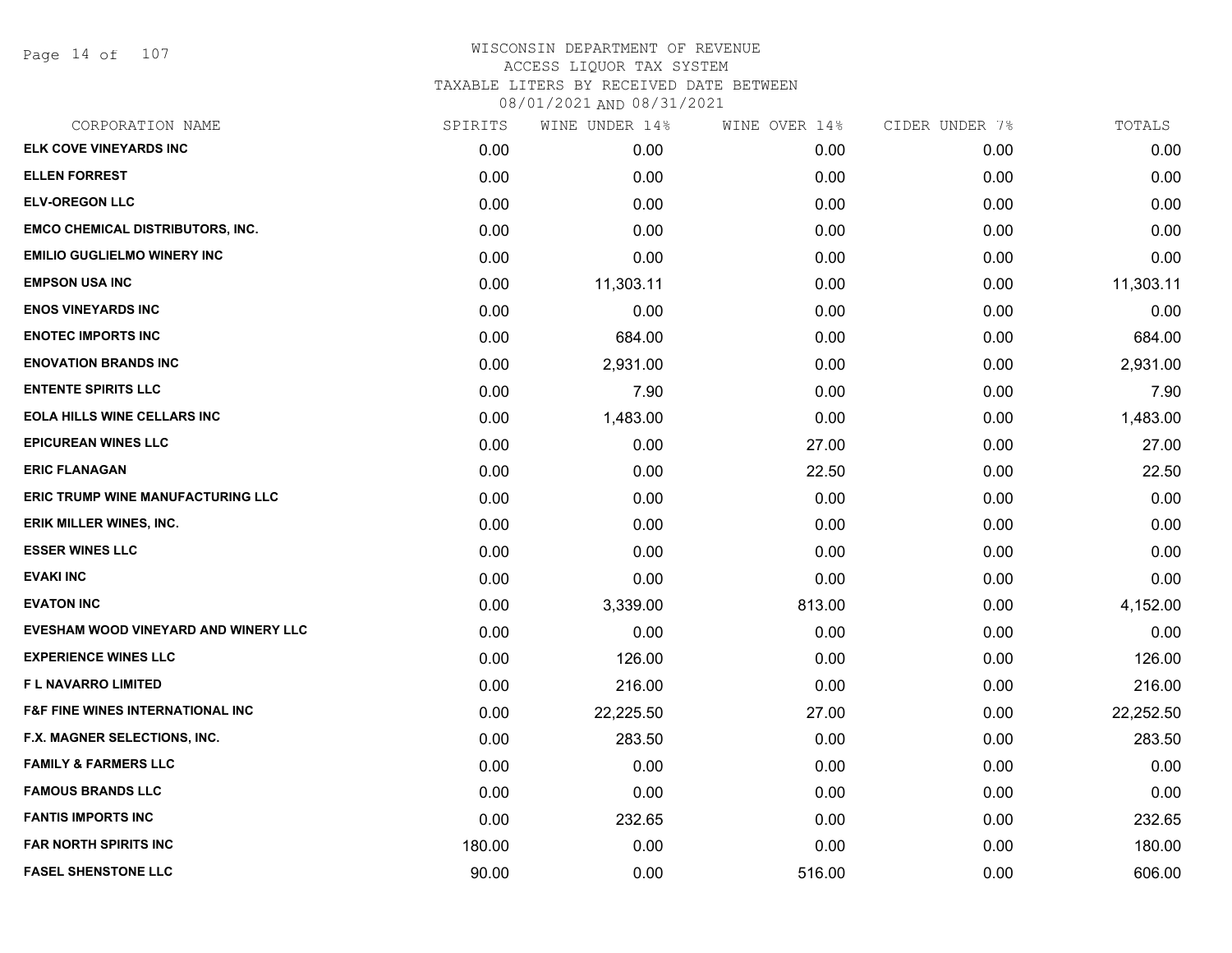# WISCONSIN DEPARTMENT OF REVENUE

## ACCESS LIQUOR TAX SYSTEM

TAXABLE LITERS BY RECEIVED DATE BETWEEN

| CORPORATION NAME                         | SPIRITS    | WINE UNDER 14% | WINE OVER 14% | CIDER UNDER 7% | TOTALS     |
|------------------------------------------|------------|----------------|---------------|----------------|------------|
| FELIX SOLIS AVANTIS USA INC              | 0.00       | 4,050.00       | 0.00          | 0.00           | 4,050.00   |
| <b>FERMENTED SCIENCES II INC</b>         | 0.00       | 11,929.73      | 0.00          | 0.00           | 11,929.73  |
| <b>FETZER VINEYARDS</b>                  | 0.00       | 54,467.28      | 9,558.75      | 0.00           | 64,026.03  |
| <b>FIFTH GENERATION INC</b>              | 287,539.20 | 0.00           | 0.00          | 0.00           | 287,539.20 |
| FIFTY FOURTH STREET ENTERPRISES LLC      | 0.00       | 0.00           | 0.00          | 0.00           | 0.00       |
| <b>FINO TEQUILA LLC</b>                  | 1,109.70   | 0.00           | 0.00          | 0.00           | 1,109.70   |
| FIOR DI SOLE, LLC                        | 0.00       | 270.00         | 0.00          | 0.00           | 270.00     |
| <b>FIRESTEED CORPORATION</b>             | 0.00       | 0.00           | 0.00          | 0.00           | 0.00       |
| <b>FISHER VINEYARDS</b>                  | 0.00       | 0.00           | 81.00         | 0.00           | 81.00      |
| <b>FITVINE LLC</b>                       | 0.00       | 0.00           | 1,764.00      | 0.00           | 1,764.00   |
| <b>FIVE GRAPES LLC</b>                   | 0.00       | 0.00           | 0.00          | 0.00           | 0.00       |
| FIVE POINTS DISTILLING, LLC              | 0.00       | 0.00           | 0.00          | 0.00           | 0.00       |
| <b>FLORA SPRINGS WINE COMPANY</b>        | 0.00       | 0.00           | 0.00          | 0.00           | 0.00       |
| <b>FLORIDA ORANGE GROVES INC</b>         | 0.00       | 576.00         | 0.00          | 0.00           | 576.00     |
| FN CELLARS LLC                           | 0.00       | 11.25          | 1,071.00      | 0.00           | 1,082.25   |
| FOGGY MOUNTAIN SPIRIT COMPANY, LLC       | 0.00       | 0.00           | 0.00          | 0.00           | 0.00       |
| FOLEY FAMILY WINES INC                   | 0.00       | 13,693.50      | 4,140.00      | 0.00           | 17,833.50  |
| <b>FOLIO WINE COMPANY LLC</b>            | 0.00       | 3,141.00       | 414.00        | 0.00           | 3,555.00   |
| <b>FORIS VINEYARDS WINERY LLC</b>        | 0.00       | 252.00         | 0.00          | 0.00           | 252.00     |
| FORT ROSS VINEYARD & WINERY LLC          | 0.00       | 0.00           | 0.00          | 0.00           | 0.00       |
| <b>FOUR BEARS WINERY LLC</b>             | 0.00       | 0.00           | 0.00          | 0.00           | 0.00       |
| FOUR DAUGHTERS VINEYARD AND WINERY LLC   | 0.00       | 540.00         | 0.00          | 11,321.31      | 11,861.31  |
| <b>FOUR ROSES DISTILLERY LLC</b>         | 21,657.00  | 0.00           | 0.00          | 0.00           | 21,657.00  |
| <b>FOWLES WINE USA INC</b>               | 0.00       | 0.00           | 0.00          | 0.00           | 0.00       |
| <b>FOXEN VINEYARD INC</b>                | 0.00       | 0.00           | 0.00          | 0.00           | 0.00       |
| <b>FRANCIS COPPOLA WINERY LLC</b>        | 0.00       | 2,268.00       | 0.00          | 0.00           | 2,268.00   |
| <b>FRANK FAMILY VINEYARDS LLC</b>        | 0.00       | 0.00           | 1,134.00      | 0.00           | 1,134.00   |
| <b>FRANK LIN DISTILLERS PRODUCTS LTD</b> | 0.00       | 0.00           | 0.00          | 0.00           | 0.00       |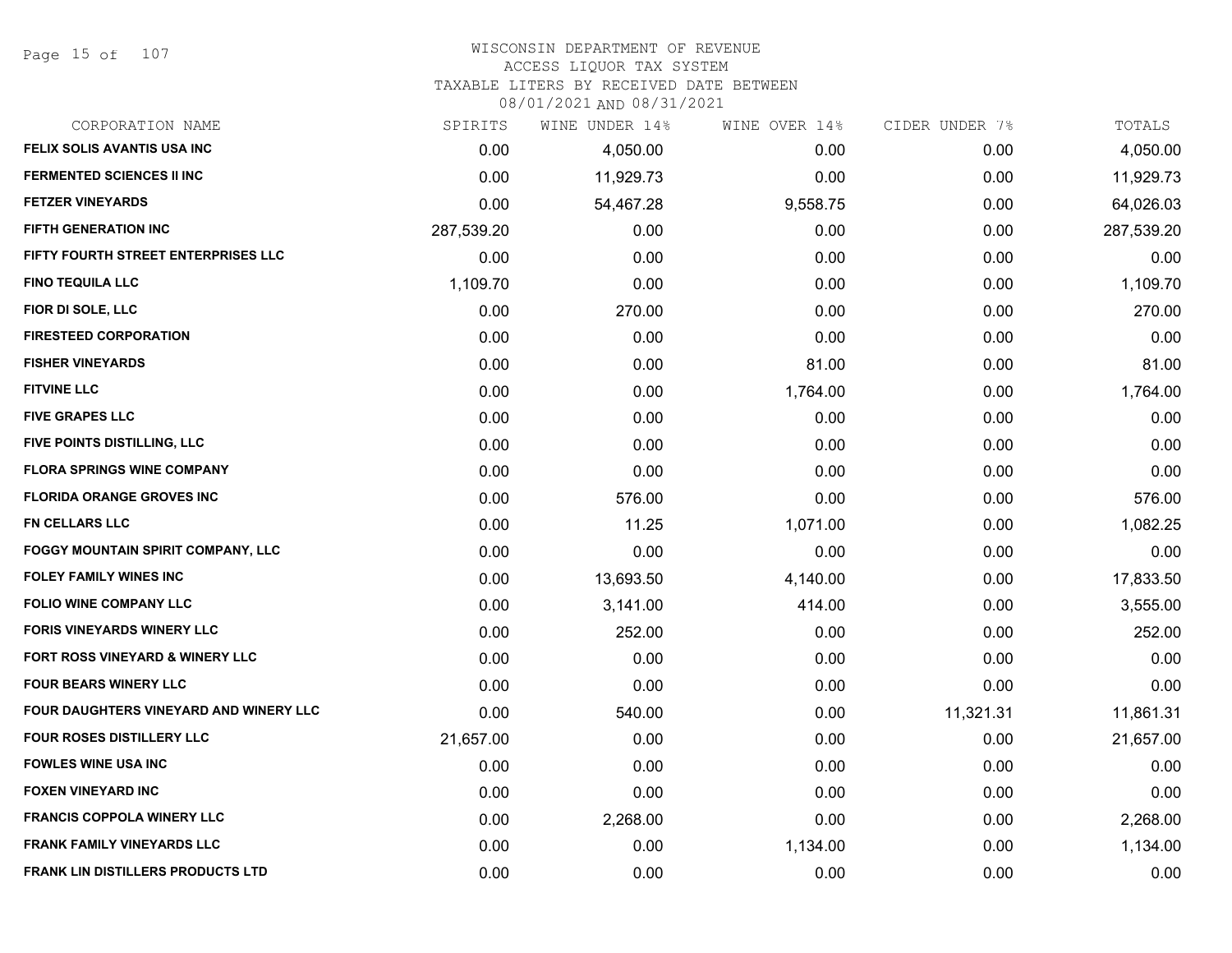Page 16 of 107

| CORPORATION NAME                                | SPIRITS  | WINE UNDER 14% | WINE OVER 14% | CIDER UNDER 7% | TOTALS    |
|-------------------------------------------------|----------|----------------|---------------|----------------|-----------|
| <b>FRANK R VEZER</b>                            | 0.00     | 0.00           | 0.00          | 0.00           | 0.00      |
| <b>FRED C SCHERRER</b>                          | 0.00     | 0.00           | 0.00          | 0.00           | 0.00      |
| <b>FREDERICK WILDMAN &amp; SONS LTD</b>         | 297.00   | 84,496.44      | 702.00        | 0.00           | 85,495.44 |
| <b>FRESH GRAPES LLC</b>                         | 0.00     | 0.00           | 0.00          | 0.00           | 0.00      |
| <b>FREY VINEYARDS LTD</b>                       | 0.00     | 3,402.00       | 0.00          | 0.00           | 3,402.00  |
| <b>FRITZ CELLARS INC</b>                        | 0.00     | 0.00           | 0.00          | 0.00           | 0.00      |
| <b>FROGS LEAP WINERY</b>                        | 0.00     | 315.00         | 0.00          | 0.00           | 315.00    |
| FRUIT OF THE VINES INC                          | 0.00     | 2,466.25       | 31.50         | 0.00           | 2,497.75  |
| FULL THROTTLE SLOON SHINE LLC                   | 0.00     | 0.00           | 0.00          | 0.00           | 0.00      |
| <b>FULLERTON WINES, INC</b>                     | 0.00     | 0.00           | 0.00          | 0.00           | 0.00      |
| <b>FULTON STREET BREWERY LLC</b>                | 0.00     | 0.00           | 0.00          | 0.00           | 0.00      |
| <b>FUTURE PROOF BRANDS LLC</b>                  | 0.00     | 14,400.00      | 0.00          | 0.00           | 14,400.00 |
| <b>G K SKAGGS INC</b>                           | 0.00     | 2,871.00       | 0.00          | 0.00           | 2,871.00  |
| G.S.W.C. INC.                                   | 0.00     | 0.00           | 0.00          | 0.00           | 0.00      |
| <b>GALENA AVIATION, LLC</b>                     | 0.00     | 0.00           | 0.00          | 0.00           | 0.00      |
| <b>GAMBA VINEYARDS AND WINERY LLC</b>           | 0.00     | 0.00           | 0.00          | 0.00           | 0.00      |
| <b>GAMBLE FAMILY VINEYARDS LLC</b>              | 0.00     | 0.00           | 0.00          | 0.00           | 0.00      |
| <b>GEORGE BOZIC JR</b>                          | 0.00     | 0.00           | 0.00          | 0.00           | 0.00      |
| <b>GEORGIAN HOUSE OF GREATER WASHINGTON LLC</b> | 0.00     | 0.00           | 0.00          | 0.00           | 0.00      |
| <b>GF WINES LLC</b>                             | 0.00     | 0.00           | 0.00          | 0.00           | 0.00      |
| <b>GH HOLDINGS LP</b>                           | 0.00     | 0.00           | 0.00          | 0.00           | 0.00      |
| <b>GIBSON WINE COMPANY</b>                      | 0.00     | 0.00           | 540.00        | 0.00           | 540.00    |
| <b>GILBERT CELLARS LLC</b>                      | 0.00     | 0.00           | 0.00          | 0.00           | 0.00      |
| <b>GILDARDO PARTIDA LLC</b>                     | 0.00     | 0.00           | 0.00          | 0.00           | 0.00      |
| <b>GLASS REVOLUTION IMPORTS USA LLC</b>         | 0.00     | 0.00           | 0.00          | 0.00           | 0.00      |
| <b>GLOBAL BEVERAGE TEAM, LLC</b>                | 663.75   | 0.00           | 0.00          | 0.00           | 663.75    |
| <b>GLOBAL SPIRITS USA LLC</b>                   | 1,153.50 | 0.00           | 0.00          | 0.00           | 1,153.50  |
| <b>GLOBAL VINEYARD IMPORTERS INC</b>            | 0.00     | 303.00         | 0.00          | 0.00           | 303.00    |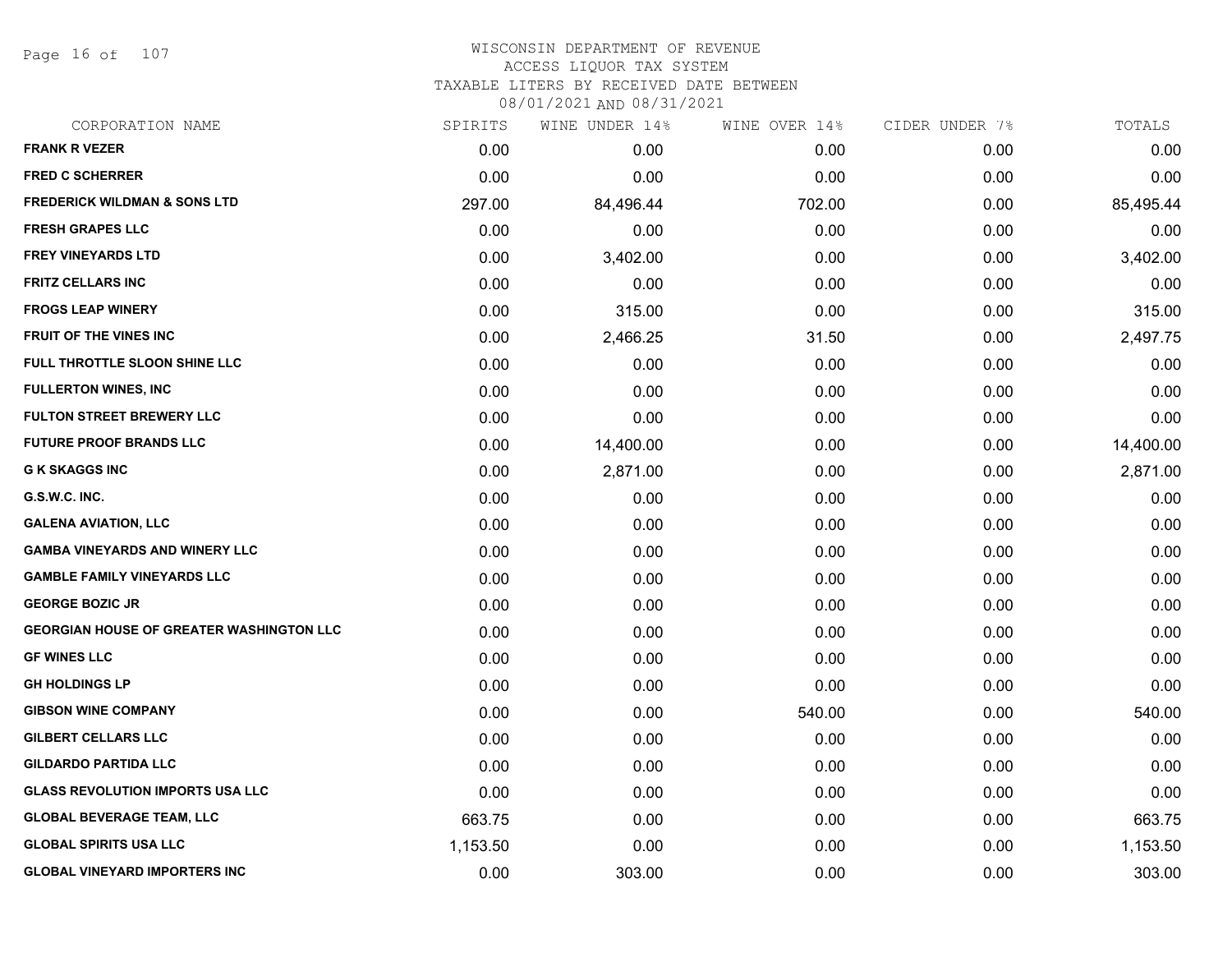| CORPORATION NAME                             | SPIRITS | WINE UNDER 14% | WINE OVER 14% | CIDER UNDER 7% | TOTALS   |
|----------------------------------------------|---------|----------------|---------------|----------------|----------|
| <b>GLUNZ FAMILY WINERY &amp; CELLARS INC</b> | 0.00    | 0.00           | 0.00          | 0.00           | 0.00     |
| <b>GNEKOW FAMILY WINERY LLC</b>              | 0.00    | 0.00           | 0.00          | 0.00           | 0.00     |
| <b>GOAMERICAGO BEVERAGES LLC</b>             | 0.00    | 0.00           | 0.00          | 0.00           | 0.00     |
| <b>GOLDSCHMIDT VINEYARDS LLC</b>             | 0.00    | 36.00          | 733.50        | 0.00           | 769.50   |
| <b>GOOSE RIDGE LLC</b>                       | 0.00    | 657.00         | 0.00          | 0.00           | 657.00   |
| <b>GORDON BROTHERS CELLARS INC</b>           | 0.00    | 0.00           | 0.00          | 0.00           | 0.00     |
| <b>GRAPE EXPECTATIONS, INC</b>               | 0.00    | 378.00         | 0.00          | 0.00           | 378.00   |
| <b>GRAPE VISIONS LLC</b>                     | 0.00    | 0.00           | 0.00          | 0.00           | 0.00     |
| <b>GRAPES &amp; BARLEY LLC</b>               | 0.00    | 0.00           | 0.00          | 0.00           | 0.00     |
| <b>GRAPES OF SPAIN INC</b>                   | 0.00    | 0.00           | 0.00          | 0.00           | 0.00     |
| <b>GRAPESEED WINE FUND LLC</b>               | 0.00    | 0.00           | 0.00          | 0.00           | 0.00     |
| <b>GRATON SPIRITS COMPANY LLC</b>            | 651.57  | 0.00           | 0.00          | 0.00           | 651.57   |
| <b>GRAY DUCK BREWING COMPANY LLC</b>         | 0.00    | 0.00           | 0.00          | 0.00           | 0.00     |
| <b>GRAY DUCK SPIRITS LLC</b>                 | 0.00    | 0.00           | 0.00          | 0.00           | 0.00     |
| <b>GREEN BUS PROVISIONS</b>                  | 0.00    | 0.00           | 0.00          | 0.00           | 0.00     |
| <b>GREEN RIVER DISTILLING COMPANY LLC</b>    | 0.00    | 0.00           | 0.00          | 0.00           | 0.00     |
| <b>GREENFIELD GLOBAL USA INC</b>             | 0.00    | 0.00           | 0.00          | 0.00           | 0.00     |
| <b>GREG &amp; GREG INC</b>                   | 0.00    | 0.00           | 0.00          | 0.00           | 0.00     |
| <b>GREG &amp; PAM HARRINGTON WINES LLC</b>   | 0.00    | 0.00           | 135.00        | 0.00           | 135.00   |
| <b>GREGORY EDWARD GRAZIANO</b>               | 0.00    | 54.00          | 423.00        | 0.00           | 477.00   |
| <b>GREGORY F BUONOCORE</b>                   | 0.00    | 0.00           | 0.00          | 0.00           | 0.00     |
| <b>GRGICH HILLS CELLAR</b>                   | 0.00    | 27.00          | 679.50        | 0.00           | 706.50   |
| <b>GRIEB OPTIMAL WINECRAFTING LLC</b>        | 0.00    | 0.00           | 0.00          | 0.00           | 0.00     |
| <b>GROTH VINEYARDS &amp; WINERY LLC</b>      | 0.00    | 864.00         | 234.00        | 0.00           | 1,098.00 |
| <b>GROUNDED WINE PROJECT LLC</b>             | 0.00    | 0.00           | 0.00          | 0.00           | 0.00     |
| <b>GUARACHI WINE PARTNERS INC</b>            | 0.00    | 504.00         | 63.00         | 0.00           | 567.00   |
| <b>GUILLAUME LACHETEAU</b>                   | 0.00    | 0.00           | 0.00          | 0.00           | 0.00     |
| <b>H ERIK ZETTERSTROM</b>                    | 0.00    | 504.00         | 0.00          | 0.00           | 504.00   |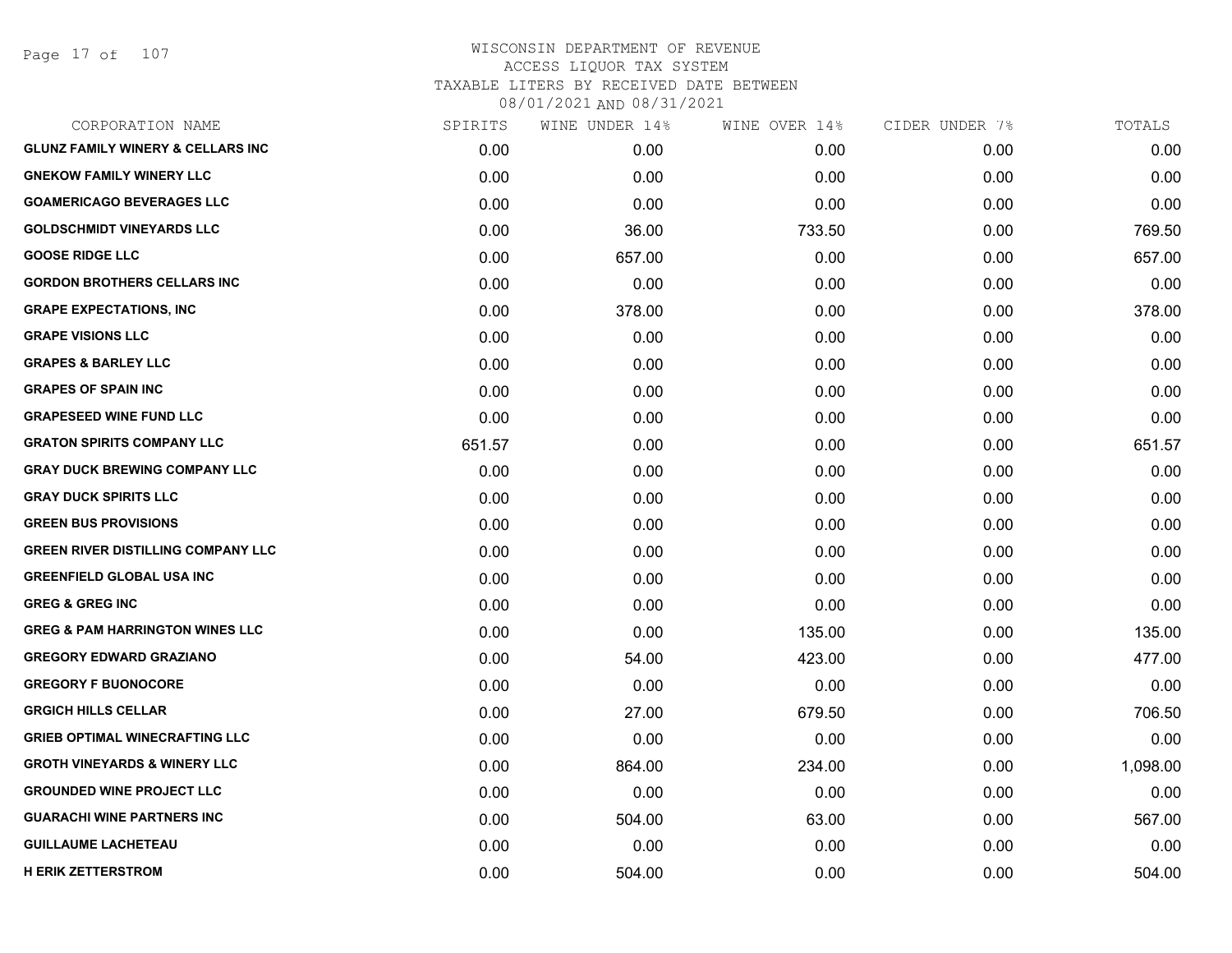Page 18 of 107

| CORPORATION NAME                       | SPIRITS    | WINE UNDER 14% | WINE OVER 14% | CIDER UNDER 7% | TOTALS     |
|----------------------------------------|------------|----------------|---------------|----------------|------------|
| <b>HAAS BROTHERS INC</b>               | 0.00       | 0.00           | 0.00          | 0.00           | 0.00       |
| <b>HAHN ESTATE</b>                     | 0.00       | 0.00           | 0.00          | 0.00           | 0.00       |
| <b>HALBY MARKETING INC</b>             | 0.00       | 882.00         | 0.00          | 0.00           | 882.00     |
| <b>HALCYON SYNDICATE LTD LLC</b>       | 0.00       | 0.00           | 0.00          | 0.00           | 0.00       |
| <b>HALL WINES LLC</b>                  | 0.00       | 0.00           | 216.00        | 0.00           | 216.00     |
| <b>HAMEL FAMILY WINES LLC</b>          | 0.00       | 63.00          | 157.50        | 0.00           | 220.50     |
| <b>HAND PICKED SELECTIONS INC</b>      | 0.00       | 189.00         | 0.00          | 0.00           | 189.00     |
| <b>HANSJOERG WYSS</b>                  | 0.00       | 0.00           | 0.00          | 0.00           | 0.00       |
| <b>HARLAN ESTATE WINERY INC</b>        | 0.00       | 0.00           | 0.00          | 0.00           | 0.00       |
| <b>HARRIS &amp; HARRIS</b>             | 0.00       | 0.00           | 0.00          | 0.00           | 0.00       |
| <b>HAWAII SEA SPIRITS LLC</b>          | 465.00     | 0.00           | 0.00          | 0.00           | 465.00     |
| <b>HDD LLC</b>                         | 0.00       | 0.00           | 0.00          | 0.00           | 0.00       |
| <b>HEARTLAND DISTILLERS LLC</b>        | 1,356.70   | 0.00           | 0.00          | 0.00           | 1,356.70   |
| <b>HEAVEN HILL SALES CO.</b>           | 307,699.20 | 0.00           | 1,296.00      | 0.00           | 308,995.20 |
| <b>HEAVENLY SPIRITS LLC</b>            | 0.00       | 0.00           | 0.00          | 0.00           | 0.00       |
| HEINEKEN USA INCORPORATED              | 0.00       | 0.00           | 0.00          | 6,728.00       | 6,728.00   |
| <b>HEITZ WINE CELLARS</b>              | 0.00       | 181.50         | 0.00          | 0.00           | 181.50     |
| <b>HEMINGWAY RUM COMPANY LLC</b>       | 567.00     | 0.00           | 0.00          | 0.00           | 567.00     |
| HEMISPHERE WINE COMPANY INC            | 0.00       | 0.00           | 0.00          | 0.00           | 0.00       |
| <b>HEMISPHERES LLC</b>                 | 0.00       | 0.00           | 0.00          | 0.00           | 0.00       |
| <b>HENRIOT INC</b>                     | 0.00       | 1,152.00       | 0.00          | 0.00           | 1,152.00   |
| <b>HENRY BELMONTE</b>                  | 0.00       | 40.50          | 0.00          | 0.00           | 40.50      |
| <b>HENRY CORNELL</b>                   | 0.00       | 0.00           | 0.00          | 0.00           | 0.00       |
| <b>HENRY L LAW</b>                     | 0.00       | 0.00           | 0.00          | 0.00           | 0.00       |
| <b>HENRY STEELE IMPORTS LLC</b>        | 0.00       | 0.00           | 0.00          | 0.00           | 0.00       |
| <b>HERITAGE DISTILLING COMPANY INC</b> | 0.00       | 0.00           | 0.00          | 0.00           | 0.00       |
| <b>HERITAGE WINE CELLARS LTD</b>       | 0.00       | 900.01         | 0.00          | 0.00           | 900.01     |
| <b>HERMAN STORY WINES INC</b>          | 0.00       | 0.00           | 0.00          | 0.00           | 0.00       |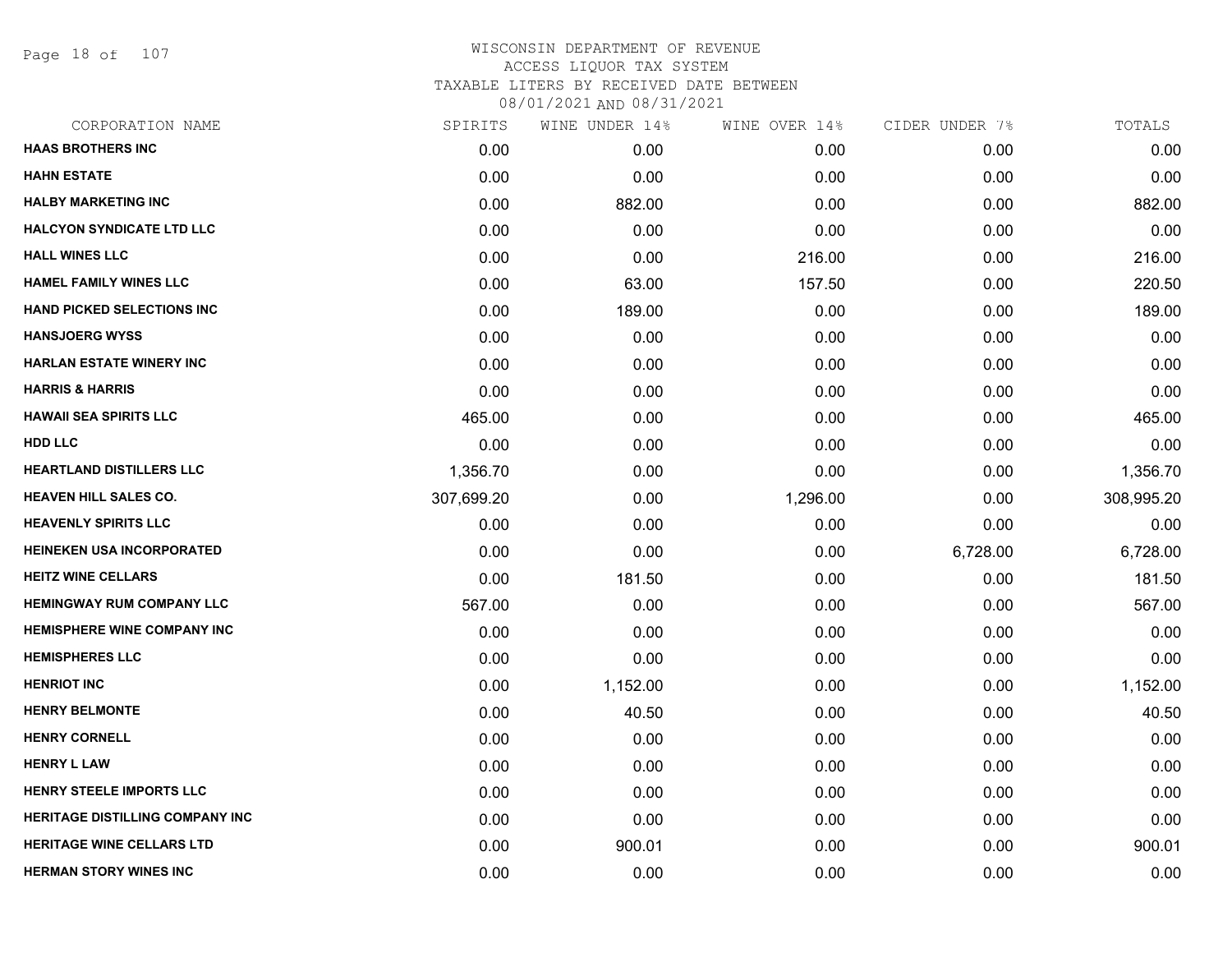Page 19 of 107

| CORPORATION NAME                       | SPIRITS  | WINE UNDER 14% | WINE OVER 14% | CIDER UNDER 7% | TOTALS   |
|----------------------------------------|----------|----------------|---------------|----------------|----------|
| <b>HERON WINES INC</b>                 | 0.00     | 0.00           | 0.00          | 0.00           | 0.00     |
| <b>HIDALGO IMPORTS LLC</b>             | 0.00     | 0.00           | 0.00          | 0.00           | 0.00     |
| <b>HIDDEN RIDGE VINEYARD LLC</b>       | 0.00     | 0.00           | 0.00          | 0.00           | 0.00     |
| <b>HILL ESTATES INC</b>                | 0.00     | 0.00           | 0.00          | 0.00           | 0.00     |
| <b>HIRSCH WINERY LLC</b>               | 0.00     | 0.00           | 0.00          | 0.00           | 0.00     |
| <b>HONIG VINEYARD AND WINERY LLC</b>   | 0.00     | 810.00         | 189.00        | 0.00           | 999.00   |
| <b>HOOD RIVER DISTILLERS INC</b>       | 0.00     | 0.00           | 0.00          | 0.00           | 0.00     |
| <b>HOPE WINE LLC</b>                   | 0.00     | 0.00           | 0.00          | 0.00           | 0.00     |
| <b>HORSE &amp; PLOW INC,</b>           | 0.00     | 0.00           | 0.00          | 0.00           | 0.00     |
| <b>HOTALING &amp; CO., LLC</b>         | 6,844.88 | 0.00           | 0.00          | 0.00           | 6,844.88 |
| <b>HOTEL TANGO DISTILLERY</b>          | 1,350.00 | 0.00           | 0.00          | 0.00           | 1,350.00 |
| <b>HOURGLASS WINE COMPANY INC</b>      | 0.00     | 0.00           | 0.00          | 0.00           | 0.00     |
| <b>HPS EPICUREAN</b>                   | 90.00    | 0.00           | 0.00          | 0.00           | 90.00    |
| <b>HUBER ORCHARDS INC</b>              | 702.75   | 0.00           | 0.00          | 0.00           | 702.75   |
| <b>HUDSON WINE BROKERS LLC</b>         | 0.00     | 0.00           | 0.00          | 0.00           | 0.00     |
| HUNEEUS WINES HOLDCO LLC               | 0.00     | 310.50         | 1,278.00      | 0.00           | 1,588.50 |
| <b>HUSCH VINEYARDS INC</b>             | 0.00     | 171.00         | 0.00          | 0.00           | 171.00   |
| <b>HYATT FARM PARTNERSHIP</b>          | 0.00     | 359.99         | 0.00          | 0.00           | 359.99   |
| <b>IAN BRAND</b>                       | 0.00     | 90.00          | 0.00          | 0.00           | 90.00    |
| <b>IDA GRAVES, LLC</b>                 | 0.00     | 0.00           | 0.00          | 0.00           | 0.00     |
| <b>IDEAL WINE &amp; SPIRITS CO INC</b> | 0.00     | 0.00           | 0.00          | 0.00           | 0.00     |
| <b>IDLEWILD WINES, INC.</b>            | 0.00     | 63.00          | 0.00          | 0.00           | 63.00    |
| <b>ILLAHE VINEYARDS AND WINERY INC</b> | 0.00     | 0.00           | 0.00          | 0.00           | 0.00     |
| <b>ILLYRIAN IMPORT INC</b>             | 0.00     | 0.00           | 0.00          | 0.00           | 0.00     |
| <b>IMPEX BEVERAGES INC</b>             | 238.50   | 0.00           | 0.00          | 0.00           | 238.50   |
| IN AGAVE WE TRUST LLC                  | 65.00    | 0.00           | 0.00          | 0.00           | 65.00    |
| <b>INDIGENOUS SELECTIONS LLC</b>       | 72.00    | 243.00         | 0.00          | 0.00           | 315.00   |
| <b>INDIGO WINE GROUP LLC</b>           | 0.00     | 445.50         | 0.00          | 0.00           | 445.50   |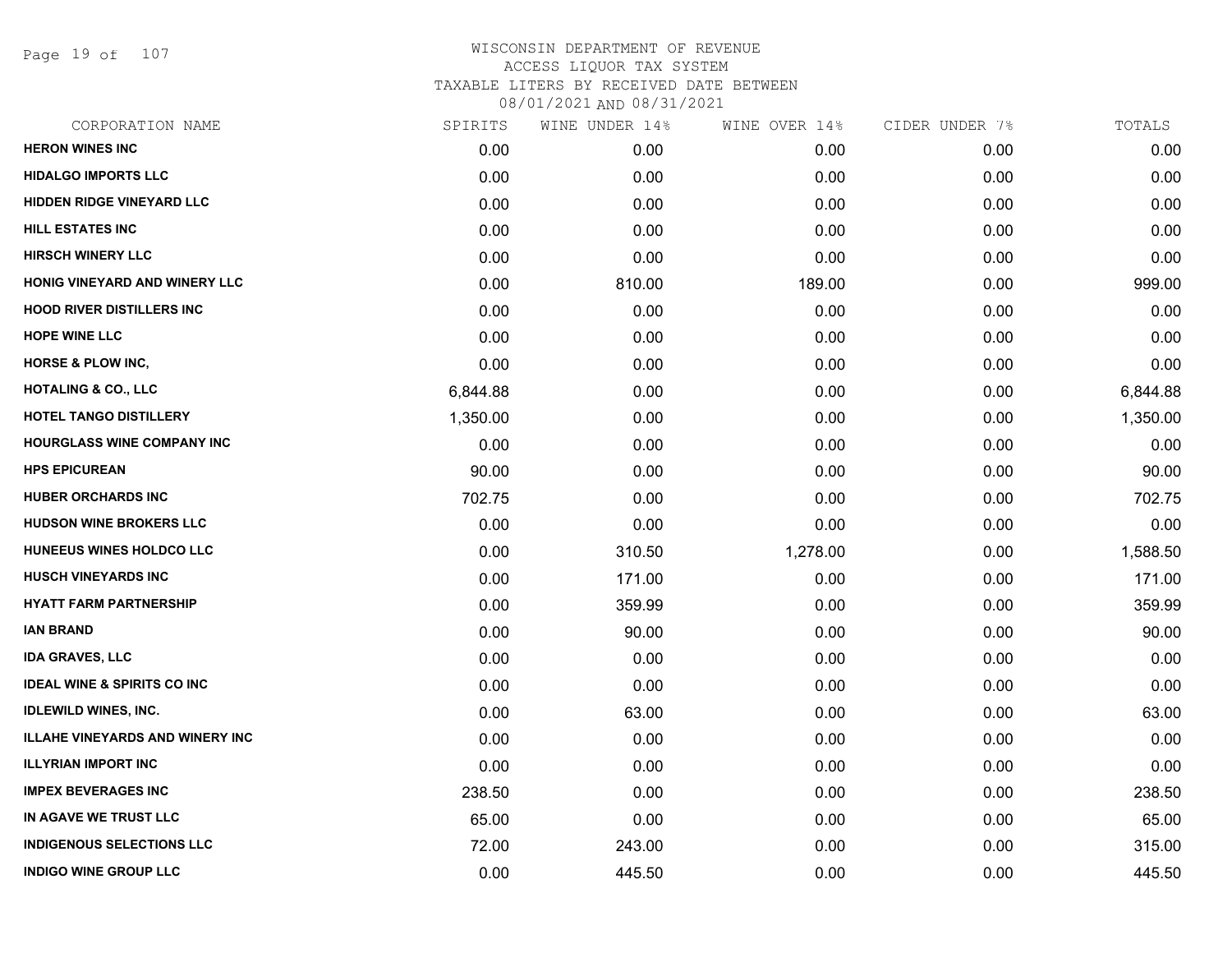Page 20 of 107

| CORPORATION NAME                                  | SPIRITS   | WINE UNDER 14% | WINE OVER 14% | CIDER UNDER 7% | TOTALS    |
|---------------------------------------------------|-----------|----------------|---------------|----------------|-----------|
| <b>INFINIUM SPIRITS INC.</b>                      | 20,613.30 | 0.00           | 0.00          | 0.00           | 20,613.30 |
| <b>INNO VINO INTERNATIONAL INC</b>                | 0.00      | 0.00           | 0.00          | 0.00           | 0.00      |
| <b>INNOTRI LIMITED LLC</b>                        | 0.00      | 0.00           | 0.00          | 0.00           | 0.00      |
| <b>INTERACTIONS &amp; TRANSACTIONS, INC.</b>      | 0.00      | 0.00           | 0.00          | 0.00           | 0.00      |
| <b>INTERNATIONAL DISTILLERS &amp; VINTERS LTD</b> | 0.00      | 0.00           | 0.00          | 0.00           | 0.00      |
| <b>INTERNATIONAL VINES INC</b>                    | 0.00      | 1,728.00       | 0.00          | 0.00           | 1,728.00  |
| <b>INTERTRADE USA COMPANY</b>                     | 44.99     | 130.48         | 0.00          | 0.00           | 175.47    |
| <b>INVESTOR'S OF AMERICA LP</b>                   | 0.00      | 0.00           | 0.00          | 0.00           | 0.00      |
| <b>INVOER EKKE LLC</b>                            | 0.00      | 0.00           | 0.00          | 0.00           | 0.00      |
| <b>IRON FISH DISTILLERY LLC</b>                   | 0.00      | 0.00           | 0.00          | 0.00           | 0.00      |
| <b>IRON HORSE VINEYARDS LP</b>                    | 0.00      | 0.00           | 0.00          | 0.00           | 0.00      |
| <b>J LOHR WINERY CORP</b>                         | 0.00      | 13,779.00      | 378.00        | 0.00           | 14,157.00 |
| <b>J PEDRONCELLI WINERY</b>                       | 0.00      | 0.00           | 126.00        | 0.00           | 126.00    |
| <b>J WILLETT COMPANIES</b>                        | 0.00      | 0.00           | 0.00          | 0.00           | 0.00      |
| <b>JACK POUST &amp; COMPANY INC</b>               | 0.00      | 36.00          | 40.50         | 0.00           | 76.50     |
| <b>JACKSON FAMILY ENTERPRISES INC</b>             | 0.00      | 10,693.42      | 10,041.67     | 0.00           | 20,735.09 |
| <b>JACUZZI FAMILY VINEYARDS LLC</b>               | 0.00      | 0.00           | 0.00          | 0.00           | 0.00      |
| <b>JAM CELLARS INC</b>                            | 0.00      | 0.00           | 0.00          | 0.00           | 0.00      |
| <b>JAMES E COSMA</b>                              | 0.00      | 0.00           | 0.00          | 0.00           | 0.00      |
| <b>JAMES L LAMBERT</b>                            | 0.00      | 199.50         | 136.50        | 0.00           | 336.00    |
| <b>JAMES MORONEY INC</b>                          | 0.00      | 0.00           | 0.00          | 0.00           | 0.00      |
| JAPAN PRESTIGE SAKE INTERNATIONAL INC             | 0.00      | 86.40          | 54.00         | 0.00           | 140.40    |
| <b>JARVIS</b>                                     | 0.00      | 0.00           | 0.00          | 0.00           | 0.00      |
| <b>JASON DRISCOLL</b>                             | 0.00      | 0.00           | 0.00          | 0.00           | 0.00      |
| <b>JAX VINEYARDS LLC</b>                          | 0.00      | 0.00           | 33.29         | 0.00           | 33.29     |
| <b>JAY MIDWEST INC</b>                            | 922.50    | 0.00           | 0.00          | 0.00           | 922.50    |
| <b>JB GEORGE LLC</b>                              | 0.00      | 0.00           | 0.00          | 0.00           | 0.00      |
| <b>JC CELLARS INC</b>                             | 0.00      | 0.00           | 0.00          | 0.00           | 0.00      |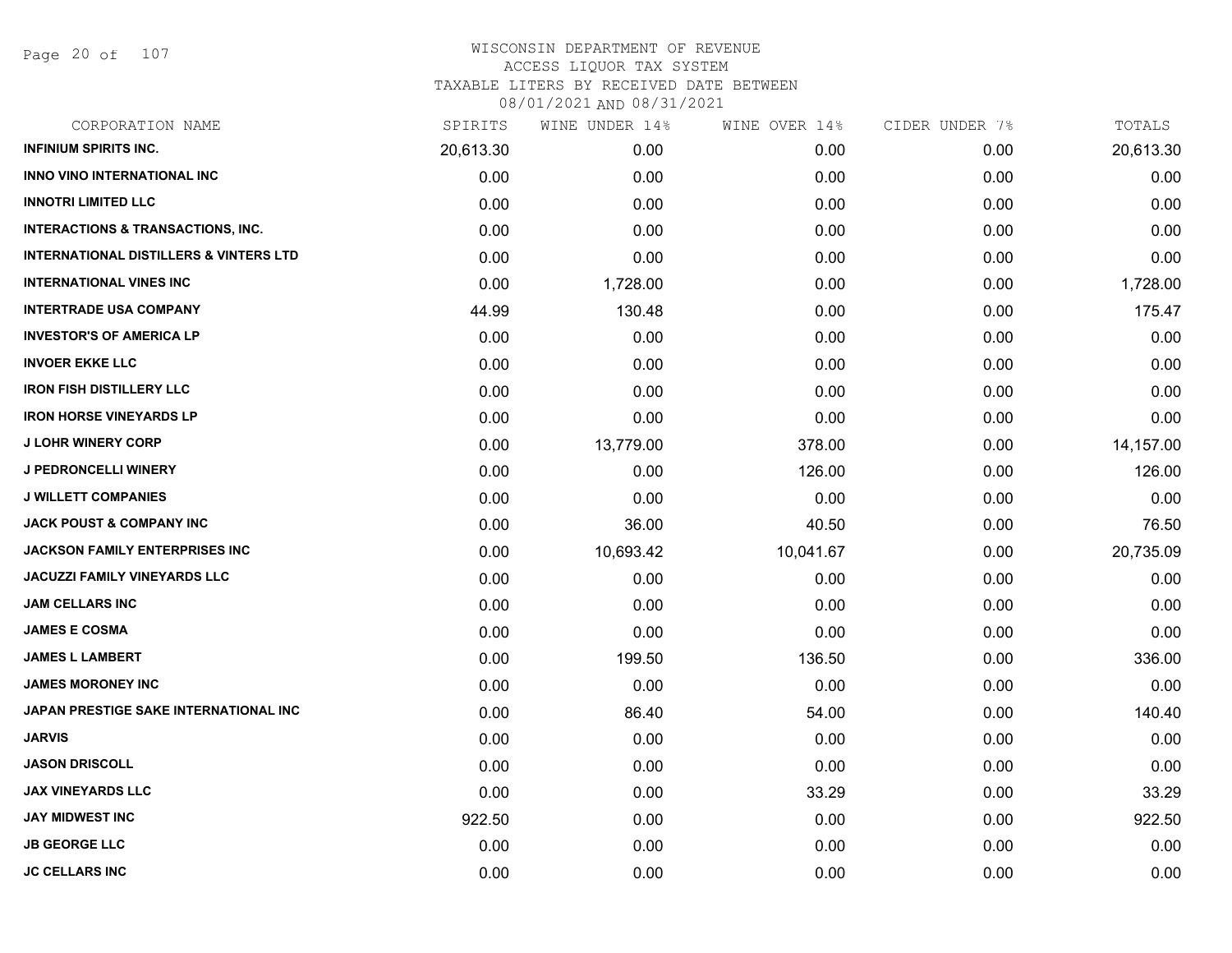Page 21 of 107

# WISCONSIN DEPARTMENT OF REVENUE ACCESS LIQUOR TAX SYSTEM

TAXABLE LITERS BY RECEIVED DATE BETWEEN

| CORPORATION NAME                         | SPIRITS    | WINE UNDER 14% | WINE OVER 14% | CIDER UNDER 7% | TOTALS     |
|------------------------------------------|------------|----------------|---------------|----------------|------------|
| <b>JDSO, INC.</b>                        | 12,827.46  | 0.00           | 0.00          | 0.00           | 12,827.46  |
| JEAN CLAUDE BOISSET WINES USA INC        | 0.00       | 162.00         | 2,425.50      | 0.00           | 2,587.50   |
| <b>JEFF QUINT</b>                        | 409.50     | 0.00           | 0.00          | 0.00           | 409.50     |
| <b>JEM BEVERAGE COMPANY</b>              | 2,743.50   | 0.00           | 0.00          | 0.00           | 2,743.50   |
| <b>JENNY R ANDERSON</b>                  | 0.00       | 0.00           | 0.00          | 0.00           | 0.00       |
| JERSEY ARTISAN DISTILLING INC            | 0.00       | 0.00           | 0.00          | 0.00           | 0.00       |
| JFC INTERNATIONAL INC                    | 0.00       | 1,745.07       | 2,383.29      | 0.00           | 4,128.36   |
| <b>JIM BEAM BRANDS CO</b>                | 333,139.20 | 540.00         | 0.00          | 0.00           | 333,679.20 |
| <b>J-NH WINE GROUP LLC</b>               | 0.00       | 0.00           | 0.00          | 0.00           | 0.00       |
| <b>JNJ INTERNATIONAL INC</b>             | 0.00       | 0.00           | 0.00          | 0.00           | 0.00       |
| <b>JOHAN VINEYARDS LLC</b>               | 0.00       | 0.00           | 0.00          | 0.00           | 0.00       |
| <b>JOHN A KRUGER</b>                     | 0.00       | 0.00           | 0.00          | 0.00           | 0.00       |
| JOHN ANTHONY VINEYARDS LLC               | 0.00       | 0.00           | 0.00          | 0.00           | 0.00       |
| <b>JOHN C BAKER</b>                      | 0.00       | 0.00           | 0.00          | 0.00           | 0.00       |
| JOHN H OWOC                              | 0.00       | 0.00           | 0.00          | 0.00           | 0.00       |
| <b>JOHN R LUCAS</b>                      | 0.00       | 0.00           | 0.00          | 0.00           | 0.00       |
| <b>JOSE PASTOR</b>                       | 0.00       | 0.00           | 0.00          | 0.00           | 0.00       |
| <b>JOSEPH DEHNER</b>                     | 0.00       | 0.00           | 0.00          | 0.00           | 0.00       |
| <b>JOSEPH PHELPS VINEYARDS LLC</b>       | 0.00       | 0.00           | 0.00          | 0.00           | 0.00       |
| JOSEPH VICTORI WINES, INC.               | 0.00       | 891.00         | 0.00          | 0.00           | 891.00     |
| <b>JOSU GALDOS</b>                       | 0.00       | 0.00           | 189.00        | 0.00           | 189.00     |
| <b>JULIO GOMEZ REJON</b>                 | 247.26     | 0.00           | 0.00          | 0.00           | 247.26     |
| <b>JUSTIN VINEYARDS &amp; WINERY LLC</b> | 0.00       | 117.00         | 130.50        | 0.00           | 247.50     |
| <b>JVS WINES IMPORTS IL CORP</b>         | 0.00       | 0.00           | 0.00          | 0.00           | 0.00       |
| <b>JVW CORPORATION</b>                   | 0.00       | 1,386.00       | 0.00          | 0.00           | 1,386.00   |
| <b>JZ WINE COMPANY</b>                   | 0.00       | 94.50          | 0.00          | 0.00           | 94.50      |
| <b>K VINTNERS LLC</b>                    | 0.00       | 3,042.00       | 504.00        | 0.00           | 3,546.00   |
| <b>KAITRIN N COOPER</b>                  | 0.00       | 0.00           | 0.00          | 0.00           | 0.00       |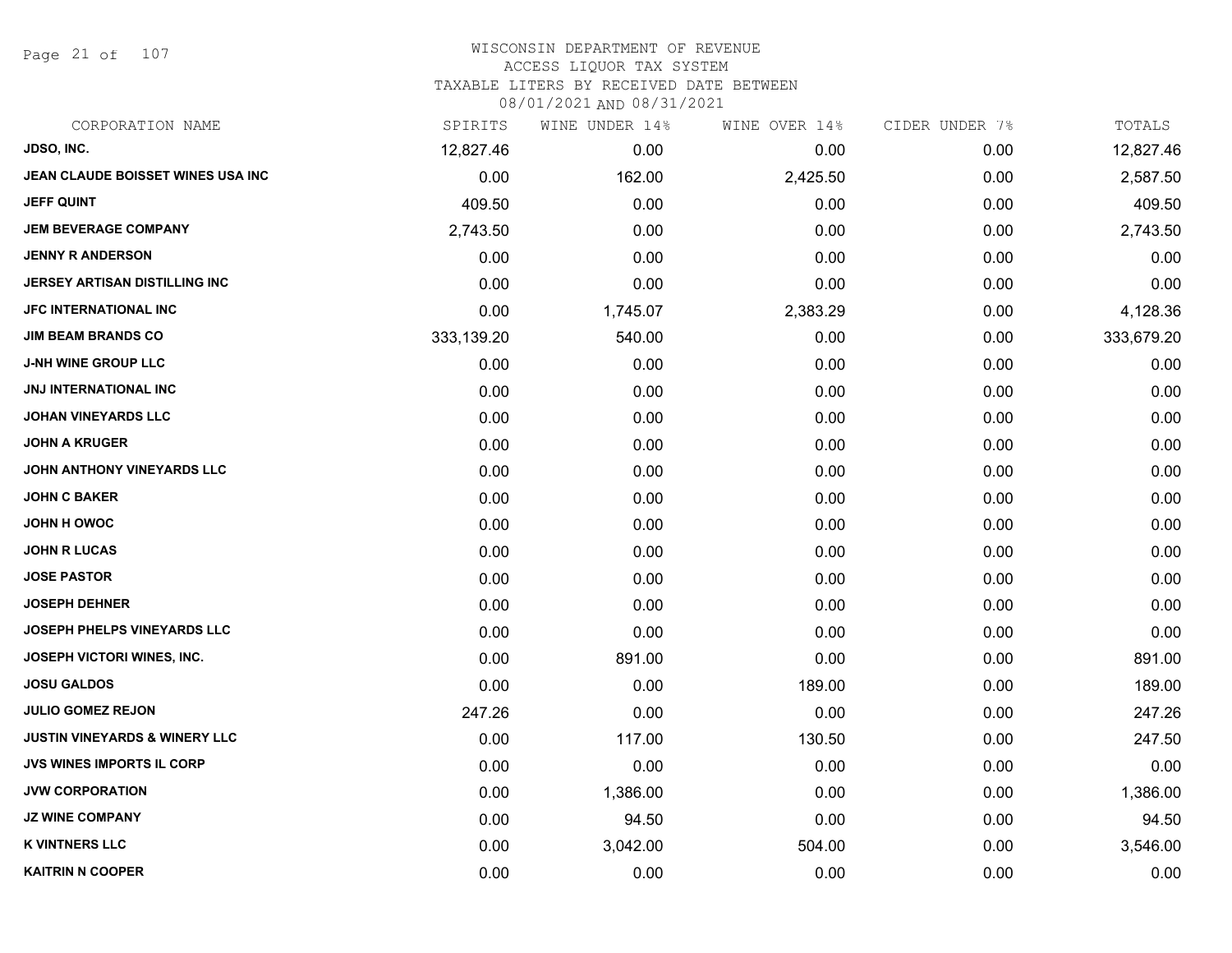Page 22 of 107

| CORPORATION NAME                       | SPIRITS  | WINE UNDER 14% | WINE OVER 14% | CIDER UNDER 7% | TOTALS    |
|----------------------------------------|----------|----------------|---------------|----------------|-----------|
| <b>KALIN CELLARS INC</b>               | 0.00     | 0.00           | 0.00          | 0.00           | 0.00      |
| <b>KAMEN WINES LLC</b>                 | 0.00     | 0.00           | 0.00          | 0.00           | 0.00      |
| <b>KEEPER'S QUEST INC</b>              | 0.00     | 0.00           | 0.00          | 0.00           | 0.00      |
| <b>KEN WRIGHT CELLARS CO</b>           | 0.00     | 423.00         | 0.00          | 0.00           | 423.00    |
| <b>KENNETH S LIKITPRAKONG</b>          | 0.00     | 289.00         | 0.00          | 0.00           | 289.00    |
| <b>KENT HUMPHREY</b>                   | 0.00     | 0.00           | 0.00          | 0.00           | 0.00      |
| <b>KENT RASMUSSEN WINERY</b>           | 0.00     | 0.00           | 0.00          | 0.00           | 0.00      |
| <b>KENTUCKY BOURBON DISTILLERS LTD</b> | 1,024.50 | 0.00           | 0.00          | 0.00           | 1,024.50  |
| <b>KERMIT LYNCH WINE MERCHANTS</b>     | 0.00     | 0.00           | 0.00          | 0.00           | 0.00      |
| <b>KERWIN ESTATE LLC</b>               | 0.00     | 0.00           | 0.00          | 0.00           | 0.00      |
| <b>KIMBERTON WINES LLC</b>             | 0.00     | 0.00           | 0.00          | 0.00           | 0.00      |
| KINDRED SPIRITS NORTH AMERICA INC      | 0.00     | 0.00           | 0.00          | 0.00           | 0.00      |
| KINDRED VINES IMPORT CO LLC            | 0.00     | 429.75         | 0.00          | 0.00           | 429.75    |
| <b>KING ESTATE WINERY LP</b>           | 0.00     | 0.00           | 0.00          | 0.00           | 0.00      |
| <b>KING SPIRITS, LLC</b>               | 0.00     | 0.00           | 0.00          | 0.00           | 0.00      |
| KINGS COUNTY DISTILLERY LLC            | 0.00     | 0.00           | 0.00          | 0.00           | 0.00      |
| <b>KIONA VINEYARDS LLC</b>             | 0.00     | 0.00           | 0.00          | 0.00           | 0.00      |
| KISMET WINE, INC.                      | 0.00     | 0.00           | 0.00          | 0.00           | 0.00      |
| <b>KISTLER VINEYARDS, LLC</b>          | 0.00     | 0.00           | 0.00          | 0.00           | 0.00      |
| <b>KITFOX VINEYARDS LLC</b>            | 0.00     | 0.00           | 0.00          | 0.00           | 0.00      |
| <b>KLEIN FOODS INC</b>                 | 0.00     | 10,125.00      | 12,748.50     | 0.00           | 22,873.50 |
| <b>KLIN SPIRITS LLC</b>                | 598.50   | 0.00           | 0.00          | 0.00           | 598.50    |
| <b>KLINKER BRICK WINERY INC</b>        | 0.00     | 0.00           | 0.00          | 0.00           | 0.00      |
| <b>KNIGHTS BRIDGE WINERY LLC</b>       | 0.00     | 0.00           | 0.00          | 0.00           | 0.00      |
| <b>KOBRAND CORPORATION</b>             | 704.25   | 20,226.00      | 6,898.56      | 0.00           | 27,828.81 |
| KOJIMA & INTERNATIONAL ASSOCIATES INC  | 0.00     | 0.00           | 0.00          | 0.00           | 0.00      |
| <b>KOLOA RUM CORP</b>                  | 0.00     | 0.00           | 0.00          | 0.00           | 0.00      |
| <b>KONGSGAARD WINE LLC</b>             | 0.00     | 0.00           | 0.00          | 0.00           | 0.00      |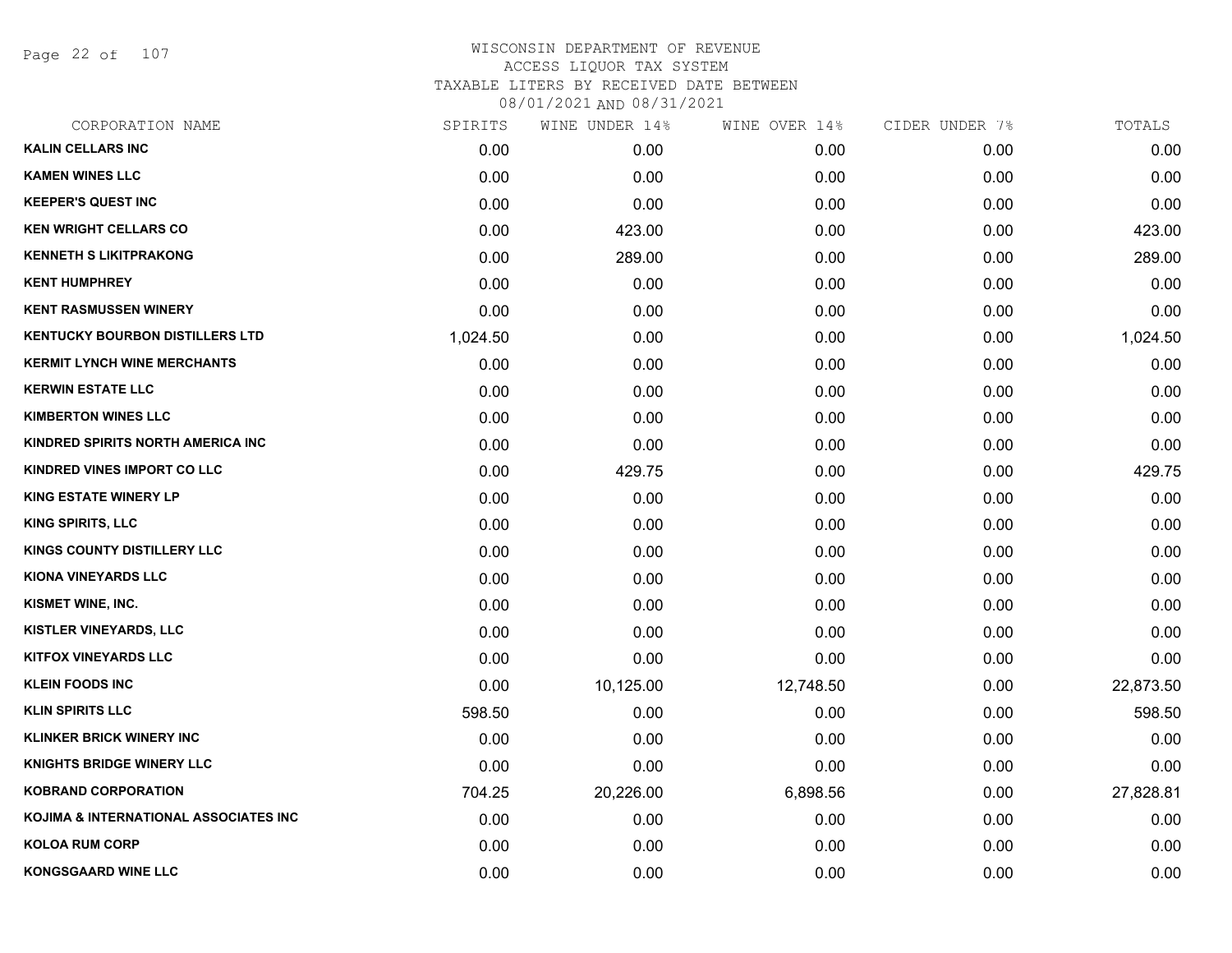#### WISCONSIN DEPARTMENT OF REVENUE ACCESS LIQUOR TAX SYSTEM TAXABLE LITERS BY RECEIVED DATE BETWEEN

| CORPORATION NAME                           | SPIRITS | WINE UNDER 14% | WINE OVER 14% | CIDER UNDER 7% | TOTALS   |
|--------------------------------------------|---------|----------------|---------------|----------------|----------|
| <b>KONSTANTIN D FRANK &amp; SONS</b>       | 0.00    | 1,224.00       | 0.00          | 0.00           | 1,224.00 |
| <b>KOPRI INC</b>                           | 0.00    | 0.00           | 0.00          | 0.00           | 0.00     |
| KORE WINE COMPANY, LLC                     | 0.00    | 0.00           | 0.00          | 0.00           | 0.00     |
| <b>KOVAL INC</b>                           | 389.25  | 0.00           | 0.00          | 0.00           | 389.25   |
| <b>KOZUBA &amp; SONS DISTILLERY INC</b>    | 0.00    | 0.00           | 0.00          | 0.00           | 0.00     |
| <b>KRUPP BROTHERS LLC</b>                  | 0.00    | 0.00           | 0.00          | 0.00           | 0.00     |
| <b>KYSELA PERE ET FILS LTD</b>             | 0.00    | 0.00           | 0.00          | 0.00           | 0.00     |
| <b>L C WINE</b>                            | 0.00    | 0.00           | 0.00          | 0.00           | 0.00     |
| <b>L&amp;C WINE COUNTRY OPERATIONS LLC</b> | 0.00    | 0.00           | 0.00          | 0.00           | 0.00     |
| L. MAWBY, LLC                              | 0.00    | 0.00           | 0.00          | 0.00           | 0.00     |
| <b>L18 HOLDINGS, INC.</b>                  | 0.00    | 0.00           | 0.00          | 0.00           | 0.00     |
| <b>LADERA WINERY LLC</b>                   | 0.00    | 0.00           | 0.00          | 0.00           | 0.00     |
| <b>LAIL VINEYARDS LLC</b>                  | 0.00    | 0.00           | 72.00         | 0.00           | 72.00    |
| <b>LAIRD &amp; COMPANY</b>                 | 0.00    | 0.00           | 0.00          | 0.00           | 0.00     |
| <b>LAIRD FAMILY ESTATE LLC</b>             | 0.00    | 0.00           | 0.00          | 0.00           | 0.00     |
| <b>LAKE COUNTRY LIBARE DISTILLING LLC</b>  | 0.00    | 0.00           | 0.00          | 0.00           | 0.00     |
| <b>LANGDON SHIVERICK INC</b>               | 0.00    | 54.00          | 0.00          | 0.00           | 54.00    |
| <b>LANGE WINERY LLC</b>                    | 0.00    | 0.00           | 0.00          | 0.00           | 0.00     |
| <b>LATITUDE BEVERAGE COMPANY</b>           | 0.00    | 243.00         | 18.00         | 0.00           | 261.00   |
| LAUREATE IMPORTS & MARKETING COMPANY, INC  | 0.00    | 0.00           | 0.00          | 0.00           | 0.00     |
| <b>LAVA SPRINGS INC</b>                    | 0.00    | 0.00           | 0.00          | 0.00           | 0.00     |
| <b>LAWER FAMILY WINERY INC</b>             | 0.00    | 0.00           | 0.00          | 0.00           | 0.00     |
| <b>LAWLESS DISTILLING COMPANY LLC</b>      | 0.00    | 0.00           | 0.00          | 0.00           | 0.00     |
| <b>LCF WINE COMPANY LLC</b>                | 0.00    | 1,732.50       | 2,821.50      | 0.00           | 4,554.00 |
| LE CEP II INC                              | 0.00    | 0.00           | 0.00          | 0.00           | 0.00     |
| LE GRAND COURTAGE LLC                      | 0.00    | 0.00           | 0.00          | 0.00           | 0.00     |
| LE VIGNE WINERY INC                        | 0.00    | 0.00           | 0.00          | 0.00           | 0.00     |
| LEELANAU WINE CELLARS, LTD.                | 0.00    | 0.00           | 0.00          | 0.00           | 0.00     |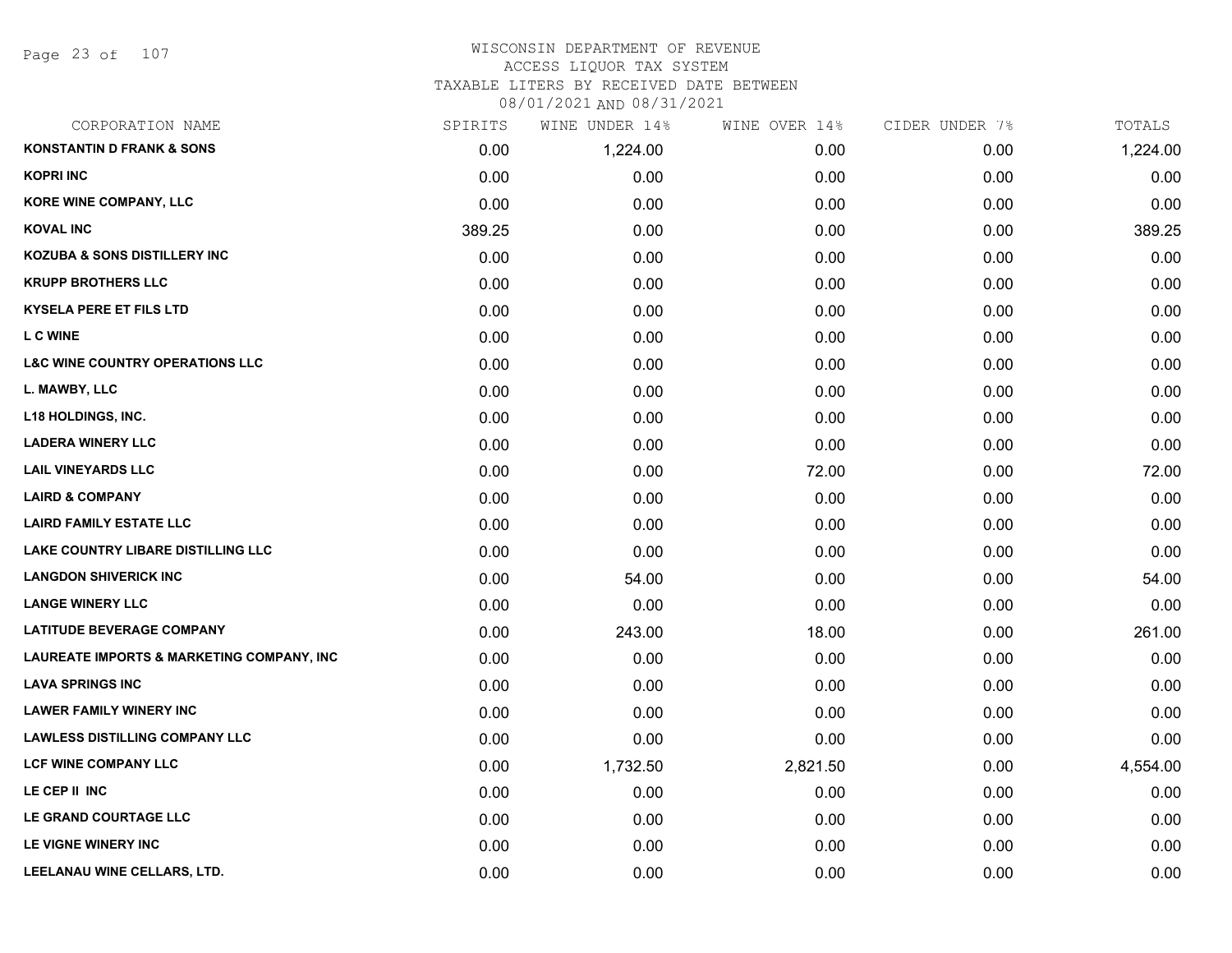Page 24 of 107

#### WISCONSIN DEPARTMENT OF REVENUE ACCESS LIQUOR TAX SYSTEM

TAXABLE LITERS BY RECEIVED DATE BETWEEN

| CORPORATION NAME                         | SPIRITS    | WINE UNDER 14% | WINE OVER 14% | CIDER UNDER 7% | TOTALS     |
|------------------------------------------|------------|----------------|---------------|----------------|------------|
| <b>LEFGROUP</b>                          | 0.00       | 0.00           | 0.00          | 0.00           | 0.00       |
| LEFT COAST CELLARS LLC                   | 0.00       | 0.00           | 0.00          | 0.00           | 0.00       |
| <b>LEMELSON WINERY LLC</b>               | 0.00       | 0.00           | 0.00          | 0.00           | 0.00       |
| <b>LEONARD KREUSCH INC</b>               | 0.00       | 1,459.50       | 0.00          | 0.00           | 1,459.50   |
| <b>LEONARDINI FAMILY WINERY LLC</b>      | 0.00       | 0.00           | 0.00          | 0.00           | 0.00       |
| <b>LEONETTI CELLAR LLC</b>               | 0.00       | 0.00           | 0.00          | 0.00           | 0.00       |
| LES CHENEAUX DISTILLERS, INC.            | 0.00       | 0.00           | 0.00          | 0.00           | 0.00       |
| <b>LES LUNES WINE LLC</b>                | 0.00       | 0.00           | 0.00          | 0.00           | 0.00       |
| <b>LEVECKE CORPORATION</b>               | 234,816.00 | 0.00           | 0.00          | 0.00           | 234,816.00 |
| <b>LIDESTRI BEVERAGES LLC</b>            | 0.00       | 0.00           | 0.00          | 0.00           | 0.00       |
| <b>LIMERICK LANE CELLARS INC</b>         | 0.00       | 0.00           | 0.00          | 0.00           | 0.00       |
| LINCOLN SQUARE WINE COMPANY LLC          | 0.00       | 0.00           | 0.00          | 0.00           | 0.00       |
| LINGUA FRANCA-LS VINEYARDS HOLDINGS, LLC | 0.00       | 0.00           | 0.00          | 0.00           | 0.00       |
| <b>LINKS DRINKS LLC</b>                  | 0.00       | 0.00           | 0.00          | 0.00           | 0.00       |
| <b>LIOCO WINE COMPANY LLC</b>            | 0.00       | 0.00           | 180.00        | 0.00           | 180.00     |
| <b>LION NATHAN USA INC</b>               | 0.00       | 2,205.00       | 1,047.00      | 0.00           | 3,252.00   |
| <b>LISA CHASE</b>                        | 0.00       | 0.00           | 0.00          | 0.00           | 0.00       |
| <b>LISA LISA INCORPORATED</b>            | 0.00       | 0.00           | 0.00          | 0.00           | 0.00       |
| <b>LISA MARLOW</b>                       | 0.00       | 0.00           | 0.00          | 0.00           | 0.00       |
| <b>LIVING FOODS. LLC</b>                 | 0.00       | 0.00           | 0.00          | 0.00           | 0.00       |
| <b>LLOYD CARUSO LLC</b>                  | 0.00       | 0.00           | 0.00          | 0.00           | 0.00       |
| <b>LLOYD CELLARS INC</b>                 | 0.00       | 0.00           | 0.00          | 0.00           | 0.00       |
| <b>LMR WINE ESTATES LLC</b>              | 0.00       | 1,008.00       | 0.00          | 0.00           | 1,008.00   |
| <b>LOCAL DISTILLING INC</b>              | 0.00       | 0.00           | 0.00          | 0.00           | 0.00       |
| <b>LOEST &amp; MCNAMEE INC</b>           | 0.00       | 0.00           | 0.00          | 0.00           | 0.00       |
| <b>LOHI DISTILLED LLC</b>                | 0.00       | 0.00           | 0.00          | 0.00           | 0.00       |
| LONE STAR DISTILLERY LLC                 | 0.00       | 0.00           | 0.00          | 0.00           | 0.00       |
| <b>LONG SHADOWS VINTNERS LLC</b>         | 0.00       | 0.00           | 126.00        | 0.00           | 126.00     |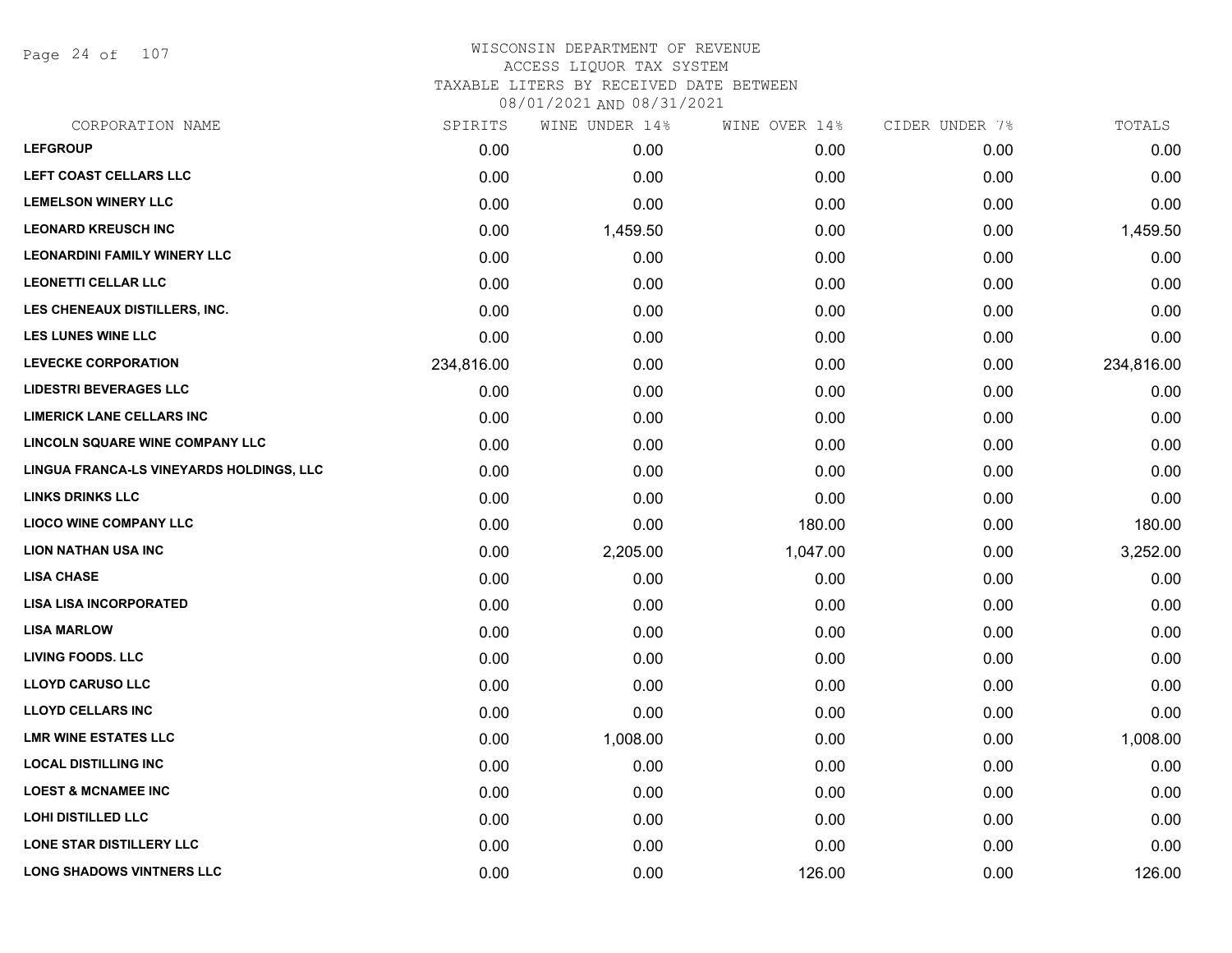Page 25 of 107

#### WISCONSIN DEPARTMENT OF REVENUE ACCESS LIQUOR TAX SYSTEM

TAXABLE LITERS BY RECEIVED DATE BETWEEN

| CORPORATION NAME                               | SPIRITS   | WINE UNDER 14% | WINE OVER 14% | CIDER UNDER 7% | TOTALS     |
|------------------------------------------------|-----------|----------------|---------------|----------------|------------|
| <b>LONZ WINERY INC</b>                         | 0.00      | 0.00           | 0.00          | 0.00           | 0.00       |
| <b>LOOSEN BROS USA LTD</b>                     | 0.00      | 9,639.00       | 0.00          | 0.00           | 9,639.00   |
| <b>LORING WINE COMPANY LLC</b>                 | 0.00      | 0.00           | 0.00          | 0.00           | 0.00       |
| <b>LOST GENERATION LLC</b>                     | 0.00      | 0.00           | 0.00          | 0.00           | 0.00       |
| <b>LOUIS GLUNZ BEER INC</b>                    | 0.00      | 0.00           | 0.00          | 0.00           | 0.00       |
| <b>LOUIS LATOUR INC</b>                        | 0.00      | 657.00         | 0.00          | 0.00           | 657.00     |
| <b>LOWDEN SCHOOLHOUSE CORPORATION</b>          | 0.00      | 0.00           | 0.00          | 0.00           | 0.00       |
| <b>LUNEAU USA INC</b>                          | 0.00      | 3,147.00       | 0.00          | 0.00           | 3,147.00   |
| <b>LUXCO INC</b>                               | 74,237.70 | 207.00         | 0.00          | 0.00           | 74,444.70  |
| <b>LYNFRED WINERY INC</b>                      | 0.00      | 0.00           | 0.00          | 0.00           | 0.00       |
| <b>LYNMAR WINERY LLC</b>                       | 0.00      | 0.00           | 0.00          | 0.00           | 0.00       |
| <b>M.A.C. WINES, LLC</b>                       | 0.00      | 0.00           | 0.00          | 0.00           | 0.00       |
| <b>MACH FLYNT INC</b>                          | 5,544.00  | 97,760.00      | 5,040.00      | 0.00           | 108,344.00 |
| <b>MACK &amp; SCHUHLE INC</b>                  | 0.00      | 19,305.00      | 0.00          | 0.00           | 19,305.00  |
| <b>MADSON WINES LLC</b>                        | 0.00      | 0.00           | 0.00          | 0.00           | 0.00       |
| <b>MAISONS MARQUES &amp; DOMAINES USA INC.</b> | 0.00      | 1,788.75       | 171.00        | 0.00           | 1,959.75   |
| <b>MAMMOTH DISTILLING LLC</b>                  | 0.00      | 0.00           | 0.00          | 0.00           | 0.00       |
| <b>MANCAN WINE LLC</b>                         | 0.00      | 48.50          | 0.00          | 0.00           | 48.50      |
| <b>MANO'S INC</b>                              | 0.00      | 0.00           | 0.00          | 0.00           | 0.00       |
| <b>MARA INTERNATIONAL GROUP</b>                | 0.00      | 0.00           | 0.00          | 0.00           | 0.00       |
| <b>MARC P HUJIK</b>                            | 0.00      | 1,008.00       | 0.00          | 0.00           | 1,008.00   |
| <b>MARCI PALATELLA</b>                         | 0.00      | 0.00           | 0.00          | 0.00           | 0.00       |
| <b>MARGERUM WINE COMPANY INC</b>               | 0.00      | 0.00           | 0.00          | 0.00           | 0.00       |
| <b>MARIETTA CELLARS INC</b>                    | 0.00      | 0.00           | 0.00          | 0.00           | 0.00       |
| <b>MARIMAR TORRES ESTATE CORPORATION</b>       | 0.00      | 0.00           | 0.00          | 0.00           | 0.00       |
| <b>MARIPOSA WINE COMPANY LLC</b>               | 0.00      | 0.00           | 0.00          | 0.00           | 0.00       |
| <b>MARK ANTHONY BRANDS INC.</b>                | 0.00      | 0.00           | 0.00          | 0.00           | 0.00       |
| <b>MARK MCNEILLY</b>                           | 0.00      | 0.00           | 0.00          | 0.00           | 0.00       |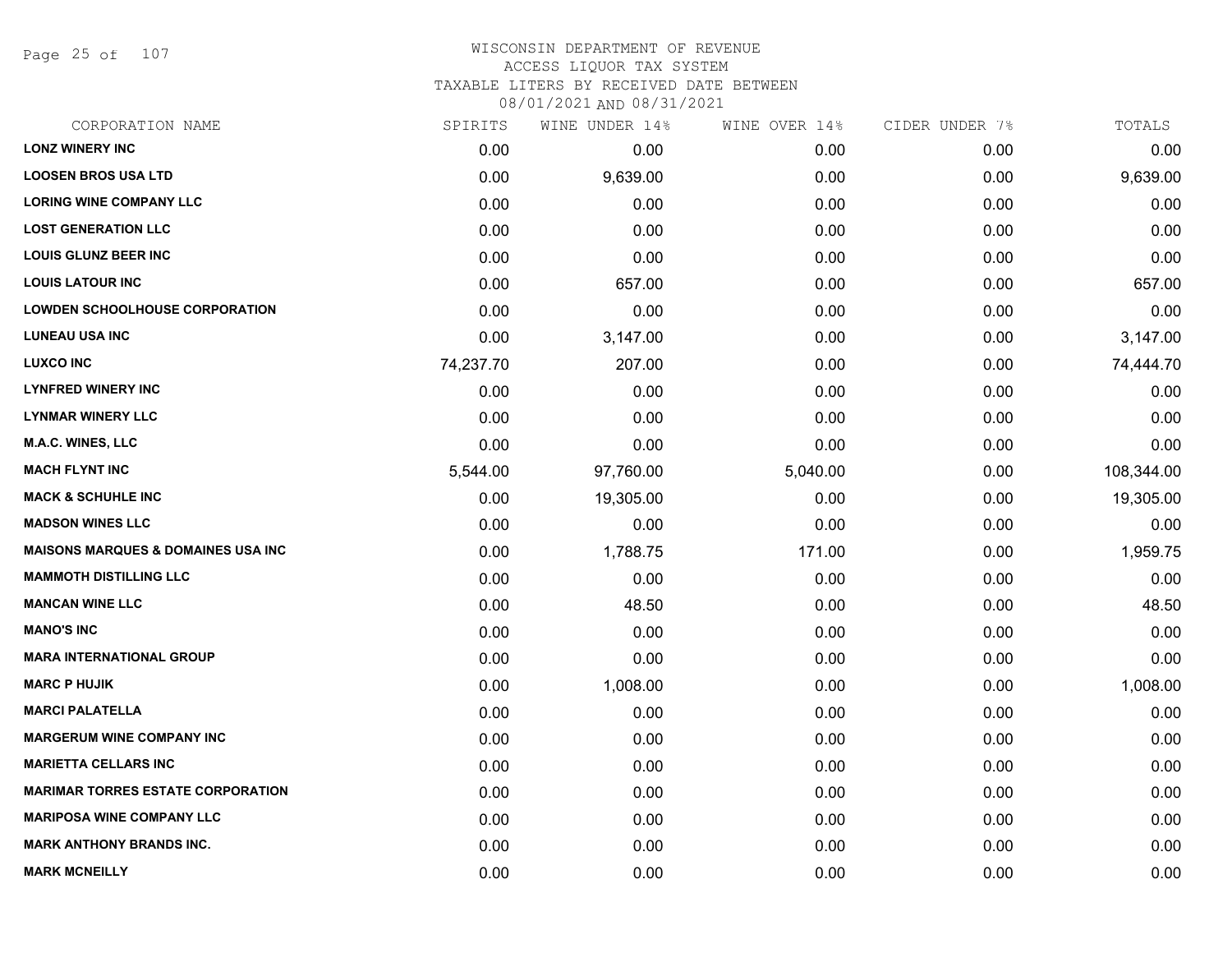Page 26 of 107

| CORPORATION NAME                        | SPIRITS  | WINE UNDER 14% | WINE OVER 14% | CIDER UNDER 7% | TOTALS   |
|-----------------------------------------|----------|----------------|---------------|----------------|----------|
| <b>MARK SZUMOWSKI</b>                   | 0.00     | 0.00           | 0.00          | 0.00           | 0.00     |
| <b>MARKETING GLOBAL BRANDS CORP</b>     | 0.00     | 0.00           | 0.00          | 0.00           | 0.00     |
| <b>MARKO J KARAKASEVIC</b>              | 0.00     | 0.00           | 0.00          | 0.00           | 0.00     |
| <b>MARTELLOTTO INC.</b>                 | 0.00     | 0.00           | 0.00          | 0.00           | 0.00     |
| <b>MARTIN RAY WINERY INC</b>            | 0.00     | 0.00           | 0.00          | 0.00           | 0.00     |
| <b>MARTINELLI WINERY INC</b>            | 0.00     | 0.00           | 36.00         | 0.00           | 36.00    |
| <b>MARTINEZ DISTRIBUTING CO INC</b>     | 0.00     | 0.00           | 0.00          | 0.00           | 0.00     |
| <b>MARUSSIA BEVERAGES USA.</b>          | 450.00   | 0.00           | 0.00          | 0.00           | 450.00   |
| <b>MARY TAYLOR</b>                      | 0.00     | 0.00           | 0.00          | 0.00           | 0.00     |
| <b>MASSANOIS LLC</b>                    | 0.00     | 1,610.25       | 816.75        | 0.00           | 2,427.00 |
| <b>MAST-JAEGERMEISTER US INC</b>        | 8,425.50 | 0.00           | 0.00          | 0.00           | 8,425.50 |
| <b>MATCHVINO LLC</b>                    | 0.00     | 592.50         | 0.00          | 0.00           | 592.50   |
| <b>MATHY WINERY LLC</b>                 | 0.00     | 54.00          | 432.00        | 0.00           | 486.00   |
| <b>MATRICK HOLDINGS CORPORATION</b>     | 0.00     | 441.00         | 0.00          | 0.00           | 441.00   |
| <b>MATT PREIS</b>                       | 0.00     | 0.00           | 0.00          | 0.00           | 0.00     |
| <b>MATTHEW C VILLARD</b>                | 0.00     | 0.00           | 252.00        | 0.00           | 252.00   |
| <b>MATTHEW RORICK WINES INC</b>         | 0.00     | 0.00           | 0.00          | 0.00           | 0.00     |
| <b>MATTHIASSON FAMILY VINEYARDS LLC</b> | 0.00     | 9.00           | 0.00          | 0.00           | 9.00     |
| <b>MAURITSON FAMILY WINERY</b>          | 0.00     | 0.00           | 0.00          | 0.00           | 0.00     |
| <b>MAYACAMAS VINEYARDS INC</b>          | 0.00     | 0.00           | 0.00          | 0.00           | 0.00     |
| <b>MAYNARD JAMES KEENAN</b>             | 0.00     | 0.00           | 0.00          | 0.00           | 0.00     |
| <b>MC CORMICK DISTILLING CO INC</b>     | 0.00     | 0.00           | 0.00          | 0.00           | 0.00     |
| <b>MCBRIDE SISTERS COLLECTIONS INC</b>  | 0.00     | 369.00         | 0.00          | 0.00           | 369.00   |
| <b>MCKAHN FAMILY CELLARS, LLC</b>       | 0.00     | 0.00           | 0.00          | 0.00           | 0.00     |
| <b>MCKENZIE'S BEVERAGES INC</b>         | 0.00     | 0.00           | 0.00          | 0.00           | 0.00     |
| <b>MCNAB RIDGE WINERY LLC</b>           | 0.00     | 0.00           | 0.00          | 0.00           | 0.00     |
| <b>MEDCO ATLANTIC INC</b>               | 0.00     | 0.00           | 0.00          | 0.00           | 0.00     |
| <b>MEIERS WINE CELLARS INC</b>          | 0.00     | 0.00           | 0.00          | 0.00           | 0.00     |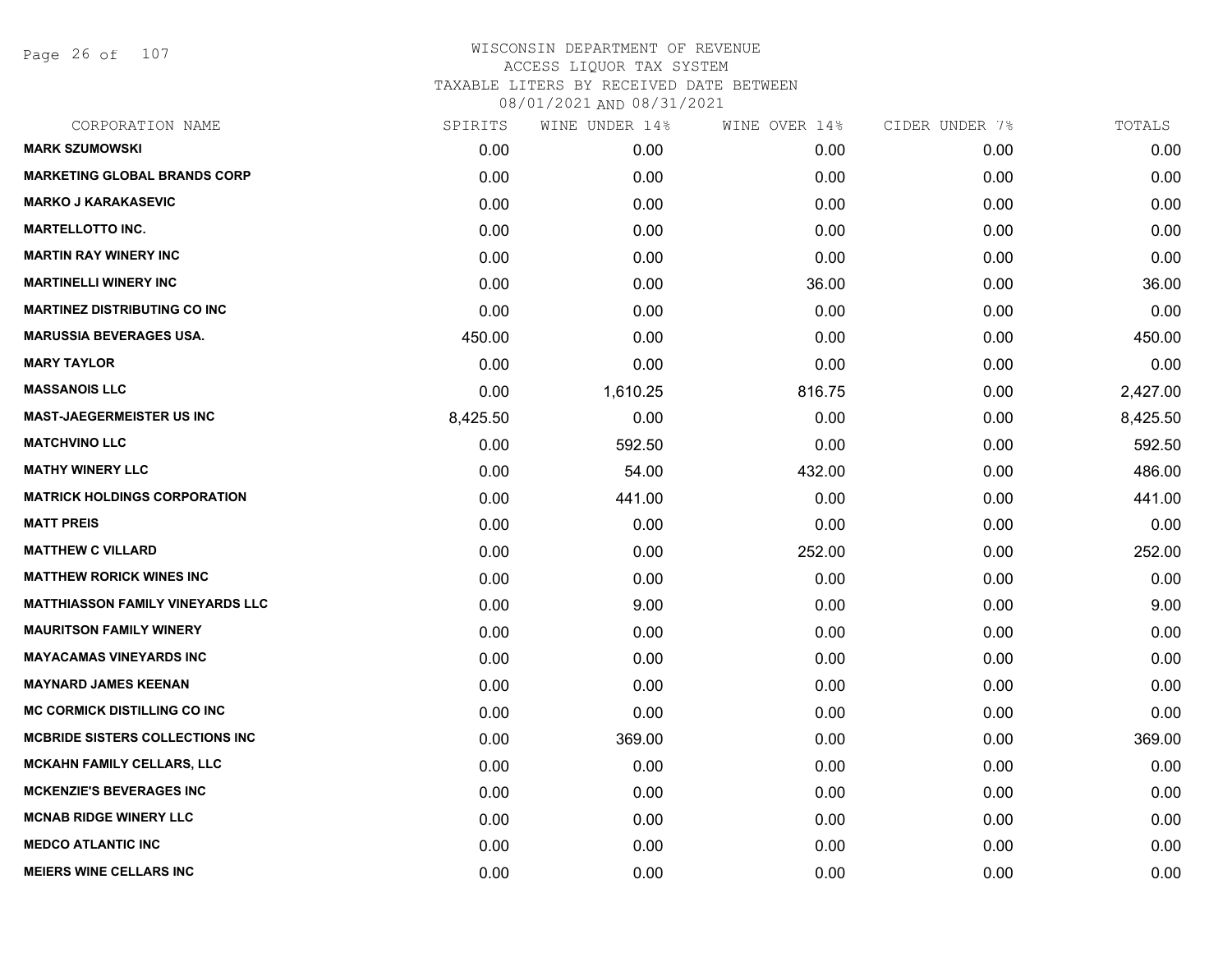Page 27 of 107

# WISCONSIN DEPARTMENT OF REVENUE ACCESS LIQUOR TAX SYSTEM TAXABLE LITERS BY RECEIVED DATE BETWEEN

| CORPORATION NAME                            | SPIRITS   | WINE UNDER 14% | WINE OVER 14% | CIDER UNDER 7% | TOTALS    |
|---------------------------------------------|-----------|----------------|---------------|----------------|-----------|
| <b>MENDOCINO WINE GROUP LLC</b>             | 0.00      | 72.00          | 0.00          | 0.00           | 72.00     |
| <b>MERCER WINE ESTATES LLC</b>              | 0.00      | 126.00         | 378.00        | 0.00           | 504.00    |
| <b>MERCHANT DU VIN CORPORATION</b>          | 0.00      | 0.00           | 0.00          | 0.00           | 0.00      |
| <b>METAMORPHOSIS WINES LLC</b>              | 0.00      | 0.00           | 0.00          | 0.00           | 0.00      |
| <b>METEOR VINEYARD LLC</b>                  | 0.00      | 0.00           | 0.00          | 0.00           | 0.00      |
| <b>METIER LLC</b>                           | 0.00      | 0.00           | 0.00          | 0.00           | 0.00      |
| <b>METTLER WINES LLC</b>                    | 0.00      | 0.00           | 126.00        | 0.00           | 126.00    |
| <b>MEV CORPORATION</b>                      | 0.00      | 0.00           | 0.00          | 0.00           | 0.00      |
| <b>MEXCOR INC</b>                           | 1,851.00  | 0.00           | 0.00          | 0.00           | 1,851.00  |
| <b>MEYER CELLARS LLC</b>                    | 0.00      | 0.00           | 0.00          | 0.00           | 0.00      |
| <b>MHW LTD</b>                              | 23,137.38 | 8,276.25       | 3,180.00      | 0.00           | 34,593.63 |
| <b>MICHAEL BELLO</b>                        | 0.00      | 0.00           | 0.00          | 0.00           | 0.00      |
| <b>MICHAEL HOUGH</b>                        | 0.00      | 3,510.00       | 405.00        | 0.00           | 3,915.00  |
| <b>MICHAEL KUSH</b>                         | 0.00      | 0.00           | 0.00          | 0.00           | 0.00      |
| <b>MICHAEL SKURNIK WINES INC</b>            | 0.00      | 2,628.00       | 0.00          | 0.00           | 2,628.00  |
| <b>MICHEAL DASHE</b>                        | 0.00      | 0.00           | 0.00          | 0.00           | 0.00      |
| <b>MIDDLE WEST SPIRITS</b>                  | 0.00      | 0.00           | 0.00          | 0.00           | 0.00      |
| <b>MIDNIGHT CELLARS INC</b>                 | 0.00      | 0.00           | 0.00          | 0.00           | 0.00      |
| <b>MID-OAK DISTILLERY INC</b>               | 0.00      | 0.00           | 0.00          | 0.00           | 0.00      |
| <b>MIGNANELLI WINERY LLC</b>                | 0.00      | 0.00           | 0.00          | 0.00           | 0.00      |
| <b>MILBRANDT FAMILY WINES LLC</b>           | 0.00      | 216.00         | 0.00          | 0.00           | 216.00    |
| <b>MILK AND HONEY, LLC</b>                  | 0.00      | 0.00           | 0.00          | 0.00           | 0.00      |
| MILLER FAMILY WINE COMPANY LLC              | 0.00      | 504.00         | 0.00          | 0.00           | 504.00    |
| <b>MILLER SQUARED INC</b>                   | 0.00      | 0.00           | 0.00          | 0.00           | 0.00      |
| <b>MILTONS DISTRIBUTING CO INC</b>          | 0.00      | 5,858.23       | 144.00        | 0.00           | 6,002.23  |
| <b>MINER FAMILY WINERY LLC</b>              | 0.00      | 0.00           | 301.50        | 0.00           | 301.50    |
| <b>MINNESOTAS FINEST FERMENTED PRODUCTS</b> | 0.00      | 0.00           | 0.00          | 0.00           | 0.00      |
| <b>MIONETTO USA INC</b>                     | 0.00      | 1,871.70       | 0.00          | 0.00           | 1,871.70  |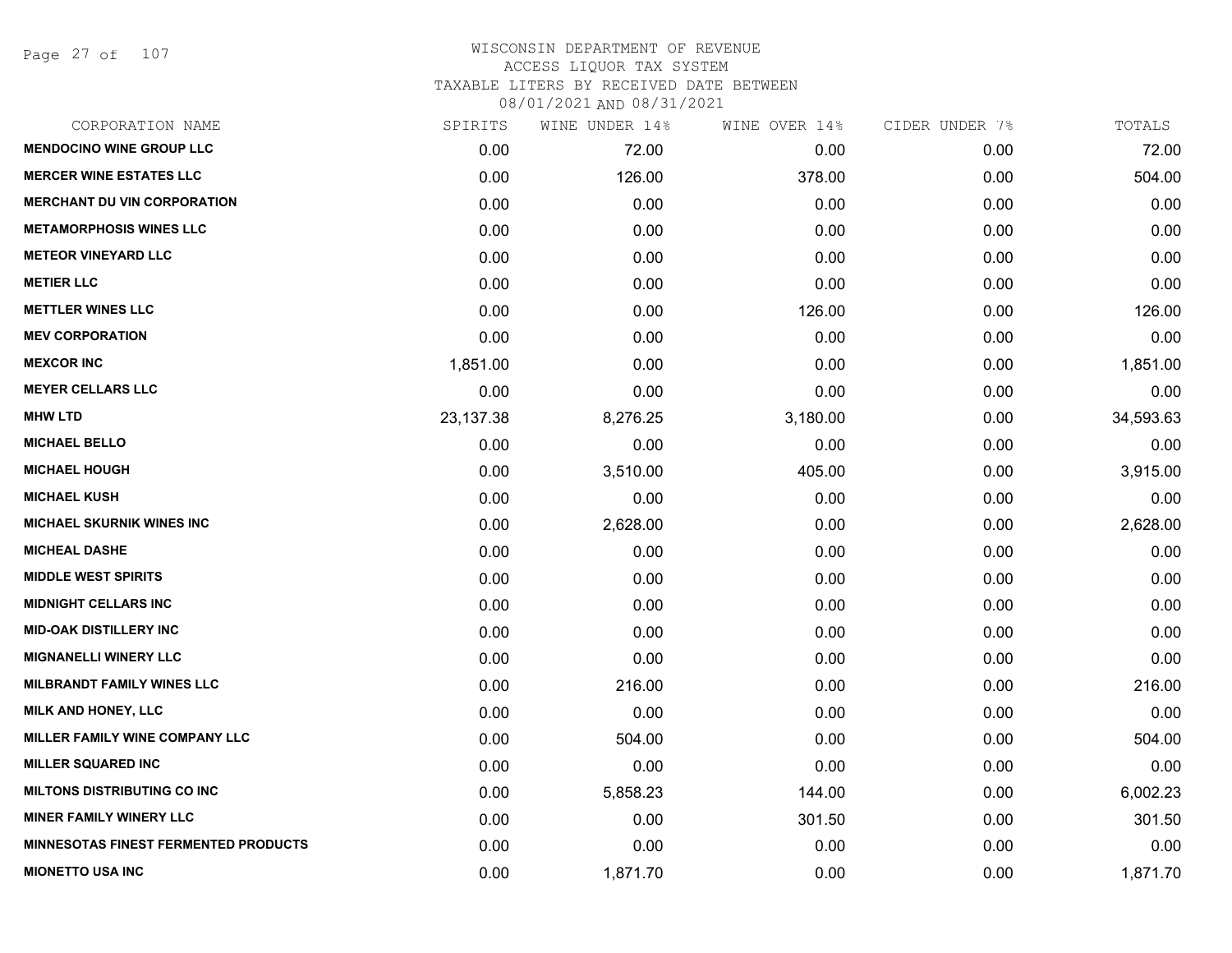#### WISCONSIN DEPARTMENT OF REVENUE ACCESS LIQUOR TAX SYSTEM TAXABLE LITERS BY RECEIVED DATE BETWEEN

| CORPORATION NAME                                   | SPIRITS   | WINE UNDER 14% | WINE OVER 14% | CIDER UNDER 7% | TOTALS    |
|----------------------------------------------------|-----------|----------------|---------------|----------------|-----------|
| <b>MIRACLE IMPORTING AND DISTRIBUTION LLC</b>      | 0.00      | 0.00           | 0.00          | 0.00           | 0.00      |
| <b>MIRAMONT ESTATE VINEYARDS &amp; WINERY INC.</b> | 0.00      | 0.00           | 0.00          | 0.00           | 0.00      |
| <b>MIRASOL WINE LLC</b>                            | 0.00      | 0.00           | 0.00          | 0.00           | 0.00      |
| <b>MIRER MANAGEMENT COMPANY LLC</b>                | 0.00      | 0.00           | 0.00          | 0.00           | 0.00      |
| <b>MIROSLAV IVANOV TCHOLAKOV</b>                   | 0.00      | 0.00           | 0.00          | 0.00           | 0.00      |
| <b>MISA IMPORTS INC</b>                            | 27,360.00 | 12,717.00      | 4,833.00      | 0.00           | 44,910.00 |
| MISSISSIPPI RIVER DISTILLING COMPANY               | 0.00      | 0.00           | 0.00          | 0.00           | 0.00      |
| <b>MISTARR WINE IMPORTERS</b>                      | 0.00      | 0.00           | 0.00          | 0.00           | 0.00      |
| <b>MODERN DEVELOPMENT COMPANY</b>                  | 0.00      | 0.00           | 0.00          | 0.00           | 0.00      |
| <b>MODERN SPIRITS LLC</b>                          | 0.00      | 0.00           | 0.00          | 0.00           | 0.00      |
| <b>MOET HENNESSY USA, INC.</b>                     | 76,902.30 | 12,355.50      | 270.00        | 6,193.50       | 95,721.30 |
| <b>MOLINA ENTERPRISES, INC</b>                     | 0.00      | 0.00           | 0.00          | 0.00           | 0.00      |
| <b>MOLLYDOOKER INTERNATIONAL LLC</b>               | 0.00      | 0.00           | 0.00          | 0.00           | 0.00      |
| <b>MOLLY'S WINERY INC</b>                          | 0.00      | 27.00          | 0.00          | 0.00           | 27.00     |
| <b>MOLSON COORS BEVERAGE COMPANY USA LLC</b>       | 16,276.52 | $-4,072.13$    | 0.00          | 0.00           | 12,204.39 |
| <b>MONICA NOGUES</b>                               | 0.00      | 535.50         | 259.50        | 0.00           | 795.00    |
| <b>MONIKA ELLING</b>                               | 0.00      | 0.00           | 0.00          | 0.00           | 0.00      |
| <b>MONSIEUR TOUTON SELECTION LTD / ORIGIN USA</b>  | 0.00      | 0.00           | 0.00          | 0.00           | 0.00      |
| <b>MONTCALM WINE IMPORTERS LTD</b>                 | 0.00      | 0.00           | 0.00          | 0.00           | 0.00      |
| <b>MONTE CRISTO BLOCK IV LLC</b>                   | 0.00      | 0.00           | 0.00          | 0.00           | 0.00      |
| <b>MONTEREY WINE COMPANY LLC</b>                   | 0.00      | 504.00         | 0.00          | 0.00           | 504.00    |
| <b>MONTICELLO CELLARS INC</b>                      | 0.00      | 0.00           | 0.00          | 0.00           | 0.00      |
| <b>MOONLIGHT MEADERY LLC</b>                       | 0.00      | 0.00           | 0.00          | 0.00           | 0.00      |
| <b>MORE THAN GRAPES, LLC</b>                       | 0.00      | 1,548.00       | 76.50         | 0.00           | 1,624.50  |
| <b>MORGAN WINERY INC</b>                           | 0.00      | 252.00         | 126.00        | 0.00           | 378.00    |
| <b>MOUNT VEEDER FARMS LLC</b>                      | 0.00      | 0.00           | 0.00          | 0.00           | 0.00      |
| <b>MOUNTAIN VIEW VINTNERS LLC</b>                  | 0.00      | 0.00           | 0.00          | 0.00           | 0.00      |
| <b>MPL BRANDS NV INC</b>                           | 2,112.00  | 76,043.19      | 0.00          | 0.00           | 78,155.19 |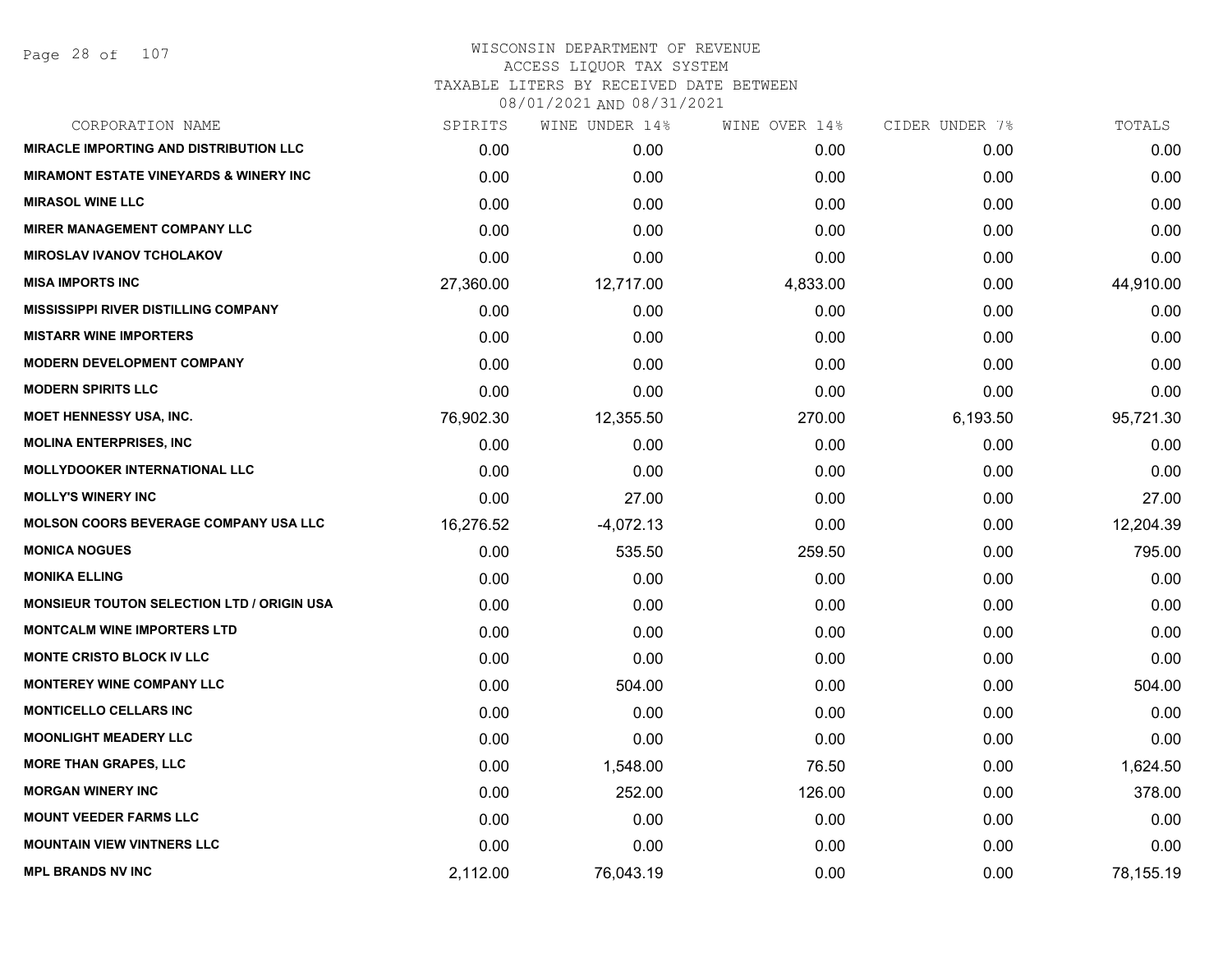Page 29 of 107

| CORPORATION NAME                                                            | SPIRITS  | WINE UNDER 14% | WINE OVER 14% | CIDER UNDER 7% | TOTALS    |
|-----------------------------------------------------------------------------|----------|----------------|---------------|----------------|-----------|
| <b>MR WINE</b>                                                              | 0.00     | 0.00           | 0.00          | 0.00           | 0.00      |
| <b>MS WALKER INC</b>                                                        | 4,497.00 | 0.00           | 0.00          | 0.00           | 4,497.00  |
| MUTUAL WHOLESALE LIQUOR INC                                                 | 0.00     | 0.00           | 0.00          | 0.00           | 0.00      |
| <b>NAPA VALLEY SPECIALTY WINES INC</b>                                      | 0.00     | 0.00           | 0.00          | 0.00           | 0.00      |
| NATIONAL CONSUMER CREDIT GUARANTEE<br><b>ASSOCIATION OF CONNECTICUT INC</b> | 0.00     | 0.00           | 0.00          | 0.00           | 0.00      |
| <b>NATURAL MERCHANTS INC</b>                                                | 0.00     | 0.00           | 0.00          | 0.00           | 0.00      |
| <b>NATURAL SELECTIONS 357 LLC</b>                                           | 0.00     | 0.00           | 0.00          | 0.00           | 0.00      |
| <b>NATUREL WEST CORP</b>                                                    | 0.00     | 0.00           | 0.00          | 0.00           | 0.00      |
| <b>NBI ACQUISITION LLC</b>                                                  | 0.00     | 646.50         | 140.25        | 0.00           | 786.75    |
| <b>NDC SYSTEMS LP</b>                                                       | 3,352.50 | 43,713.00      | 5,079.00      | 0.00           | 52,144.50 |
| <b>NESTOR IMPORTS INC</b>                                                   | 0.00     | 36.00          | 0.00          | 0.00           | 36.00     |
| <b>NEVADA DISTILLING CO LLC</b>                                             | 0.00     | 0.00           | 0.00          | 0.00           | 0.00      |
| <b>NEW HOLLAND BREWING CO LLC</b>                                           | 0.00     | 0.00           | 0.00          | 0.00           | 0.00      |
| <b>NEW MEXICO WINERIES INC</b>                                              | 0.00     | 2,538.00       | 0.00          | 0.00           | 2,538.00  |
| <b>NEW PARROTT &amp; CO</b>                                                 | 0.00     | 7,017.00       | 468.00        | 0.00           | 7,485.00  |
| <b>NEW VAVIN INC</b>                                                        | 0.00     | 0.00           | 0.00          | 0.00           | 0.00      |
| <b>NEW VINELAND LLC</b>                                                     | 0.00     | 0.00           | 0.00          | 0.00           | 0.00      |
| <b>NEW YORK MUTUAL TRADING CO INC</b>                                       | 0.00     | 0.00           | 118.84        | 0.00           | 118.84    |
| <b>NEXUS BRANDS LLC</b>                                                     | 0.00     | 45.00          | 0.00          | 0.00           | 45.00     |
| NIEBAUM-COPPOLA ESTATE WINERY LP                                            | 0.00     | 31.50          | 0.00          | 0.00           | 31.50     |
| <b>NINER WINE ESTATES LLC</b>                                               | 0.00     | 0.00           | 0.00          | 0.00           | 0.00      |
| <b>NLV TEQUILA BOTTLING LLC</b>                                             | 0.00     | 0.00           | 0.00          | 0.00           | 0.00      |
| <b>NOLET SPIRITS USA INC</b>                                                | 0.00     | 0.00           | 0.00          | 0.00           | 0.00      |
| <b>NORTH SHORE DISTILLERY LLC</b>                                           | 0.00     | 0.00           | 0.00          | 0.00           | 0.00      |
| <b>NORTHERN EMPIRE LLC</b>                                                  | 0.00     | 0.00           | 0.00          | 0.00           | 0.00      |
| <b>NOVA WINES, INC.</b>                                                     | 0.00     | 0.00           | 0.00          | 0.00           | 0.00      |
| <b>NV AWG LTD</b>                                                           | 0.00     | 0.00           | 40.50         | 0.00           | 40.50     |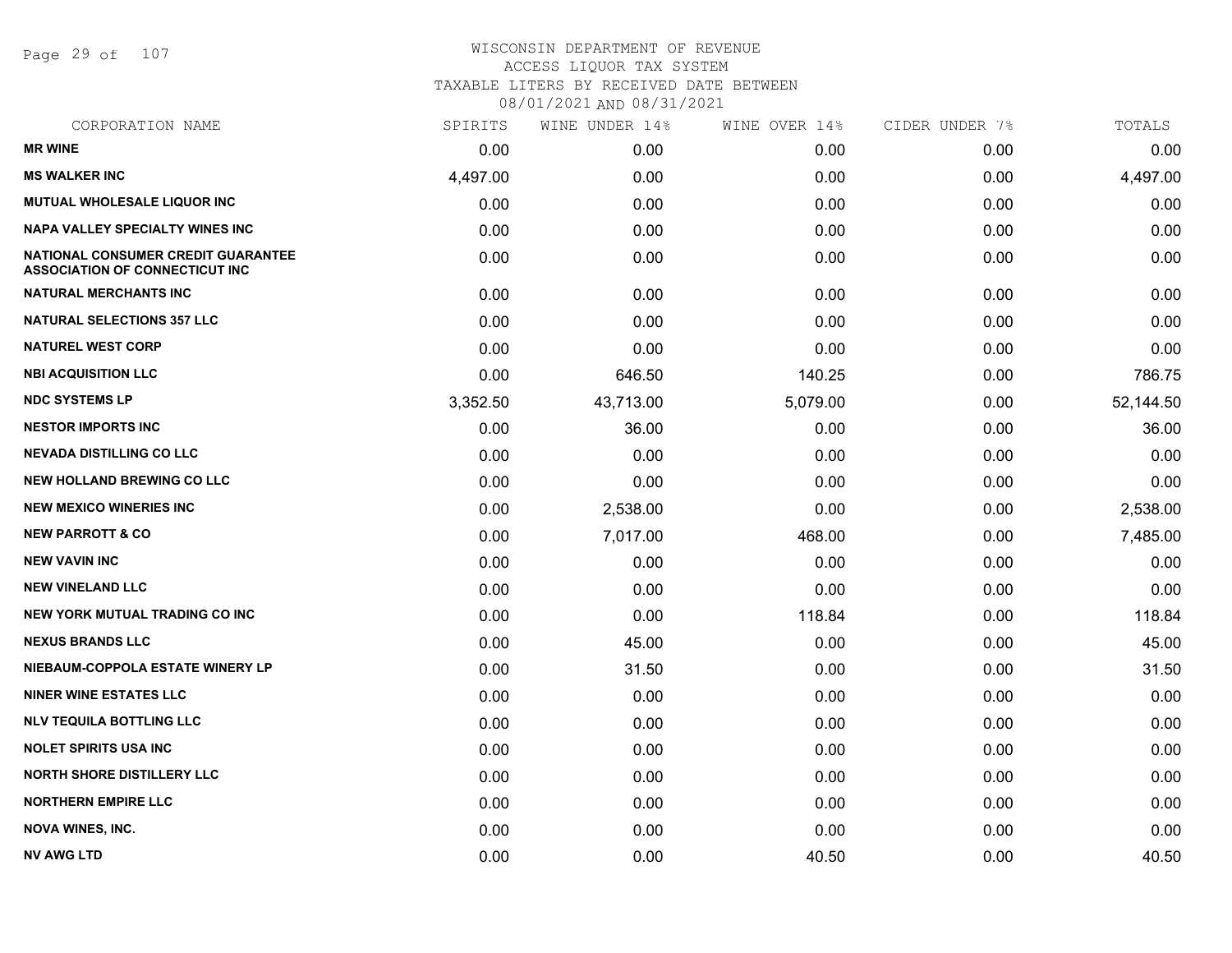Page 30 of 107

# WISCONSIN DEPARTMENT OF REVENUE ACCESS LIQUOR TAX SYSTEM

TAXABLE LITERS BY RECEIVED DATE BETWEEN

| CORPORATION NAME                       | SPIRITS   | WINE UNDER 14% | WINE OVER 14% | CIDER UNDER 7% | TOTALS    |
|----------------------------------------|-----------|----------------|---------------|----------------|-----------|
| <b>NW WINE COMPANY LLC</b>             | 0.00      | 1,512.00       | 0.00          | 0.00           | 1,512.00  |
| <b>OAK RIDGE WINERY LLC</b>            | 0.00      | 2,196.00       | 126.00        | 0.00           | 2,322.00  |
| <b>OLD BRIDGE CELLARS</b>              | 0.00      | 4,446.00       | 954.00        | 0.00           | 5,400.00  |
| <b>OLD DOMINICK DISTILLERY LLC</b>     | 270.00    | 0.00           | 0.00          | 0.00           | 270.00    |
| OLD ELK HOLDINGS LLC                   | 1,278.00  | 0.00           | 0.00          | 0.00           | 1,278.00  |
| <b>OLD SALEM SPIRITS INC</b>           | 0.00      | 0.00           | 0.00          | 0.00           | 0.00      |
| OLE SMOKY DISTILLERY LLC               | 47,492.03 | 0.00           | 0.00          | 0.00           | 47,492.03 |
| OLIVER WINE COMPANY INC                | 0.00      | 0.00           | 0.00          | 0.00           | 0.00      |
| ONE TRUE VINE LLC                      | 0.00      | 0.00           | 0.00          | 0.00           | 0.00      |
| <b>ONE87 WINE AND COCKTAILS, LLC</b>   | 0.00      | 0.00           | 0.00          | 0.00           | 0.00      |
| O'NEILL BEVERAGES CO LLC               | 0.00      | 5,784.00       | 10,629.00     | 0.00           | 16,413.00 |
| OPAL WEST WINES, LLC                   | 0.00      | 0.00           | 0.00          | 0.00           | 0.00      |
| <b>OPICI IMPORT COMPANY</b>            | 508.50    | 2,641.50       | 441.00        | 0.00           | 3,591.00  |
| <b>OPOLO WINES LP</b>                  | 0.00      | 0.00           | 0.00          | 0.00           | 0.00      |
| OPUS ONE WINERY LLC                    | 0.00      | 0.00           | 0.00          | 0.00           | 0.00      |
| <b>ORCA PROPERTIES LLC</b>             | 0.00      | 0.00           | 0.00          | 0.00           | 0.00      |
| <b>OREGON BREWING COMPANY INC</b>      | 0.00      | 0.00           | 0.00          | 0.00           | 0.00      |
| ORVINO IMPORTS & DISTRIBUTING INC      | 0.00      | 0.00           | 355.50        | 0.00           | 355.50    |
| <b>O'SHAUGHNESSY DEL OSO LLC</b>       | 0.00      | 0.00           | 0.00          | 0.00           | 0.00      |
| <b>OVUM WINES LLC</b>                  | 0.00      | 1,260.00       | 0.00          | 0.00           | 1,260.00  |
| <b>PABST HOLDINGS LLC</b>              | 0.00      | 0.00           | 0.00          | 0.00           | 0.00      |
| PACIFIC EDGE MARKETING GROUP INC       | 535.20    | 0.00           | 0.00          | 0.00           | 535.20    |
| PACIFIC INTERNATIONAL LIQUOR INC       | 0.00      | 85.32          | 222.84        | 0.00           | 308.16    |
| <b>PACIFIC WINE &amp; SPIRITS, LLC</b> | 0.00      | 0.00           | 0.00          | 0.00           | 0.00      |
| PALI WINE COMPANY LP                   | 0.00      | 90.00          | 841.50        | 0.00           | 931.50    |
| PALM BAY INTERNATIONAL INC             | 405.00    | 3,619.38       | 27.00         | 0.00           | 4,051.38  |
| <b>PALMATEER CONSULTING LLC</b>        | 0.00      | 0.00           | 0.00          | 0.00           | 0.00      |
| <b>PAMELA FRYE</b>                     | 0.00      | 0.00           | 0.00          | 0.00           | 0.00      |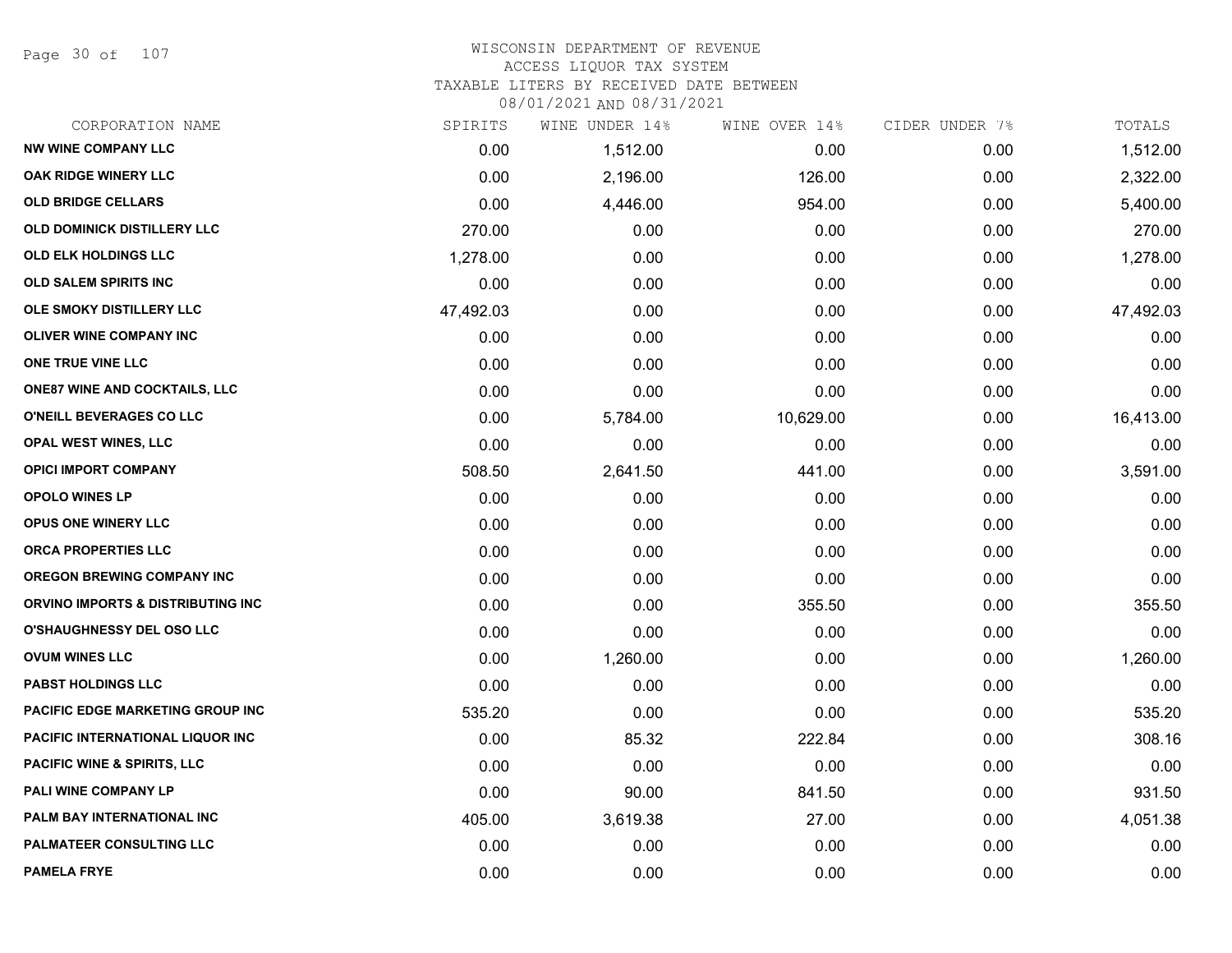Page 31 of 107

#### WISCONSIN DEPARTMENT OF REVENUE ACCESS LIQUOR TAX SYSTEM

TAXABLE LITERS BY RECEIVED DATE BETWEEN

| CORPORATION NAME                     | SPIRITS    | WINE UNDER 14% | WINE OVER 14% | CIDER UNDER 7% | TOTALS     |
|--------------------------------------|------------|----------------|---------------|----------------|------------|
| <b>PAMPA BEVERAGES LLC</b>           | 0.00       | 3,079.34       | 0.00          | 0.00           | 3,079.34   |
| <b>PANTHER CREEK CELLARS LLC</b>     | 0.00       | 0.00           | 0.00          | 0.00           | 0.00       |
| <b>PAPINEAU LLC</b>                  | 0.00       | 0.00           | 0.00          | 0.00           | 0.00       |
| PARK STREET IMPORTS LLC              | 31,232.00  | 37,150.34      | 2,958.00      | 0.00           | 71,340.34  |
| PARK WINE COMPANY INC                | 0.00       | 189.00         | 441.00        | 0.00           | 630.00     |
| <b>PARKER STATION INC</b>            | 0.00       | 162.00         | 873.00        | 0.00           | 1,035.00   |
| PASEK CELLARS WINERY INC             | 0.00       | 0.00           | 0.00          | 0.00           | 0.00       |
| <b>PAT WINES LLC</b>                 | 0.00       | 0.00           | 0.00          | 0.00           | 0.00       |
| <b>PATERNO IMPORTS LTD</b>           | 270.00     | 4,510.50       | 1,938.60      | 0.00           | 6,719.10   |
| <b>PATRICIO C MATA</b>               | 0.00       | 784.00         | 402.00        | 0.00           | 1,186.00   |
| <b>PATRICK D HOFFMAN</b>             | 0.00       | 0.00           | 0.00          | 0.00           | 0.00       |
| <b>PATRICK J BURNS SR</b>            | 0.00       | 0.00           | 0.00          | 0.00           | 0.00       |
| PAUL HOBBS IMPORTS INC               | 0.00       | 0.00           | 0.00          | 0.00           | 0.00       |
| <b>PAUL HOBBS WINERY LP</b>          | 0.00       | 0.00           | 0.00          | 0.00           | 0.00       |
| PEACHY CANYON WINERY                 | 0.00       | 0.00           | 0.00          | 0.00           | 0.00       |
| PEIRANO ESTATE WINERY INC.           | 0.00       | 63.00          | 126.00        | 0.00           | 189.00     |
| PEJU FAMILY OPERATING PARTNERSHIP LP | 0.00       | 0.00           | 0.00          | 0.00           | 0.00       |
| PELTER BEVERAGE GROUP, LLC           | 0.00       | 0.00           | 0.00          | 0.00           | 0.00       |
| PENELOPE BOURBON LLC                 | 0.00       | 0.00           | 0.00          | 0.00           | 0.00       |
| <b>PENROSE HILL, LIMITED</b>         | 0.00       | 0.00           | 0.00          | 0.00           | 0.00       |
| PEPPER BRIDGE WINERY LLC             | 0.00       | 0.00           | 0.00          | 0.00           | 0.00       |
| PERCY SELECTIONS LLC                 | 0.00       | 0.00           | 0.00          | 0.00           | 0.00       |
| PERNOD RICARD USA LLC                | 231,489.99 | 14,183.71      | 351.00        | 0.00           | 246,024.70 |
| PETER H CONNOR                       | 0.00       | 0.00           | 0.00          | 0.00           | 0.00       |
| <b>PETER ROSBACK</b>                 | 0.00       | 0.00           | 0.00          | 0.00           | 0.00       |
| PETERSON WINERY LLC                  | 0.00       | 144.00         | 459.00        | 0.00           | 603.00     |
| PETIT HAMEAU LLC                     | 0.00       | 0.00           | 0.00          | 0.00           | 0.00       |
| PHASE 2 CELLARS LLC                  | 0.00       | 0.00           | 0.00          | 0.00           | 0.00       |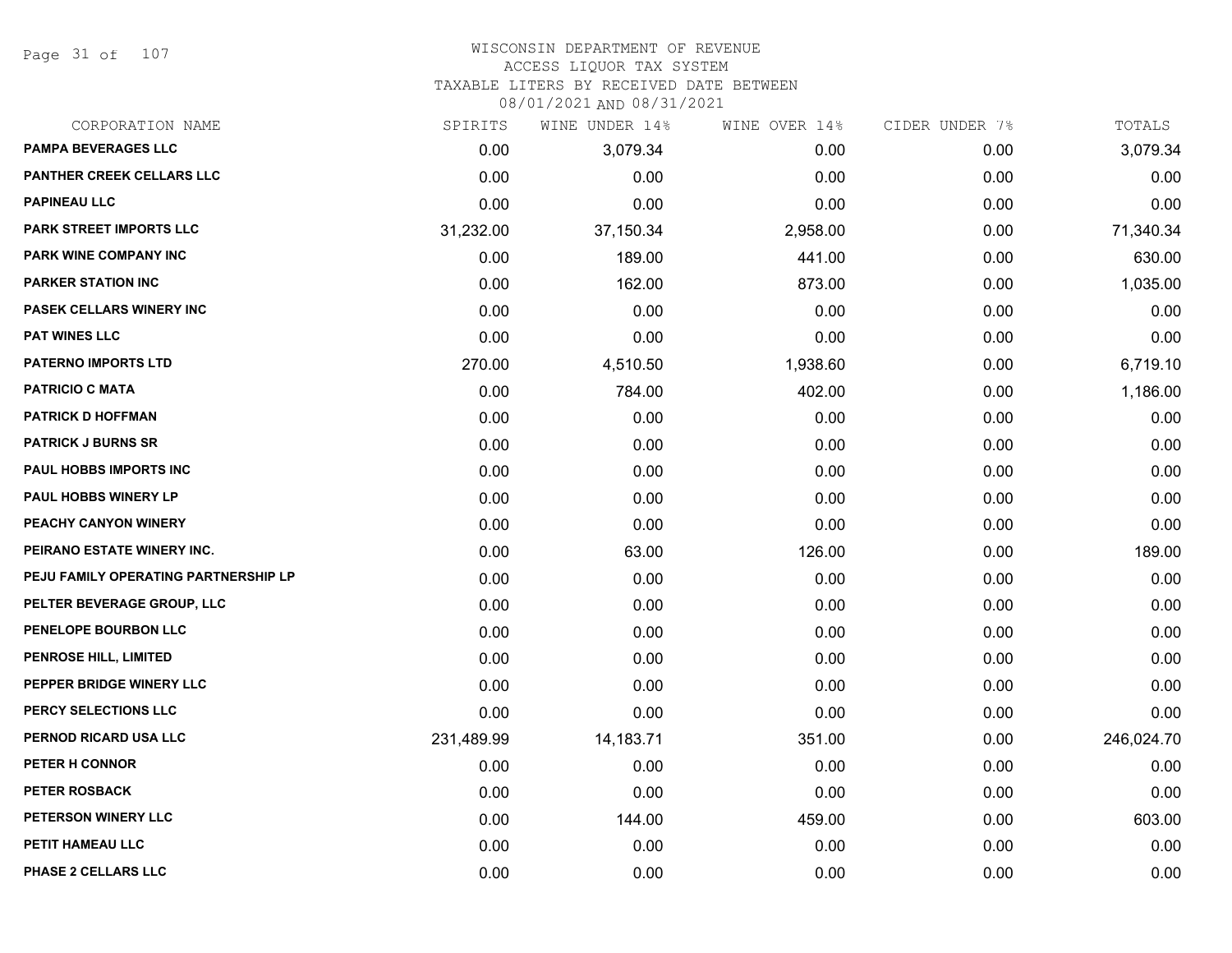Page 32 of 107

| CORPORATION NAME                                         | SPIRITS  | WINE UNDER 14% | WINE OVER 14% | CIDER UNDER 7% | TOTALS    |
|----------------------------------------------------------|----------|----------------|---------------|----------------|-----------|
| <b>PHILIP LAROCCA</b>                                    | 0.00     | 0.00           | 0.00          | 0.00           | 0.00      |
| PHILIP TOGNI VINEYARD LP                                 | 0.00     | 0.00           | 0.00          | 0.00           | 0.00      |
| <b>PHILLIP MANSOUR</b>                                   | 0.00     | 0.00           | 0.00          | 0.00           | 0.00      |
| <b>PHILLIP STEINSCHREIBER</b>                            | 0.00     | 0.00           | 0.00          | 0.00           | 0.00      |
| <b>PHILLIPS FARMS LLC</b>                                | 0.00     | 224.64         | 3,126.00      | 0.00           | 3,350.64  |
| <b>PHUSION PROJECTS LLC</b>                              | 4,428.94 | 0.00           | 0.00          | 0.00           | 4,428.94  |
| PIEDMONT DISTILLERS INC                                  | 2,936.25 | 0.00           | 0.00          | 0.00           | 2,936.25  |
| <b>PINA CELLARS LP</b>                                   | 0.00     | 0.00           | 0.00          | 0.00           | 0.00      |
| PINE RIDGE WINERY LLC                                    | 0.00     | 220.50         | 828.00        | 0.00           | 1,048.50  |
| <b>PLANET WINE, INC</b>                                  | 0.00     | 1,080.00       | 0.00          | 0.00           | 1,080.00  |
| PLATA WINE PARTNERS LLC                                  | 0.00     | 0.00           | 0.00          | 0.00           | 0.00      |
| PLUME RIDGE IRREVOCABLE TRUST                            | 0.00     | 324.00         | 0.00          | 0.00           | 324.00    |
| POMAR JUNCTION CELLARS, LLC                              | 0.00     | 0.00           | 0.00          | 0.00           | 0.00      |
| POPCORN DESIGN LLC                                       | 0.00     | 0.00           | 0.00          | 0.00           | 0.00      |
| PORT WASHINGTON IMPORTS LLC                              | 0.00     | 0.00           | 0.00          | 0.00           | 0.00      |
| PORTOVINO LLC                                            | 0.00     | 1,261.50       | 0.00          | 0.00           | 1,261.50  |
| POUR MANAGEMENT LLC                                      | 0.00     | 189.00         | 0.00          | 0.00           | 189.00    |
| <b>PRAGER WINERY &amp; PORT WORKS, INC.</b>              | 0.00     | 0.00           | 0.00          | 0.00           | 0.00      |
| PRECEPT BRANDS LLC                                       | 0.00     | 14,885.76      | 9,153.00      | 0.00           | 24,038.76 |
| <b>PRECISION BRAND COLLECTION WINE &amp; SPIRITS LLC</b> | 0.00     | 0.00           | 0.00          | 0.00           | 0.00      |
| PREMIER WINE GROUP, LLC                                  | 0.00     | 0.00           | 0.00          | 0.00           | 0.00      |
| PREMIERE DISTILLERY LLC                                  | 0.00     | 0.00           | 0.00          | 0.00           | 0.00      |
| PREMIUM BEVERAGES LLC                                    | 0.00     | 0.00           | 0.00          | 0.00           | 0.00      |
| PREMIUM PORT WINES INC                                   | 0.00     | 0.00           | 468.00        | 0.00           | 468.00    |
| <b>PRESQU'ILE WINERY</b>                                 | 0.00     | 0.00           | 0.00          | 0.00           | 0.00      |
| PRESTIGE IMPORTS LLC                                     | 0.00     | 0.00           | 0.00          | 0.00           | 0.00      |
| <b>PRESTIGE WINE IMPORTS CORP</b>                        | 0.00     | 24,478.50      | 63.00         | 0.00           | 24,541.50 |
| PRICHARDS DISTILLERY INC                                 | 0.00     | 0.00           | 0.00          | 0.00           | 0.00      |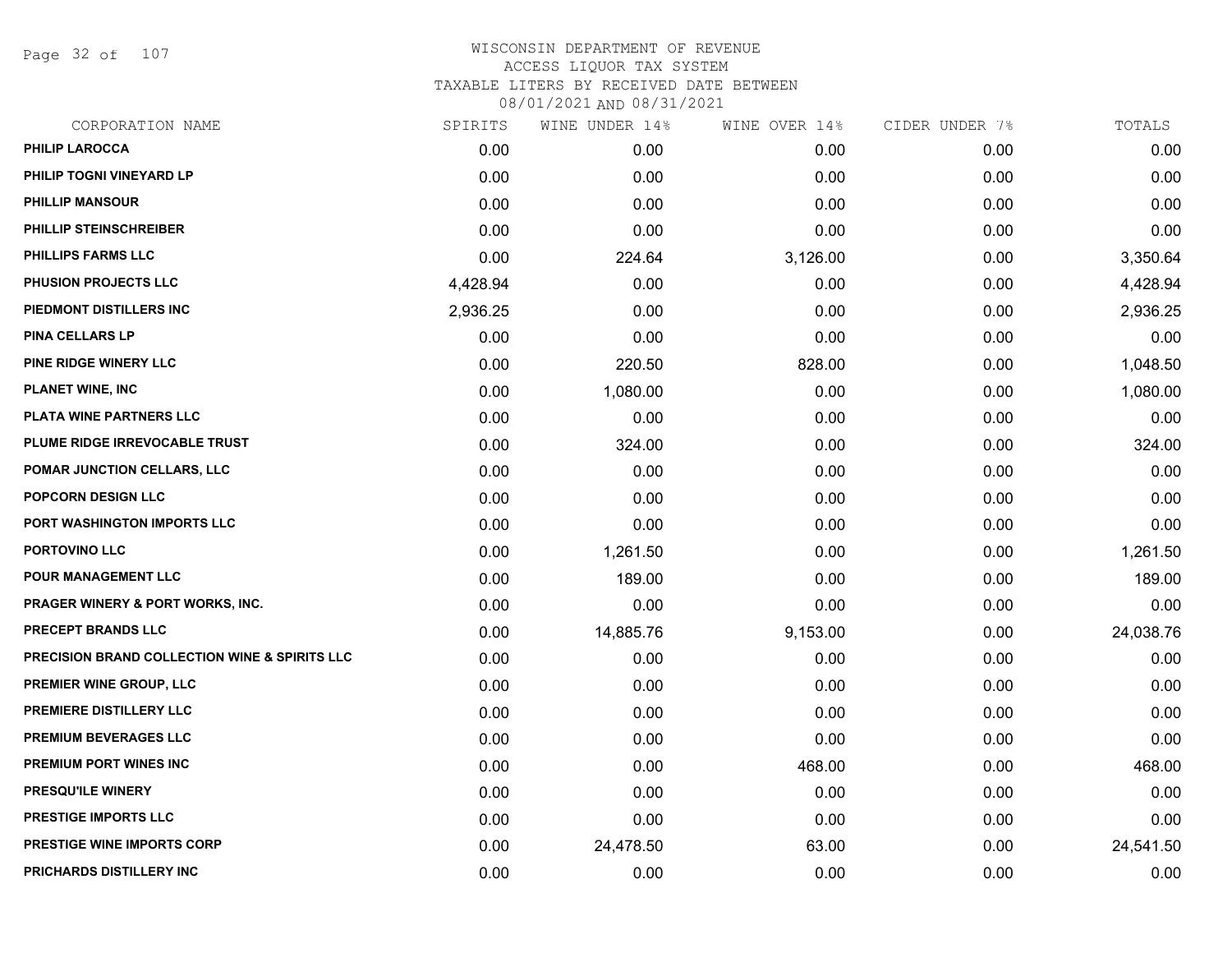Page 33 of 107

### WISCONSIN DEPARTMENT OF REVENUE ACCESS LIQUOR TAX SYSTEM TAXABLE LITERS BY RECEIVED DATE BETWEEN

| CORPORATION NAME                     | SPIRITS    | WINE UNDER 14% | WINE OVER 14% | CIDER UNDER 7% | TOTALS     |
|--------------------------------------|------------|----------------|---------------|----------------|------------|
| PRIDE MOUNTAIN VINEYARDS LLC         | 0.00       | 0.00           | 2.38          | 0.00           | 2.38       |
| PROLETARIAT WINE COMPANY, LLC        | 0.00       | 0.00           | 0.00          | 0.00           | 0.00       |
| <b>PRO-LIQUITECH LLC</b>             | 0.00       | 0.00           | 0.00          | 0.00           | 0.00       |
| <b>PROST BEVERAGE COMPANY LLC</b>    | 0.00       | 0.00           | 0.00          | 0.00           | 0.00       |
| <b>PROXIMO SPIRITS INC</b>           | 223,241.29 | 0.00           | 0.00          | 0.00           | 223,241.29 |
| PUENTE-INTERNACIONAL INC             | 0.00       | 0.00           | 0.00          | 0.00           | 0.00       |
| PURPLE WINE COMPANY LLC              | 0.00       | 2,907.00       | 0.00          | 0.00           | 2,907.00   |
| <b>QUADY SOUTH WINERY LLC</b>        | 0.00       | 1,008.00       | 45.00         | 0.00           | 1,053.00   |
| QUE ONDA BEVERAGE, INC.              | 0.00       | 0.00           | 0.00          | 0.00           | 0.00       |
| QUILCEDA CREEK VINTNERS INC          | 0.00       | 0.00           | 126.00        | 0.00           | 126.00     |
| <b>QUINTESSENTIAL LLC</b>            | 0.00       | 15,907.50      | 2,641.50      | 0.00           | 18,549.00  |
| <b>R &amp; G SCHATZ FARMS INC</b>    | 0.00       | 309.01         | 289.02        | 0.00           | 598.03     |
| <b>R &amp; M BRANDS INC</b>          | 1,788.75   | 1,575.00       | 783.00        | 0.00           | 4,146.75   |
| <b>RH KEENAN CO</b>                  | 0.00       | 0.00           | 0.00          | 0.00           | 0.00       |
| R.F. BEVERAGE, LLC                   | 0.00       | 0.00           | 0.00          | 0.00           | 0.00       |
| R.S. LIPMAN COMPANY, LLC             | 0.00       | 0.00           | 0.00          | 0.00           | 0.00       |
| <b>RACINE WINE CO LLC</b>            | 0.00       | 72.00          | 0.00          | 0.00           | 72.00      |
| <b>RADIO-COTEAU WINE CELLARS LLC</b> | 0.00       | 0.00           | 0.00          | 0.00           | 0.00       |
| <b>RAMEY WINE CELLARS INC</b>        | 0.00       | 189.00         | 27.00         | 0.00           | 216.00     |
| <b>RANCH HAND LLC</b>                | 0.00       | 0.00           | 0.00          | 0.00           | 0.00       |
| <b>RAYMOND SIGNORELLO</b>            | 0.00       | 0.00           | 0.00          | 0.00           | 0.00       |
| RB WINE ASSOCIATES LLC               | 0.00       | 0.00           | 0.00          | 0.00           | 0.00       |
| <b>RBZ VINEYARDS LLC</b>             | 0.00       | 0.00           | 0.00          | 0.00           | 0.00       |
| <b>RED CAR WINE COMPANY LLC</b>      | 0.00       | 0.00           | 0.00          | 0.00           | 0.00       |
| RED NEWT CELLARS INC                 | 0.00       | 0.00           | 0.00          | 0.00           | 0.00       |
| <b>RED TAIL RIDGE INC</b>            | 0.00       | 0.00           | 0.00          | 0.00           | 0.00       |
| <b>REDEMPTION SPIRITS LLC</b>        | 5,197.80   | 996.60         | 0.00          | 0.00           | 6,194.40   |
| <b>REDWOOD SPIRITS INC</b>           | 0.00       | 0.00           | 0.00          | 0.00           | 0.00       |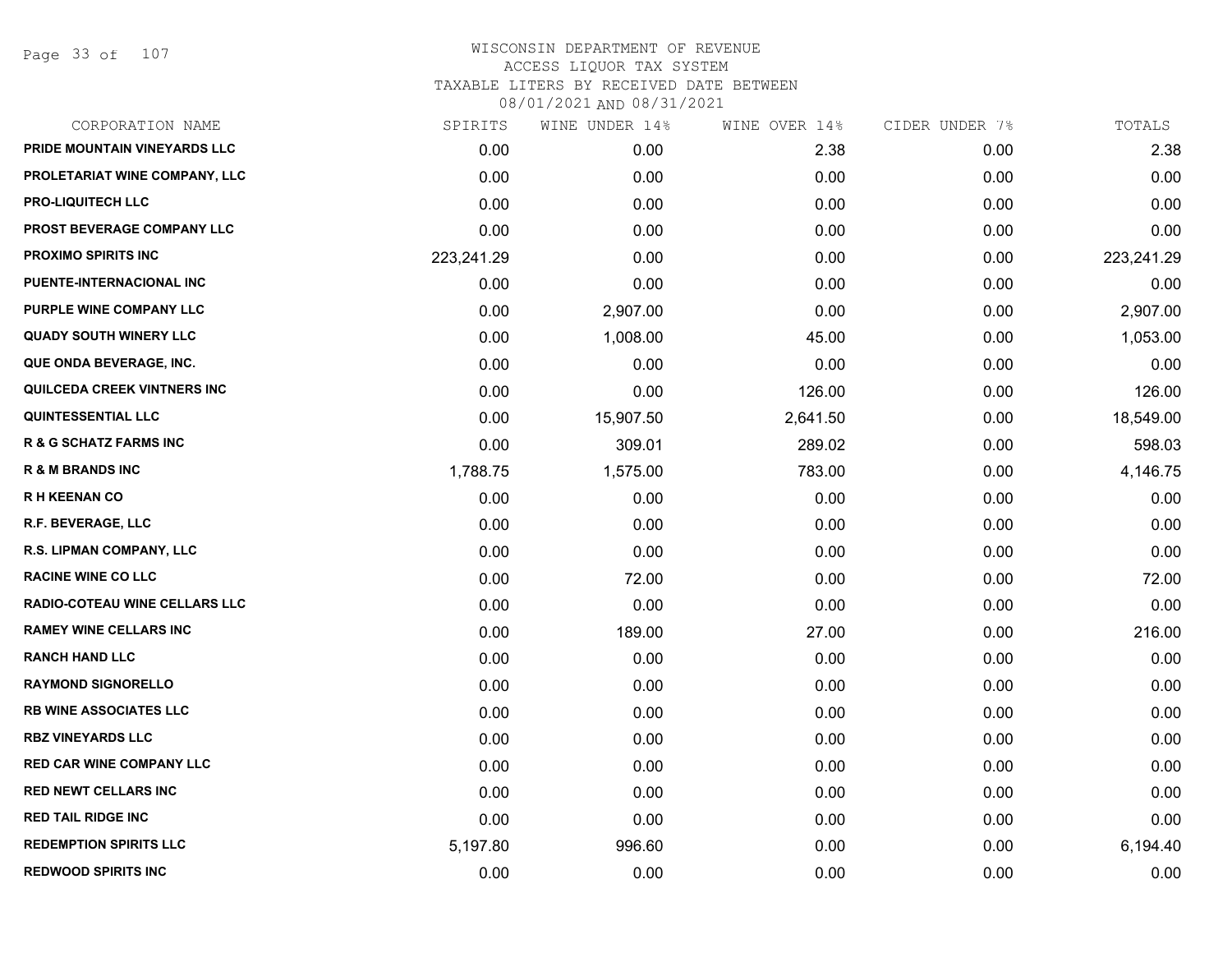#### WISCONSIN DEPARTMENT OF REVENUE ACCESS LIQUOR TAX SYSTEM

TAXABLE LITERS BY RECEIVED DATE BETWEEN

| CORPORATION NAME                                 | SPIRITS  | WINE UNDER 14% | WINE OVER 14% | CIDER UNDER 7% | TOTALS   |
|--------------------------------------------------|----------|----------------|---------------|----------------|----------|
| <b>REGAL WINE IMPORTS INC</b>                    | 0.00     | 933.75         | 378.75        | 0.00           | 1,312.50 |
| <b>REMY COINTREAU AMERIQUE USA</b>               | 5,039.70 | 0.00           | 0.00          | 0.00           | 5,039.70 |
| <b>REN ACQUISITION INC</b>                       | 0.00     | 0.00           | 0.00          | 0.00           | 0.00     |
| <b>RENT A BBQ</b>                                | 0.00     | 0.00           | 0.00          | 0.00           | 0.00     |
| <b>RESERVA WINES LLC</b>                         | 0.00     | 0.00           | 0.00          | 0.00           | 0.00     |
| <b>RESTLESS SPIRITS DISTILLING COMPANY LLC</b>   | 0.00     | 0.00           | 0.00          | 0.00           | 0.00     |
| <b>REVANA FAMILY PARTNERS LP</b>                 | 0.00     | 0.00           | 0.00          | 0.00           | 0.00     |
| <b>REVELRY VINTNERS LLC</b>                      | 0.00     | 0.00           | 0.00          | 0.00           | 0.00     |
| <b>REYNOLDS CREATIVE PRODUCTS INC</b>            | 0.00     | 0.00           | 0.00          | 0.00           | 0.00     |
| <b>RGI BRANDS LLC</b>                            | 189.00   | 129.00         | 0.00          | 0.00           | 318.00   |
| <b>RHINEGEIST, LLC</b>                           | 0.00     | 0.00           | 0.00          | 596.20         | 596.20   |
| <b>RHYS VINEYARDS LLC</b>                        | 0.00     | 0.00           | 0.00          | 0.00           | 0.00     |
| <b>RICOU SPIRITS LP</b>                          | 0.00     | 0.00           | 0.00          | 0.00           | 0.00     |
| <b>RIDGE VINEYARDS INC</b>                       | 0.00     | 63.00          | 126.00        | 0.00           | 189.00   |
| <b>RO SALES &amp; DISTRIBUTION SERVICES INC.</b> | 0.00     | 0.00           | 0.00          | 0.00           | 0.00     |
| <b>RO SALES &amp; DISTRIBUTION SERVICES INC.</b> | 0.00     | 9,562.50       | 283.50        | 0.00           | 9,846.00 |
| <b>ROBERT A CUTTER</b>                           | 0.00     | 405.00         | 180.00        | 0.00           | 585.00   |
| <b>ROBERT FOLEY LLC</b>                          | 0.00     | 0.00           | 0.00          | 0.00           | 0.00     |
| <b>ROBERT J GROSS</b>                            | 0.00     | 0.00           | 0.00          | 0.00           | 0.00     |
| <b>ROBERT L HUDSON</b>                           | 0.00     | 0.00           | 0.00          | 0.00           | 0.00     |
| ROBERT YOUNG ESTATE WINERY LLC                   | 0.00     | 0.00           | 0.00          | 0.00           | 0.00     |
| <b>ROCK SAKE LLC</b>                             | 0.00     | 0.00           | 0.00          | 0.00           | 0.00     |
| ROCKFILTER DISTILLERY LLC                        | 0.00     | 0.00           | 0.00          | 0.00           | 0.00     |
| <b>ROGER PENG</b>                                | 0.00     | 0.00           | 90.00         | 0.00           | 90.00    |
| <b>ROMBAUER VINEYARDS INC</b>                    | 0.00     | 0.00           | 5,355.00      | 0.00           | 5,355.00 |
| <b>RONALD FORNACA</b>                            | 0.00     | 0.00           | 0.00          | 0.00           | 0.00     |
| <b>RONALD J WICKER</b>                           | 0.00     | 0.00           | 0.00          | 0.00           | 0.00     |
| <b>RONALD T RUBIN</b>                            | 0.00     | 0.00           | 0.00          | 0.00           | 0.00     |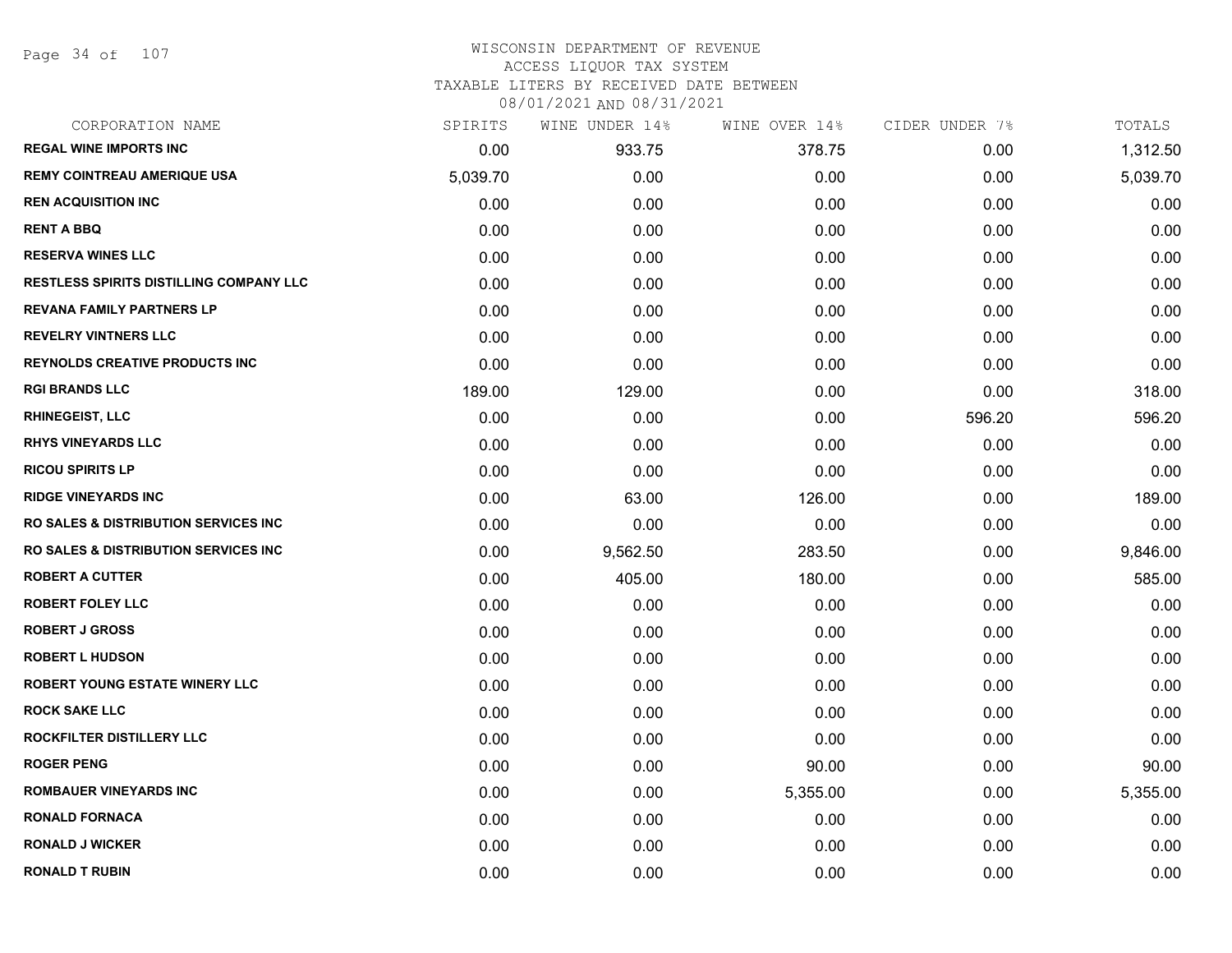Page 35 of 107

#### WISCONSIN DEPARTMENT OF REVENUE ACCESS LIQUOR TAX SYSTEM TAXABLE LITERS BY RECEIVED DATE BETWEEN

| CORPORATION NAME                             | SPIRITS | WINE UNDER 14% | WINE OVER 14% | CIDER UNDER 7% | TOTALS     |
|----------------------------------------------|---------|----------------|---------------|----------------|------------|
| <b>ROOTS RUN DEEP LLC</b>                    | 0.00    | 0.00           | 1,098.00      | 0.00           | 1,098.00   |
| <b>ROSE COCKTAILS LLC</b>                    | 0.00    | 0.00           | 0.00          | 0.00           | 0.00       |
| <b>ROSE IMPORTING &amp; DISTRIBUTING LLC</b> | 0.00    | 279.00         | 0.00          | 0.00           | 279.00     |
| ROSENTHAL WINE MERCHANT NY LTD               | 0.00    | 1,588.13       | 0.00          | 0.00           | 1,588.13   |
| <b>ROSS PANGERE</b>                          | 0.00    | 0.00           | 0.00          | 0.00           | 0.00       |
| <b>ROTTA WINERY LLC</b>                      | 0.00    | 0.00           | 0.00          | 0.00           | 0.00       |
| <b>ROUND HILL CELLARS</b>                    | 0.00    | 1,008.00       | 882.00        | 0.00           | 1,890.00   |
| <b>ROUND POND ESTATE LLC</b>                 | 0.00    | 0.00           | 630.00        | 0.00           | 630.00     |
| <b>ROY ESTATE WINES LLC</b>                  | 0.00    | 0.00           | 0.00          | 0.00           | 0.00       |
| <b>ROYAL WINE CORPORATION</b>                | 0.00    | 1,014.50       | 0.00          | 0.00           | 1,014.50   |
| <b>ROZA HILLS VINEYARDS LLC</b>              | 0.00    | 711.00         | 0.00          | 0.00           | 711.00     |
| RTM IMPORTS, LLC                             | 0.00    | 0.00           | 0.00          | 0.00           | 0.00       |
| <b>RTV WINERY LLC</b>                        | 0.00    | 0.00           | 0.00          | 0.00           | 0.00       |
| RUSH CREEK DISTILLING, LLC                   | 180.00  | 0.00           | 0.00          | 0.00           | 180.00     |
| <b>RUSSIAN RIVER VINEYARDS, LLC</b>          | 0.00    | 0.00           | 0.00          | 0.00           | 0.00       |
| RUSSIAN STANDARD VODKA (USA) INC             | 0.00    | 0.00           | 0.00          | 0.00           | 0.00       |
| <b>RWG USA LLC</b>                           | 0.00    | 0.00           | 0.00          | 0.00           | 0.00       |
| <b>S &amp; R WINES LLC</b>                   | 0.00    | 0.00           | 0.00          | 0.00           | 0.00       |
| <b>SLJ GROUP INC</b>                         | 0.00    | 9,661.00       | 6,320.25      | 0.00           | 15,981.25  |
| <b>SAGAMORE WHISKEY LLC</b>                  | 0.00    | 0.00           | 0.00          | 0.00           | 0.00       |
| <b>SAKEONE CORPORATION</b>                   | 45.00   | 495.00         | 466.56        | 0.00           | 1,006.56   |
| <b>SALOON SPIRITS LLC</b>                    | 0.00    | 0.00           | 0.00          | 0.00           | 0.00       |
| SALT LAKE CITY DISTILLERY LLC                | 0.00    | 0.00           | 0.00          | 0.00           | 0.00       |
| <b>SALVESTRIN WINE CO LLC</b>                | 0.00    | 0.00           | 0.00          | 0.00           | 0.00       |
| <b>SAMANTHA A LOWERY</b>                     | 0.00    | 0.00           | 0.00          | 0.00           | 0.00       |
| <b>SAMANTHA SHEEHAN IMPORTS</b>              | 0.00    | 0.00           | 0.00          | 0.00           | 0.00       |
| <b>SAMUEL P BAXTER</b>                       | 0.00    | 0.00           | 882.00        | 0.00           | 882.00     |
| <b>SAN ANTONIO WINERY INC</b>                | 0.00    | 120,674.74     | 1,809.00      | 0.00           | 122,483.74 |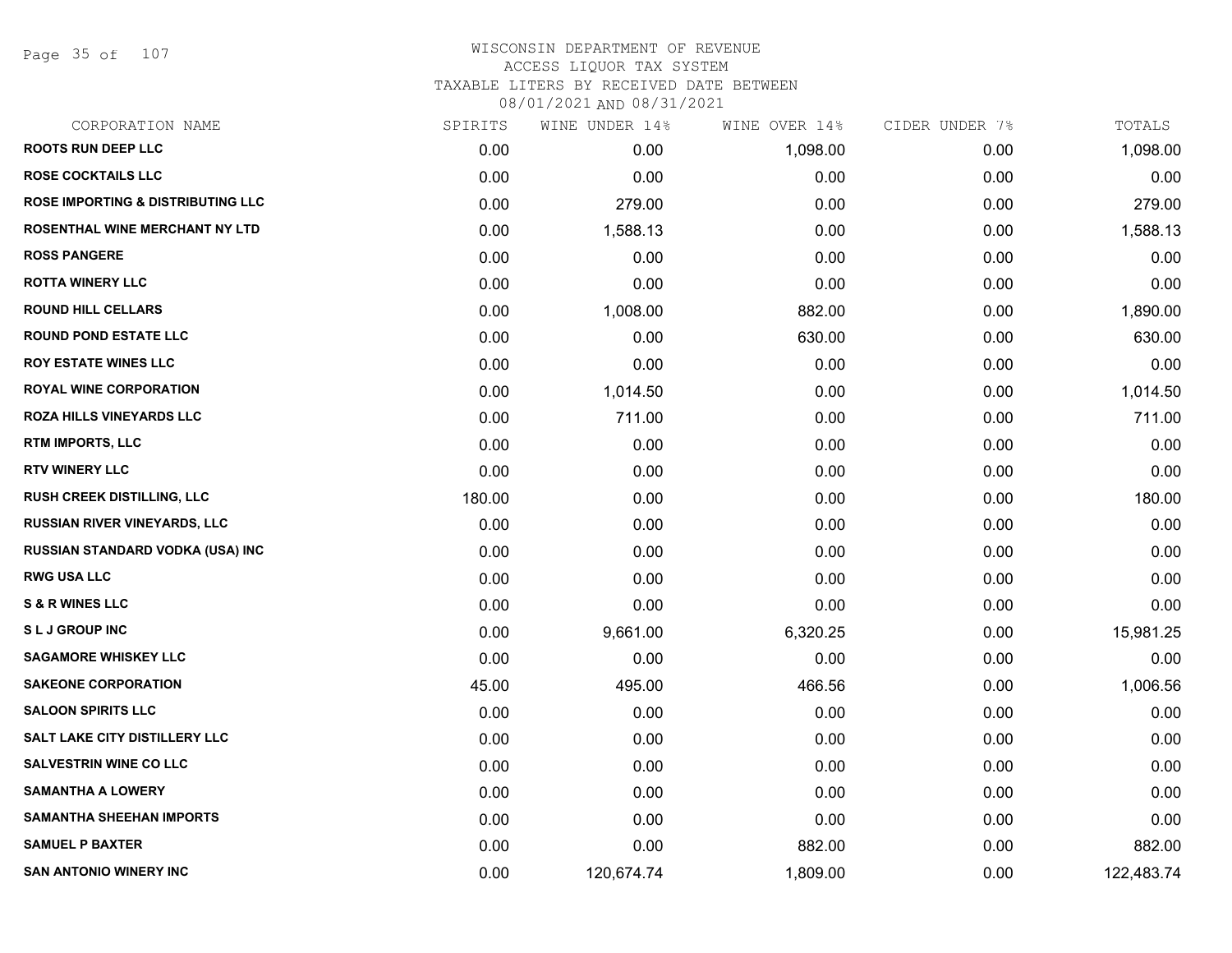#### WISCONSIN DEPARTMENT OF REVENUE ACCESS LIQUOR TAX SYSTEM TAXABLE LITERS BY RECEIVED DATE BETWEEN

| CORPORATION NAME                            | SPIRITS      | WINE UNDER 14% | WINE OVER 14% | CIDER UNDER 7% | TOTALS       |
|---------------------------------------------|--------------|----------------|---------------|----------------|--------------|
| <b>SAN FRANCISCO WINE EXCHANGE INC</b>      | 0.00         | 0.00           | 0.00          | 0.00           | 0.00         |
| SAN GABRIEL VALLEY WAREHOUSE & STORAGE INC  | 0.00         | 132.00         | 0.00          | 0.00           | 132.00       |
| <b>SAN JOAQUIN WINE COMPANY INC</b>         | 0.00         | 2,097.12       | 0.00          | 0.00           | 2,097.12     |
| <b>SAN LUIS SPIRITS DISTILLING CO LLC</b>   | 3,135.00     | 0.00           | 0.00          | 0.00           | 3,135.00     |
| <b>SANGLIER SELECTIONS LLC</b>              | 0.00         | 0.00           | 0.00          | 0.00           | 0.00         |
| <b>SANS LIEGE INC</b>                       | 0.00         | 0.00           | 0.00          | 0.00           | 0.00         |
| <b>SANS WINE &amp; SPIRITS CO</b>           | 0.00         | 0.00           | 0.00          | 0.00           | 0.00         |
| <b>SANS WINE CO. LLC</b>                    | 0.00         | 0.00           | 0.00          | 0.00           | 0.00         |
| <b>SANTA CROCE LLC</b>                      | 0.00         | 0.00           | 0.00          | 0.00           | 0.00         |
| <b>SANTA MARGHERITA USA INC</b>             | 0.00         | 715.50         | 31.50         | 0.00           | 747.00       |
| <b>SANTA RITA USA CORPORATION</b>           | 0.00         | 189.00         | 0.00          | 0.00           | 189.00       |
| <b>SARMENTO'S IMPORTS &amp; EXPORTS INC</b> | 0.00         | 0.00           | 0.00          | 0.00           | 0.00         |
| <b>SAVIAH ROSE WINERY LLC</b>               | 0.00         | 0.00           | 0.00          | 0.00           | 0.00         |
| <b>SAZERAC COMPANY INC</b>                  | 1,157,446.05 | 9,928.12       | 0.00          | 0.00           | 1,167,374.17 |
| <b>SAZERAC NORTH AMERICA INC</b>            | 0.00         | 0.00           | 0.00          | 0.00           | 0.00         |
| <b>SBRAGIA FAMILY VINEYARDS LLC</b>         | 0.00         | 0.00           | 252.00        | 0.00           | 252.00       |
| <b>SCENIC ROOT WINEGROWERS LLC</b>          | 0.00         | 0.00           | 0.00          | 0.00           | 0.00         |
| SCHAFER-REICHART SELECTIONS, INC.           | 0.00         | 0.00           | 0.00          | 18,124.52      | 18,124.52    |
| <b>SCHEID VINEYARDS CALIFORNIA INC</b>      | 0.00         | 2,290.00       | 31.50         | 0.00           | 2,321.50     |
| <b>SCHILLING CIDER LLC</b>                  | 0.00         | 0.00           | 0.00          | 0.00           | 0.00         |
| <b>SCHUG WINERY LLC</b>                     | 0.00         | 0.00           | 0.00          | 0.00           | 0.00         |
| <b>SCHWEIGER VINEYARDS INC</b>              | 0.00         | 0.00           | 0.00          | 0.00           | 0.00         |
| SCOPERTA IMPORTING CO INC                   | 0.00         | 1,863.00       | 0.00          | 0.00           | 1,863.00     |
| <b>SEA SMOKE INC</b>                        | 0.00         | 0.00           | 0.00          | 0.00           | 0.00         |
| SEATTLE CIDER COMPANY LLC                   | 0.00         | 0.00           | 0.00          | 0.00           | 0.00         |
| <b>SEAVEY VINEYARD LP</b>                   | 0.00         | 0.00           | 0.00          | 0.00           | 0.00         |
| <b>SELECTIONATUREL, LLC</b>                 | 0.00         | 585.00         | 126.00        | 0.00           | 711.00       |
| SELECTIVE WINE ESTATES INC                  | 0.00         | 0.00           | 0.00          | 0.00           | 0.00         |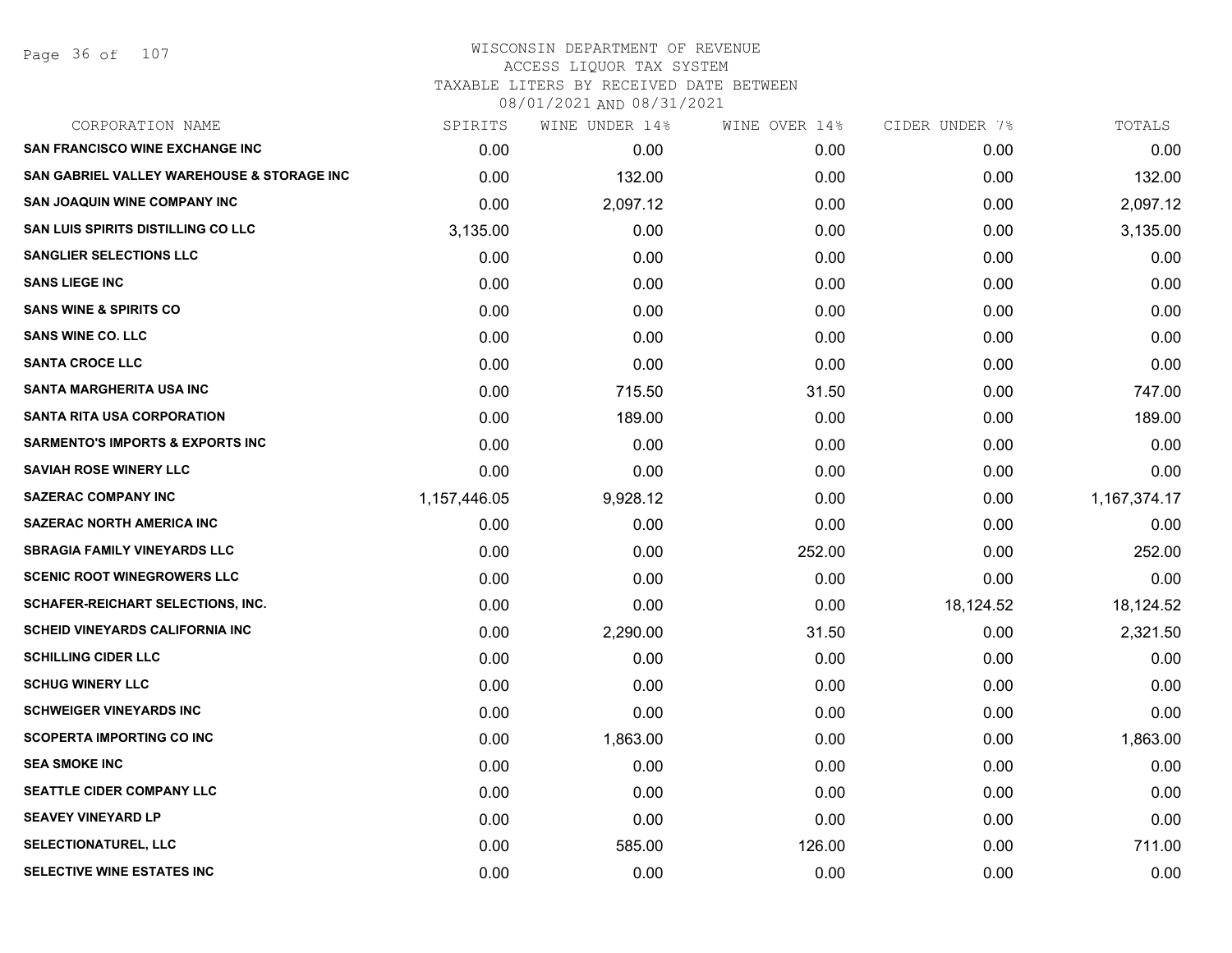Page 37 of 107

| CORPORATION NAME                | SPIRITS  | WINE UNDER 14% | WINE OVER 14% | CIDER UNDER 7% | TOTALS   |
|---------------------------------|----------|----------------|---------------|----------------|----------|
| <b>SERENDIPITY WINES LLC</b>    | 0.00     | 0.00           | 0.00          | 0.00           | 0.00     |
| <b>SERGEY CHISTOV</b>           | 0.00     | 0.00           | 0.00          | 0.00           | 0.00     |
| <b>SERRALLES USA LLC</b>        | 3,474.00 | 0.00           | 0.00          | 0.00           | 3,474.00 |
| <b>SHACKSBURY HOLDING</b>       | 0.00     | 0.00           | 0.00          | 0.00           | 0.00     |
| <b>SHAFER VINEYARDS INC</b>     | 0.00     | 0.00           | 0.00          | 0.00           | 0.00     |
| <b>SHANNON RIDGE INC</b>        | 0.00     | 756.00         | 315.00        | 0.00           | 1,071.00 |
| <b>SHAW-ROSS HOLDING CO LLC</b> | 1,790.96 | 3,936.30       | 597.24        | 0.00           | 6,324.50 |
| SHEA WINE CELLARS LLC           | 0.00     | 0.00           | 0.00          | 0.00           | 0.00     |
| SHEEP BLACK WINE US INC         | 0.00     | 0.00           | 0.00          | 0.00           | 0.00     |
| SHELTON-MACKENZIE WINE COMPANY  | 0.00     | 0.00           | 0.00          | 0.00           | 0.00     |
| <b>SHORTS BREWING COMPANY</b>   | 0.00     | 0.00           | 0.00          | 4,833.78       | 4,833.78 |
| SIERRA NEVADA BREWING COMPANY   | 0.00     | 0.00           | 0.00          | 0.00           | 0.00     |
| SILVER OAK WINE CELLARS LLC     | 0.00     | 0.00           | 63.00         | 0.00           | 63.00    |
| SILVER TRIDENT WINERY LLC       | 0.00     | 0.00           | 0.00          | 0.00           | 0.00     |
| SINGLE BARREL SPIRITS U.S. LLC  | 0.00     | 0.00           | 0.00          | 0.00           | 0.00     |
| <b>SINSKEY VINEYARDS INC</b>    | 0.00     | 0.00           | 0.00          | 0.00           | 0.00     |
| <b>SKINNER VINEYARDS LLC</b>    | 0.00     | 0.00           | 0.00          | 0.00           | 0.00     |
| <b>SKINNER-DAVENA LLC</b>       | 0.00     | 0.00           | 0.00          | 0.00           | 0.00     |
| <b>SKYLARK WINE COMPANY</b>     | 0.00     | 0.00           | 0.00          | 0.00           | 0.00     |
| <b>SLIM CHILLERS INC</b>        | 5,340.00 | 0.00           | 0.00          | 0.00           | 5,340.00 |
| <b>SLO DOWN WINES LLC</b>       | 0.00     | 0.00           | 0.00          | 0.00           | 0.00     |
| <b>SLURP LLC</b>                | 0.00     | 0.00           | 0.00          | 0.00           | 0.00     |
| <b>SMALL VINES WINES INC</b>    | 0.00     | 6.75           | 0.00          | 0.00           | 6.75     |
| <b>SMART VENDING LLC</b>        | 0.00     | 0.00           | 0.00          | 0.00           | 0.00     |
| <b>SMT ACQUISITIONS LLC</b>     | 0.00     | 1,823.00       | 128.50        | 0.00           | 1,951.50 |
| <b>SOCIAL ENJOYMENTS LLC</b>    | 0.00     | 14.20          | 0.00          | 0.00           | 14.20    |
| SOGEVINUS FINE WINES USA INC    | 0.00     | 0.00           | 0.00          | 0.00           | 0.00     |
| <b>SOKOL BLOSSER LTD</b>        | 0.00     | 1,008.00       | 0.00          | 0.00           | 1,008.00 |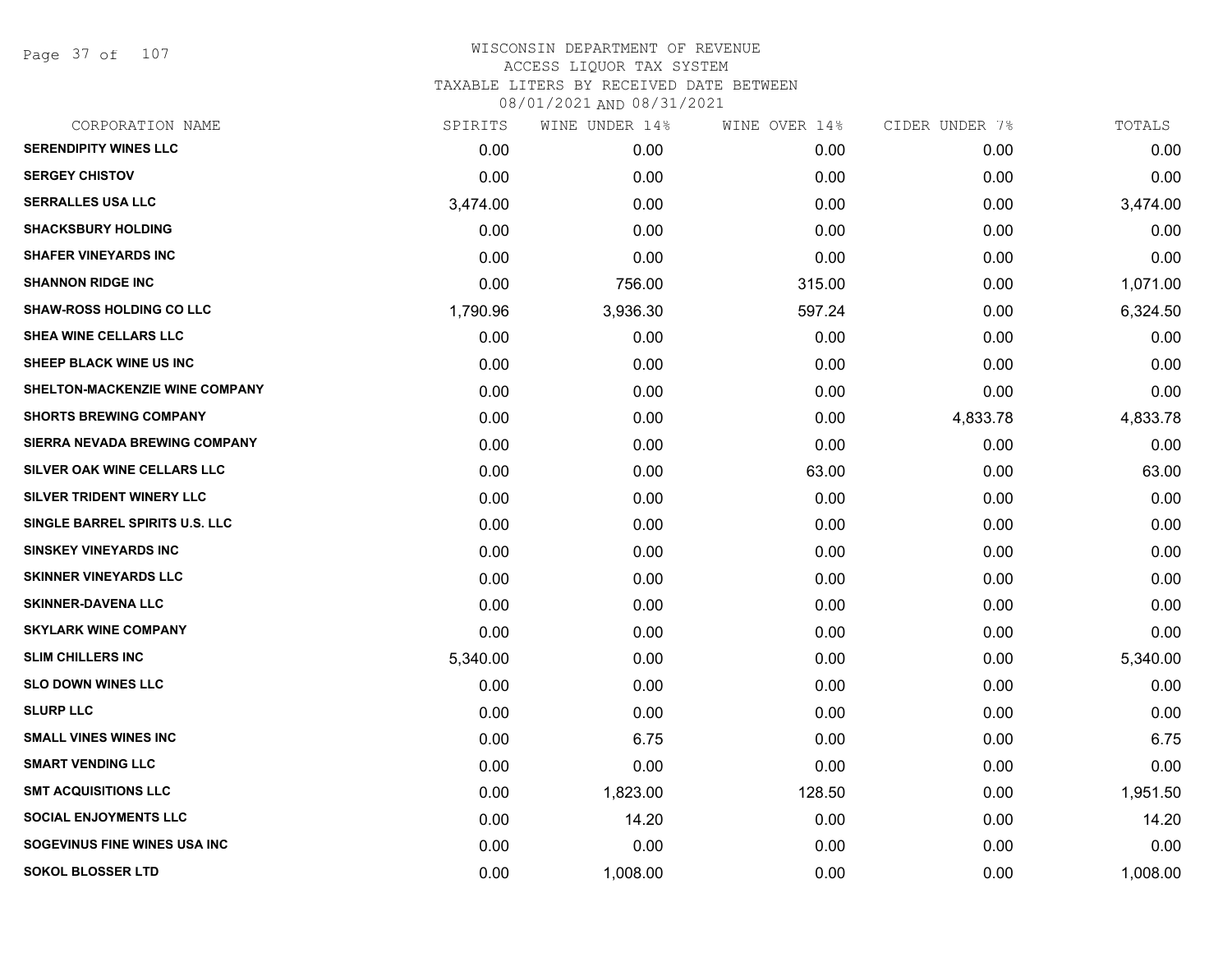Page 38 of 107

# WISCONSIN DEPARTMENT OF REVENUE ACCESS LIQUOR TAX SYSTEM TAXABLE LITERS BY RECEIVED DATE BETWEEN

| CORPORATION NAME                        | SPIRITS  | WINE UNDER 14% | WINE OVER 14% | CIDER UNDER 7% | TOTALS    |
|-----------------------------------------|----------|----------------|---------------|----------------|-----------|
| <b>SOLBERG DISTILLING LLC</b>           | 0.00     | 0.00           | 0.00          | 0.00           | 0.00      |
| <b>SOLENA CELLARS LLC</b>               | 0.00     | 378.00         | 0.00          | 0.00           | 378.00    |
| SOMERSTON WINE COMPANY, LLC             | 0.00     | 0.00           | 0.00          | 0.00           | 0.00      |
| SOUL FLOWER WINE CO.                    | 0.00     | 0.00           | 0.00          | 0.00           | 0.00      |
| <b>SOUTH BAY WINE GROUP LLC</b>         | 0.00     | 0.00           | 0.00          | 0.00           | 0.00      |
| <b>SOUTHERN STARZ INC</b>               | 0.00     | 756.00         | 157.50        | 0.00           | 913.50    |
| SOUTHERN WINE GROUP LLC                 | 0.00     | 378.00         | 9.00          | 0.00           | 387.00    |
| <b>SOUTHWEST SPIRITS &amp; WINE LLC</b> | 0.00     | 0.00           | 0.00          | 0.00           | 0.00      |
| <b>SOVEREIGN BRANDS LLC</b>             | 832.50   | 7,933.42       | 0.00          | 0.00           | 8,765.92  |
| <b>SPANN VINEYARDS INC</b>              | 0.00     | 0.00           | 0.00          | 0.00           | 0.00      |
| <b>SPARKLING OREGON LLC</b>             | 0.00     | 0.00           | 0.00          | 0.00           | 0.00      |
| <b>SPEAKEASY SPIRITS LLC</b>            | 0.00     | 0.00           | 0.00          | 0.00           | 0.00      |
| <b>SPENCER HOOPES</b>                   | 0.00     | 189.00         | 63.00         | 0.00           | 252.00    |
| <b>SPIRITS OF TENNESSEE, LLC</b>        | 6,669.00 | 0.00           | 0.00          | 0.00           | 6,669.00  |
| <b>SPLINTER GROUP NAPA LLC</b>          | 0.00     | 0.00           | 0.00          | 0.00           | 0.00      |
| <b>SPOTTSWOODE WINERY INC</b>           | 0.00     | 0.00           | 0.00          | 0.00           | 0.00      |
| <b>SPRING MOUNTAIN VINEYARD INC</b>     | 0.00     | 0.00           | 0.00          | 0.00           | 0.00      |
| <b>SQZ BEVS LLC</b>                     | 0.00     | 0.00           | 0.00          | 0.00           | 0.00      |
| <b>ST GEORGE SPIRITS INC</b>            | 812.70   | 0.00           | 0.00          | 0.00           | 812.70    |
| <b>ST HELENA ESTATE LLC</b>             | 0.00     | 0.00           | 0.00          | 0.00           | 0.00      |
| <b>ST INNOCENT LTD</b>                  | 0.00     | 0.00           | 0.00          | 0.00           | 0.00      |
| <b>ST JAMES WINERY INC</b>              | 0.00     | 0.00           | 0.00          | 0.00           | 0.00      |
| ST JULIAN WINE COMPANY INC              | 0.00     | 2,016.00       | 0.00          | 0.00           | 2,016.00  |
| <b>ST KILLIAN IMPORTING CO INC</b>      | 0.00     | 0.00           | 0.00          | 0.00           | 0.00      |
| <b>ST SUPERY INC</b>                    | 0.00     | 901.50         | 436.50        | 0.00           | 1,338.00  |
| <b>STAGLIN FAMILY VINEYARD LLC</b>      | 0.00     | 0.00           | 0.00          | 0.00           | 0.00      |
| <b>STANLEY STAWSKI DIST CO INC</b>      | 0.00     | 0.00           | 0.00          | 0.00           | 0.00      |
| STE. MICHELLE WINE ESTATES LTD.         | 0.00     | 60,169.50      | 8,692.50      | 0.00           | 68,862.00 |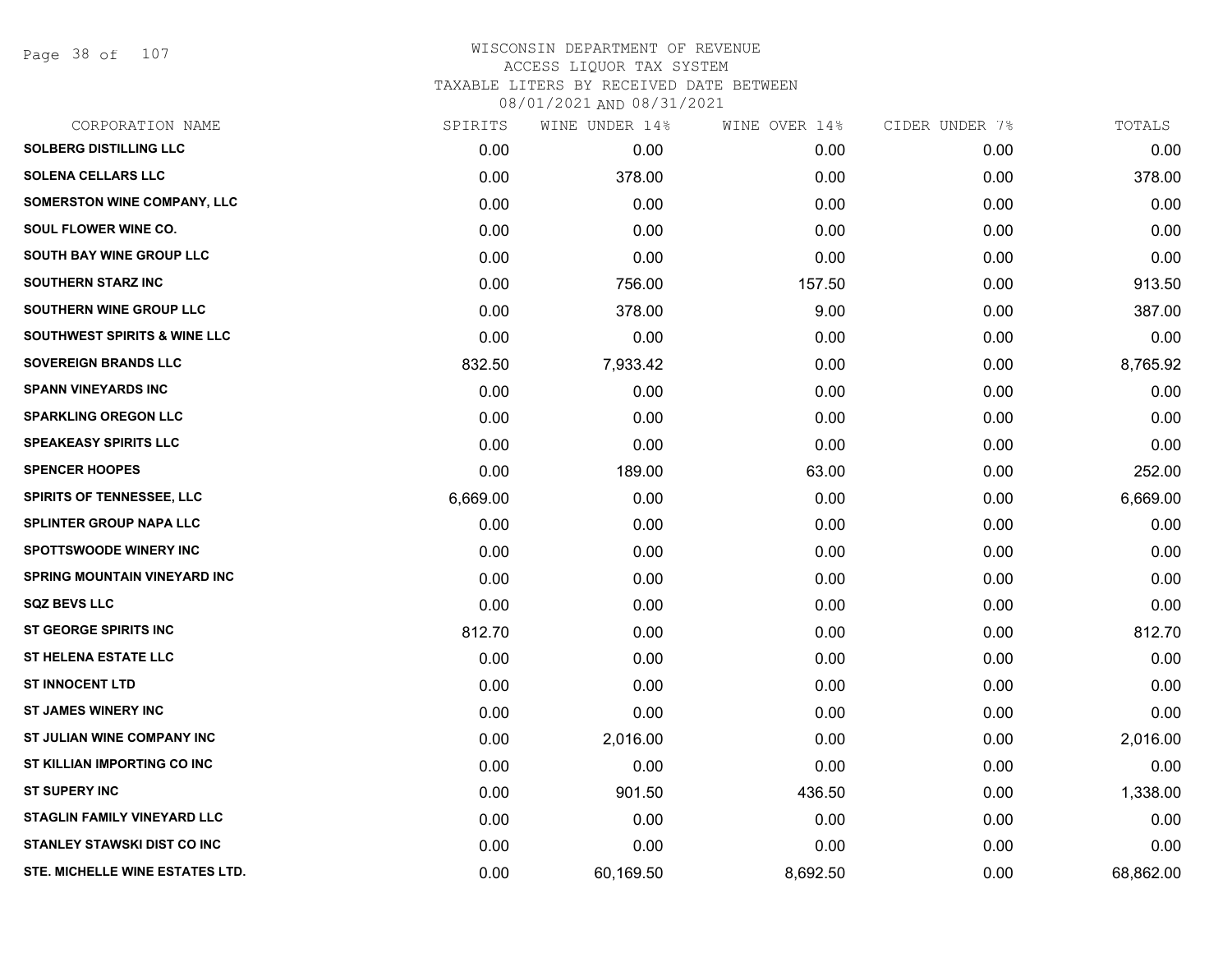# WISCONSIN DEPARTMENT OF REVENUE ACCESS LIQUOR TAX SYSTEM TAXABLE LITERS BY RECEIVED DATE BETWEEN

| CORPORATION NAME                             | SPIRITS   | WINE UNDER 14% | WINE OVER 14% | CIDER UNDER 7% | TOTALS     |
|----------------------------------------------|-----------|----------------|---------------|----------------|------------|
| <b>STEFFENS FAMILY WINES LLC</b>             | 0.00      | 0.00           | 0.00          | 0.00           | 0.00       |
| <b>STELLAR IMPORTING COMPANY LLC</b>         | 0.00      | 27.00          | 36.00         | 0.00           | 63.00      |
| <b>STEM CIDERS LLC</b>                       | 0.00      | 0.00           | 0.00          | 0.00           | 0.00       |
| <b>STEPHAN VINEYARD INC</b>                  | 0.00      | 0.00           | 0.00          | 0.00           | 0.00       |
| <b>STEVEN EDMUNDS &amp; CORNELIA ST JOHN</b> | 0.00      | 0.00           | 0.00          | 0.00           | 0.00       |
| <b>STEWART CELLARS, LLC</b>                  | 0.00      | 0.00           | 0.00          | 0.00           | 0.00       |
| <b>STEZ &amp; BOWER</b>                      | 0.00      | 0.00           | 0.00          | 0.00           | 0.00       |
| <b>STOLI GROUP (USA) LLC</b>                 | 6,946.50  | 0.00           | 0.00          | 0.00           | 6,946.50   |
| <b>STOLLER IMPORTS INC</b>                   | 273.01    | 0.00           | 0.00          | 0.00           | 273.01     |
| <b>STOLLER VINEYARDS INC</b>                 | 0.00      | 1,224.00       | 0.00          | 0.00           | 1,224.00   |
| <b>STOLPMAN VINEYARDS LLC</b>                | 0.00      | 0.00           | 0.00          | 0.00           | 0.00       |
| <b>STONEBRAKER-SOLES INC</b>                 | 0.00      | 0.00           | 0.00          | 0.00           | 0.00       |
| <b>STONECUSHION INC</b>                      | 0.00      | 0.00           | 0.00          | 0.00           | 0.00       |
| <b>STRALA VINEYARDS, LLC</b>                 | 0.00      | 0.00           | 0.00          | 0.00           | 0.00       |
| <b>STRATUS WINE AND SPIRITS LLC</b>          | 0.00      | 63.00          | 0.00          | 0.00           | 63.00      |
| <b>STUART BOSSOM</b>                         | 0.00      | 0.00           | 0.00          | 0.00           | 0.00       |
| <b>STUBING &amp; GANNON, LLC</b>             | 0.00      | 0.00           | 0.00          | 0.00           | 0.00       |
| <b>SUGARLANDS DISTILLING COMPANY LLC</b>     | 13,713.60 | 0.00           | 0.00          | 0.00           | 13,713.60  |
| SUNDANCE SPIRITS COMPANY                     | 0.00      | 0.00           | 0.00          | 0.00           | 0.00       |
| <b>SUPERSTITION MEADERY</b>                  | 0.00      | 0.00           | 0.00          | 0.00           | 0.00       |
| <b>SURVILLE ENTERPRISES CORP</b>             | 0.00      | 756.00         | 0.00          | 0.00           | 756.00     |
| <b>SUTTER HOME WINERY INC</b>                | 526.50    | 259,449.21     | 3,973.39      | 0.00           | 263,949.10 |
| <b>SVP WINERY LLC</b>                        | 0.00      | 387.00         | 0.00          | 0.00           | 387.00     |
| <b>T &amp; T DISTILLERY INC.</b>             | 0.00      | 0.00           | 0.00          | 0.00           | 0.00       |
| <b>T ELENTENY HOLDINGS LLC</b>               | 0.00      | 1,144.00       | 3.00          | 0.00           | 1,147.00   |
| T. EDWARD WINES, LTD                         | 135.00    | 468.00         | 0.00          | 0.00           | 603.00     |
| <b>TAFT STREET INC</b>                       | 0.00      | 0.00           | 0.00          | 0.00           | 0.00       |
| <b>TAKARA SAKE USA INC</b>                   | 0.00      | 1,234.50       | 1,485.00      | 240.48         | 2,959.98   |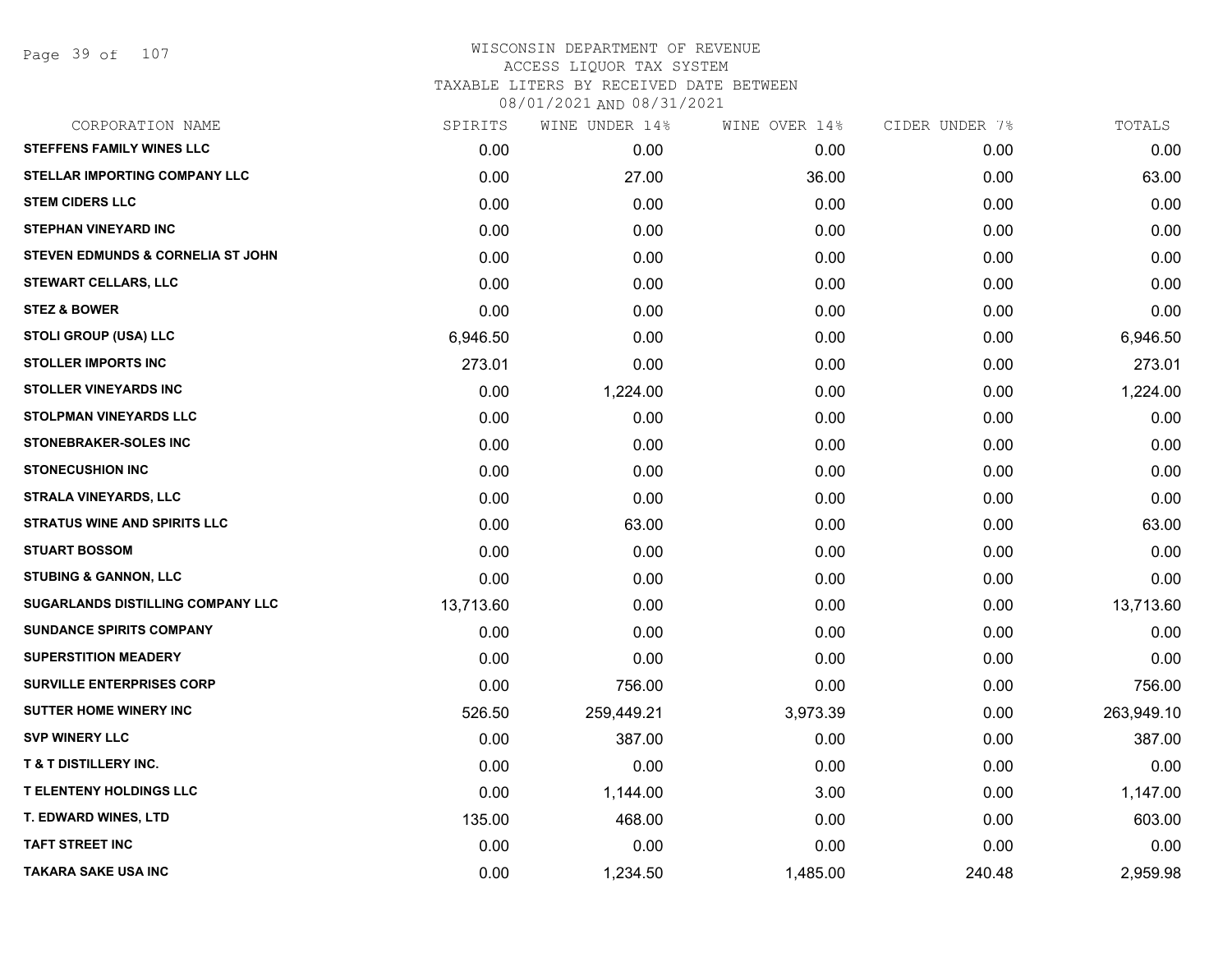Page 40 of 107

| CORPORATION NAME                     | SPIRITS  | WINE UNDER 14% | WINE OVER 14% | CIDER UNDER 7% | TOTALS    |
|--------------------------------------|----------|----------------|---------------|----------------|-----------|
| <b>TALLEY VINEYARDS INC</b>          | 0.00     | 63.00          | 0.00          | 0.00           | 63.00     |
| <b>TAMARELO INC</b>                  | 0.00     | 0.00           | 0.00          | 0.00           | 0.00      |
| <b>TAMBER BEY VINEYARDS LLC</b>      | 0.00     | 0.00           | 0.00          | 0.00           | 0.00      |
| <b>TATTERSALL COMPANIES LLC</b>      | 613.80   | 0.00           | 0.00          | 0.00           | 613.80    |
| <b>TEMPERANCE DISTILLING COMPANY</b> | 0.00     | 0.00           | 0.00          | 0.00           | 0.00      |
| <b>TENN SOUTH DISTILLERY</b>         | 0.00     | 0.00           | 0.00          | 0.00           | 0.00      |
| <b>TEQUILAS PREMIUM, INC</b>         | 123.75   | 0.00           | 0.00          | 0.00           | 123.75    |
| <b>TERRANEO MERCHANTS INC</b>        | 0.00     | 90.00          | 0.00          | 0.00           | 90.00     |
| <b>TERRAVANT WINE COMPANY LLC</b>    | 0.00     | 11,430.00      | 0.00          | 0.00           | 11,430.00 |
| <b>TERRESSENTIA CORPORATION</b>      | 0.00     | 0.00           | 0.00          | 0.00           | 0.00      |
| <b>TERRIZZI VINO INC</b>             | 0.00     | 0.00           | 0.00          | 0.00           | 0.00      |
| <b>TEXACELLO, LLC</b>                | 0.00     | 0.00           | 0.00          | 0.00           | 0.00      |
| <b>TEXAS BEVERAGE INTERNATIONAL</b>  | 0.00     | 0.00           | 0.00          | 0.00           | 0.00      |
| <b>TGE LLC</b>                       | 0.00     | 1,045.20       | 0.00          | 0.00           | 1,045.20  |
| THE 11 WELLS SPIRITS COMPANY LLC     | 0.00     | 0.00           | 0.00          | 0.00           | 0.00      |
| THE AUSTRALIAN WINE CONNECTION INC   | 0.00     | 0.00           | 126.00        | 0.00           | 126.00    |
| THE BARDSTOWN BOURBON COMPANY LLC    | 0.00     | 0.00           | 0.00          | 0.00           | 0.00      |
| THE BIALE ESTATE                     | 0.00     | 0.00           | 0.00          | 0.00           | 0.00      |
| THE BLUE DAISY USA, INC              | 0.00     | 0.00           | 0.00          | 0.00           | 0.00      |
| THE CAPRA COMPANY LLC                | 0.00     | 0.00           | 0.00          | 0.00           | 0.00      |
| THE EDRINGTON GROUP USA LLC          | 6,116.19 | 0.00           | 0.00          | 0.00           | 6,116.19  |
| THE FABLEIST WINE CO.                | 0.00     | 0.00           | 0.00          | 0.00           | 0.00      |
| THE G V LIQUID GROUP INC             | 0.00     | 233.00         | 0.00          | 0.00           | 233.00    |
| THE HESS COLLECTION WINERY           | 0.00     | 2,910.00       | 1,080.00      | 0.00           | 3,990.00  |
| THE INFUSERY LLC                     | 0.00     | 0.00           | 0.00          | 0.00           | 0.00      |
| THE MEEKER VINEYARD                  | 0.00     | 189.00         | 924.00        | 0.00           | 1,113.00  |
| THE MORLET SELECTION INC             | 0.00     | 0.00           | 0.00          | 0.00           | 0.00      |
| THE MORNE WINE COMPANY               | 0.00     | 0.00           | 0.00          | 0.00           | 0.00      |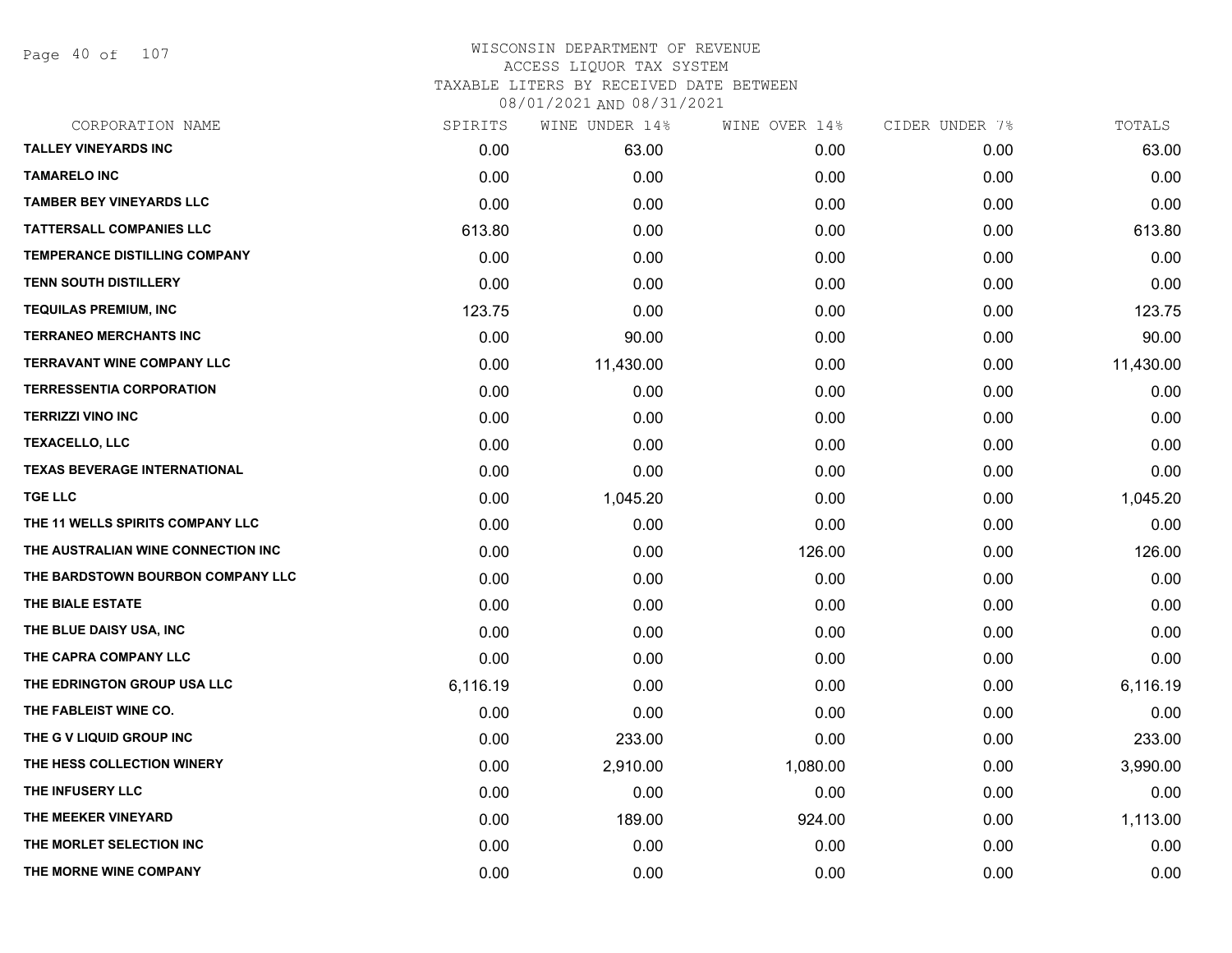Page 41 of 107

| CORPORATION NAME                     | SPIRITS | WINE UNDER 14% | WINE OVER 14% | CIDER UNDER 7% | TOTALS     |
|--------------------------------------|---------|----------------|---------------|----------------|------------|
| THE OJAI VINEYARD INC                | 0.00    | 0.00           | 0.00          | 0.00           | 0.00       |
| THE RIVER WINE INC                   | 90.00   | 0.00           | 18.00         | 0.00           | 108.00     |
| THE SECOND GENERATION TRUST          | 0.00    | 25,935.00      | 1,777.50      | 0.00           | 27,712.50  |
| THE SILVERADO VINEYARDS              | 0.00    | 0.00           | 0.00          | 0.00           | 0.00       |
| THE SORTING TABLE LLC                | 0.75    | 530.00         | 63.00         | 0.00           | 593.75     |
| THE TRITON COLLECTION INC            | 0.00    | 0.00           | 0.00          | 0.00           | 0.00       |
| THE WINE GROUP INC                   | 0.00    | 813,619.33     | 19,735.50     | 0.00           | 833,354.83 |
| THE WINE SOURCE INC                  | 0.00    | 0.00           | 0.00          | 0.00           | 0.00       |
| THE WOODMAR GROUP LLC                | 0.00    | 1,512.00       | 0.00          | 0.00           | 1,512.00   |
| THIENOT USA INC                      | 0.00    | 103.50         | 0.00          | 0.00           | 103.50     |
| THIRD LEAF WINES LLC                 | 0.00    | 0.00           | 0.00          | 0.00           | 0.00       |
| THOMAS ALLEN VINEYARDS & WINERY, LLC | 0.00    | 0.00           | 0.00          | 0.00           | 0.00       |
| <b>THOMAS D BRACAMONTES</b>          | 0.00    | 0.00           | 0.00          | 0.00           | 0.00       |
| <b>THOMAS HINDE</b>                  | 0.00    | 0.00           | 0.00          | 0.00           | 0.00       |
| THREE FLOYDS DISTILLING CO., INC     | 0.00    | 0.00           | 0.00          | 0.00           | 0.00       |
| THREE RING PRODUCTIONS LLC           | 0.00    | 0.00           | 0.00          | 0.00           | 0.00       |
| <b>THURMAN J RODGERS</b>             | 0.00    | 0.00           | 0.00          | 0.00           | 0.00       |
| TIGERS USA GLOBAL LOGISTICS INC      | 0.00    | 0.00           | 0.00          | 0.00           | 0.00       |
| <b>TITUS &amp; TITUS</b>             | 0.00    | 0.00           | 216.00        | 0.00           | 216.00     |
| TMR WINE COMPANY LLC                 | 0.00    | 0.00           | 0.00          | 0.00           | 0.00       |
| <b>TOAD HOLLOW VINEYARDS INC</b>     | 0.00    | 1,260.00       | 126.00        | 0.00           | 1,386.00   |
| <b>TOBIN J HEMINWAY</b>              | 0.00    | 0.00           | 27.00         | 0.00           | 27.00      |
| <b>TOBIN JAMES CELLARS</b>           | 0.00    | 3.00           | 31.38         | 0.00           | 34.38      |
| <b>TOLLIVER RANCH BRANDS LLC</b>     | 0.00    | 0.00           | 0.00          | 0.00           | 0.00       |
| <b>TOM MEADOWCROFT</b>               | 0.00    | 1,104.60       | 0.00          | 0.00           | 1,104.60   |
| TR WINES INC.                        | 0.00    | 0.00           | 0.00          | 0.00           | 0.00       |
| <b>TRAVIS R VERNON</b>               | 0.00    | 0.00           | 0.00          | 0.00           | 0.00       |
| <b>TREANA WINERY LLC</b>             | 0.00    | 0.00           | 0.00          | 0.00           | 0.00       |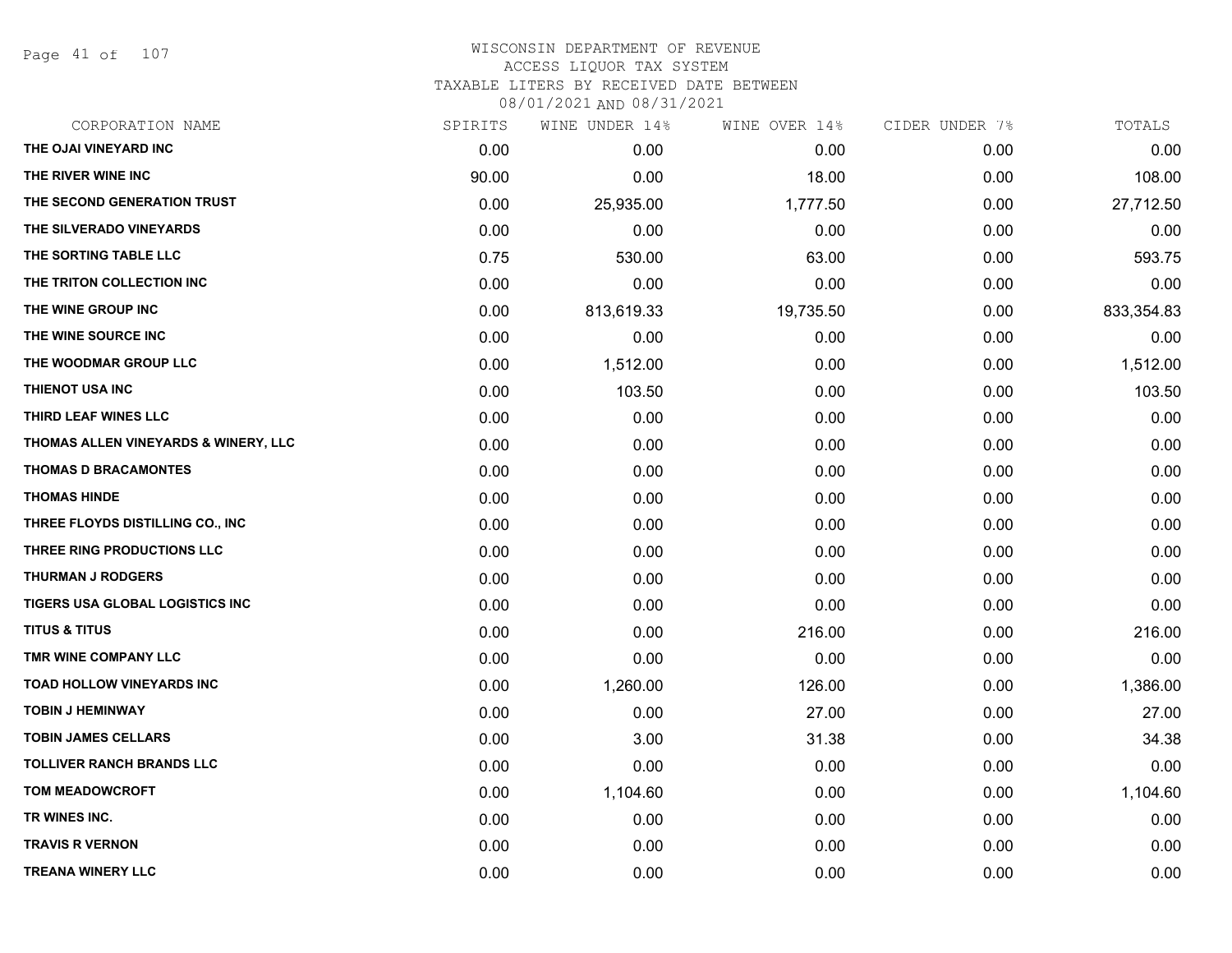Page 42 of 107

# WISCONSIN DEPARTMENT OF REVENUE

# ACCESS LIQUOR TAX SYSTEM

TAXABLE LITERS BY RECEIVED DATE BETWEEN

| CORPORATION NAME                              | SPIRITS | WINE UNDER 14% | WINE OVER 14% | CIDER UNDER 7% | TOTALS    |
|-----------------------------------------------|---------|----------------|---------------|----------------|-----------|
| <b>TREASURY WINE ESTATES AMERICAS COMPANY</b> | 0.00    | 24,336.00      | 18,849.42     | 0.00           | 43,185.42 |
| <b>TREFETHEN VINEYARDS WINERY INC</b>         | 0.00    | 126.00         | 252.00        | 0.00           | 378.00    |
| <b>TREMAINE ATKINSON</b>                      | 0.00    | 0.00           | 0.00          | 0.00           | 0.00      |
| <b>TRENTADUE WINERY LLC</b>                   | 0.00    | 0.00           | 0.00          | 0.00           | 0.00      |
| TRI VIN IMPORTS INC                           | 0.00    | 21,181.42      | 108.00        | 0.00           | 21,289.42 |
| <b>TRIM WINES LLC</b>                         | 0.00    | 0.00           | 0.00          | 0.00           | 0.00      |
| TRINITAS CELLARS LLC                          | 0.00    | 0.00           | 0.00          | 0.00           | 0.00      |
| <b>TRIONE VINEYARDS LLC</b>                   | 0.00    | 108.00         | 0.00          | 0.00           | 108.00    |
| <b>TRI-STAR MARKETING INC</b>                 | 0.00    | 6,822.00       | 0.00          | 0.00           | 6,822.00  |
| TRUJILLO WINES, LLC                           | 0.00    | 0.00           | 0.00          | 0.00           | 0.00      |
| <b>TRUVINO INC</b>                            | 0.00    | 709.53         | 0.00          | 0.00           | 709.53    |
| TURLEY WINE CELLARS INC                       | 0.00    | 0.00           | 0.00          | 0.00           | 0.00      |
| <b>TURNBULL WINE CELLARS</b>                  | 0.00    | 0.00           | 0.00          | 0.00           | 0.00      |
| <b>TWIN PEAKS WINERY INC</b>                  | 0.00    | 0.00           | 0.00          | 0.00           | 0.00      |
| TWO BROTHERS ARTISAN SPIRITS COMPANY          | 67.50   | 0.00           | 0.00          | 0.00           | 67.50     |
| <b>TWO SONS IMPORTS LLC</b>                   | 0.00    | 0.00           | 0.00          | 0.00           | 0.00      |
| TWO WORLDS WINE COMPANY, LLC                  | 0.00    | 0.00           | 0.00          | 0.00           | 0.00      |
| UGLY DOG DISTILLERY, LLC                      | 495.00  | 0.00           | 0.00          | 0.00           | 495.00    |
| <b>UMBERTO ERPILLO</b>                        | 0.00    | 0.00           | 0.00          | 0.00           | 0.00      |
| UNCLE JOHN'S FRUIT HOUSE WINERY LLC           | 0.00    | 0.00           | 0.00          | 0.00           | 0.00      |
| UNDERGROUND WINE PROJECT LLC                  | 0.00    | 504.00         | 0.00          | 0.00           | 504.00    |
| <b>UNION WINE COMPANY</b>                     | 0.00    | 6,497.20       | 0.00          | 0.00           | 6,497.20  |
| UNITED SPIRITS INC                            | 0.00    | 0.00           | 0.00          | 0.00           | 0.00      |
| UNITED STATES BEVERAGE LLC                    | 0.00    | 0.00           | 0.00          | 0.00           | 0.00      |
| UNITED STATES DISTILLED PRODUCTS CO.          | 0.00    | 0.00           | 0.00          | 0.00           | 0.00      |
| UNIVERSAL BEVERAGE IMPORTERS, LLC             | 0.00    | 0.00           | 0.00          | 0.00           | 0.00      |
| UNTI WINE CO LLC                              | 0.00    | 0.00           | 0.00          | 0.00           | 0.00      |
| <b>UPCHURCH VINEYARD LLC</b>                  | 0.00    | 0.00           | 0.00          | 0.00           | 0.00      |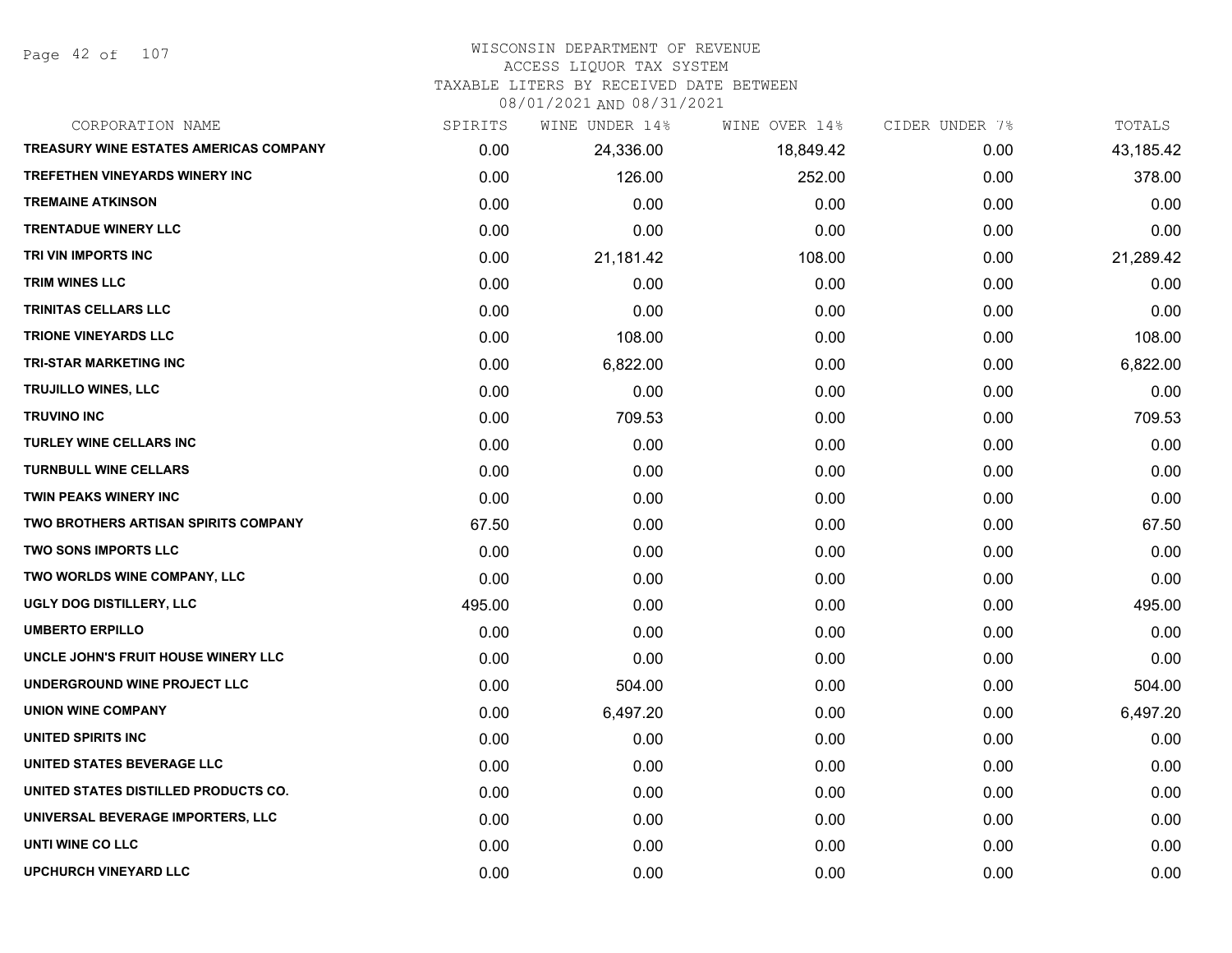Page 43 of 107

#### WISCONSIN DEPARTMENT OF REVENUE ACCESS LIQUOR TAX SYSTEM

TAXABLE LITERS BY RECEIVED DATE BETWEEN

| CORPORATION NAME                          | SPIRITS | WINE UNDER 14% | WINE OVER 14% | CIDER UNDER 7% | TOTALS    |
|-------------------------------------------|---------|----------------|---------------|----------------|-----------|
| <b>USA WINE IMPORTS INC</b>               | 0.00    | 2,286.00       | 0.00          | 0.00           | 2,286.00  |
| <b>USA WINE WEST LLC</b>                  | 184.50  | 7,104.00       | 486.00        | 0.00           | 7,774.50  |
| <b>UVE ENTERPRISES INC</b>                | 4.50    | 220.50         | 0.00          | 0.00           | 225.00    |
| V&CLLC                                    | 0.00    | 0.00           | 0.00          | 0.00           | 0.00      |
| <b>VALCKENBERG INTERNATIONAL INC</b>      | 0.00    | 0.00           | 0.00          | 0.00           | 0.00      |
| <b>VALKYRIE SELECTIONS LLC</b>            | 0.00    | 1,794.00       | 441.00        | 0.00           | 2,235.00  |
| <b>VALOR WINE CO LLC</b>                  | 0.00    | 0.00           | 0.00          | 0.00           | 0.00      |
| VAN RUITEN FAMILY WINERY LLC              | 0.00    | 0.00           | 0.00          | 0.00           | 0.00      |
| <b>VANDER MILL LLC</b>                    | 0.00    | 0.00           | 0.00          | 908.50         | 908.50    |
| <b>VELOCITY DISTRIBUTION COMPANY, LLC</b> | 0.00    | 0.00           | 0.00          | 0.00           | 0.00      |
| <b>VEN CAL RANCHES LLC</b>                | 0.00    | 0.00           | 0.00          | 0.00           | 0.00      |
| <b>VENGE VINEYARDS INC</b>                | 0.00    | 0.00           | 225.00        | 0.00           | 225.00    |
| <b>VERITY WINES LLC</b>                   | 0.00    | 0.00           | 0.00          | 0.00           | 0.00      |
| <b>VERMEIL WINE GROUP LLC</b>             | 0.00    | 0.00           | 0.00          | 0.00           | 0.00      |
| <b>VERMONT HARD CIDER COMPANY LLC</b>     | 0.00    | 0.00           | 0.00          | 13,331.00      | 13,331.00 |
| VI. SCO. INC                              | 0.00    | 588.00         | 0.00          | 0.00           | 588.00    |
| <b>VIAS IMPORTS LTD</b>                   | 24.00   | 267.75         | 0.00          | 0.00           | 291.75    |
| <b>VICENTE GANDIA USA INC</b>             | 0.00    | 0.00           | 0.00          | 0.00           | 0.00      |
| <b>VICTOR G HARVEY SR</b>                 | 0.00    | 0.00           | 0.00          | 0.00           | 0.00      |
| <b>VIEUX VINS INC</b>                     | 0.00    | 936.00         | 757.50        | 0.00           | 1,693.50  |
| <b>VIGNETTE WINERY LLC</b>                | 0.00    | 0.00           | 0.00          | 0.00           | 0.00      |
| <b>VIKRE DISTILLERY LLC</b>               | 688.50  | 966.00         | 0.00          | 0.00           | 1,654.50  |
| <b>VILLA CREEK INC</b>                    | 0.00    | 0.00           | 0.00          | 0.00           | 0.00      |
| <b>VILLA ENCINAL PARTNERS LP</b>          | 0.00    | 0.00           | 0.00          | 0.00           | 0.00      |
| <b>VILLA SAN JULIETTE INC</b>             | 0.00    | 0.00           | 0.00          | 0.00           | 0.00      |
| VIN DE ZO LLC                             | 0.00    | 0.00           | 0.00          | 0.00           | 0.00      |
| <b>VIN DIVINO LTD</b>                     | 507.00  | 504.00         | 63.00         | 0.00           | 1,074.00  |
| <b>VINA ROBLES INC</b>                    | 0.00    | 0.00           | 126.00        | 0.00           | 126.00    |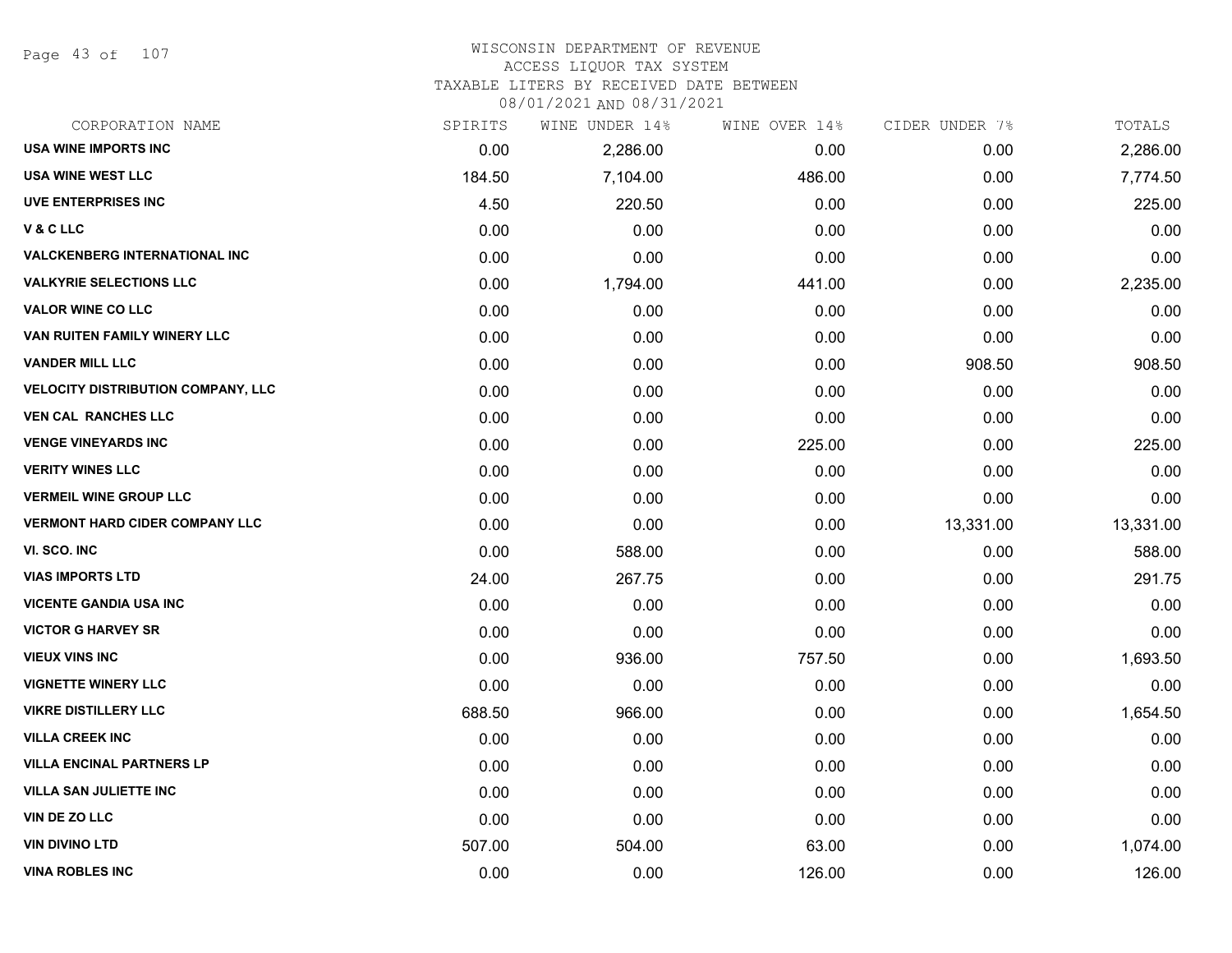Page 44 of 107

# WISCONSIN DEPARTMENT OF REVENUE ACCESS LIQUOR TAX SYSTEM TAXABLE LITERS BY RECEIVED DATE BETWEEN

| CORPORATION NAME                  | SPIRITS   | WINE UNDER 14% | WINE OVER 14% | CIDER UNDER 7% | TOTALS     |
|-----------------------------------|-----------|----------------|---------------|----------------|------------|
| <b>VINAMERICAS INC</b>            | 0.00      | 0.00           | 0.00          | 0.00           | 0.00       |
| <b>VINCENZO PADULA</b>            | 0.00      | 0.00           | 0.00          | 0.00           | 0.00       |
| <b>VINE CLIFF WINERY INC</b>      | 0.00      | 0.00           | 0.00          | 0.00           | 0.00       |
| <b>VINE CONNECTIONS LLC</b>       | 9.00      | 720.00         | 522.72        | 0.00           | 1,251.72   |
| <b>VINEBURG LLC</b>               | 0.00      | 0.00           | 0.00          | 0.00           | 0.00       |
| <b>VINEDOS DISTRIBUTION LLC</b>   | 0.00      | 0.00           | 0.00          | 0.00           | 0.00       |
| <b>VINEYARD 29 LLC</b>            | 0.00      | 0.00           | 0.00          | 0.00           | 0.00       |
| <b>VINEYARD BRANDS LLC</b>        | 0.00      | 1,044.00       | 0.00          | 0.00           | 1,044.00   |
| <b>VINO DEL SOL INC</b>           | 0.00      | 3,402.00       | 504.00        | 0.00           | 3,906.00   |
| <b>VINO LOGICS CORPORATION</b>    | 0.00      | 597.00         | 414.00        | 0.00           | 1,011.00   |
| <b>VINO.COM LLC</b>               | 51.00     | 3,258.00       | 1,755.00      | 2,495.00       | 7,559.00   |
| <b>VINOANDES LLC</b>              | 0.00      | 0.00           | 0.00          | 0.00           | 0.00       |
| <b>VINOCOPIA INC</b>              | 0.00      | 0.00           | 378.00        | 0.00           | 378.00     |
| <b>VINOSPHERE INC</b>             | 0.00      | 0.00           | 0.00          | 0.00           | 0.00       |
| <b>VINOVIA WINE GROUP INC</b>     | 0.00      | 1,089.00       | 0.00          | 0.00           | 1,089.00   |
| <b>VINTAGE '59 IMPORTS LLC</b>    | 0.00      | 0.00           | 0.00          | 0.00           | 0.00       |
| <b>VINTAGE POINT LLC</b>          | 0.00      | 0.00           | 0.00          | 0.00           | 0.00       |
| <b>VINTAGE WINE ESTATES, INC.</b> | 0.00      | 2,142.00       | 1,575.00      | 0.00           | 3,717.00   |
| <b>VINTURE WINE COMPANY LLC</b>   | 0.00      | 0.00           | 0.00          | 0.00           | 0.00       |
| <b>VINTUS LLC</b>                 | 0.00      | 0.00           | 0.00          | 0.00           | 0.00       |
| <b>VOLIO VINO IMPORTS, INC.</b>   | 0.00      | 2,916.00       | 711.72        | 0.00           | 3,627.72   |
| <b>VOTTO VINES IMPORTING INC</b>  | 0.00      | 0.00           | 0.00          | 0.00           | 0.00       |
| <b>VTPR INC</b>                   | 0.00      | 0.00           | 0.00          | 0.00           | 0.00       |
| <b>W J DEUTSCH &amp; SONS LTD</b> | 30,599.90 | 95,814.13      | 22,281.00     | 0.00           | 148,695.03 |
| <b>WAGNER WINE COMPANY LLC</b>    | 0.00      | 3,528.00       | 13,419.00     | 0.00           | 16,947.00  |
| <b>WAGNER WINERY LLC</b>          | 0.00      | 0.00           | 0.00          | 0.00           | 0.00       |
| <b>WAYFARER LLC</b>               | 0.00      | 0.00           | 0.00          | 0.00           | 0.00       |
| <b>WEBSTER BARNES LLC</b>         | 0.00      | 0.00           | 0.00          | 0.00           | 0.00       |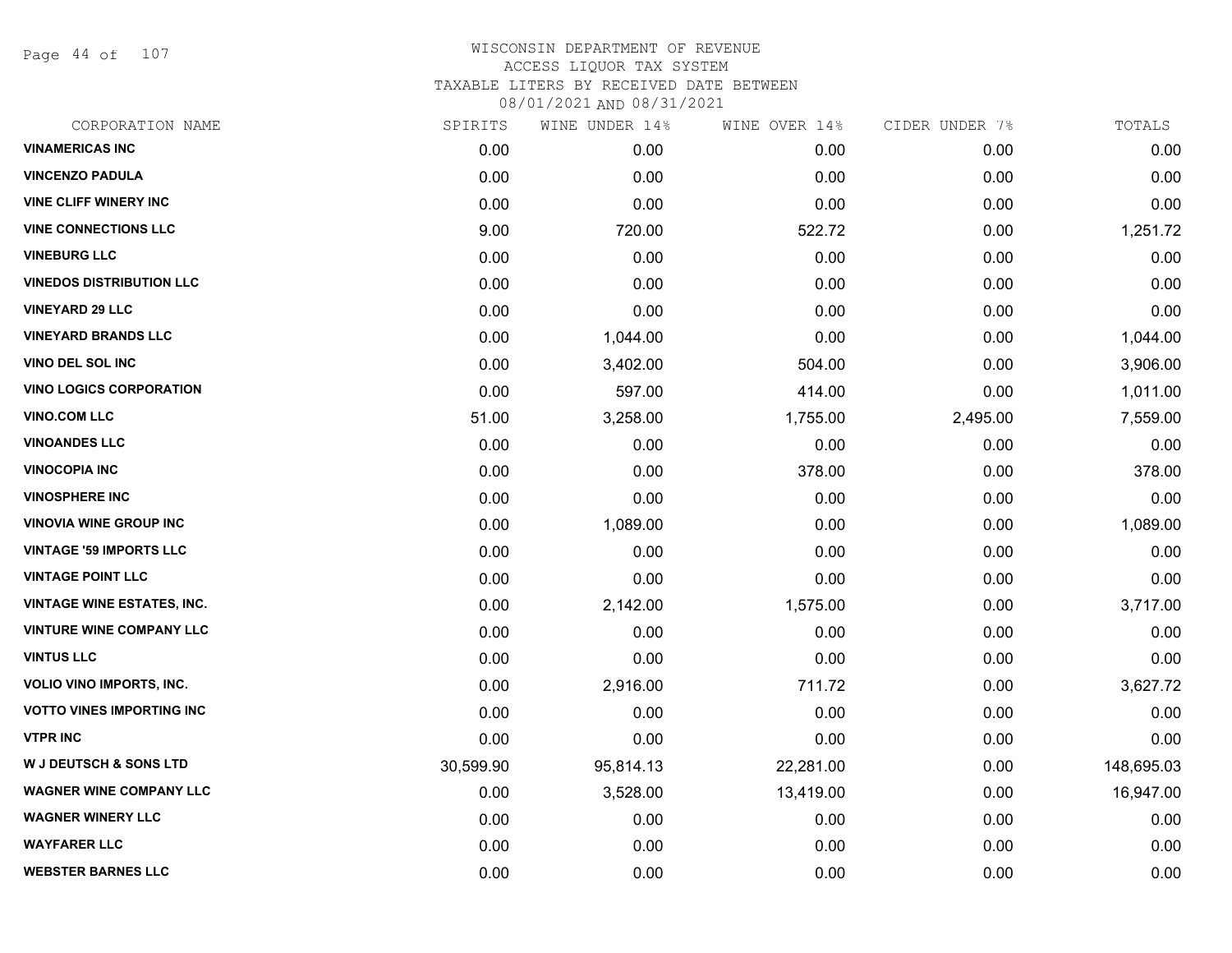Page 45 of 107

#### WISCONSIN DEPARTMENT OF REVENUE ACCESS LIQUOR TAX SYSTEM TAXABLE LITERS BY RECEIVED DATE BETWEEN

| CORPORATION NAME                               | SPIRITS   | WINE UNDER 14% | WINE OVER 14% | CIDER UNDER 7% | TOTALS    |
|------------------------------------------------|-----------|----------------|---------------|----------------|-----------|
| <b>WEIBEL INCORPORATED</b>                     | 0.00      | 252.00         | 0.00          | 0.00           | 252.00    |
| <b>WEIN BAUER INC</b>                          | 0.00      | 3,665.76       | 0.00          | 0.00           | 3,665.76  |
| WELL OILED WINE COMPANY LLC                    | 0.00      | 0.00           | 0.00          | 0.00           | 0.00      |
| <b>WEST COAST WINE PARTNERS LLC</b>            | 0.00      | 0.00           | 0.00          | 0.00           | 0.00      |
| WEST MICHIGAN RUM COMPANY, LLC                 | 0.00      | 0.00           | 0.00          | 0.00           | 0.00      |
| <b>WESTERN SPIRITS BEVERAGE CO LLC</b>         | 4,982.50  | 0.00           | 0.00          | 0.00           | 4,982.50  |
| <b>WEYGANDT-METZLER IMPORTING LTD</b>          | 0.00      | 0.00           | 0.00          | 0.00           | 0.00      |
| <b>WHISKEY ACRES DISTILLING CO</b>             | 0.00      | 0.00           | 0.00          | 0.00           | 0.00      |
| WHYTE AND MACKAY (AMERICAS) LIMITED LLC        | 0.00      | 0.00           | 0.00          | 0.00           | 0.00      |
| <b>WI INC</b>                                  | 297.00    | 270.00         | 0.00          | 0.00           | 567.00    |
| <b>WILD AGAVE IMPORTS LLC</b>                  | 0.00      | 0.00           | 0.00          | 0.00           | 0.00      |
| <b>WILLAMETTE VALLEY VINEYARDS INC</b>         | 0.00      | 999.00         | 252.00        | 0.00           | 1,251.00  |
| <b>WILLIAM COLE VINEYARDS LLC</b>              | 0.00      | 0.00           | 0.00          | 0.00           | 0.00      |
| <b>WILLIAM GRANT &amp; SONS INC</b>            | 53,657.85 | 0.00           | 0.00          | 0.00           | 53,657.85 |
| <b>WILLIAM P KNUTTEL</b>                       | 0.00      | 0.00           | 0.00          | 0.00           | 0.00      |
| <b>WILLIAM PRICE III</b>                       | 0.00      | 0.00           | 0.00          | 0.00           | 0.00      |
| <b>WILLIAM T HOLLORAN</b>                      | 0.00      | 0.00           | 0.00          | 0.00           | 0.00      |
| <b>WILLIAM WOLF BRAND LLC</b>                  | 0.00      | 0.00           | 0.00          | 0.00           | 0.00      |
| <b>WILLIAM WOODRUFF</b>                        | 0.00      | 0.00           | 0.00          | 0.00           | 0.00      |
| <b>WILLIAMS &amp; SELYEM LLC</b>               | 0.00      | 0.00           | 0.00          | 0.00           | 0.00      |
| <b>WILSON CREEK WINERY &amp; VINEYARDS INC</b> | 0.00      | 0.00           | 0.00          | 0.00           | 0.00      |
| <b>WILSON DANIELS LLC</b>                      | 0.00      | 4,206.00       | 1,147.50      | 0.00           | 5,353.50  |
| <b>WINE ATTITUDE INC.</b>                      | 0.00      | 0.00           | 0.00          | 0.00           | 0.00      |
| <b>WINE BRIDGE IMPORTS INC</b>                 | 0.00      | 1,050.75       | 18.00         | 0.00           | 1,068.75  |
| WINE COUNTRY INTERNATIONAL INC                 | 0.00      | 0.00           | 0.00          | 0.00           | 0.00      |
| <b>WINE CREEK LLC</b>                          | 0.00      | 0.00           | 0.00          | 0.00           | 0.00      |
| <b>WINE HOOLIGANS LLC</b>                      | 0.00      | 1,512.00       | 2,164.50      | 0.00           | 3,676.50  |
| WINE SPOTS CELLARS, INC                        | 0.00      | 0.00           | 18.00         | 0.00           | 18.00     |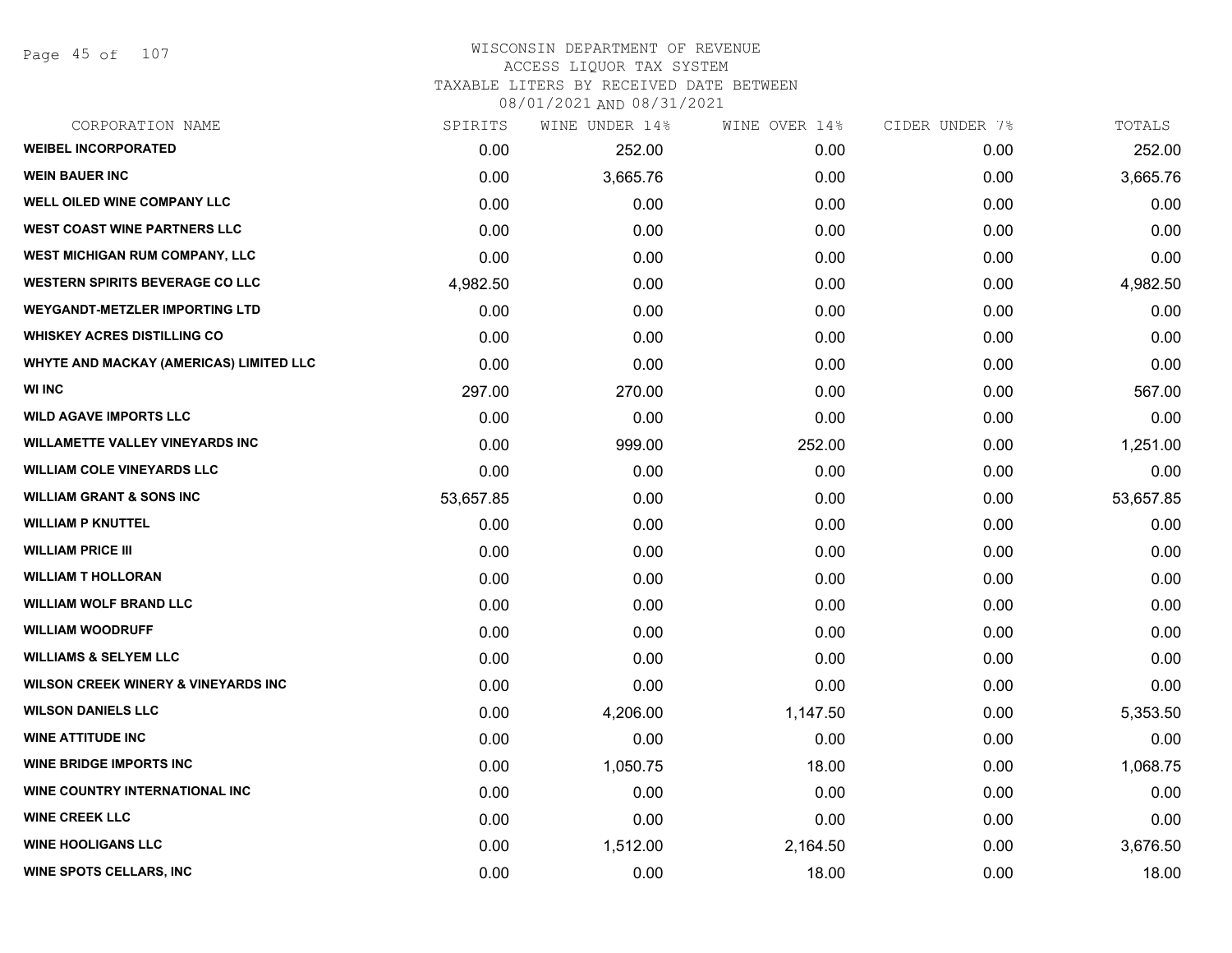Page 46 of 107

| CORPORATION NAME                          | SPIRITS      | WINE UNDER 14% | WINE OVER 14% | CIDER UNDER 7% | TOTALS        |
|-------------------------------------------|--------------|----------------|---------------|----------------|---------------|
| <b>WINE WINE SITUATION LLC</b>            | 0.00         | 0.00           | 0.00          | 0.00           | 0.00          |
| <b>WINEHAVEN INC</b>                      | 0.00         | 0.00           | 0.00          | 0.00           | 0.00          |
| <b>WINEPLAYGROUND.COM INC</b>             | 0.00         | 0.00           | 0.00          | 0.00           | 0.00          |
| <b>WINERIES &amp; SELECT PRODUCTS LLC</b> | 0.00         | 189.00         | 216.00        | 0.00           | 405.00        |
| <b>WINERY EXCHANGE, INC.</b>              | 0.00         | 36,629.69      | 252.00        | 0.00           | 36,881.69     |
| <b>WINES OF FRANCE INC</b>                | 0.00         | 0.00           | 0.00          | 0.00           | 0.00          |
| <b>WINES UNLIMITED INC</b>                | 0.00         | 378.00         | 0.00          | 0.00           | 378.00        |
| <b>WINESELLERS LTD</b>                    | 0.00         | 4,389.00       | 63.00         | 0.00           | 4,452.00      |
| <b>WISD LLC</b>                           | 0.00         | 126.00         | 72.00         | 0.00           | 198.00        |
| <b>WOODSON WINES LLC</b>                  | 0.00         | 0.00           | 0.00          | 0.00           | 0.00          |
| <b>WOOLER BRANDS INC</b>                  | 801.00       | 0.00           | 0.00          | 0.00           | 801.00        |
| <b>WORLD TRAVELER IMPORTS LLC</b>         | 0.00         | 0.00           | 0.00          | 0.00           | 0.00          |
| <b>WORLDWIDE CELLARS INC</b>              | 0.00         | 1,432.50       | 0.00          | 0.00           | 1,432.50      |
| <b>WRS CO. LLC</b>                        | 0.00         | 0.00           | 0.00          | 0.00           | 0.00          |
| <b>WTC IMPORT &amp; EXPORT LLC</b>        | 0.00         | 0.00           | 0.00          | 0.00           | 0.00          |
| XXX DISTILLERY, LLC                       | 0.00         | 0.00           | 0.00          | 0.00           | 0.00          |
| YAEGAKI CORPORATION OF USA                | 0.00         | 0.00           | 0.00          | 0.00           | 0.00          |
| YOUNTVILLE WINE IMPORTS LLC               | 0.00         | 0.00           | 0.00          | 0.00           | 0.00          |
| <b>ZACH HOLLINGSWORTH</b>                 | 0.00         | 0.00           | 0.00          | 0.00           | 0.00          |
| <b>ZD WINES LLC</b>                       | 0.00         | 0.00           | 0.00          | 0.00           | 0.00          |
| <b>ZEILER SPIRITS LLC</b>                 | 0.00         | 0.00           | 0.00          | 0.00           | 0.00          |
| ZING ZANG, LLC                            | 16,829.94    | 0.00           | 0.00          | 0.00           | 16,829.94     |
| <b>ZONIN USA INC</b>                      | 32,784.96    | 19,357.87      | 148.50        | 0.00           | 52,291.33     |
| <b>ZRS WINES LLC</b>                      | 0.00         | 0.00           | 0.00          | 0.00           | 0.00          |
| TOTAL LITERS FOR 8/31/2021                | 5,150,530.26 | 4,204,474.93   | 476,692.92    | 250,592.11     | 10,082,290.22 |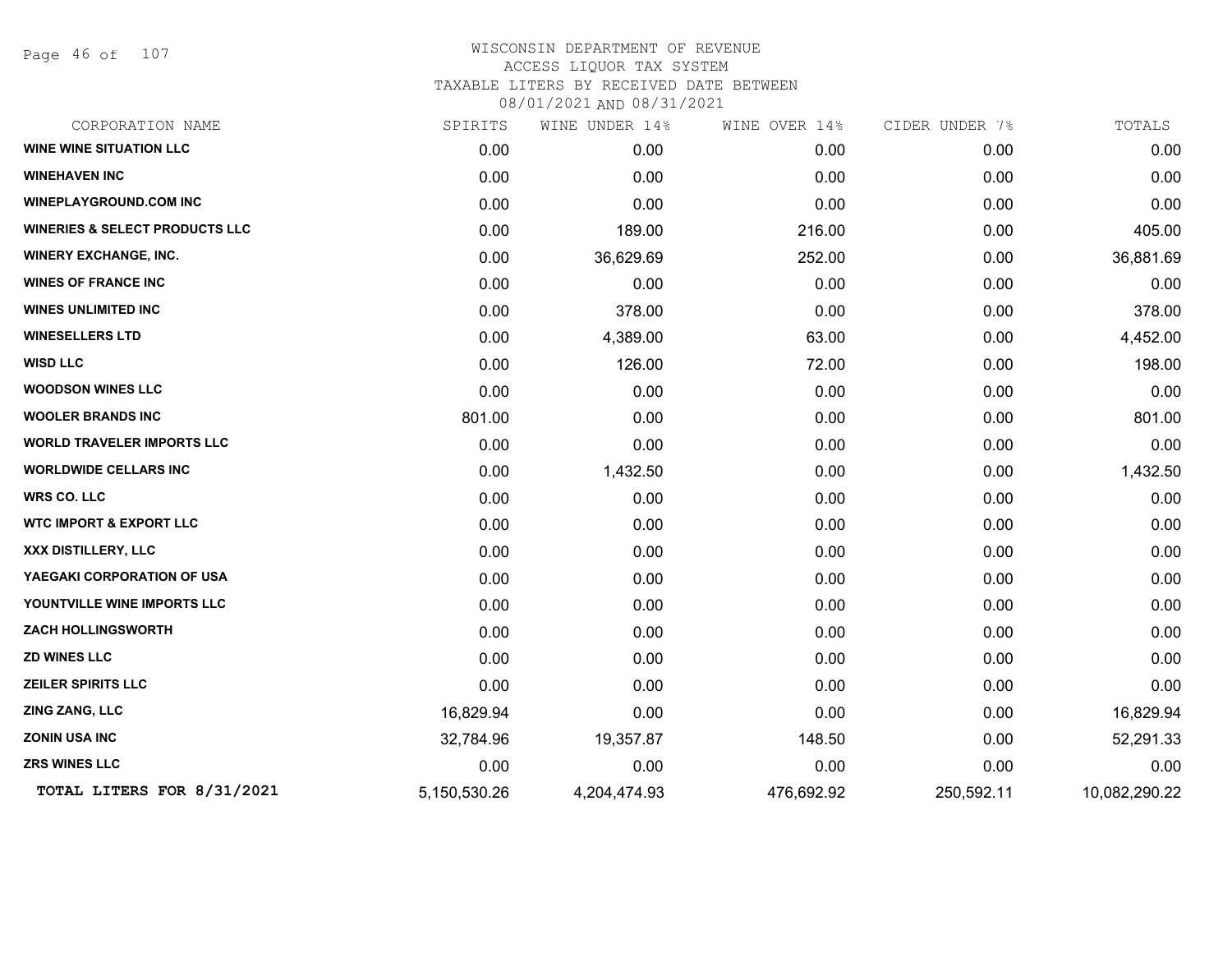Page 47 of 107

## WISCONSIN DEPARTMENT OF REVENUE ACCESS LIQUOR TAX SYSTEM TAXABLE LITERS BY RECEIVED DATE BETWEEN 08/01/2021 AND 08/31/2021 CORPORATION NAME SPIRITS WINE UNDER 14% WINE OVER 14% CIDER UNDER 7% TOTALS

**IN STATE WHOLESALER (W) 1848 DISTRIBUTING COMPANY, LLC** 0.00 0.00 0.00 0.00 0.00 **ALLSTATE LIQUOR & WINE COMPANY, INC.** 0.00 0.00 0.00 0.00 0.00 **AMANDA MORDEN** 0.00 1,854.75 0.75 0.00 1,855.50 **ARCADIA BEVERAGE COMPANY**  $0.00$   $0.00$   $0.00$   $0.00$   $0.00$   $0.00$   $0.00$   $0.00$   $0.00$   $0.00$   $0.00$   $0.00$   $0.00$   $0.00$   $0.00$   $0.00$   $0.00$   $0.00$   $0.00$   $0.00$   $0.00$   $0.00$   $0.00$   $0.00$   $0.00$   $0.00$   $0.00$   $0.00$ **ARIS GLOBAL IMPORTS LLC** 0.00 0.00 0.00 0.00 0.00 **AVA WINE & SPIRITS LLC** 0.00 0.00 0.00 0.00 0.00 **BADGER DISTRIBUTING OF MILWAUKEE LLC** 0.00 0.00 0.00 0.00 0.00 **BADGER LIQUOR CO. INC.** 105,189.90 24,102.43 8,136.00 0.00 137,428.33 **BADGER STATE WINERY COOPERATIVE** 0.00 0.00 0.00 0.00 0.00 **BADGER WINE & SPIRITS LLC** 0.00 0.00 0.00 0.00 0.00 **BEECHWOOD DISTRIBUTORS, INC.** 0.00 0.00 0.00 0.00 0.00 **BEER CAPITOL DISTRIBUTING LLC** 0.00 0.00 0.00 0.00 0.00 **BILJANA KLATT** 0.00 0.00 0.00 0.00 0.00 **BILL'S DISTRIBUTING, LTD.** 0.00 0.00 0.00 0.00 0.00 **BRANT T NEHMER** 0.00 2,965.50 0.00 0.00 2,965.50 **BREAKTHRU BEVERAGE GROUP LLC** 0.00 0.00 0.00 0.00 0.00 **BREAKTHRU BEVERAGE GROUP LLC**  $30.714.00$   $-11,808.00$   $-252.00$   $0.00$   $18,654.00$ **C.J.W., INC.** 6.00 **0.00 0.00 0.00 0.00 0.00 0.00 0.00 0.00 0.00 0.00 0.00 0.00 0.00 CAPITOL-HUSTING COMPANY, INC.** The computer of the computer of the computer of the computer of the computer of the computer of the computer of the computer of the computer of the computer of the computer of the computer o **CHAS A BERNICK INC** 0.00 0.00 0.00 0.00 0.00 **CHRISTY SMITH** 0.00 0.00 0.00 0.00 0.00 **CHROMATIC WINE COMPANY LLC** 0.00 0.00 0.00 0.00 0.00 **DE PERE LIQUOR CO LLC** 0.00 0.00 0.00 0.00 0.00 **DEAN DISTRIBUTING, INC.** 0.00 0.00 0.00 0.00 0.00

**DEAN DISTRIBUTING, INC.** 0.00 0.00 0.00 0.00 0.00 **DEWITT CHURCH GOODS, INC.** 0.00 0.00 0.00 0.00 0.00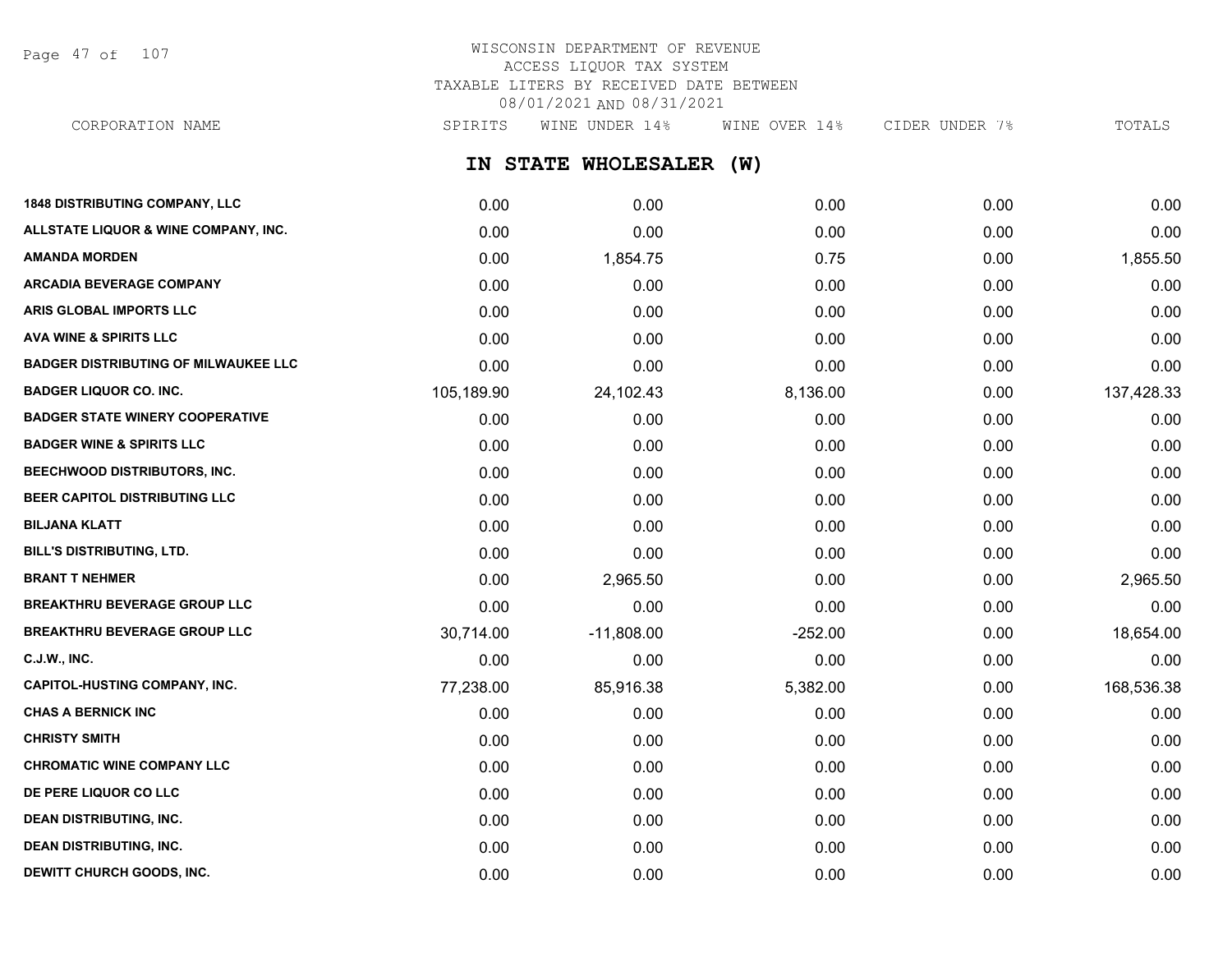Page 48 of 107

| SPIRITS   | WINE UNDER 14% | WINE OVER 14% |      | TOTALS         |
|-----------|----------------|---------------|------|----------------|
| 0.00      | 0.00           | 0.00          | 0.00 | 0.00           |
| 0.00      | 0.00           | 0.00          | 0.00 | 0.00           |
| 0.00      | 0.00           | 0.00          | 0.00 | 0.00           |
| 0.00      | 0.00           | 0.00          | 0.00 | 0.00           |
| 0.00      | 0.00           | 0.00          | 0.00 | 0.00           |
| 0.00      | 0.00           | 0.00          | 0.00 | 0.00           |
| 0.00      | 0.00           | 0.00          | 0.00 | 0.00           |
| 0.00      | 0.00           | 0.00          | 0.00 | 0.00           |
| 40,914.16 | 0.00           | 0.00          | 0.00 | 40,914.16      |
| 0.00      | 0.00           | 0.00          | 0.00 | 0.00           |
| 0.00      | 0.00           | 0.00          | 0.00 | 0.00           |
| 0.00      | 0.00           | 0.00          | 0.00 | 0.00           |
| 0.00      | 0.00           | 0.00          | 0.00 | 0.00           |
| 0.00      | 0.00           | 0.00          | 0.00 | 0.00           |
| 0.00      | 0.00           | 0.00          | 0.00 | 0.00           |
| 0.00      | 0.00           | 0.00          | 0.00 | 0.00           |
| 0.00      | 0.00           | 0.00          | 0.00 | 0.00           |
| 0.00      | 19,591.08      | 0.00          | 0.00 | 19,591.08      |
| 0.00      | 22,589.06      | 0.00          | 0.00 | 22,589.06      |
| 0.00      | 28,155.34      | 0.00          | 0.00 | 28,155.34      |
| 0.00      | 0.00           | 0.00          | 0.00 | 0.00           |
| 0.00      | 0.00           | 0.00          | 0.00 | 0.00           |
| 0.00      | 0.00           | 0.00          | 0.00 | 0.00           |
| 0.00      | 0.00           | 0.00          | 0.00 | 0.00           |
| 0.00      | $-49.50$       | 0.00          | 0.00 | $-49.50$       |
| 0.00      | 0.00           | 0.00          | 0.00 | 0.00           |
| 0.00      | $-711.00$      | 0.00          | 0.00 | $-711.00$      |
| 34,600.20 | 9,472.74       | 0.00          | 0.00 | 44,072.94      |
|           |                |               |      | CIDER UNDER 7% |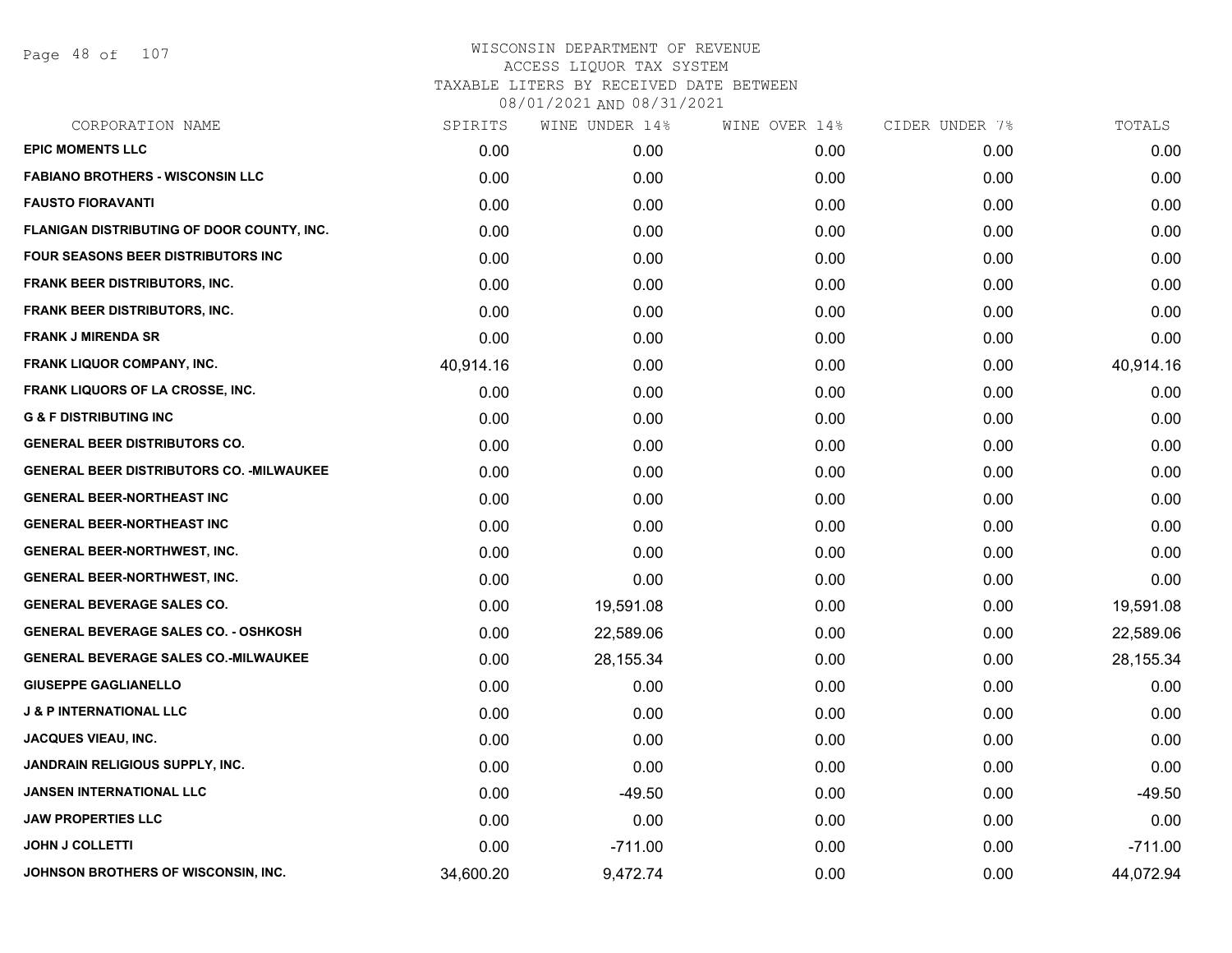Page 49 of 107

| CORPORATION NAME                        | SPIRITS  | WINE UNDER 14% | WINE OVER 14% | CIDER UNDER 7% | TOTALS      |
|-----------------------------------------|----------|----------------|---------------|----------------|-------------|
| <b>JONATHON LODUCA</b>                  | 0.00     | 0.00           | 0.00          | 0.00           | 0.00        |
| <b>JOYVINE LLC</b>                      | 0.00     | 0.00           | 0.00          | 0.00           | 0.00        |
| KAY BEER DISTRIBUTING, INC.             | 0.00     | 0.00           | 0.00          | 0.00           | 0.00        |
| <b>KRH ENTERPRISES, LLC</b>             | 0.00     | 0.00           | 0.00          | 0.00           | 0.00        |
| LA CROSSE BEVERAGE LLC                  | 0.00     | 0.00           | 0.00          | 0.00           | 0.00        |
| <b>LARRY'S DISTRIBUTING CO., INC.</b>   | 0.00     | 0.00           | 0.00          | 0.00           | 0.00        |
| LEE BEVERAGE OF WISCONSIN LLC           | 0.00     | 0.00           | 0.00          | 0.00           | 0.00        |
| LEE BEVERAGE OF WISCONSIN LLC           | 0.00     | 0.00           | 0.00          | 0.00           | 0.00        |
| LEE BEVERAGE-CIDERS WINES & SPIRITS LLC | 0.00     | 0.00           | 0.00          | 0.00           | 0.00        |
| <b>L'EFT BANK WINE COMPANY LIMITED</b>  | 238.50   | 25,056.00      | 11,011.50     | 0.00           | 36,306.00   |
| LIB DIB, LLC                            | 0.00     | 0.00           | 0.00          | 0.00           | 0.00        |
| LO DUCA BROS., INC.                     | 0.00     | $-1,017.00$    | 0.00          | 0.00           | $-1,017.00$ |
| <b>LORI SCOTT</b>                       | 0.00     | 0.00           | 0.00          | 0.00           | 0.00        |
| LOS ALTOS AGAVE DISTRIBUTOR INC         | 1,800.00 | 0.00           | 0.00          | 0.00           | 1,800.00    |
| <b>M SHIRAZ LLC</b>                     | 0.00     | 0.00           | 0.00          | 0.00           | 0.00        |
| <b>MICCA HUTCHINS</b>                   | 0.00     | 0.00           | 0.00          | 0.00           | 0.00        |
| <b>MICHAEL G ANSAY</b>                  | 0.00     | 0.00           | 0.00          | 0.00           | 0.00        |
| <b>MICHAEL LENTINO</b>                  | 0.00     | $-1,909.40$    | $-18.00$      | 0.00           | $-1,927.40$ |
| MIDWEST SALES & SERVICE, INC.           | 0.00     | 0.00           | 0.00          | 0.00           | 0.00        |
| NOELKE DISTRIBUTORS, INC.               | 0.00     | 0.00           | 0.00          | 0.00           | 0.00        |
| <b>NOUVEAU VENTURES LLC</b>             | $-49.73$ | 4,077.00       | 924.00        | 0.00           | 4,951.27    |
| <b>ODIN WINE CO</b>                     | 0.00     | 0.00           | 0.00          | 0.00           | 0.00        |
| PARK RIDGE DISTRIBUTING, INC.           | 0.00     | 0.00           | 0.00          | 0.00           | 0.00        |
| PEHLER DISTRIBUTING, INC.               | 0.00     | 0.00           | 0.00          | 0.00           | 0.00        |
| PHILLIPS DISTRIBUTING CORPORATION       | 0.00     | 0.00           | 0.00          | 0.00           | 0.00        |
| PHILLIPS WINE COMPANY                   | 0.00     | 4,130.28       | 0.00          | 0.00           | 4,130.28    |
| <b>PURE WINE WISCONSIN INC</b>          | 0.00     | 0.00           | 0.00          | 0.00           | 0.00        |
| PURPLE FEET WINES, LLC                  | 0.00     | 0.00           | 0.00          | 0.00           | 0.00        |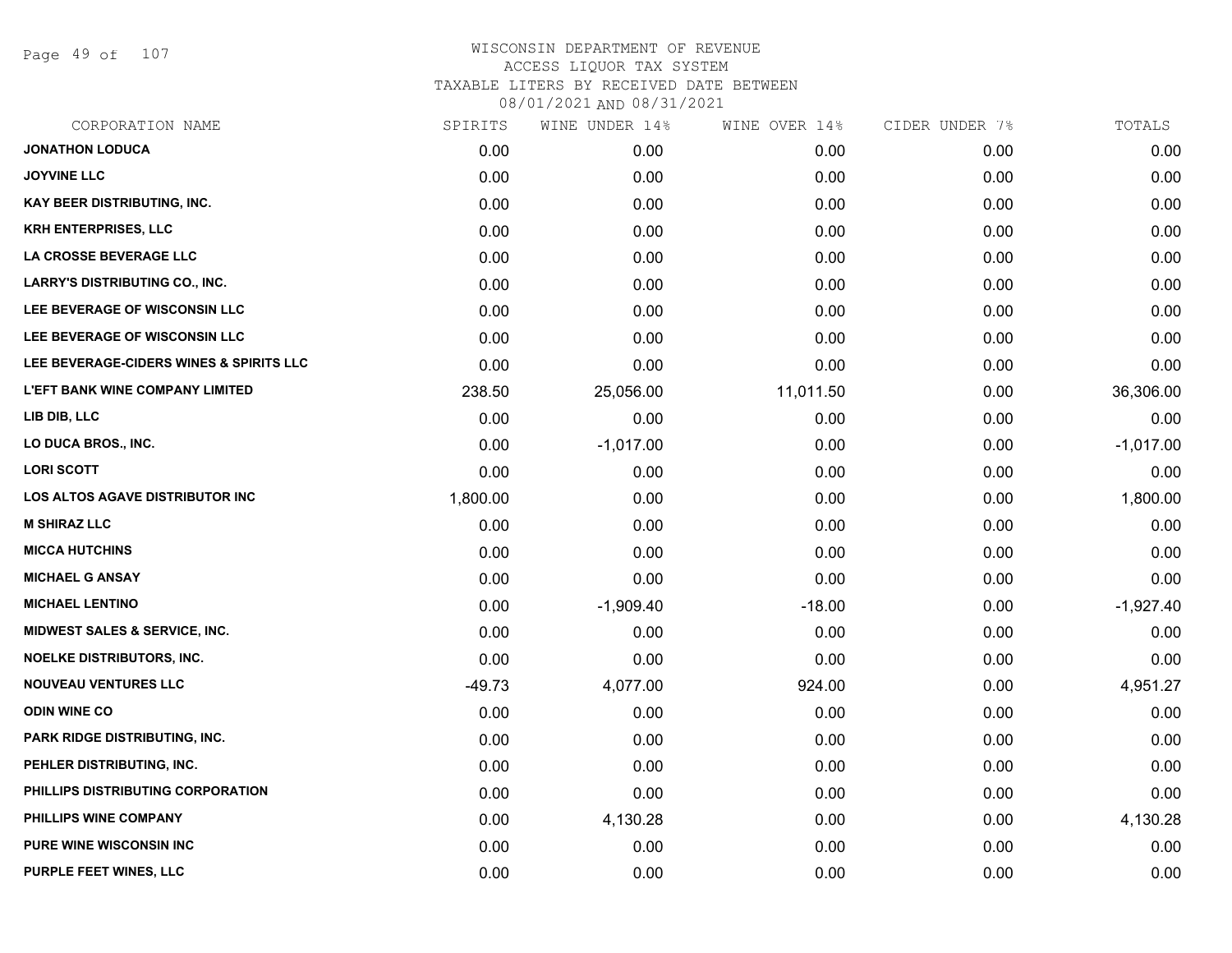Page 50 of 107

#### WISCONSIN DEPARTMENT OF REVENUE ACCESS LIQUOR TAX SYSTEM TAXABLE LITERS BY RECEIVED DATE BETWEEN

| CORPORATION NAME                               | SPIRITS   | WINE UNDER 14% | WINE OVER 14% | CIDER UNDER 7% | TOTALS    |
|------------------------------------------------|-----------|----------------|---------------|----------------|-----------|
| <b>PVD ENTERPRISES LLC</b>                     | 0.00      | 0.00           | 0.00          | 0.00           | 0.00      |
| <b>RATAS WHOLESALE LIQUOR COMPANY</b>          | 0.00      | 0.00           | 0.00          | 0.00           | 0.00      |
| S. & S. DISTRIBUTING, INC.                     | 0.00      | 0.00           | 0.00          | 0.00           | 0.00      |
| S. & S. DISTRIBUTING, INC.                     | 0.00      | 0.00           | 0.00          | 0.00           | 0.00      |
| SARATOGA LIQUOR CO., INC.                      | 10,435.50 | 9,450.00       | 0.00          | 0.00           | 19,885.50 |
| <b>SP3 LLC</b>                                 | 0.00      | 0.00           | 0.00          | 0.00           | 0.00      |
| <b>SUPERIOR BEVERAGES LLC</b>                  | 0.00      | 0.00           | 0.00          | 0.00           | 0.00      |
| <b>SYRIANA INC</b>                             | 0.00      | 0.00           | 0.00          | 0.00           | 0.00      |
| T.H. STEMPER COMPANY, INC.                     | 0.00      | 0.00           | 0.00          | 0.00           | 0.00      |
| <b>THOMAS A DORAIRAJ</b>                       | 0.00      | 0.00           | 0.00          | 0.00           | 0.00      |
| TJ INTERNATIONAL LTD                           | 0.00      | 0.00           | 0.00          | 0.00           | 0.00      |
| <b>TORI-VERDI GROUP LLC</b>                    | 0.00      | 0.00           | 0.00          | 0.00           | 0.00      |
| <b>TRANSNATIONAL ENTERPRISES, INCORPORATED</b> | 0.00      | 0.00           | 0.00          | 0.00           | 0.00      |
| TRIANGLE DISTRIBUTING COMPANY, INC.            | 0.00      | 0.00           | 0.00          | 0.00           | 0.00      |
| TRI-MART COMPANY LLC                           | 0.00      | 0.00           | 0.00          | 0.00           | 0.00      |
| <b>VINO VERITAS, LTD.</b>                      | 0.00      | 809.28         | 486.00        | 0.00           | 1,295.28  |
| <b>WDI LLC</b>                                 | 0.00      | 0.00           | 0.00          | 0.00           | 0.00      |
| <b>WDI LLC</b>                                 | 0.00      | 0.00           | 0.00          | 0.00           | 0.00      |
| <b>WEBB &amp; GERRITSEN, INC.</b>              | 0.00      | 0.00           | 0.00          | 0.00           | 0.00      |
| <b>WEBB &amp; GERRITSEN, INC.</b>              | 0.00      | 0.00           | 0.00          | 0.00           | 0.00      |
| <b>WILLIAM D HANSEN</b>                        | 0.00      | 0.00           | 0.00          | 0.00           | 0.00      |
| <b>WISCONSIN BEVERAGE TEAM, LLC</b>            | 0.00      | 0.00           | 0.00          | 0.00           | 0.00      |
| <b>WISCONSIN DISTRIBUTORS EAST LLC</b>         | 0.00      | 0.00           | 0.00          | 0.00           | 0.00      |
| <b>WISCONSIN DISTRIBUTORS NORTH LLC</b>        | 0.00      | 0.00           | 0.00          | 0.00           | 0.00      |
| <b>WISCONSIN DISTRIBUTORS SOUTH LLC</b>        | 0.00      | 0.00           | 0.00          | 0.00           | 0.00      |
| <b>WISCONSIN WINE AND SPIRITS INC</b>          | 0.00      | 0.00           | 0.00          | 0.00           | 0.00      |
| <b>WISCONSIN WINERY CO-OP</b>                  | 0.00      | 0.00           | 0.00          | 0.00           | 0.00      |
| <b>WOODFIELD DISTRIBUTION LLC</b>              | 0.00      | 0.00           | 0.00          | 0.00           | 0.00      |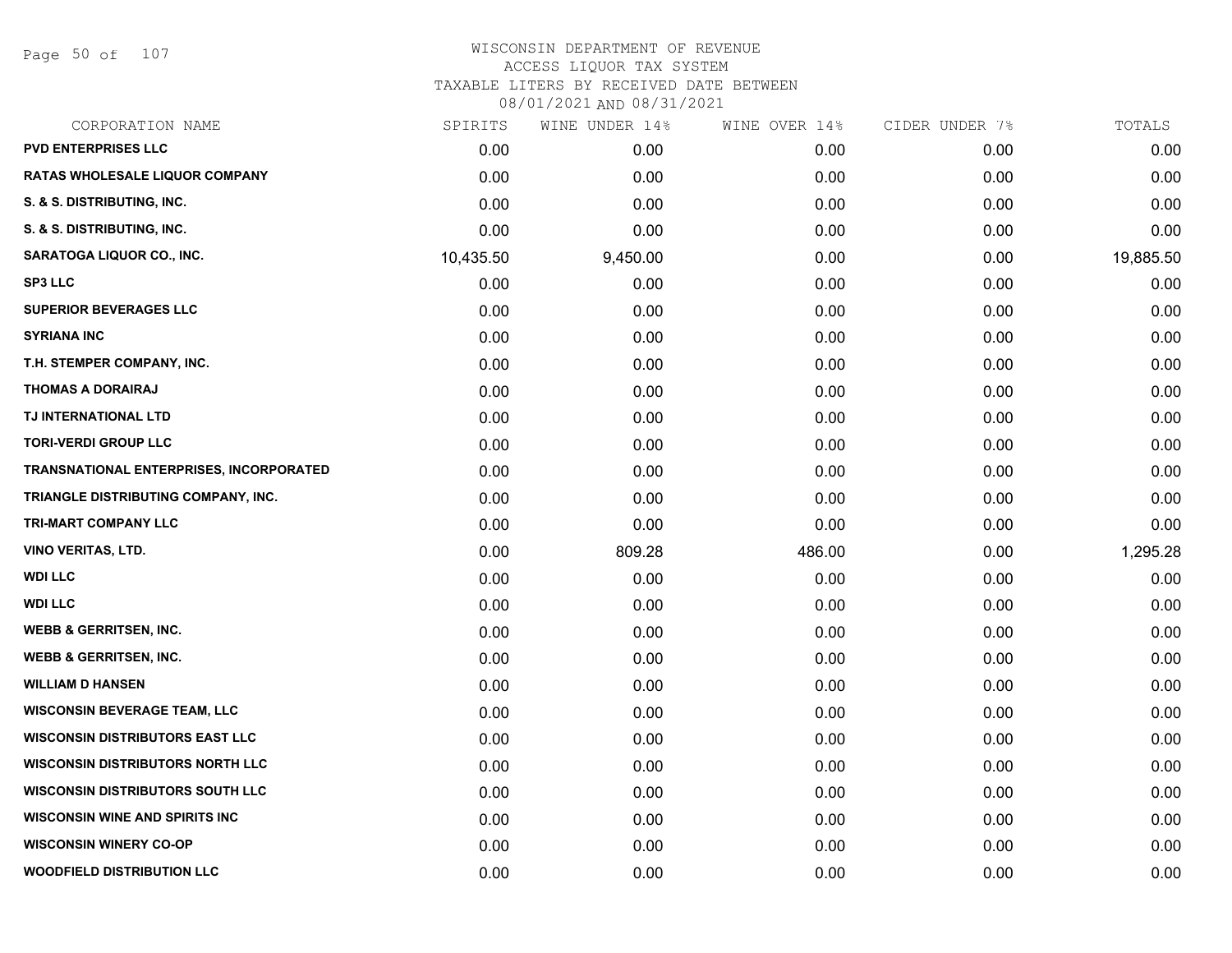| Page 51 of |  |  | 107 |
|------------|--|--|-----|
|------------|--|--|-----|

| CORPORATION NAME                  | SPIRITS    | WINE UNDER 14% | WINE OVER 14% | CIDER UNDER 7% | TOTALS     |
|-----------------------------------|------------|----------------|---------------|----------------|------------|
| <b>ZASTROW THE BEER MAN. INC.</b> | J.OC       | 0.OC           | 0.00          | 0.00           | 0.00       |
| TOTAL LITERS FOR 8/31/2021        | 301,080.53 | 222.674.94     | 25,670.25     | 0.00           | 549,425.72 |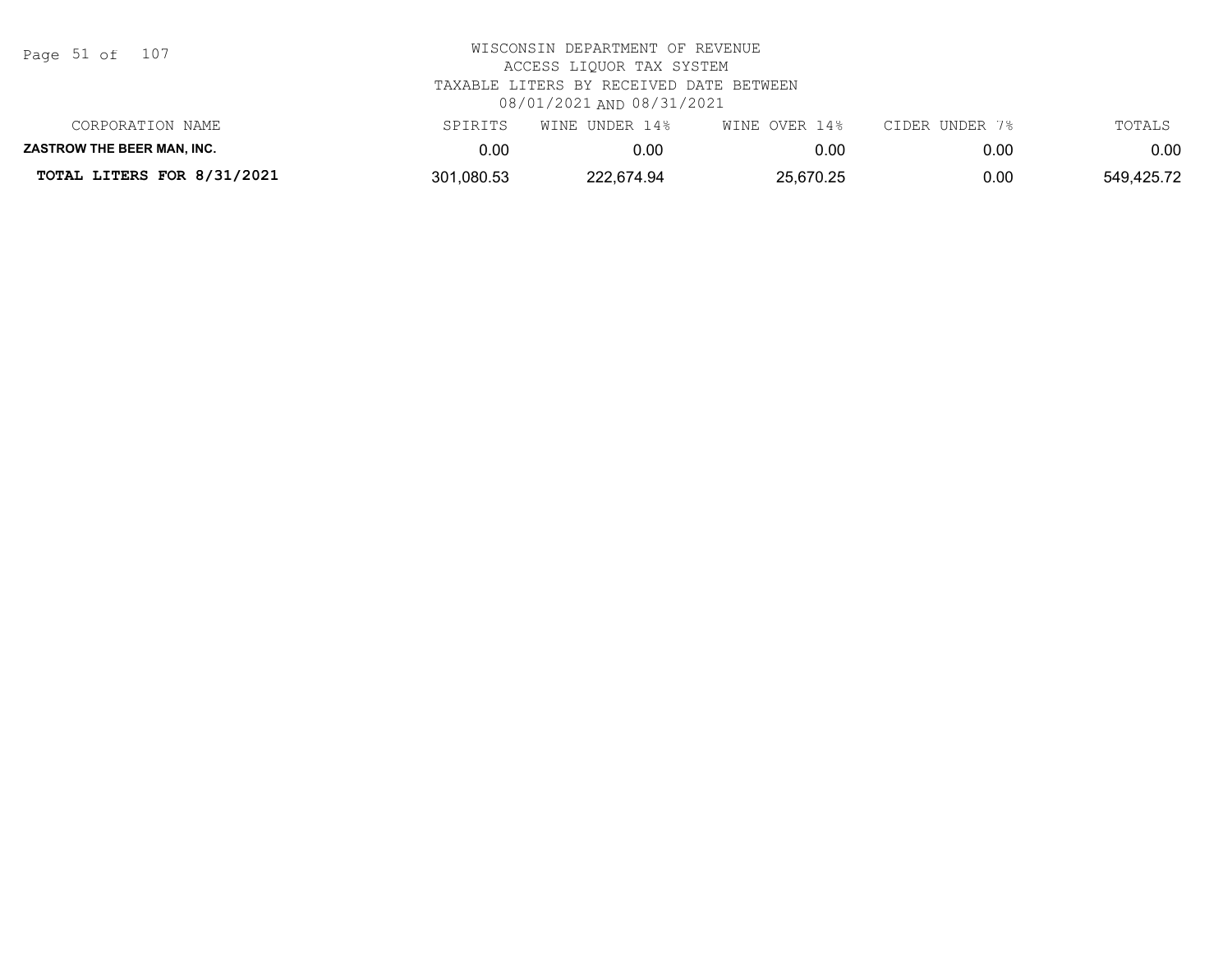Page 52 of 107

# WISCONSIN DEPARTMENT OF REVENUE ACCESS LIQUOR TAX SYSTEM TAXABLE LITERS BY RECEIVED DATE BETWEEN 08/01/2021 AND 08/31/2021

**IN STATE MANUFACTURER (WM) 45TH PARALLEL SPIRITS, LLC** 0.00 0.00 0.00 0.00 0.00 **ACE ETHANOL, LLC** 0.00 0.00 0.00 0.00 0.00 **AEPPELTREOW INC** 1,040.40 **ANCHOR STILLHOUSE HOLDINGS LLC** 290.79 0.00 0.00 0.00 290.79 **ANGRY SPIRITS DISTILLING LLC** 0.00 0.00 0.00 0.00 0.00 **B & E DISTILLERY INC.** 0.00 0.00 0.00 0.00 0.00 **BRIAN SAMMONS** 868.49 0.00 0.00 0.00 868.49 **C & N CORPORATION** 4,042.28 0.00 0.00 0.00 4,042.28 **CENTRAL STANDARD LLC** 22.50 0.00 0.00 0.00 22.50 **CENTRAL STANDARD LLC** 0.00 0.00 0.00 0.00 0.00 **CENTRAL TIME DISTILLERY AND WINERY, INC.**  $0.00$   $0.00$   $0.00$   $0.00$   $0.00$   $0.00$   $0.00$   $0.00$   $0.00$   $0.00$   $0.00$ **CHIPPEWA RIVER DISTILLERY AND BREWERY LLC** 0.00 0.00 0.00 0.00 0.00 **CLOVER MEADOW LLC** 0.00 0.00 0.00 0.00 0.00 **COPPER CROW DISTILLERY LLC** 756.13 0.00 0.00 0.00 756.13 **CULLEN AND HARRISON LLC** 5,445.56 0.00 0.00 0.00 5,445.56 **CULLEN AND HARRISON LLC** 0.00 0.00 0.00 0.00 0.00 **DANCING GOAT DISTILLERY, LLC** 0.00 0.00 0.00 0.00 0.00 **DENNIS E ERB** 0.00 0.00 0.00 0.00 0.00 **DISTILLERY PARTNERS, LLC** 5,060.17 0.00 0.00 0.00 5,060.17 **DOG AND SHRUB DISTILLERY LLC** 288.79 288.79 0.00 0.00 0.00 0.00 0.00 0.00 0.00 288.79 CORPORATION NAME SPIRITS WINE UNDER 14% WINE OVER 14% CIDER UNDER 7% TOTALS

**DOUNDRINS DISTILLING** 1,103.25 0.00 0.00 0.00 1,103.25 **DRIFTLESS GLEN DISTILLERY LLC** 4,013.94 0.00 0.00 0.00 4,013.94 **DRIFTLESS PURE LLC** 1,673.97 0.00 0.00 0.00 1,673.97 **EAGLE TRACE BREWING COMPANY LLC** 1,874.25 0.00 0.00 0.00 1,874.25 **EMCO CHEMICAL DISTRIBUTORS, INC.** 0.00 0.00 0.00 0.00 0.00 **FREDERICK QUANDT** 0.00 2,971.54 0.00 0.00 2,971.54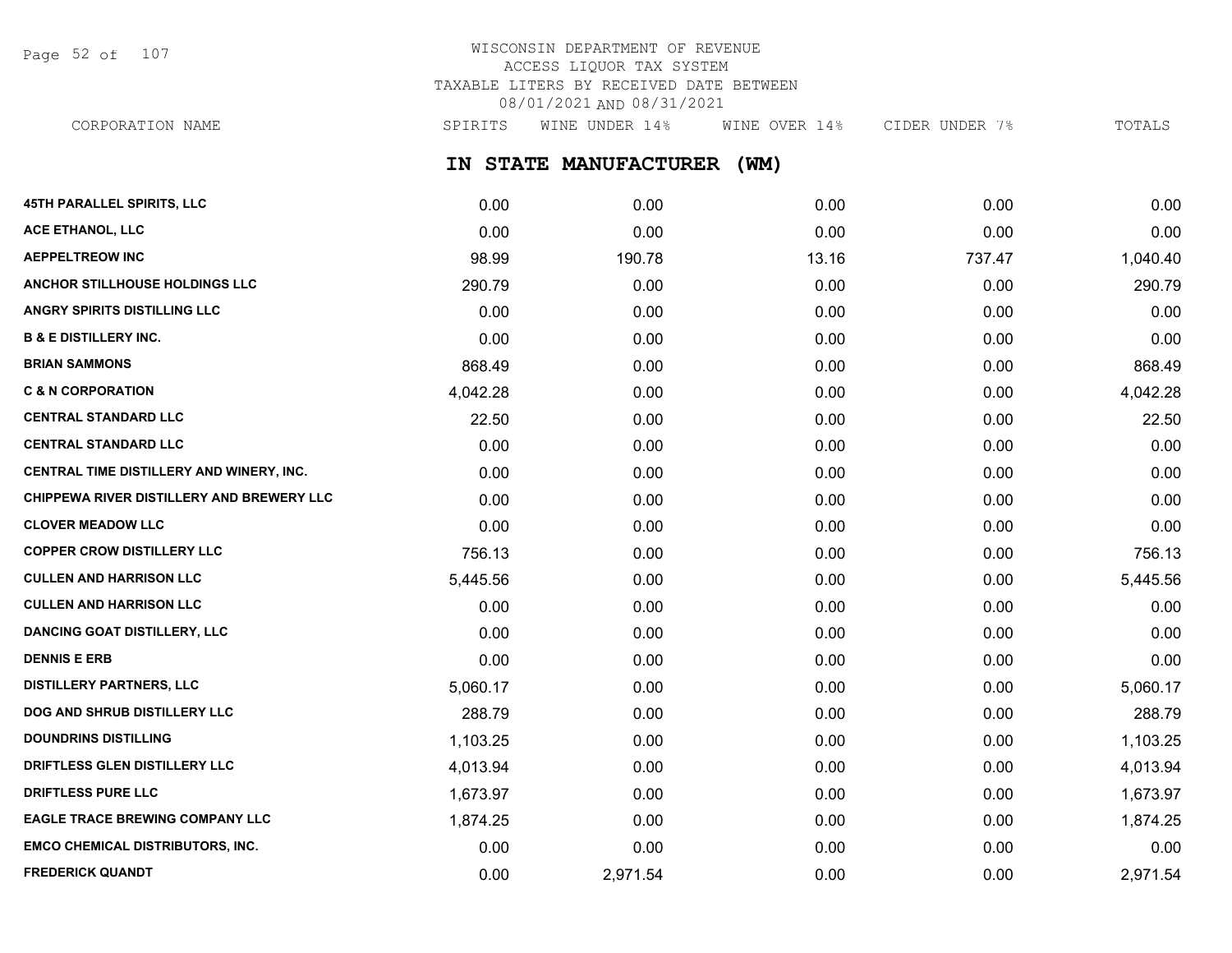Page 53 of 107

#### WISCONSIN DEPARTMENT OF REVENUE ACCESS LIQUOR TAX SYSTEM

TAXABLE LITERS BY RECEIVED DATE BETWEEN

| CORPORATION NAME                             | SPIRITS   | WINE UNDER 14% | WINE OVER 14% | CIDER UNDER 7% | TOTALS    |
|----------------------------------------------|-----------|----------------|---------------|----------------|-----------|
| <b>GLOBAL UNIVERSAL SRL</b>                  | 13,849.49 | 1,300.55       | 0.00          | 0.00           | 15,150.04 |
| <b>GRANT J VAN DRIEST</b>                    | 0.00      | 0.00           | 0.00          | 0.00           | 0.00      |
| <b>GREAT LAKES DISTILLERY LLC</b>            | 0.00      | 0.00           | 0.00          | 0.00           | 0.00      |
| <b>HENDRICKS FAMILY DISTILLERY LLC</b>       | 667.10    | 0.00           | 0.00          | 0.00           | 667.10    |
| <b>HICKORY VIEW DISTILLERY LLC</b>           | 2,623.50  | 0.00           | 0.00          | 0.00           | 2,623.50  |
| <b>IMAGINARY FACTORY LLC</b>                 | 0.00      | 0.00           | 0.00          | 0.00           | 0.00      |
| INCIDER, INC.                                | 0.00      | 0.00           | 0.00          | 0.00           | 0.00      |
| <b>ISAAC SHOWAKI</b>                         | 4,428.92  | 42.59          | 0.00          | 11,965.91      | 16,437.42 |
| <b>JACKSON WINE LLC</b>                      | 130.48    | 656.99         | 42.02         | 0.00           | 829.49    |
| <b>JAMES PLOETZ</b>                          | 133.06    | 0.00           | 0.00          | 0.00           | 133.06    |
| JARIN K GELHAR                               | 251.39    | 0.00           | 0.00          | 0.00           | 251.39    |
| <b>JEREMY A KAUFMANN</b>                     | 0.00      | 0.00           | 0.00          | 0.00           | 0.00      |
| <b>JKLM DISTILLING PARTNERS LLC</b>          | 406.53    | 0.00           | 0.00          | 0.00           | 406.53    |
| <b>JOSEPH RETZER III</b>                     | 450.05    | 0.00           | 0.00          | 0.00           | 450.05    |
| <b>KATCHEVER &amp; CO LLC</b>                | 0.00      | 0.00           | 0.00          | 0.00           | 0.00      |
| <b>MATTHEW RICK</b>                          | 337.24    | 2,548.44       | 0.76          | 0.00           | 2,886.44  |
| <b>MEISENBURG BREWING AND DISTILLING LLC</b> | 0.00      | 0.00           | 0.00          | 0.00           | 0.00      |
| <b>MOLSON COORS BEVERAGE COMPANY USA LLC</b> | 0.00      | 0.00           | 0.00          | 0.00           | 0.00      |
| <b>NATHAN G GREENAWALT</b>                   | 600.74    | 0.00           | 0.00          | 0.00           | 600.74    |
| <b>NORTHERN WATERS DISTILLERY LLC</b>        | 3,072.00  | 0.00           | 0.00          | 0.00           | 3,072.00  |
| <b>PABST HOLDINGS LLC</b>                    | 0.00      | 0.00           | 0.00          | 0.00           | 0.00      |
| <b>PARADISE NORTH DISTILLERY CO.</b>         | 260.25    | 0.00           | 0.00          | 0.00           | 260.25    |
| PERLICK DISTILLERY, LLC                      | 1,080.13  | 0.00           | 0.00          | 0.00           | 1,080.13  |
| <b>RIVER BEND VINEYARD &amp; WINERY LLC</b>  | 110.23    | 0.00           | 0.00          | 0.00           | 110.23    |
| <b>S&amp;S DISTILLING</b>                    | 0.00      | 0.00           | 0.00          | 0.00           | 0.00      |
| <b>SENSIENT FLAVORS LLC</b>                  | 0.00      | 0.00           | 0.00          | 0.00           | 0.00      |
| <b>ST CROIX SPIRITS LLC</b>                  | 0.00      | 0.00           | 0.00          | 0.00           | 0.00      |
| ST MARY'S DISTILLARY LLC                     | 0.00      | 0.00           | 0.00          | 0.00           | 0.00      |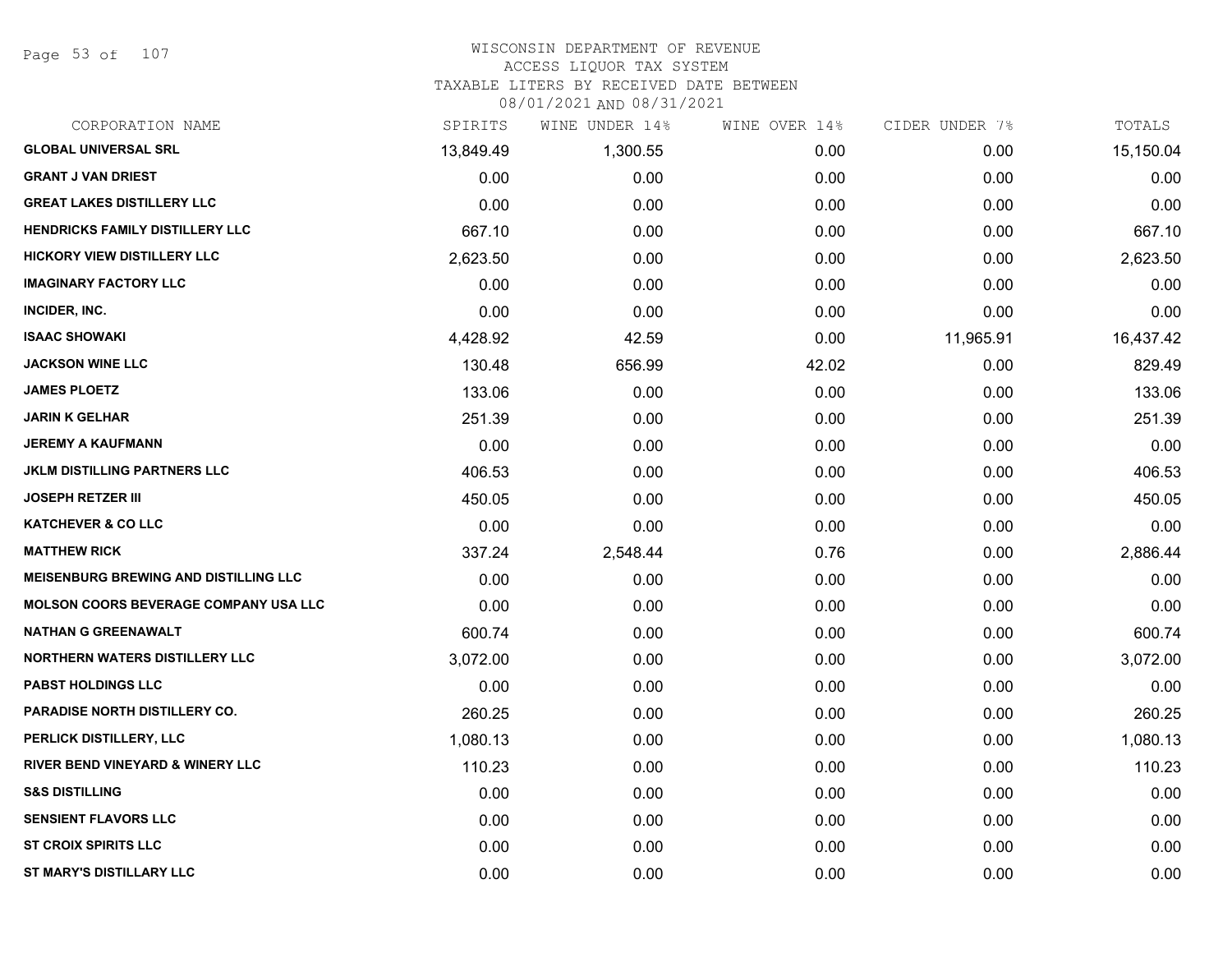Page 54 of 107

| CORPORATION NAME                   | SPIRITS   | WINE UNDER 14% | WINE OVER 14% | CIDER UNDER 7% | TOTALS    |
|------------------------------------|-----------|----------------|---------------|----------------|-----------|
| <b>STABLE ROCK WINERY LLC</b>      | 0.00      | 0.00           | 0.00          | 0.00           | 0.00      |
| <b>STATE LINE DISTILLERY, LLC</b>  | 3,105.50  | 0.00           | 0.00          | 0.00           | 3,105.50  |
| <b>SUGAR RIVER DISTILLERY INC</b>  | 0.00      | 0.00           | 0.00          | 0.00           | 0.00      |
| <b>TATTERSALL COMPANIES LLC</b>    | 0.00      | 0.00           | 0.00          | 0.00           | 0.00      |
| THE EAU CLAIRE BREWING PROJECT LLC | 0.00      | 0.00           | 0.00          | 0.00           | 0.00      |
| THE NORTH WOODS DISTILLERY LLC     | 751.50    | 0.00           | 0.00          | 0.00           | 751.50    |
| THE WINE VINEYARD LLC              | 0.00      | 0.00           | 0.00          | 0.00           | 0.00      |
| WHITE WINTER WINERY INC            | 0.00      | 0.00           | 0.00          | 0.00           | 0.00      |
| <b>WOLLERSHEIM WINERY, INC.</b>    | 3,196.77  | 9.01           | 206.99        | 0.00           | 3,412.77  |
| YAHARA BAY DISTILLERS, INC.        | 7,383.72  | 0.01           | 0.00          | 0.00           | 7,383.73  |
| TOTAL LITERS FOR 8/31/2021         | 68,377.71 | 7,719.91       | 262.93        | 12,703.38      | 89,063.93 |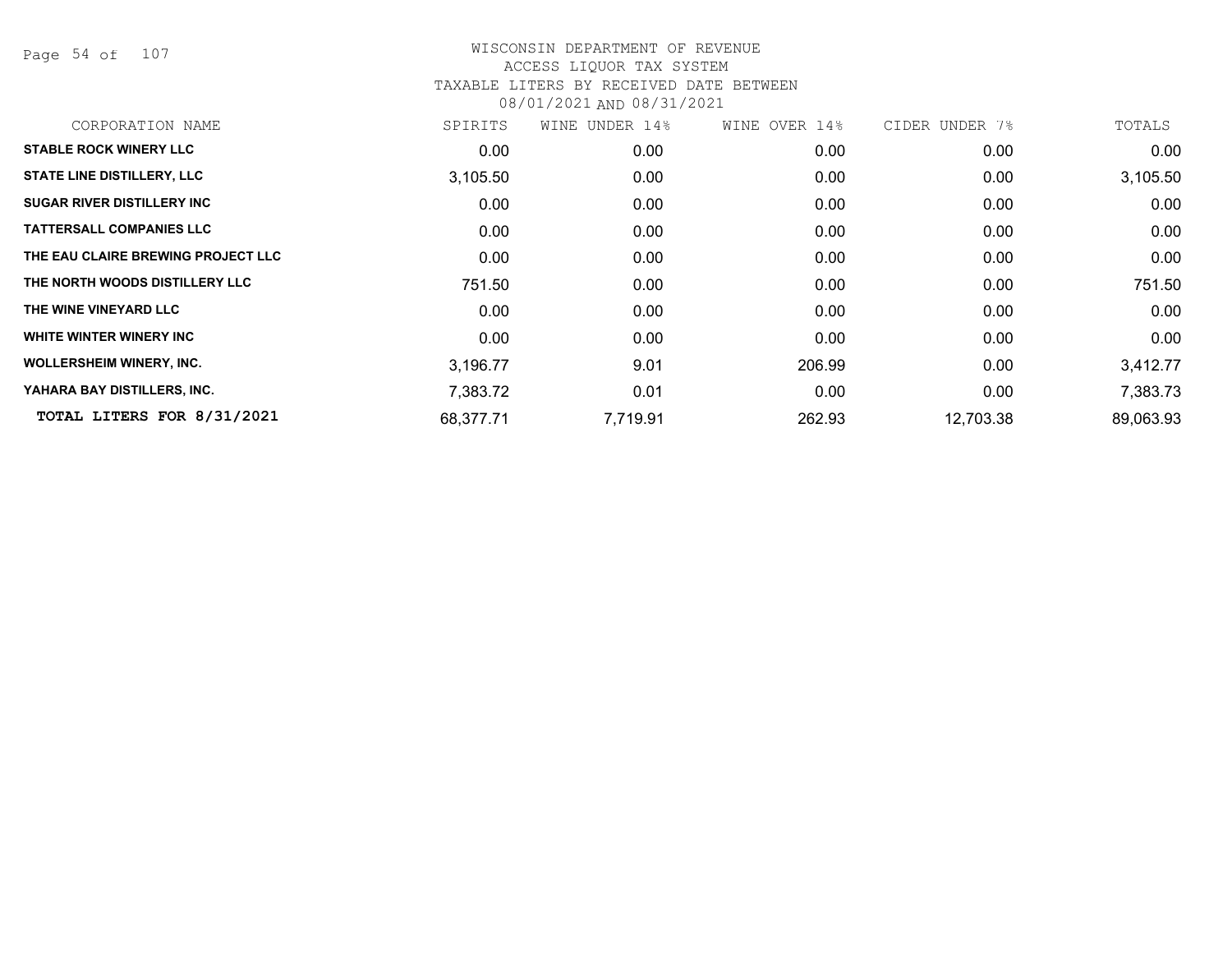Page 55 of 107

# WISCONSIN DEPARTMENT OF REVENUE ACCESS LIQUOR TAX SYSTEM TAXABLE LITERS BY RECEIVED DATE BETWEEN 08/01/2021 AND 08/31/2021 CORPORATION NAME SPIRITS WINE UNDER 14% WINE OVER 14% CIDER UNDER 7% TOTALS

**IN STATE RECTIFIER (WR)**

| <b>45TH PARALLEL SPIRITS, LLC</b>    | 3,531.99   | 0.00     | 0.00 | 0.00 | 3,531.99   |
|--------------------------------------|------------|----------|------|------|------------|
| <b>ARTY'S PREMIUM BEVERAGES, INC</b> | 11,045.80  | 0.00     | 0.00 | 0.00 | 11,045.80  |
| <b>CAIMAN HOLDCO LLC</b>             | 93,032.01  | 0.00     | 0.00 | 0.00 | 93,032.01  |
| <b>CENTRAL STANDARD LLC</b>          | 7,695.06   | 0.00     | 0.00 | 0.00 | 7,695.06   |
| <b>DANCING GOAT DISTILLERY, LLC</b>  | 0.00       | 0.00     | 0.00 | 0.00 | 0.00       |
| <b>DISTILLERY PARTNERS, LLC</b>      | 0.00       | 0.00     | 0.00 | 0.00 | 0.00       |
| <b>DOUNDRINS DISTILLING</b>          | 0.00       | 0.00     | 0.00 | 0.00 | 0.00       |
| <b>FORTRESS NUTRITION, LLC</b>       | 0.00       | 0.00     | 0.00 | 0.00 | 0.00       |
| <b>FREDERICK QUANDT</b>              | 0.00       | 1,816.99 | 0.00 | 0.00 | 1,816.99   |
| <b>GALLOWAY COMPANY</b>              | 0.00       | 0.00     | 0.00 | 0.00 | 0.00       |
| <b>GLOBAL UNIVERSAL SRL</b>          | 0.00       | 0.00     | 0.00 | 0.00 | 0.00       |
| <b>GREAT LAKES DISTILLERY LLC</b>    | 0.00       | 0.00     | 0.00 | 0.00 | 0.00       |
| HENRY FARMS PRAIRIE SPIRITS LLC      | $-540.00$  | 0.00     | 0.00 | 0.00 | $-540.00$  |
| <b>JACKSON WINE LLC</b>              | 0.00       | 0.00     | 0.00 | 0.00 | 0.00       |
| <b>JOHN BIONDI</b>                   | 317.86     | 0.00     | 0.00 | 0.00 | 317.86     |
| <b>KELLY M YOCOM</b>                 | 57.28      | 63.00    | 0.00 | 0.00 | 120.28     |
| <b>MIDWEST CUSTOM BOTTLING LLC</b>   | 37,396.81  | $-1.20$  | 0.00 | 0.00 | 37,395.61  |
| <b>NATHAN G GREENAWALT</b>           | 0.00       | 0.00     | 0.00 | 0.00 | 0.00       |
| <b>NATURAL SPIRITS LLC</b>           | 0.00       | 0.00     | 0.00 | 0.00 | 0.00       |
| THE EAU CLAIRE BREWING PROJECT LLC   | 0.00       | 0.00     | 0.00 | 0.00 | 0.00       |
| YAHARA BAY DISTILLERS, INC.          | 0.00       | 0.00     | 0.00 | 0.00 | 0.00       |
| YAHARA BAY DISTILLERS, INC.          | 0.00       | 0.00     | 0.00 | 0.00 | 0.00       |
| TOTAL LITERS FOR 8/31/2021           | 152,536.81 | 1,878.79 | 0.00 | 0.00 | 154,415.60 |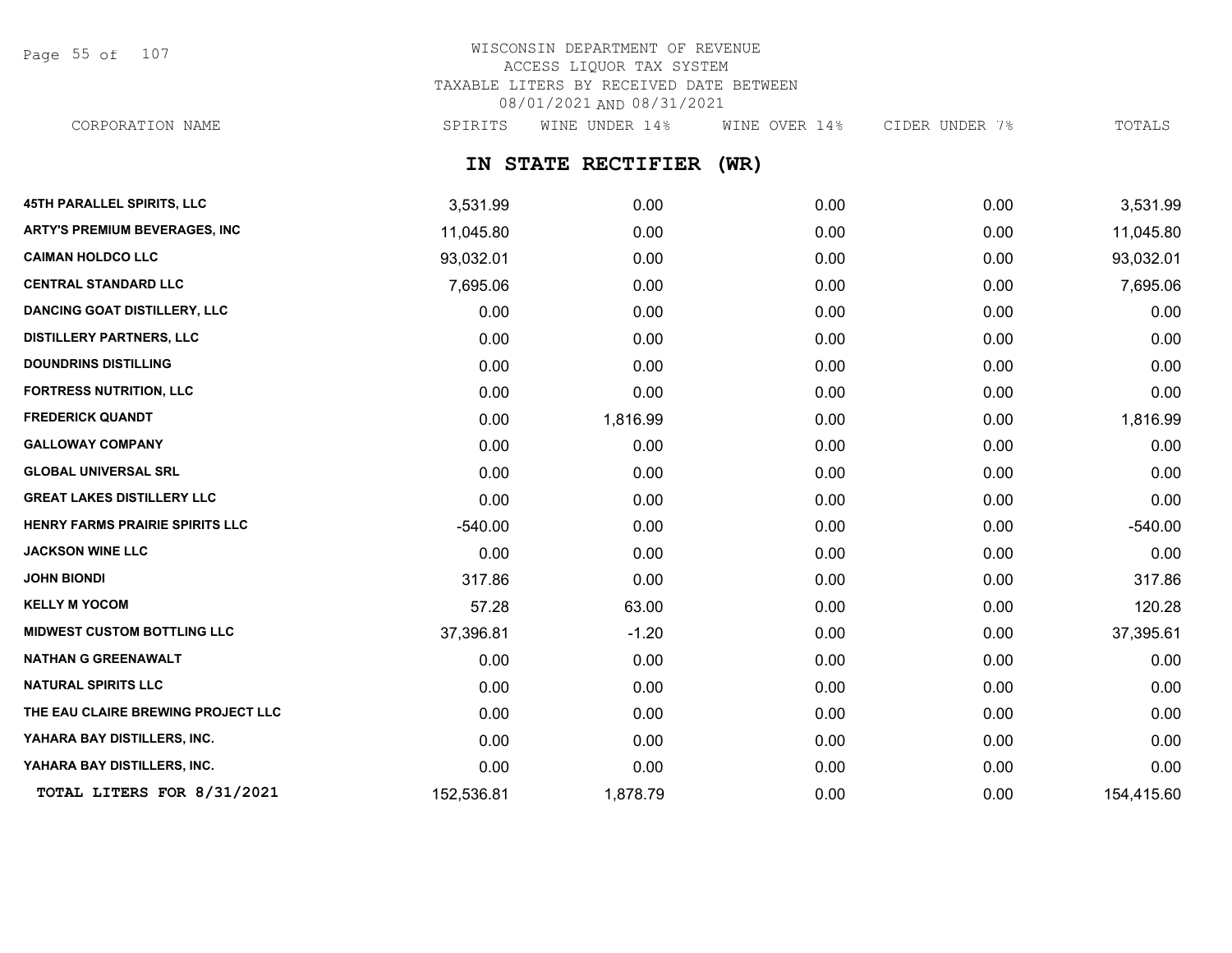Page 56 of 107

# WISCONSIN DEPARTMENT OF REVENUE ACCESS LIQUOR TAX SYSTEM TAXABLE LITERS BY RECEIVED DATE BETWEEN 08/01/2021 AND 08/31/2021

CORPORATION NAME SPIRITS WINE UNDER 14% WINE OVER 14% CIDER UNDER 7% TOTALS

**IN STATE WINERY (WWI)**

| <b>4 CHRISTI'S VINEYARD LLC</b>                   | 0.00 | 0.00      | 0.00   | 0.00     | 0.00      |
|---------------------------------------------------|------|-----------|--------|----------|-----------|
| <b>ALLEN L NAPARALLA</b>                          | 0.00 | 0.00      | 0.00   | 0.00     | 0.00      |
| <b>AMANDA STEFL</b>                               | 0.00 | 4,675.96  | 0.00   | 0.00     | 4,675.96  |
| <b>BADGER STATE BREWING COMPANY LLC</b>           | 0.00 | 0.00      | 0.00   | 79.49    | 79.49     |
| <b>BELLEVINEZ LLC</b>                             | 0.00 | 963.01    | 0.00   | 0.00     | 963.01    |
| <b>BEVERLY GAGE</b>                               | 0.00 | 209.33    | 0.00   | 0.00     | 209.33    |
| <b>BLIND HORSE WINERY LLC</b>                     | 0.00 | 0.00      | 0.00   | 0.00     | 0.00      |
| <b>BOTHAM BRANDS LLC</b>                          | 0.00 | 0.00      | 0.00   | 0.00     | 0.00      |
| <b>BRADLEY L ALLEN</b>                            | 0.00 | 116.21    | 0.00   | 0.00     | 116.21    |
| <b>BRANCHES WINERY LLC</b>                        | 0.00 | 0.00      | 0.00   | 0.00     | 0.00      |
| <b>BRIAN C LOKRANTZ</b>                           | 0.00 | 0.00      | 0.00   | 0.00     | 0.00      |
| <b>BRIGADOON FARM &amp; WINERY LLC</b>            | 0.00 | 636.74    | 0.00   | 0.00     | 636.74    |
| <b>BRIX CIDER LLC</b>                             | 0.00 | 255.43    | 0.00   | 1,514.33 | 1,769.76  |
| <b>C &amp; N CORPORATION</b>                      | 0.00 | 61,751.51 | 234.01 | 0.00     | 61,985.52 |
| <b>CAPITAL BREWERY COMPANY, INC.</b>              | 0.00 | 0.00      | 0.00   | 0.00     | 0.00      |
| <b>CHATEAU ST CROIX WINERY &amp; VINEYARD LLC</b> | 0.00 | 2,127.00  | 95.62  | 0.00     | 2,222.62  |
| <b>CHERYL JOHNSON</b>                             | 0.00 | 526.17    | 0.00   | 0.00     | 526.17    |
| <b>CLOVER MEADOW LLC</b>                          | 0.00 | 0.00      | 0.00   | 0.00     | 0.00      |
| <b>COLLEEN M BOS</b>                              | 0.00 | 0.00      | 0.00   | 0.00     | 0.00      |
| <b>CRAIG FLETCHER</b>                             | 0.00 | 0.00      | 0.00   | 0.00     | 0.00      |
| <b>CREEKSIDE WINERY LLC</b>                       | 0.00 | 0.00      | 0.00   | 0.00     | 0.00      |
| <b>DANIEL J KOEPKE</b>                            | 0.00 | 378.54    | 0.00   | 0.00     | 378.54    |
| <b>DANIEL M OSBORN</b>                            | 0.00 | 0.00      | 0.00   | 0.00     | 0.00      |
| <b>DANZINGER VINEYARDS LLC</b>                    | 0.00 | 0.00      | 0.00   | 0.00     | 0.00      |
| <b>DAVID F MAHER</b>                              | 0.00 | 0.00      | 0.00   | 0.00     | 0.00      |
| <b>DAVID R RASMUSSEN</b>                          | 0.00 | 238.00    | 0.00   | 0.00     | 238.00    |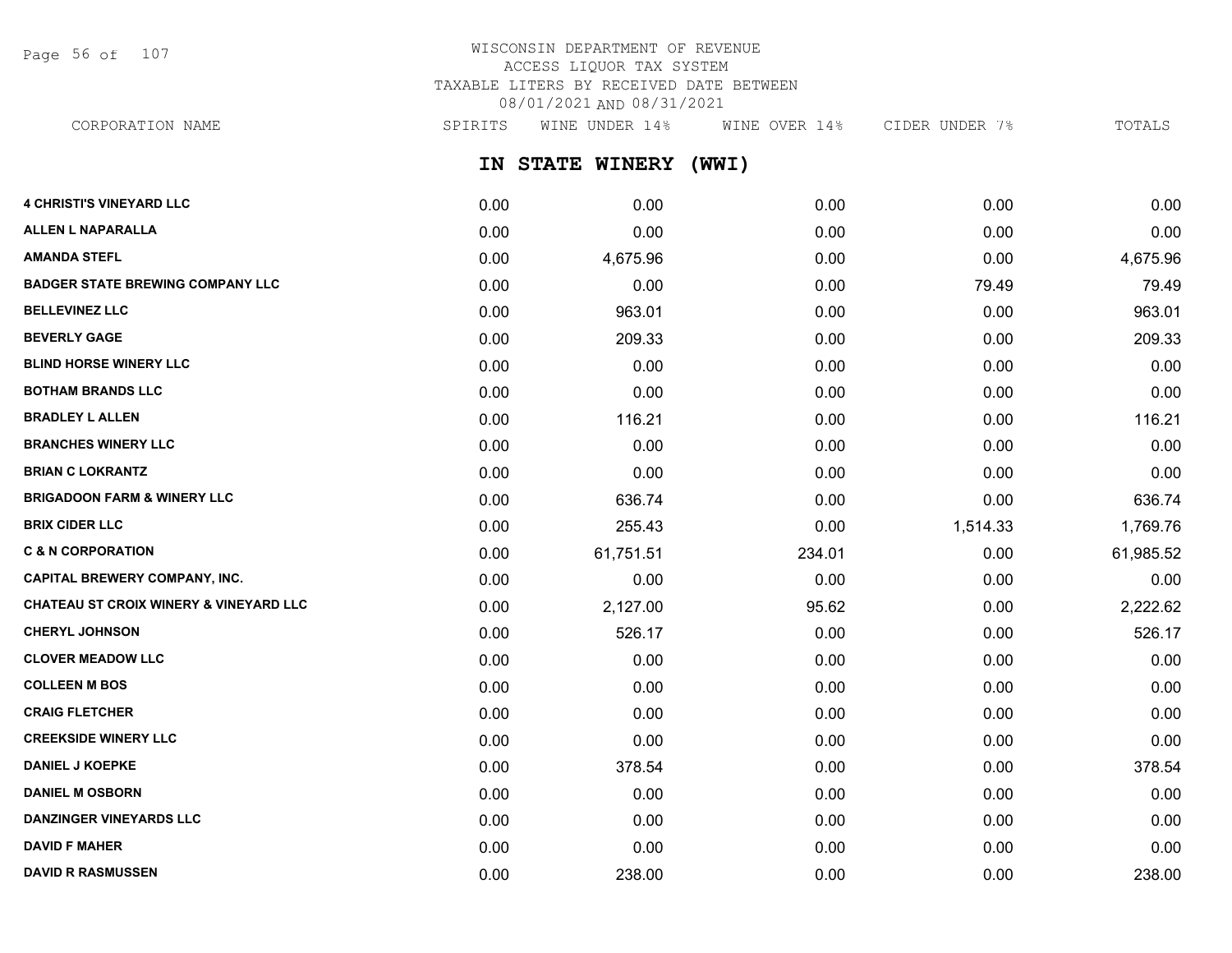# WISCONSIN DEPARTMENT OF REVENUE ACCESS LIQUOR TAX SYSTEM

TAXABLE LITERS BY RECEIVED DATE BETWEEN

| CORPORATION NAME                     | SPIRITS | WINE UNDER 14% | WINE OVER 14% | CIDER UNDER 7% | TOTALS   |
|--------------------------------------|---------|----------------|---------------|----------------|----------|
| <b>DEAD BIRD BREWING COMPANY</b>     | 0.00    | 0.00           | 0.00          | 0.00           | 0.00     |
| <b>DEAN L BAUMGARTEN</b>             | 0.00    | 2,468.08       | 0.00          | 0.00           | 2,468.08 |
| <b>DIANA HOBSON</b>                  | 0.00    | 0.00           | 0.00          | 0.00           | 0.00     |
| DIXONS AUTUMN HARVEST WINERY, LLC    | 0.00    | 0.00           | 0.00          | 0.00           | 0.00     |
| <b>DON GRASSE</b>                    | 0.00    | 111.79         | 0.00          | 0.00           | 111.79   |
| DRUMLIN RIDGE WINERY LLC             | 0.00    | 3,527.99       | 0.00          | 0.00           | 3,527.99 |
| <b>EASTERN RIDGES VINEYARD, LLC</b>  | 0.00    | 2,042.98       | 0.00          | 0.00           | 2,042.98 |
| <b>ELISABETH W KLEIN</b>             | 0.00    | 0.00           | 0.00          | 0.00           | 0.00     |
| <b>ETHAN KELLER</b>                  | 0.00    | 0.00           | 0.00          | 199.91         | 199.91   |
| <b>FAWN CREEK WINERY LLC</b>         | 0.00    | 7,031.23       | 0.00          | 0.00           | 7,031.23 |
| <b>FERMENTING CELLARS LLC</b>        | 0.00    | 549.00         | 5.80          | 0.00           | 554.80   |
| FERMENTORIUM BEVERAGE COMPANY LLC    | 0.00    | 0.00           | 0.00          | 0.00           | 0.00     |
| <b>FISHER KING WINERY, LLC</b>       | 0.00    | 0.00           | 0.00          | 0.00           | 0.00     |
| <b>FRESAR INC</b>                    | 0.00    | 134.38         | 0.00          | 0.00           | 134.38   |
| FRUIT OF THE WOODS WINE CELLAR, INC. | 0.00    | 0.00           | 0.00          | 0.00           | 0.00     |
| <b>GREENVIEW BREWING LLC</b>         | 0.00    | 0.00           | 0.00          | 0.00           | 0.00     |
| <b>HALF KRAKT LLC</b>                | 0.00    | 654.00         | 0.00          | 0.00           | 654.00   |
| <b>HALF MOON HILL LLC</b>            | 0.00    | 80.25          | 0.00          | 50.99          | 131.24   |
| <b>HARBOR RIDGE WINERY INC.</b>      | 0.00    | 0.00           | 0.00          | 0.00           | 0.00     |
| HAYWARD LAKES WINERY, LLC            | 0.00    | 0.00           | 0.00          | 0.00           | 0.00     |
| <b>HERDIE BAISDEN</b>                | 0.00    | 94.63          | 0.00          | 2,698.99       | 2,793.62 |
| <b>HEX MEADERY LLC</b>               | 0.00    | 0.00           | 0.00          | 0.00           | 0.00     |
| <b>INDEED BREWING COMPANY LLC</b>    | 0.00    | 0.00           | 0.00          | 0.00           | 0.00     |
| <b>ISLAND ORCHARD CIDER LLC</b>      | 0.00    | 0.00           | 0.00          | 0.00           | 0.00     |
| <b>JAMES F HAUSER JR</b>             | 0.00    | 0.00           | 0.00          | 566.67         | 566.67   |
| <b>JAMES PLOETZ</b>                  | 0.00    | 579.00         | 2.23          | 0.00           | 581.23   |
| <b>JEFFERY BEMIS</b>                 | 0.00    | 2,180.39       | 0.00          | 0.00           | 2,180.39 |
| <b>JEFFREY L STOEGER</b>             | 0.00    | 0.00           | 0.00          | 0.00           | 0.00     |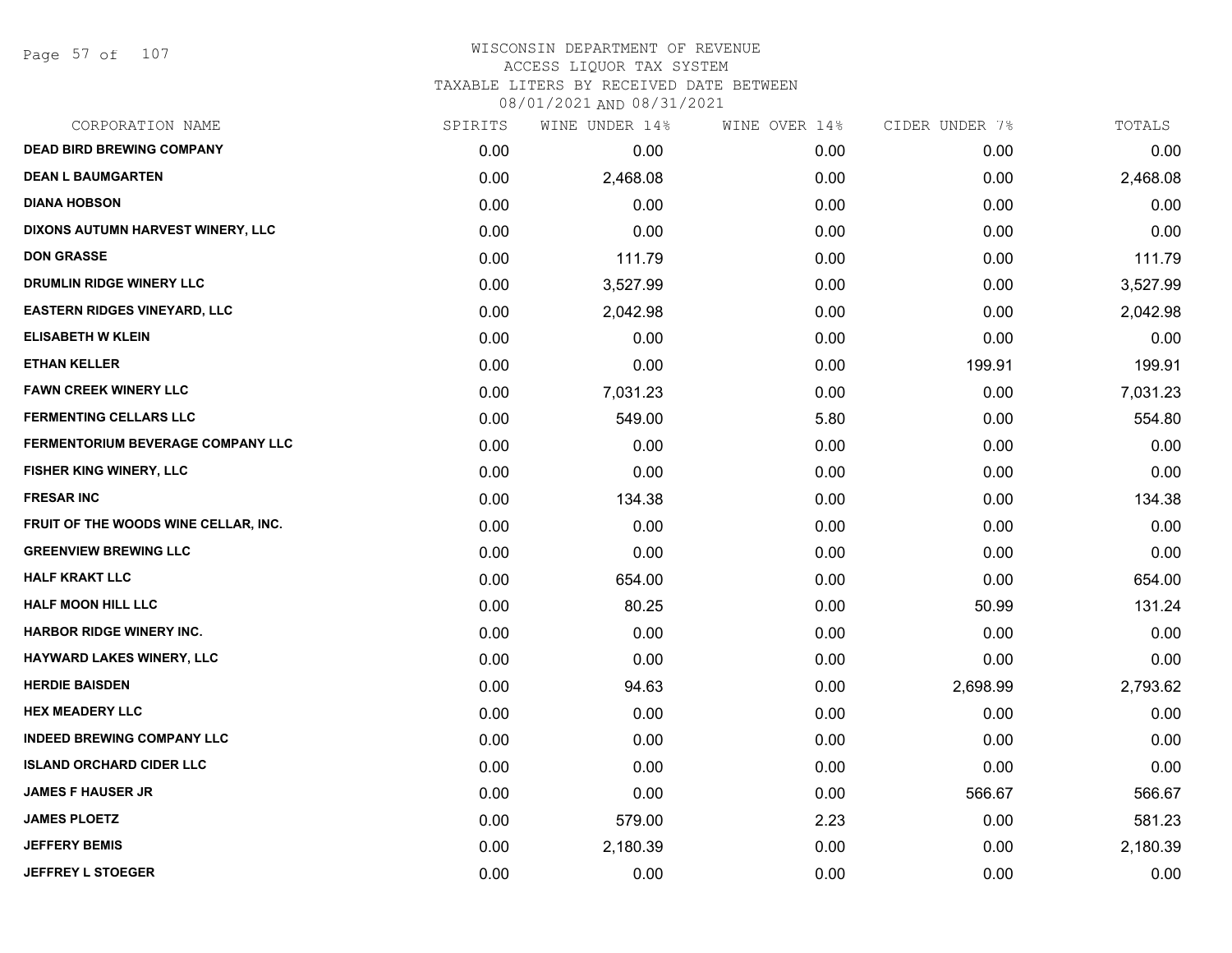Page 58 of 107

# WISCONSIN DEPARTMENT OF REVENUE ACCESS LIQUOR TAX SYSTEM

TAXABLE LITERS BY RECEIVED DATE BETWEEN

| CORPORATION NAME                             | SPIRITS | WINE UNDER 14% | WINE OVER 14% | CIDER UNDER 7% | TOTALS    |
|----------------------------------------------|---------|----------------|---------------|----------------|-----------|
| <b>JESSICA L ECKER</b>                       | 0.00    | 0.00           | 0.00          | 7,646.51       | 7,646.51  |
| <b>JOHN BIONDI</b>                           | 0.00    | $-78.00$       | 0.00          | 1,137.70       | 1,059.70  |
| <b>JONATHAN DALE</b>                         | 0.00    | 0.00           | 0.00          | 0.00           | 0.00      |
| <b>JORNY'S END LLC</b>                       | 0.00    | 0.00           | 0.00          | 0.00           | 0.00      |
| <b>JORNY'S END LLC</b>                       | 0.00    | 4,868.02       | 0.00          | 0.00           | 4,868.02  |
| <b>JOSEPH CALLOW</b>                         | 0.00    | 0.00           | 1,025.99      | 969.06         | 1,995.05  |
| <b>JOSEPH STALLER</b>                        | 0.00    | 0.00           | 0.00          | 0.00           | 0.00      |
| <b>JOSEPH WYNIMKO</b>                        | 0.00    | 0.00           | 0.00          | 0.00           | 0.00      |
| <b>KATCHEVER &amp; CO LLC</b>                | 0.00    | 0.00           | 0.00          | 0.00           | 0.00      |
| <b>KEVIN BEHNKE</b>                          | 0.00    | 0.00           | 0.00          | 0.00           | 0.00      |
| <b>KRISTIN HARRINGTON-BOEGNER</b>            | 0.00    | 1,476.31       | 0.00          | 0.00           | 1,476.31  |
| <b>KRISTINA M HOGE</b>                       | 0.00    | 134.99         | 0.00          | 0.00           | 134.99    |
| <b>LAKE NOKOMIS CRANBERRIES INC</b>          | 0.00    | 0.00           | 0.00          | 0.00           | 0.00      |
| <b>LANDTA WINES LLC</b>                      | 0.00    | 454.25         | 0.00          | 0.00           | 454.25    |
| LAUTENBACH'S ORCHARD COUNTRY INC             | 0.00    | 11,627.88      | 0.00          | 3,455.96       | 15,083.84 |
| <b>LEDGESTONE ESTATE LLC</b>                 | 0.00    | 0.00           | 224.97        | 0.00           | 224.97    |
| LIL' OLE WINEMAKER SHOPPE LLC                | 0.00    | 649.57         | 0.00          | 0.00           | 649.57    |
| <b>LOST ISLAND WINE LLC</b>                  | 0.00    | 687.73         | 0.00          | 133.44         | 821.17    |
| <b>LUCKY DOG WINERY</b>                      | 0.00    | 0.00           | 0.00          | 0.00           | 0.00      |
| <b>LUNCH CREEK VINEYARDS LLC</b>             | 0.00    | 1,262.43       | 0.00          | 0.00           | 1,262.43  |
| <b>MARTIN E SELL</b>                         | 0.00    | 759.73         | 54.13         | 0.00           | 813.86    |
| <b>MARY BELLAZZINI</b>                       | 0.00    | 0.00           | 0.00          | 0.00           | 0.00      |
| <b>MATENAER CORPORATION</b>                  | 0.00    | 0.00           | 0.00          | 0.00           | 0.00      |
| <b>MATTHEW RICK</b>                          | 0.00    | 0.00           | 0.00          | 0.00           | 0.00      |
| MCFLESHMAN'S BREWING CO., LLC.               | 0.00    | 0.00           | 0.00          | 0.00           | 0.00      |
| <b>MERSHONIAN CIDERY LLC</b>                 | 0.00    | 344.47         | 0.00          | 3,122.96       | 3,467.43  |
| <b>MOBCRAFT BEER INC.</b>                    | 0.00    | 0.00           | 0.00          | 0.00           | 0.00      |
| <b>MOLSON COORS BEVERAGE COMPANY USA LLC</b> | 0.00    | 0.00           | 0.00          | 0.00           | 0.00      |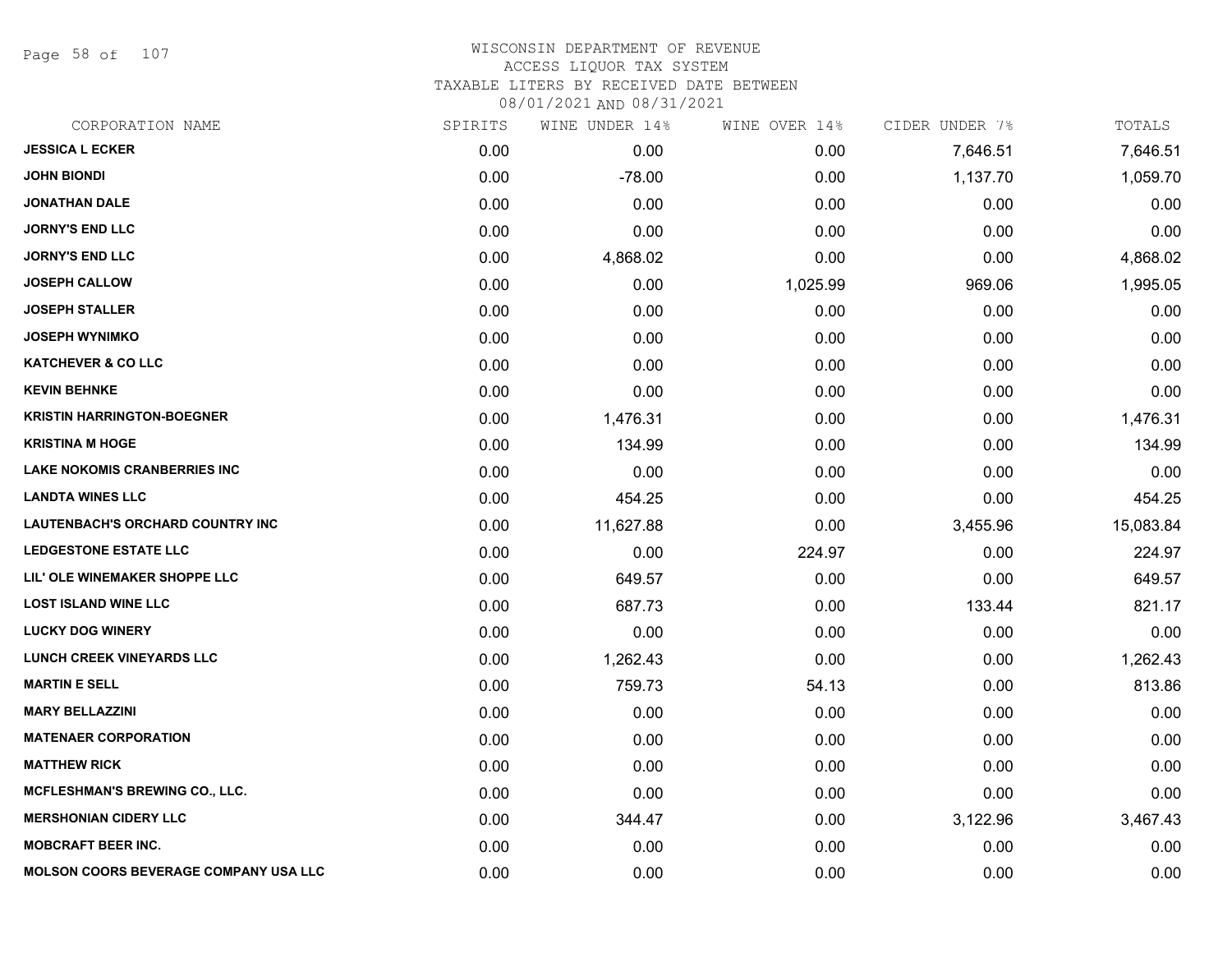Page 59 of 107

# WISCONSIN DEPARTMENT OF REVENUE ACCESS LIQUOR TAX SYSTEM TAXABLE LITERS BY RECEIVED DATE BETWEEN

| CORPORATION NAME                            | SPIRITS | WINE UNDER 14% | WINE OVER 14% | CIDER UNDER 7% | TOTALS    |
|---------------------------------------------|---------|----------------|---------------|----------------|-----------|
| <b>MOLSON COORS USA LLC</b>                 | 0.00    | 0.00           | 0.00          | 0.00           | 0.00      |
| <b>MOONDANCER LLC</b>                       | 0.00    | 160.46         | 0.00          | 0.00           | 160.46    |
| <b>MUNSON BRIDGE WINERY INC</b>             | 0.00    | 3,645.34       | 0.00          | 0.00           | 3,645.34  |
| <b>MUSETTA WINERY, LLC</b>                  | 0.00    | 12,018.01      | $-2.25$       | 0.00           | 12,015.76 |
| <b>NOBLE ROOTS BREWING COMPANY, LLC</b>     | 0.00    | 0.00           | 0.00          | 117.35         | 117.35    |
| NORTHLEAF WINERY, LLC                       | 0.00    | 1,614.02       | 40.50         | 0.00           | 1,654.52  |
| <b>ODILON FORD WINERY INC</b>               | 0.00    | 0.00           | 0.00          | 0.00           | 0.00      |
| PARALLEL 44 VINEYARD & WINERY, INC.         | 0.00    | 5,176.25       | 0.00          | 0.00           | 5,176.25  |
| PARALLEL 44 VINEYARD & WINERY, INC.         | 0.00    | 9,312.01       | 0.00          | 0.00           | 9,312.01  |
| <b>PATRICK ARNDT</b>                        | 0.00    | 378.54         | 0.00          | 0.00           | 378.54    |
| <b>PAUL D ASPER</b>                         | 0.00    | 511.03         | 0.00          | 6,173.14       | 6,684.17  |
| <b>PAUL G BLOMMEL</b>                       | 0.00    | 0.00           | 0.00          | 0.00           | 0.00      |
| <b>PAUL HAMMEN</b>                          | 0.00    | 0.00           | 198.01        | 0.00           | 198.01    |
| <b>PAUL J FRANZEN</b>                       | 0.00    | 0.00           | 147.05        | 0.00           | 147.05    |
| PETER H GENTRY                              | 0.00    | 0.00           | 0.00          | 0.00           | 0.00      |
| <b>PHILIP J BRATSCH</b>                     | 0.00    | 0.00           | 0.00          | 0.00           | 0.00      |
| <b>PIEPERTK LLC</b>                         | 0.00    | 2,334.76       | 6.74          | 0.00           | 2,341.50  |
| <b>PRAIRIE HAWK WINERY INC</b>              | 0.00    | 822.75         | 0.00          | 149.25         | 972.00    |
| <b>RED OAK VINEYARD INC</b>                 | 0.00    | 4,556.49       | 0.00          | 0.00           | 4,556.49  |
| <b>RIO LOBO LLC</b>                         | 0.00    | 0.00           | 0.00          | 0.00           | 0.00      |
| <b>RIVER BEND VINEYARD &amp; WINERY LLC</b> | 0.00    | 2,751.61       | 0.00          | 0.00           | 2,751.61  |
| <b>ROBERT J FOWLER</b>                      | 0.00    | 435.75         | 0.00          | 0.00           | 435.75    |
| <b>ROCK N WOOL WINERY LLC</b>               | 0.00    | 0.00           | 0.00          | 0.00           | 0.00      |
| <b>RUSHFORD MEADERY AND WINERY LLC</b>      | 0.00    | 0.00           | 0.00          | 0.00           | 0.00      |
| <b>RYAN PRELLWITZ</b>                       | 0.00    | 651.00         | 0.00          | 0.00           | 651.00    |
| <b>SEVEN HAWKS VINEYARDS LLC</b>            | 0.00    | 0.00           | 0.00          | 0.00           | 0.00      |
| SEVEN HAWKS VINEYARDS LLC                   | 0.00    | 0.00           | 0.00          | 0.00           | 0.00      |
| <b>SHARON L PINGEL</b>                      | 0.00    | 0.00           | 0.00          | 0.00           | 0.00      |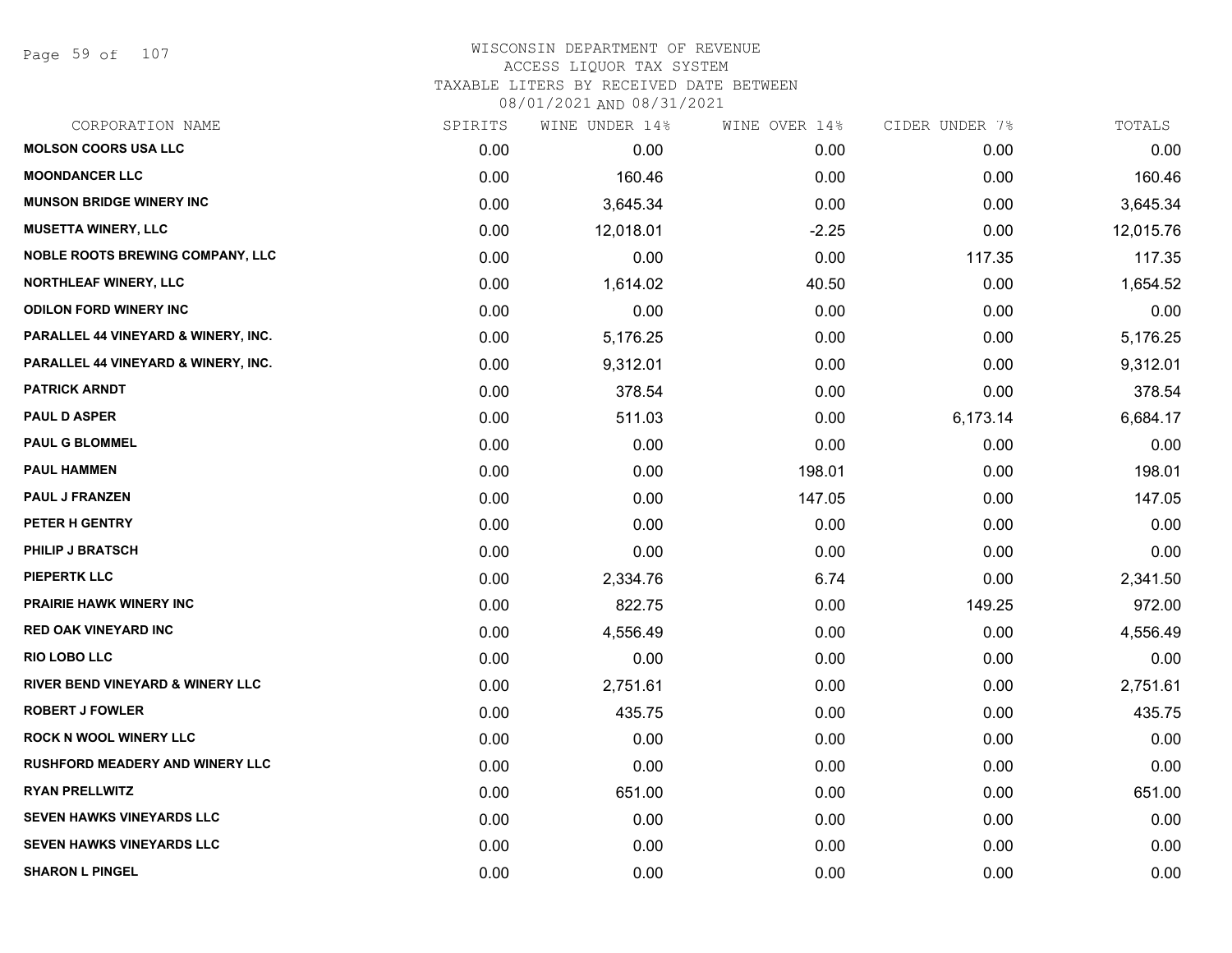Page 60 of 107

# WISCONSIN DEPARTMENT OF REVENUE

# ACCESS LIQUOR TAX SYSTEM

TAXABLE LITERS BY RECEIVED DATE BETWEEN

| CORPORATION NAME                           | SPIRITS | WINE UNDER 14% | WINE OVER 14% | CIDER UNDER 7% | TOTALS    |
|--------------------------------------------|---------|----------------|---------------|----------------|-----------|
| <b>SHERRY HARDIE</b>                       | 0.00    | 547.25         | 3.75          | 0.00           | 551.00    |
| SIMON CREEK VINEYARD LLC                   | 0.00    | 5,345.93       | 462.01        | 0.00           | 5,807.94  |
| SINNIPEE VALLEY VINEYARD LLC               | 0.00    | 1,287.00       | 0.00          | 0.00           | 1,287.00  |
| <b>SPB LLC</b>                             | 0.00    | 0.00           | 0.00          | 56,385.63      | 56,385.63 |
| <b>SPIRITS OF NORWAY VINEYARD LLC</b>      | 0.00    | 489.76         | 0.00          | 0.00           | 489.76    |
| <b>SPRECHER BREWING COMPANY, LLC</b>       | 0.00    | 0.00           | 0.00          | 0.00           | 0.00      |
| <b>SPURGEON VINEYARDS &amp; WINERY LLC</b> | 0.00    | 2,933.94       | 126.05        | 0.00           | 3,059.99  |
| <b>STEPHEN M KENNEDY</b>                   | 0.00    | 413.37         | 0.00          | 0.00           | 413.37    |
| <b>STEVEN DEBAKER</b>                      | 0.00    | 0.00           | 0.00          | 0.00           | 0.00      |
| STEVEN M & JUDITH A JACOBSON LLC           | 0.00    | 5,263.87       | 0.00          | 0.00           | 5,263.87  |
| <b>STILLMANK BREWING COMPANY</b>           | 0.00    | 0.00           | 0.00          | 0.00           | 0.00      |
| <b>STONES THROW WINERY INC</b>             | 56.78   | 3,244.09       | 10,300.07     | 0.00           | 13,600.94 |
| <b>STRING THEORY CIDER INC</b>             | 0.00    | 0.00           | 0.00          | 0.00           | 0.00      |
| <b>SUNSET HOLLOW RANCH</b>                 | 0.00    | 0.00           | 0.00          | 0.00           | 0.00      |
| <b>SUNSET POINT WINERY LLC</b>             | 0.00    | 1,584.03       | 31.46         | 0.00           | 1,615.49  |
| <b>TENBA RIDGE WINERY LLC</b>              | 0.00    | 1,848.75       | 57.77         | 0.00           | 1,906.52  |
| THE RUM TREE, INC.                         | 0.00    | 0.00           | 0.00          | 0.00           | 0.00      |
| THE WINE VINEYARD LLC                      | 0.00    | 0.00           | 0.00          | 0.00           | 0.00      |
| THE WOODLAND TRAIL BEVERAGE COMPANY, INC.  | 0.00    | 1,902.73       | 0.00          | 0.00           | 1,902.73  |
| <b>TIMOTHY D GUILD</b>                     | 0.00    | 2,287.63       | 0.00          | 0.00           | 2,287.63  |
| <b>TIMOTHY P MCDONALD</b>                  | 0.00    | 40.50          | 0.00          | 0.00           | 40.50     |
| <b>TODD KUEHL</b>                          | 0.00    | 0.00           | 0.00          | 0.00           | 0.00      |
| <b>TOMMYS TOO HIGH WINES LLC</b>           | 0.00    | 1,419.54       | 0.00          | 0.00           | 1,419.54  |
| <b>TRACY A SOMERVILLE</b>                  | 0.00    | 727.55         | 0.00          | 0.00           | 727.55    |
| <b>TROY LANDWEHR</b>                       | 0.00    | 481.50         | 105.00        | 0.00           | 586.50    |
| <b>TWO BROTHERS WINES LLC</b>              | 0.00    | 238.48         | 0.00          | 0.00           | 238.48    |
| <b>UPSTREAM CIDER LLC</b>                  | 0.00    | 0.00           | 0.00          | 0.00           | 0.00      |
| VAN WYCHEN WINES INC.                      | 0.00    | 0.00           | 0.00          | 0.00           | 0.00      |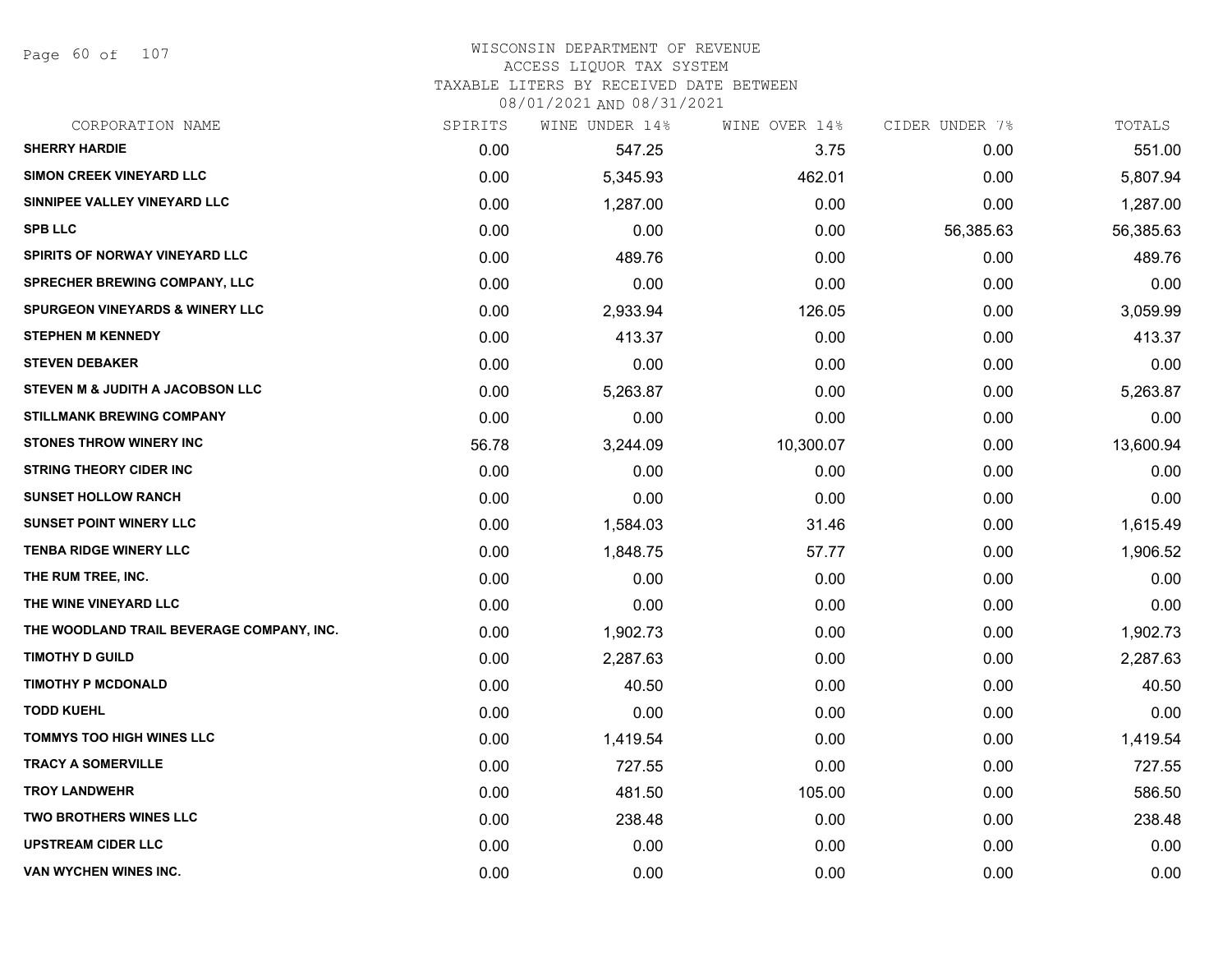Page 61 of 107

# WISCONSIN DEPARTMENT OF REVENUE

# ACCESS LIQUOR TAX SYSTEM

TAXABLE LITERS BY RECEIVED DATE BETWEEN

| CORPORATION NAME                                   | SPIRITS | WINE UNDER 14% | WINE OVER 14% | CIDER UNDER 7% | TOTALS     |
|----------------------------------------------------|---------|----------------|---------------|----------------|------------|
| <b>VERNON VINEYARDS LTD</b>                        | 0.00    | 906.60         | 0.00          | 0.00           | 906.60     |
| <b>VINES TO CELLAR, INC.</b>                       | 0.00    | 0.00           | 0.00          | 0.00           | 0.00       |
| <b>VON KLAUS WINERY LLC</b>                        | 0.00    | 1,042.46       | 0.00          | 0.00           | 1,042.46   |
| <b>VON STIEHL WINERY LTD.</b>                      | 0.00    | 0.00           | 0.00          | 0.00           | 0.00       |
| <b>VON STIEHL WINERY LTD.</b>                      | 0.00    | 7,179.18       | $-5.25$       | 6,531.99       | 13,705.92  |
| VON STIEHL WINERY LTD.                             | 0.00    | 0.00           | 0.00          | 0.00           | 0.00       |
| <b>WALKER K FANNING</b>                            | 0.00    | 0.00           | 0.00          | 337.96         | 337.96     |
| <b>WEST PRAIRIE WINERY LLC</b>                     | 0.00    | 20,447.97      | 638.22        | 23.47          | 21,109.66  |
| <b>WHISPERING BLUFFS VINEYARD &amp; WINERY LTD</b> | 0.00    | 364.50         | 7.10          | 0.00           | 371.60     |
| <b>WHITE BEAR SPIRITS LLC</b>                      | 0.00    | 3.00           | 0.00          | 0.00           | 3.00       |
| <b>WHITE WINTER WINERY INC</b>                     | 0.00    | 3,394.37       | 0.00          | 0.00           | 3,394.37   |
| <b>WILD EPITOME LLC</b>                            | 0.00    | 186.73         | 45.77         | 0.00           | 232.50     |
| <b>WILD HARE LLC</b>                               | 0.00    | 378.09         | 0.00          | 0.00           | 378.09     |
| <b>WILD HILLS WINERY LLC</b>                       | 0.00    | 0.00           | 0.00          | 0.00           | 0.00       |
| <b>WILLIAM F BLUHM</b>                             | 0.00    | 0.00           | 0.00          | 0.00           | 0.00       |
| <b>WILLIAM L SCHNEIDER</b>                         | 0.00    | 0.00           | 0.00          | 0.00           | 0.00       |
| <b>WINESITTER BREWHOUSE LLC</b>                    | 45.01   | 0.00           | 0.00          | 0.00           | 45.01      |
| <b>WOLLERSHEIM WINERY, INC.</b>                    | 0.00    | 4,139.94       | 0.00          | 0.00           | 4,139.94   |
| <b>WOLLERSHEIM WINERY, INC.</b>                    | 0.00    | 47,869.23      | 1,262.98      | 0.00           | 49,132.21  |
| TOTAL LITERS FOR 8/31/2021                         | 101.79  | 273,855.01     | 15,067.73     | 91,294.80      | 380,319.33 |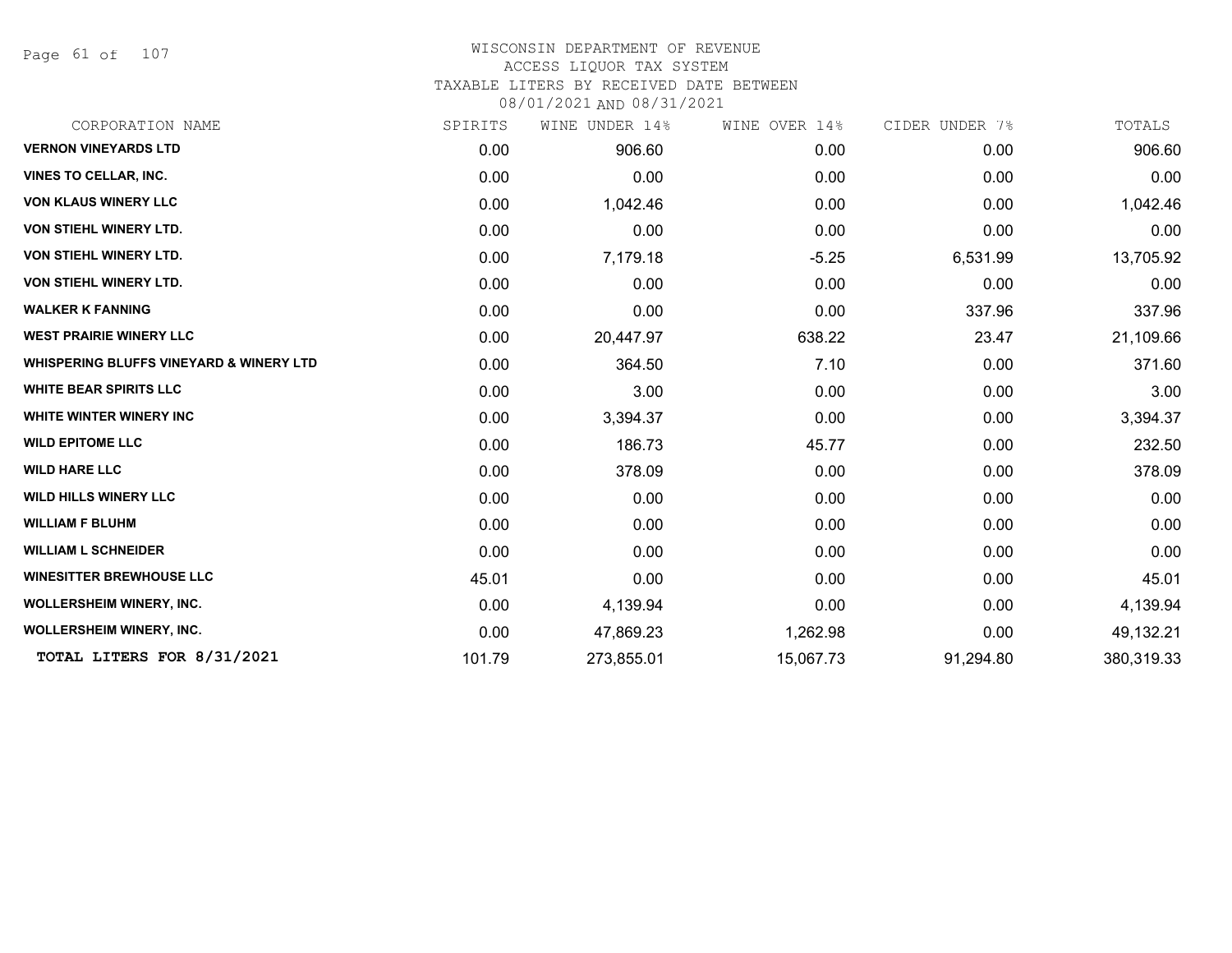Page 62 of 107

# WISCONSIN DEPARTMENT OF REVENUE ACCESS LIQUOR TAX SYSTEM TAXABLE LITERS BY RECEIVED DATE BETWEEN 08/01/2021 AND 08/31/2021

**WINE DIRECT SHIPPER (WDS)** CORPORATION NAME SPIRITS WINE UNDER 14% WINE OVER 14% CIDER UNDER 7% TOTALS

| <b>1-800 WINESHOP.COM INC</b>             | 0.00 | 0.00 | 0.00      | 0.00 | 0.00      |
|-------------------------------------------|------|------|-----------|------|-----------|
| 26 BRIX LLC                               | 0.00 | 3.00 | $-165.75$ | 0.00 | $-162.75$ |
| 2HAWK, LLC                                | 0.00 | 0.00 | 0.00      | 0.00 | 0.00      |
| <b>3 BADGE BEVERAGE CORPORATION</b>       | 0.00 | 0.00 | 0.00      | 0.00 | 0.00      |
| <b>4 CHRISTI'S VINEYARD LLC</b>           | 0.00 | 0.00 | 0.00      | 0.00 | 0.00      |
| A DONKEY AND GOAT LLC                     | 0.00 | 0.00 | 0.00      | 0.00 | 0.00      |
| A TO Z WINEWORKS LLC                      | 0.00 | 0.00 | 0.00      | 0.00 | 0.00      |
| <b>ABACELA VINEYARDS &amp; WINERY INC</b> | 0.00 | 0.00 | 0.00      | 0.00 | 0.00      |
| <b>ABREU VINEYARDS INC</b>                | 0.00 | 0.00 | 0.00      | 0.00 | 0.00      |
| AC VIN CO LLC                             | 0.00 | 0.00 | 0.00      | 0.00 | 0.00      |
| <b>ACA CELLARS LLC</b>                    | 0.00 | 0.00 | 0.00      | 0.00 | 0.00      |
| <b>ACKERMAN FAMILY VINEYARDS LLC</b>      | 0.00 | 0.00 | 0.00      | 0.00 | 0.00      |
| <b>ACKLEY BRANDS LTD</b>                  | 0.00 | 0.00 | 0.00      | 0.00 | 0.00      |
| <b>ACORN ALEGRIA WINERY</b>               | 0.00 | 0.00 | 0.00      | 0.00 | 0.00      |
| <b>ADAMS WINERY LLC</b>                   | 0.00 | 0.00 | 0.00      | 0.00 | 0.00      |
| <b>ADELAIDA CELLARS INC</b>               | 0.00 | 0.00 | 0.00      | 0.00 | 0.00      |
| <b>ADELSHEIM VINEYARD LLC</b>             | 0.00 | 0.00 | 0.00      | 0.00 | 0.00      |
| ADLER DEUTSCH VINEYARD LLC                | 0.00 | 0.00 | 0.00      | 0.00 | 0.00      |
| <b>AEPPELTREOW INC</b>                    | 0.00 | 0.00 | 0.00      | 0.00 | 0.00      |
| <b>AHA PARTNERS LLC</b>                   | 0.00 | 0.00 | 0.00      | 0.00 | 0.00      |
| <b>AIRPORT RANCH ESTATES LLC</b>          | 0.00 | 0.00 | 0.00      | 0.00 | 0.00      |
| <b>AKA WINES LLC</b>                      | 0.00 | 0.00 | 0.00      | 0.00 | 0.00      |
| ALEJANDRO BULGHERONI ESTATE LLC           | 0.00 | 0.00 | 0.00      | 0.00 | 0.00      |
| ALEXANDRIA NICOLE CELLARS LLC             | 0.00 | 0.00 | 0.00      | 0.00 | 0.00      |
| <b>ALLEN WINE CO LLC</b>                  | 0.00 | 0.00 | 0.00      | 0.00 | 0.00      |
| <b>ALOFT WINES LLC</b>                    | 0.00 | 0.00 | 0.00      | 0.00 | 0.00      |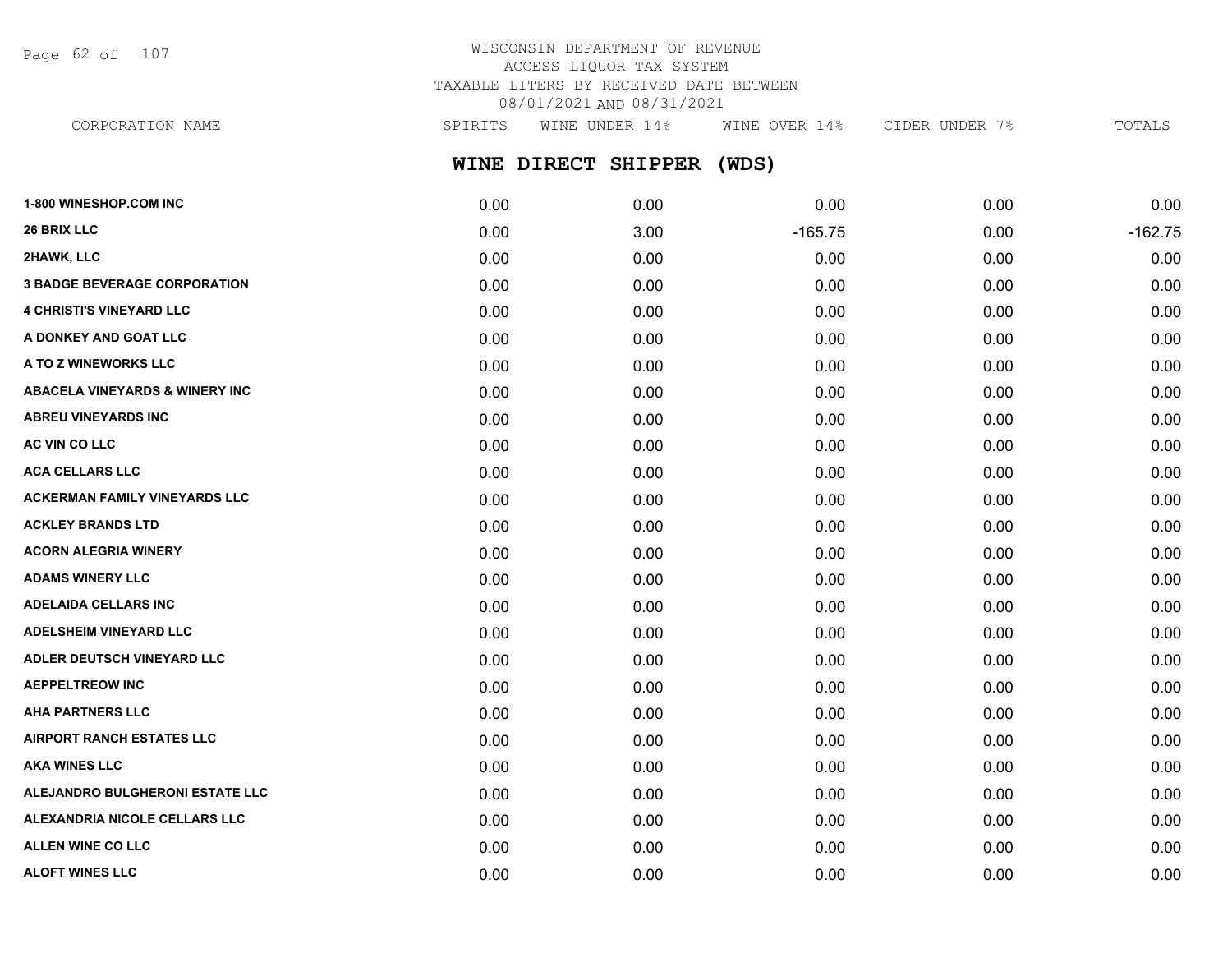Page 63 of 107

| CORPORATION NAME                           | SPIRITS | WINE UNDER 14% | WINE OVER 14% | CIDER UNDER 7% | TOTALS |
|--------------------------------------------|---------|----------------|---------------|----------------|--------|
| <b>ALPHA &amp; OMEGA WINERY LLC</b>        | 0.00    | 0.00           | 0.00          | 0.00           | 0.00   |
| <b>ALTAMURA WINERY INC</b>                 | 0.00    | 0.00           | 0.00          | 0.00           | 0.00   |
| <b>ALTBIER OPERATIONS LLC</b>              | 0.00    | 0.00           | 0.00          | 0.00           | 0.00   |
| <b>ALVAREZ VINEYARDS LLC</b>               | 0.00    | 0.00           | 0.00          | 0.00           | 0.00   |
| <b>AMANDA STEFL</b>                        | 0.00    | 0.00           | 0.00          | 0.00           | 0.00   |
| <b>AMAVI CELLARS LLC</b>                   | 0.00    | 0.00           | 0.00          | 0.00           | 0.00   |
| <b>AMERICAN VINTNERS LLC</b>               | 0.00    | 0.00           | 0.00          | 0.00           | 0.00   |
| <b>AMERICAN WINE TRADE INC</b>             | 0.00    | 0.00           | 0.00          | 0.00           | 0.00   |
| <b>AMICI CELLARS INC</b>                   | 0.00    | 0.00           | 0.00          | 0.00           | 0.00   |
| <b>AMIZETTA VINEYARDS WINERY LLC</b>       | 0.00    | 0.00           | 0.00          | 0.00           | 0.00   |
| <b>AMPELOS CELLARS INC</b>                 | 0.00    | 0.00           | 0.00          | 0.00           | 0.00   |
| <b>AMUSE BOUCHE LLC</b>                    | 0.00    | 0.00           | 0.00          | 0.00           | 0.00   |
| <b>ANCIEN WINES INC</b>                    | 0.00    | 0.00           | 0.00          | 0.00           | 0.00   |
| <b>ANCIENT PEAK INC</b>                    | 0.00    | 0.00           | 0.00          | 0.00           | 0.00   |
| ANDERSONS CONN VALLEY WINERY INC           | 0.00    | 0.00           | 0.00          | 0.00           | 0.00   |
| <b>ANDIS WINES LLC</b>                     | 0.00    | 0.00           | 0.00          | 0.00           | 0.00   |
| <b>ANDREW MURRAY, LLC</b>                  | 0.00    | 0.00           | 0.00          | 0.00           | 0.00   |
| <b>ANDREW TOW</b>                          | 0.00    | 0.00           | 0.00          | 0.00           | 0.00   |
| <b>ANIMOLP</b>                             | 0.00    | 0.00           | 0.00          | 0.00           | 0.00   |
| <b>ANNADEL ESTATE WINERY &amp; FLOWERS</b> | 0.00    | 0.00           | 0.00          | 0.00           | 0.00   |
| ANNADEL VINEYARD PARTNERS(DE) LLC          | 0.00    | 0.00           | 0.00          | 0.00           | 0.00   |
| <b>ANOMALY VINEYARDS LLC</b>               | 0.00    | 0.00           | 0.00          | 0.00           | 0.00   |
| <b>ANTHILL FARMS LLC</b>                   | 0.00    | 0.00           | 0.00          | 0.00           | 0.00   |
| <b>ANTHONY M TRUCHARD</b>                  | 0.00    | 0.00           | 0.00          | 0.00           | 0.00   |
| <b>ANTHONY ROAD WINE CO INC</b>            | 0.00    | 0.00           | 0.00          | 0.00           | 0.00   |
| <b>APERTURE CELLARS, LLC</b>               | 0.00    | 0.00           | 0.00          | 0.00           | 0.00   |
| <b>APPELLATION TRADING COMPANY LLC</b>     | 0.00    | 0.00           | 0.00          | 0.00           | 0.00   |
| <b>AQUA PUMPKIN INC</b>                    | 0.00    | 0.00           | 0.00          | 0.00           | 0.00   |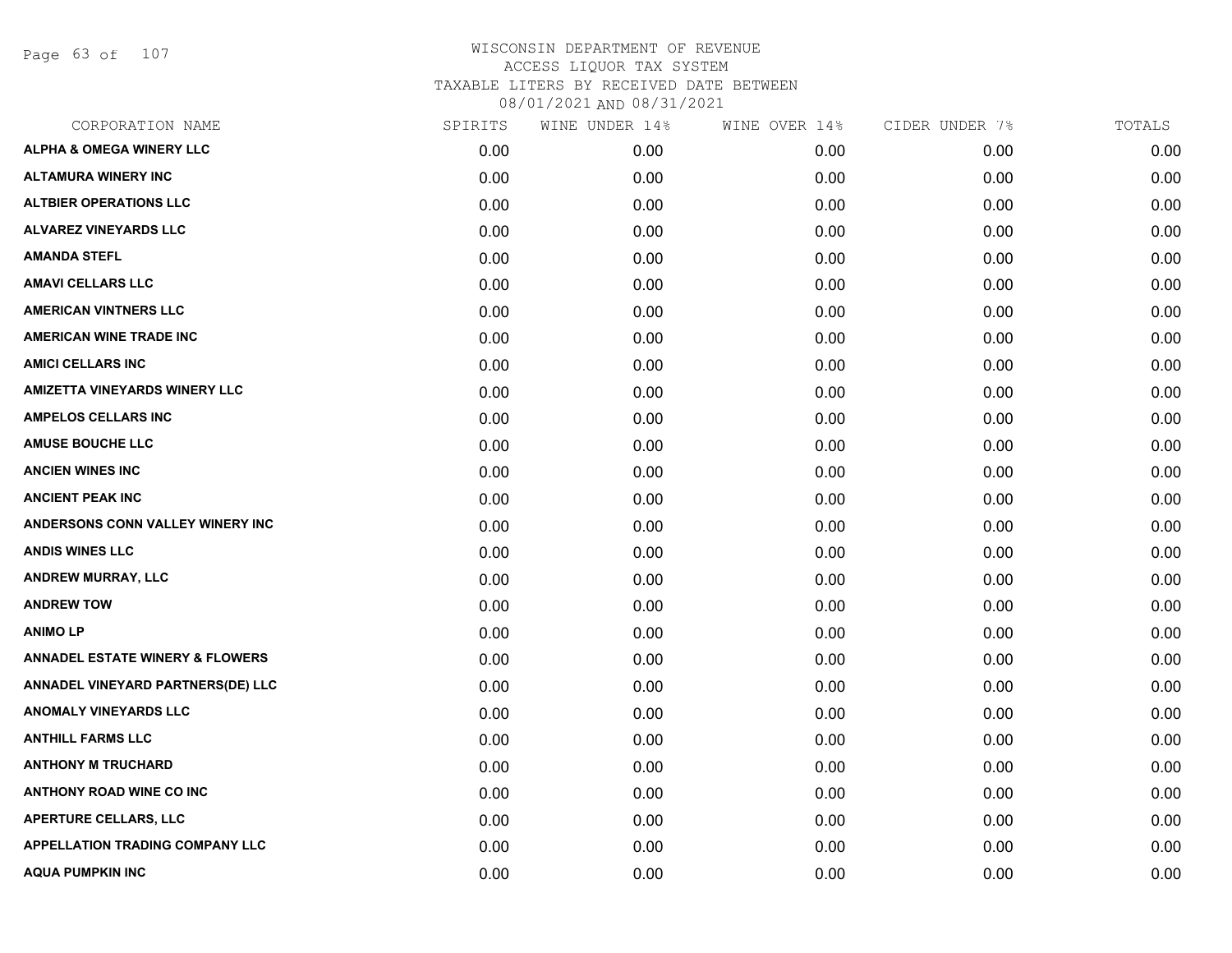Page 64 of 107

# WISCONSIN DEPARTMENT OF REVENUE ACCESS LIQUOR TAX SYSTEM TAXABLE LITERS BY RECEIVED DATE BETWEEN

| CORPORATION NAME                        | SPIRITS | WINE UNDER 14% | WINE OVER 14% | CIDER UNDER 7% | TOTALS |
|-----------------------------------------|---------|----------------|---------------|----------------|--------|
| <b>ARC WINERY LLC</b>                   | 0.00    | 0.00           | 0.00          | 0.00           | 0.00   |
| <b>ARCHANGEL INVESTMENTS LLC</b>        | 0.00    | 24.75          | 72.77         | 0.00           | 97.52  |
| <b>ARETE WINES LLC</b>                  | 0.00    | 0.00           | 0.00          | 0.00           | 0.00   |
| <b>ARIETTA INC</b>                      | 0.00    | 0.00           | 0.00          | 0.00           | 0.00   |
| <b>ARISTA WINES LLC</b>                 | 0.00    | 0.00           | 0.00          | 0.00           | 0.00   |
| <b>ARKENSTONE VINEYARDS LLC</b>         | 0.00    | 0.00           | 0.00          | 0.00           | 0.00   |
| <b>ARMIDA WINERY INC</b>                | 0.00    | 0.00           | 0.00          | 0.00           | 0.00   |
| <b>ARMSTRONG FAMILY WINERY LLC</b>      | 0.00    | 0.00           | 0.00          | 0.00           | 0.00   |
| <b>ARMSTRONG VINEYARDS INC</b>          | 0.00    | 0.00           | 0.00          | 0.00           | 0.00   |
| <b>ARNOT-ROBERTS LLC</b>                | 0.00    | 0.00           | 0.00          | 0.00           | 0.00   |
| <b>ARRINGTON VINEYARDS LLC</b>          | 0.00    | 0.00           | 0.00          | 0.00           | 0.00   |
| <b>ARTISTE MANAGEMENT CO LLC</b>        | 0.00    | 0.00           | 0.00          | 0.00           | 0.00   |
| <b>ATWATER VINEYARDS, LLC</b>           | 0.00    | 0.00           | 0.00          | 0.00           | 0.00   |
| AU BON CLIMAT LLC                       | 0.00    | 0.00           | 0.00          | 0.00           | 0.00   |
| <b>AUBERT WINEGROWING INC</b>           | 0.00    | 0.00           | 0.00          | 0.00           | 0.00   |
| <b>AUGUST BRIGGS JR INC</b>             | 0.00    | 0.00           | 0.00          | 0.00           | 0.00   |
| <b>AURORA CELLARS 2015, LLC</b>         | 0.00    | 0.00           | 0.00          | 0.00           | 0.00   |
| <b>AUSTIN NICHOLS &amp; CO INC</b>      | 0.00    | 0.00           | 0.00          | 0.00           | 0.00   |
| AVV WINERY CO LLC                       | 0.00    | 0.00           | 0.00          | 0.00           | 0.00   |
| <b>B WISE VINEYARDS LLC</b>             | 0.00    | 0.00           | 0.00          | 0.00           | 0.00   |
| <b>B. NEKTAR LLC</b>                    | 0.00    | 16.01          | 15.74         | 0.00           | 31.75  |
| <b>BABCOCK ENTERPRISES INC</b>          | 0.00    | 0.00           | 0.00          | 0.00           | 0.00   |
| <b>BADGER MOUNTAIN INC</b>              | 0.00    | 0.00           | 0.00          | 0.00           | 0.00   |
| <b>BADGER STATE BREWING COMPANY LLC</b> | 0.00    | 0.00           | 0.00          | 0.00           | 0.00   |
| <b>BALBOA WINERY LLC</b>                | 0.00    | 0.00           | 0.00          | 0.00           | 0.00   |
| <b>BALLENTINE VINEYARDS INC</b>         | 0.00    | 0.00           | 0.00          | 0.00           | 0.00   |
| <b>BALTIMORE BEND VINEYARD LLC</b>      | 0.00    | 0.00           | 0.00          | 0.00           | 0.00   |
| <b>BARGETTOS SANTA CRUZ WINERY INC</b>  | 0.00    | 0.00           | 0.00          | 0.00           | 0.00   |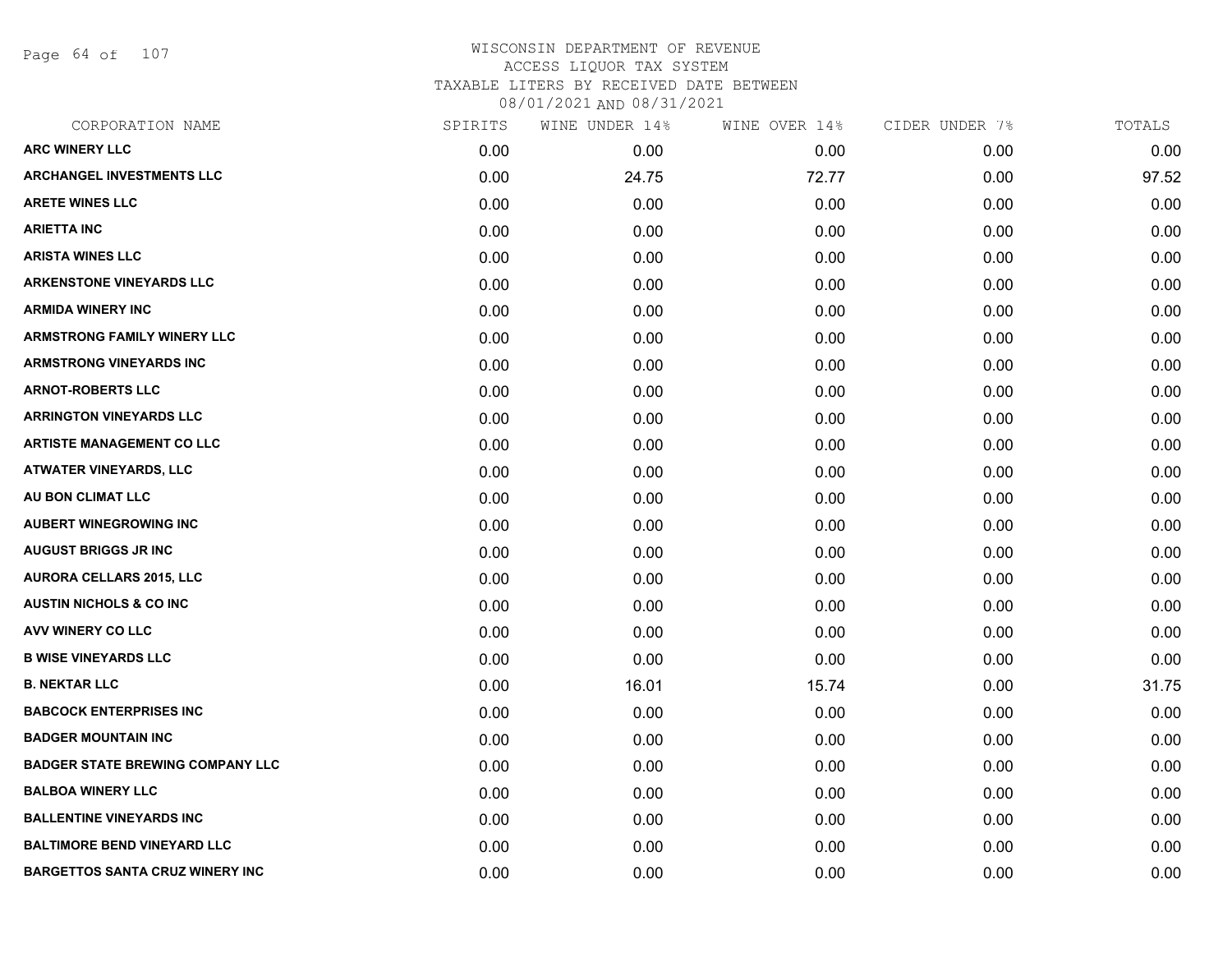Page 65 of 107

| CORPORATION NAME                    | SPIRITS | WINE UNDER 14% | WINE OVER 14% | CIDER UNDER 7% | TOTALS |
|-------------------------------------|---------|----------------|---------------|----------------|--------|
| <b>BARLOW VINEYARDS LLC</b>         | 0.00    | 0.00           | 0.00          | 0.00           | 0.00   |
| <b>BARNARD GRIFFIN INC</b>          | 0.00    | 0.00           | 0.00          | 0.00           | 0.00   |
| <b>BARNETT VINEYARDS LP</b>         | 0.00    | 0.00           | 0.00          | 0.00           | 0.00   |
| <b>BARRA FAMILY WINES, LLC</b>      | 0.00    | 0.00           | 0.00          | 0.00           | 0.00   |
| <b>BAW INC</b>                      | 0.00    | 0.00           | 0.00          | 0.00           | 0.00   |
| <b>BEAUREGARD VINEYARDS LLC</b>     | 0.00    | 0.00           | 0.00          | 0.00           | 0.00   |
| <b>BEAUX FRERES LLC</b>             | 0.00    | 0.00           | 0.00          | 0.00           | 0.00   |
| <b>BECKER FARMS INC</b>             | 0.00    | 0.00           | 0.00          | 0.00           | 0.00   |
| <b>BEDELL NORTH FORK LLC</b>        | 0.00    | 0.00           | 0.00          | 0.00           | 0.00   |
| <b>BEDROCK WINE COMPANY LP</b>      | 0.00    | 0.00           | 0.00          | 0.00           | 0.00   |
| <b>BEHRENS AND DRINKWARD</b>        | 0.00    | 0.00           | 0.00          | 0.00           | 0.00   |
| <b>BEL VINO LLC</b>                 | 0.00    | 0.00           | 0.00          | 0.00           | 0.00   |
| <b>BELLAVINI WINERY</b>             | 0.00    | 0.00           | 0.00          | 0.00           | 0.00   |
| <b>BELLEVINEZ LLC</b>               | 0.00    | 0.00           | 0.00          | 0.00           | 0.00   |
| <b>BENESSERE VINEYARDS LTD</b>      | 0.00    | 0.00           | 0.00          | 0.00           | 0.00   |
| <b>BENNETT LANE WINERY LLC</b>      | 0.00    | 0.00           | 0.00          | 0.00           | 0.00   |
| <b>BENOVIA WINERY LLC</b>           | 0.00    | 0.00           | 0.00          | 0.00           | 0.00   |
| <b>BENT CREEK WINERY LLC</b>        | 0.00    | 0.00           | 0.00          | 0.00           | 0.00   |
| <b>BERGSTROM WINES LLC</b>          | 0.00    | 0.00           | 0.00          | 0.00           | 0.00   |
| <b>BERNARDUS LLC</b>                | 0.00    | 2.25           | 36.00         | 0.00           | 38.25  |
| BETHEL HEIGHTS VINEYARD INC         | 0.00    | 0.00           | 0.00          | 0.00           | 0.00   |
| BETTER BRANDS INTERNATIONAL         | 0.00    | 0.00           | 0.00          | 0.00           | 0.00   |
| <b>BETZ CELLARS LLC</b>             | 0.00    | 0.00           | 0.00          | 0.00           | 0.00   |
| <b>BEVAN CELLARS, LLC</b>           | 0.00    | 0.00           | 0.00          | 0.00           | 0.00   |
| <b>BEVERLY GAGE</b>                 | 0.00    | 0.00           | 0.00          | 0.00           | 0.00   |
| <b>BIG TABLE FARM, INC</b>          | 0.00    | 0.00           | 0.00          | 0.00           | 0.00   |
| <b>BILTMORE ESTATE WINE COMPANY</b> | 0.00    | 0.00           | 0.00          | 0.00           | 0.00   |
| <b>BLACK CAT VINEYARD LLC</b>       | 0.00    | 0.00           | 0.00          | 0.00           | 0.00   |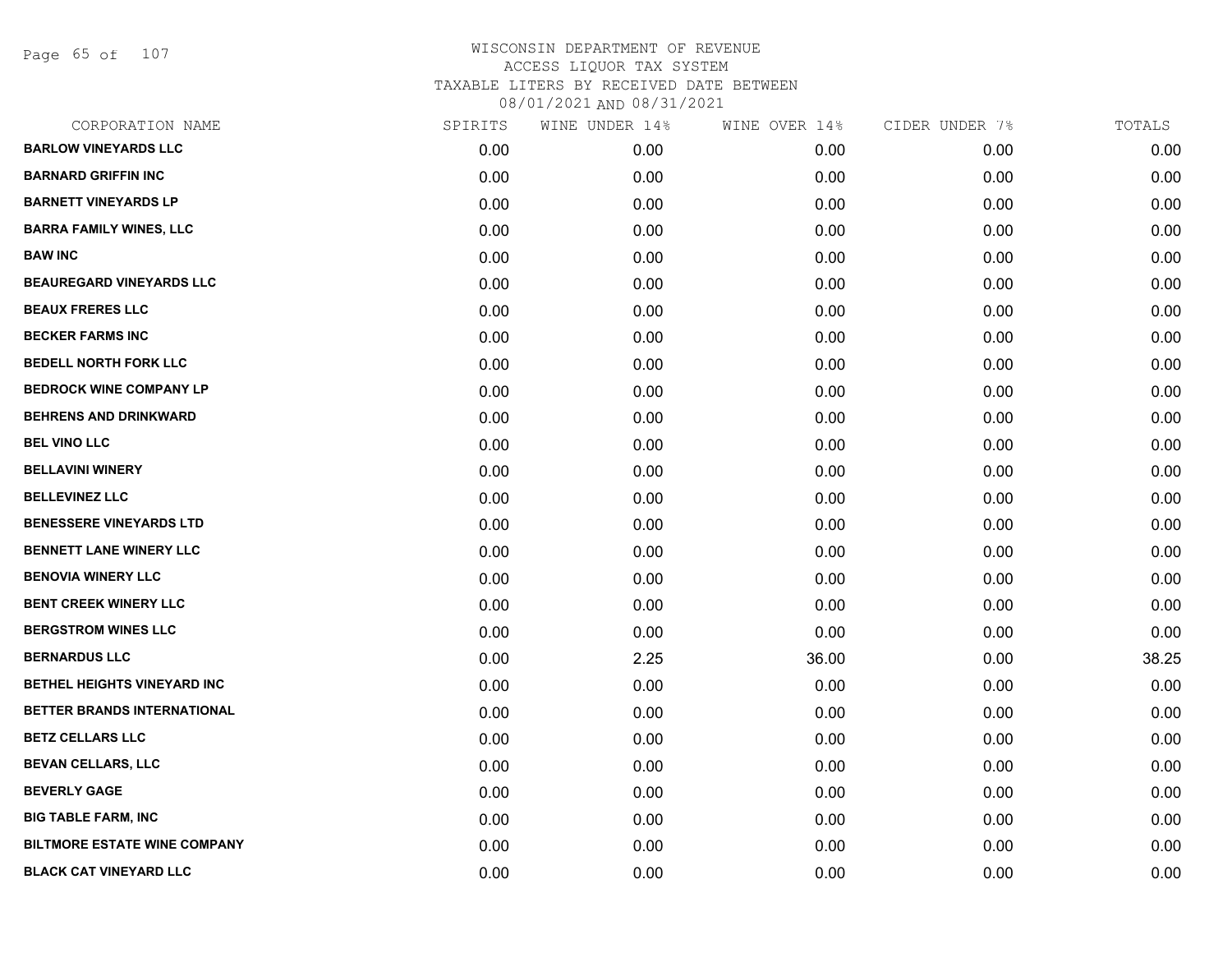Page 66 of 107

| CORPORATION NAME                              | SPIRITS | WINE UNDER 14% | WINE OVER 14% | CIDER UNDER 7% | TOTALS |
|-----------------------------------------------|---------|----------------|---------------|----------------|--------|
| <b>BLACK MESA WINERY LLC</b>                  | 0.00    | 0.00           | 0.00          | 0.00           | 0.00   |
| <b>BLACKBIRD VINEYARDS LLC</b>                | 0.00    | 0.00           | 0.00          | 0.00           | 0.00   |
| <b>BLAIR VINEYARDS LLC</b>                    | 0.00    | 0.00           | 0.00          | 0.00           | 0.00   |
| <b>BLANKIET ESTATE LLC</b>                    | 0.00    | 0.00           | 0.00          | 0.00           | 0.00   |
| <b>BLIND HORSE WINERY LLC</b>                 | 0.00    | 0.00           | 0.00          | 0.00           | 0.00   |
| <b>BLUE FARM, LLC</b>                         | 0.00    | 0.00           | 0.00          | 0.00           | 0.00   |
| <b>BLUE SKY VINTNERS LLC</b>                  | 0.00    | 0.00           | 0.00          | 0.00           | 0.00   |
| <b>BOARS VIEW LLC</b>                         | 0.00    | 0.00           | 0.00          | 0.00           | 0.00   |
| <b>BOATHOUSE VINEYARDS LLC</b>                | 0.00    | 0.00           | 0.00          | 0.00           | 0.00   |
| <b>BOEDECKER CELLARS, LLC</b>                 | 0.00    | 0.00           | 0.00          | 0.00           | 0.00   |
| <b>BOEGER WINERY INC</b>                      | 0.00    | 0.00           | 0.00          | 0.00           | 0.00   |
| <b>BOEKENOOGEN WINERY LLC</b>                 | 0.00    | 0.00           | 0.00          | 0.00           | 0.00   |
| <b>BOGLE VINEYARDS INC</b>                    | 0.00    | 0.00           | 0.00          | 0.00           | 0.00   |
| <b>BONNY DOON WINERY INC</b>                  | 0.00    | 0.00           | 0.00          | 0.00           | 0.00   |
| <b>BOOKWALTER WINERY LLC</b>                  | 0.00    | 0.00           | 0.00          | 0.00           | 0.00   |
| <b>BOTHAM BRANDS LLC</b>                      | 0.00    | 0.00           | 0.00          | 0.00           | 0.00   |
| <b>BOUCHAINE VINEYARDS INC</b>                | 0.00    | 0.00           | 0.00          | 0.00           | 0.00   |
| <b>BOUNDARY BREAKS LLC</b>                    | 0.00    | 0.00           | 0.00          | 0.00           | 0.00   |
| <b>BOWERS HARBOR VINEYARDS AND WINERY INC</b> | 0.00    | 0.00           | 0.00          | 0.00           | 0.00   |
| <b>BRADLEY GEARHART</b>                       | 0.00    | 0.00           | 0.00          | 0.00           | 0.00   |
| <b>BRADLEY L ALLEN</b>                        | 0.00    | 0.00           | 0.00          | 0.00           | 0.00   |
| <b>BRANCHES WINERY LLC</b>                    | 0.00    | 0.00           | 0.00          | 0.00           | 0.00   |
| <b>BRASSFIELD ESTATE WINERY LLC</b>           | 0.00    | 0.00           | 0.00          | 0.00           | 0.00   |
| <b>BREATHLESS, LLC</b>                        | 0.00    | 0.00           | 0.00          | 0.00           | 0.00   |
| <b>BRECON ESTATE INC</b>                      | 0.00    | 0.00           | 0.00          | 0.00           | 0.00   |
| <b>BRET LOPEZ</b>                             | 0.00    | 0.00           | 0.00          | 0.00           | 0.00   |
| <b>BRETON WINE COMPANY INC</b>                | 0.00    | 0.00           | 6.75          | 0.00           | 6.75   |
| <b>BREWDOG BREWING COMPANY LLC</b>            | 0.00    | 0.00           | 0.00          | 0.00           | 0.00   |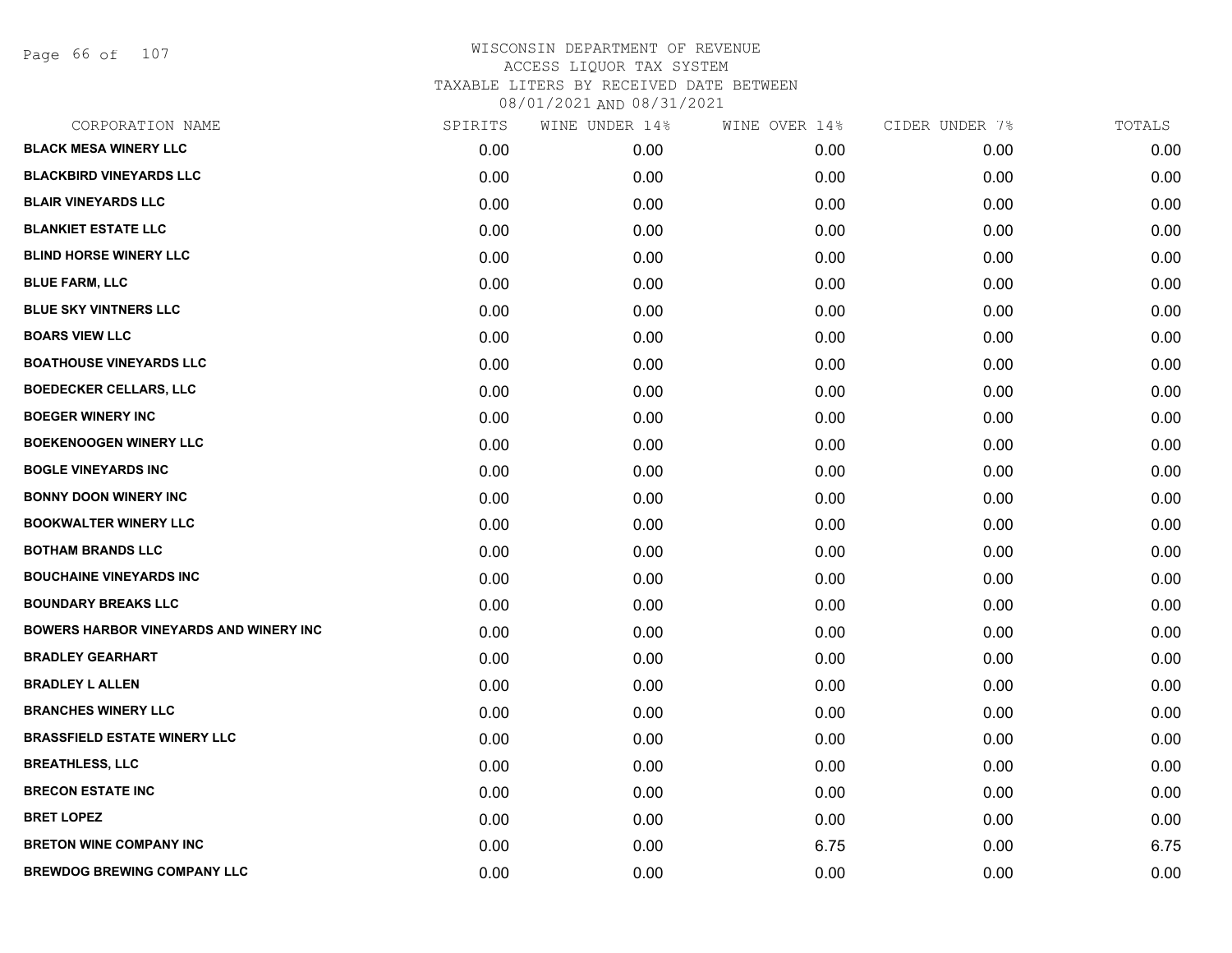Page 67 of 107

| CORPORATION NAME                             | SPIRITS | WINE UNDER 14% | WINE OVER 14% | CIDER UNDER 7% | TOTALS |
|----------------------------------------------|---------|----------------|---------------|----------------|--------|
| <b>BRIAN C LOKRANTZ</b>                      | 0.00    | 0.00           | 0.00          | 0.00           | 0.00   |
| <b>BRIAN CARTER CELLARS LLC</b>              | 0.00    | 0.00           | 0.00          | 0.00           | 0.00   |
| <b>BRIAN M HEATH</b>                         | 0.00    | 0.00           | 0.00          | 0.00           | 0.00   |
| <b>BRICOLEUR VINEYARDS LLC</b>               | 0.00    | 0.00           | 0.00          | 0.00           | 0.00   |
| <b>BRIDGEVIEW VINEYARDS INC</b>              | 0.00    | 0.00           | 0.00          | 0.00           | 0.00   |
| <b>BRIGADOON FARM &amp; WINERY LLC</b>       | 0.00    | 0.00           | 0.00          | 0.00           | 0.00   |
| <b>BRIGHT CELLARS INC.</b>                   | 0.00    | 0.00           | 0.00          | 0.00           | 0.00   |
| <b>BRIX CIDER LLC</b>                        | 0.00    | 0.00           | 0.00          | 0.00           | 0.00   |
| <b>BRONCO WINE COMPANY</b>                   | 0.00    | 0.00           | 0.00          | 0.00           | 0.00   |
| <b>BROOKLYN WINERY LLC</b>                   | 0.00    | 0.00           | 0.00          | 0.00           | 0.00   |
| <b>BROWN COUNTY WINE COMPANY, INC.</b>       | 0.00    | 0.00           | 0.00          | 0.00           | 0.00   |
| <b>BROWN ESTATE VINEYARDS LLC</b>            | 0.00    | 0.00           | 0.00          | 0.00           | 0.00   |
| <b>BROWNE FAMILY WINES LLC</b>               | 0.00    | 0.00           | 0.00          | 0.00           | 0.00   |
| <b>BRUTOCAO CELLARS LP</b>                   | 0.00    | 0.00           | 0.00          | 0.00           | 0.00   |
| <b>BRYANT VINEYARDS INC</b>                  | 0.00    | 0.00           | 0.00          | 0.00           | 0.00   |
| <b>BUCKLER FAMILY VINEYARDS LLC</b>          | 0.00    | 0.00           | 0.00          | 0.00           | 0.00   |
| <b>BUEHLER VINEYARDS INC</b>                 | 0.00    | 0.00           | 0.00          | 0.00           | 0.00   |
| <b>BULLY HILL VINEYARDS INC</b>              | 0.00    | 0.00           | 0.00          | 0.00           | 0.00   |
| <b>BURGESS CELLARS INC</b>                   | 0.00    | 0.00           | 0.00          | 0.00           | 0.00   |
| <b>BURRELL SCHOOL VINEYARDS INC</b>          | 0.00    | 0.00           | 9.00          | 0.00           | 9.00   |
| <b>BUTTONWOOD FARM WINERY INC</b>            | 0.00    | 0.00           | 0.00          | 0.00           | 0.00   |
| <b>BWSC LLC</b>                              | 0.00    | 0.00           | 0.00          | 0.00           | 0.00   |
| <b>C &amp; C WINE SERVICES INC</b>           | 0.00    | 0.00           | 0.00          | 0.00           | 0.00   |
| <b>C &amp; N CORPORATION</b>                 | 0.00    | 0.00           | 0.00          | 0.00           | 0.00   |
| <b>C G DI ARIE VINEYARD &amp; WINERY LLC</b> | 0.00    | 0.00           | 0.00          | 0.00           | 0.00   |
| <b>C MONDAVI &amp; FAMILY</b>                | 0.00    | 0.00           | 0.00          | 0.00           | 0.00   |
| <b>CADA LLC</b>                              | 0.00    | 0.00           | 0.00          | 0.00           | 0.00   |
| <b>CAIN CELLARS INC</b>                      | 0.00    | 0.00           | 0.00          | 0.00           | 0.00   |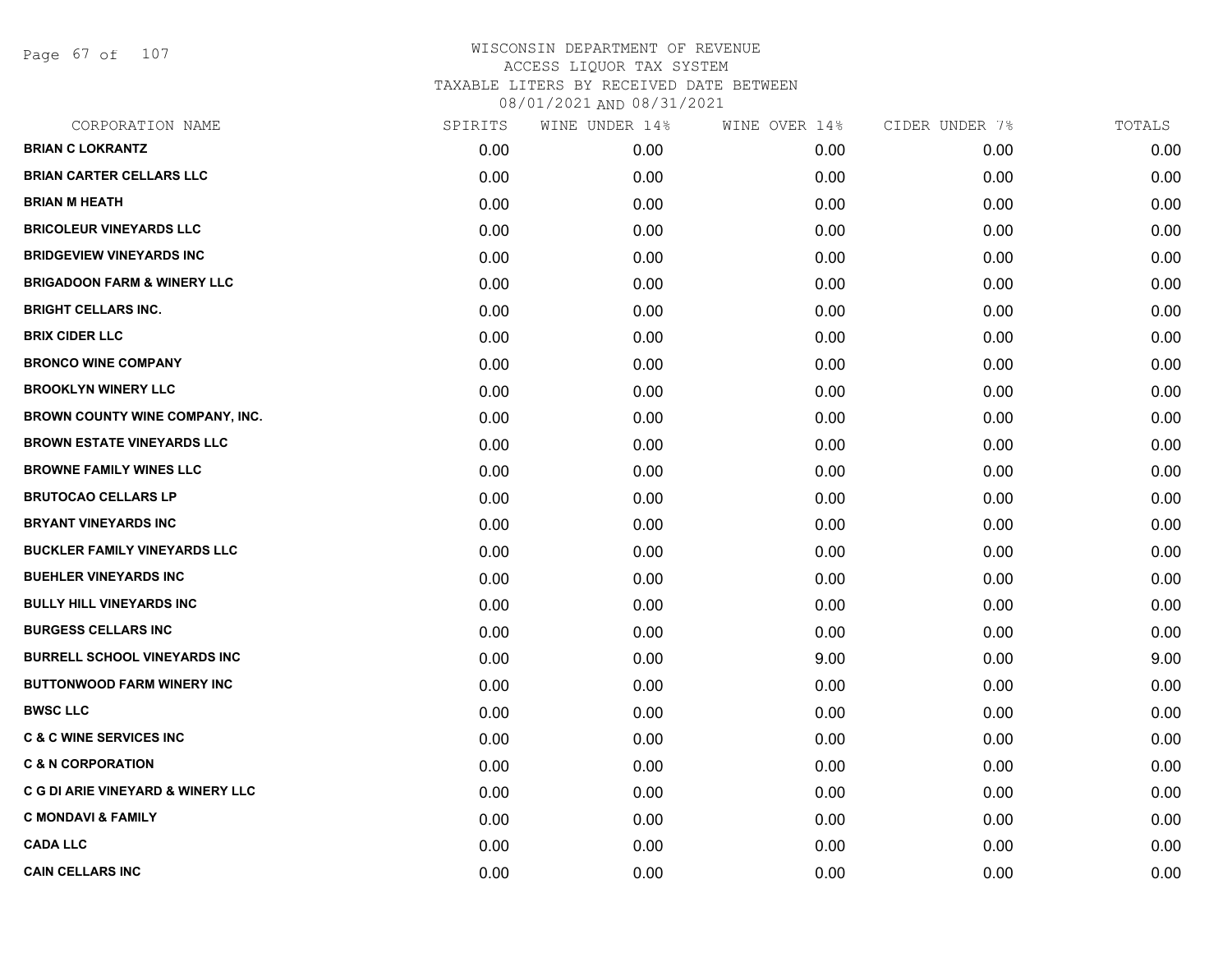Page 68 of 107

| CORPORATION NAME                           | SPIRITS | WINE UNDER 14% | WINE OVER 14% | CIDER UNDER 7% | TOTALS |
|--------------------------------------------|---------|----------------|---------------|----------------|--------|
| <b>CAKEBREAD CELLARS</b>                   | 0.00    | 0.00           | 0.00          | 0.00           | 0.00   |
| <b>CALCAREOUS VINEYARD LLC</b>             | 0.00    | 0.00           | 0.00          | 0.00           | 0.00   |
| <b>CALDWELL WINERY LLC</b>                 | 0.00    | 0.00           | 0.00          | 0.00           | 0.00   |
| <b>CALLAWAY TEMECULA LP</b>                | 0.00    | 0.00           | 0.00          | 0.00           | 0.00   |
| CALWD, INC.                                | 0.00    | 0.00           | 0.00          | 0.00           | 0.00   |
| <b>CAMARDA CORP</b>                        | 0.00    | 0.00           | 0.00          | 0.00           | 0.00   |
| <b>CANVINIA INC</b>                        | 0.00    | 0.00           | 0.00          | 0.00           | 0.00   |
| <b>CARACCIOLI CELLARS INC</b>              | 0.00    | 0.00           | 0.00          | 0.00           | 0.00   |
| <b>CARHARTT VINEYARD, INC.</b>             | 0.00    | 0.00           | 0.00          | 0.00           | 0.00   |
| <b>CARL THOMA</b>                          | 0.00    | 0.00           | 0.00          | 0.00           | 0.00   |
| <b>CARLISLE WINERY &amp; VINEYARDS LLC</b> | 0.00    | 0.00           | 0.00          | 0.00           | 0.00   |
| <b>CARLSON VINEYARDS INC</b>               | 0.00    | 0.00           | 0.00          | 0.00           | 0.00   |
| <b>CARNEROS WINE COMPANY INC</b>           | 0.00    | 0.00           | 0.00          | 0.00           | 0.00   |
| <b>CARR WINERY INC</b>                     | 0.00    | 0.00           | 0.00          | 0.00           | 0.00   |
| <b>CASTORO CELLARS</b>                     | 0.00    | 0.00           | 0.00          | 0.00           | 0.00   |
| <b>CATHERINE ELIZABETH INC</b>             | 0.00    | 0.00           | 0.00          | 0.00           | 0.00   |
| <b>CAYMUS VINEYARDS INC</b>                | 0.00    | 0.00           | 0.00          | 0.00           | 0.00   |
| <b>CBGE LLC</b>                            | 0.00    | 0.00           | 0.00          | 0.00           | 0.00   |
| <b>CECIL A ZERBA</b>                       | 0.00    | 0.00           | 0.00          | 0.00           | 0.00   |
| <b>CEDAR KNOLL VINEYARDS INC</b>           | 0.00    | 0.00           | 0.00          | 0.00           | 0.00   |
| <b>CEJA VINEYARDS INC</b>                  | 0.00    | 0.00           | 0.00          | 0.00           | 0.00   |
| <b>CELIA WELCH WINES LLC</b>               | 0.00    | 0.00           | 0.00          | 0.00           | 0.00   |
| <b>CELLAR RAT CELLARS LLC</b>              | 0.00    | 0.00           | 0.00          | 0.00           | 0.00   |
| <b>CHAPPELLET WINERY INC</b>               | 0.00    | 0.00           | 0.00          | 0.00           | 0.00   |
| <b>CHARLES &amp; MARTHA BARRA</b>          | 0.00    | 0.00           | 0.00          | 0.00           | 0.00   |
| <b>CHARLES REININGER LLC</b>               | 0.00    | 0.00           | 0.00          | 0.00           | 0.00   |
| <b>CHATEAU BIANCA INC</b>                  | 0.00    | 0.00           | 0.00          | 0.00           | 0.00   |
| <b>CHATEAU DIANA LLC</b>                   | 0.00    | 0.00           | 0.00          | 0.00           | 0.00   |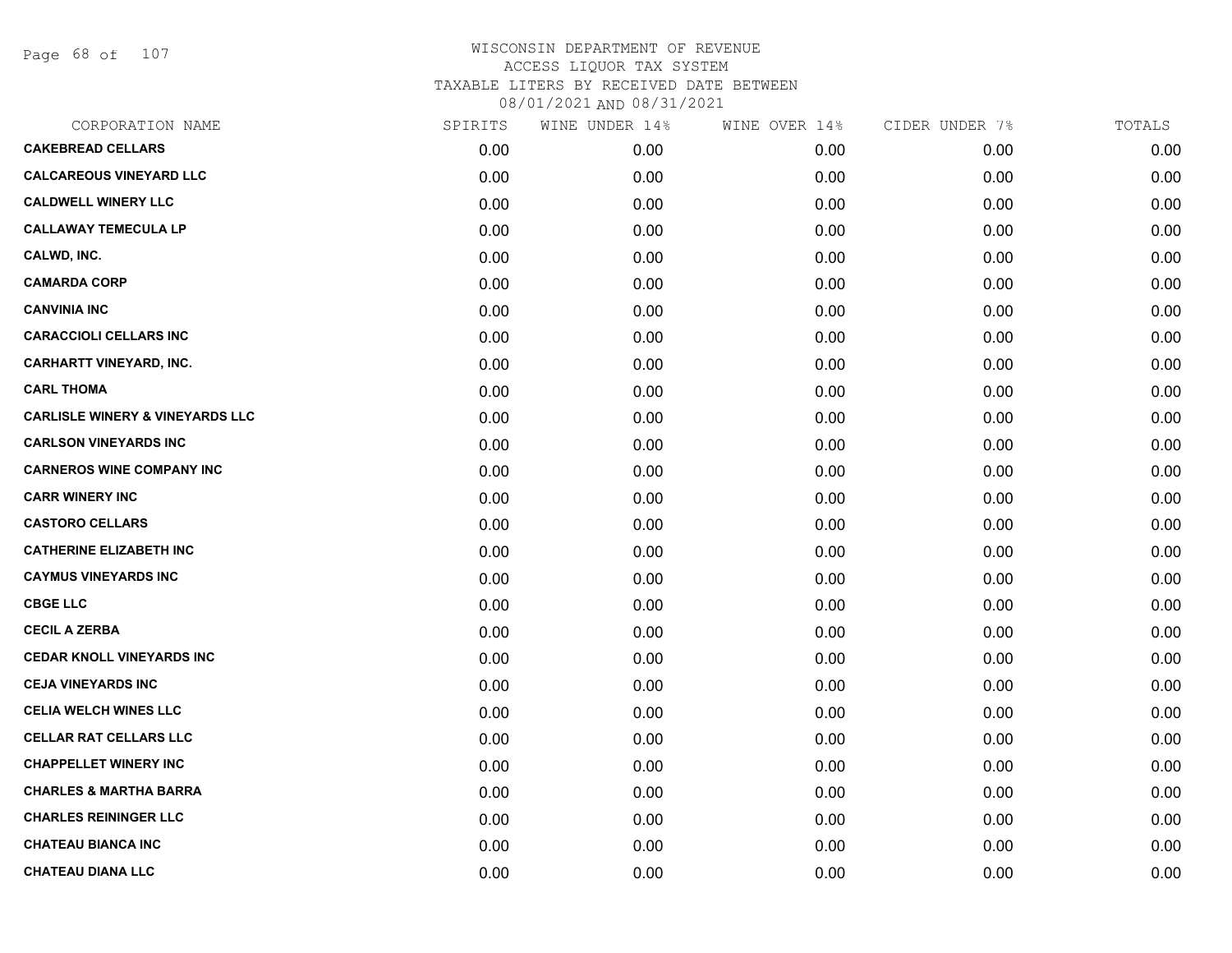Page 69 of 107

| CORPORATION NAME                                  | SPIRITS | WINE UNDER 14% | WINE OVER 14% | CIDER UNDER 7% | TOTALS |
|---------------------------------------------------|---------|----------------|---------------|----------------|--------|
| <b>CHATEAU GRAND TRAVERSE LTD</b>                 | 0.00    | 0.00           | 0.00          | 0.00           | 0.00   |
| <b>CHATEAU MARGENE INC</b>                        | 0.00    | 0.00           | 0.00          | 0.00           | 0.00   |
| <b>CHATEAU MORRISETTE INC</b>                     | 0.00    | 0.00           | 0.00          | 0.00           | 0.00   |
| <b>CHATEAU OPERATIONS, LTD.</b>                   | 0.00    | 0.00           | 0.00          | 0.00           | 0.00   |
| <b>CHATEAU POTELLE HOLDINGS LLC</b>               | 0.00    | 0.00           | 0.00          | 0.00           | 0.00   |
| <b>CHATEAU ST CROIX WINERY &amp; VINEYARD LLC</b> | 0.00    | 0.00           | 0.00          | 0.00           | 0.00   |
| <b>CHERRY HILL LLC</b>                            | 0.00    | 0.00           | 0.00          | 0.00           | 0.00   |
| <b>CHIARELLO FAMILY VINEYARDS LLC</b>             | 0.00    | 0.00           | 0.00          | 0.00           | 0.00   |
| <b>CHILDRESS WINERY, LLC</b>                      | 0.00    | 0.00           | 0.00          | 0.00           | 0.00   |
| <b>CHIMNEY ROCK WINERY LLC</b>                    | 0.00    | 0.00           | 0.00          | 0.00           | 0.00   |
| <b>CHRISTOPHE BARON</b>                           | 0.00    | 0.00           | 0.00          | 0.00           | 0.00   |
| <b>CHRISTOPHER FIGGINS</b>                        | 0.00    | 0.00           | 0.00          | 0.00           | 0.00   |
| <b>CHRISTOPHER L SHOWN</b>                        | 0.00    | 0.00           | 0.00          | 0.00           | 0.00   |
| <b>CHRISTOPHER M JAMES</b>                        | 0.00    | 0.00           | 0.00          | 0.00           | 0.00   |
| CHUKAR CHERRY COMPANY, INC                        | 0.00    | 0.00           | 0.00          | 0.00           | 0.00   |
| <b>CINNABAR VINEYARDS &amp; WINERY LLC</b>        | 0.00    | 0.00           | 0.00          | 0.00           | 0.00   |
| <b>CIPCO INC.</b>                                 | 0.00    | 0.00           | 0.00          | 0.00           | 0.00   |
| <b>CLAYTON GARLAND</b>                            | 0.00    | 141.00         | 0.00          | 0.00           | 141.00 |
| <b>CLEARWATER CANYON CELLARS LLC</b>              | 0.00    | 0.00           | 0.00          | 0.00           | 0.00   |
| <b>CLIF BAR FAMILY WINERY &amp; FARM LLC</b>      | 0.00    | 0.00           | 0.00          | 0.00           | 0.00   |
| <b>CLINE CELLARS INC</b>                          | 0.00    | 24.75          | 82.50         | 0.00           | 107.25 |
| <b>CLOS DU VAL WINE CO LTD</b>                    | 0.00    | 0.00           | 0.00          | 0.00           | 0.00   |
| <b>CLOS LACHANCE WINES LLC</b>                    | 0.00    | 0.00           | 0.00          | 0.00           | 0.00   |
| <b>COCKERELL WINE CONSULTING LLC</b>              | 0.00    | 0.00           | 0.00          | 0.00           | 0.00   |
| <b>CODORNIU NAPA INC</b>                          | 0.00    | 0.00           | 0.00          | 0.00           | 0.00   |
| <b>COELHO WINERY INC</b>                          | 0.00    | 0.00           | 0.00          | 0.00           | 0.00   |
| <b>COL SOLARE, LLP</b>                            | 0.00    | 0.00           | 0.00          | 0.00           | 0.00   |
| <b>COLGIN PARTNERS LLC</b>                        | 0.00    | 0.00           | 0.00          | 0.00           | 0.00   |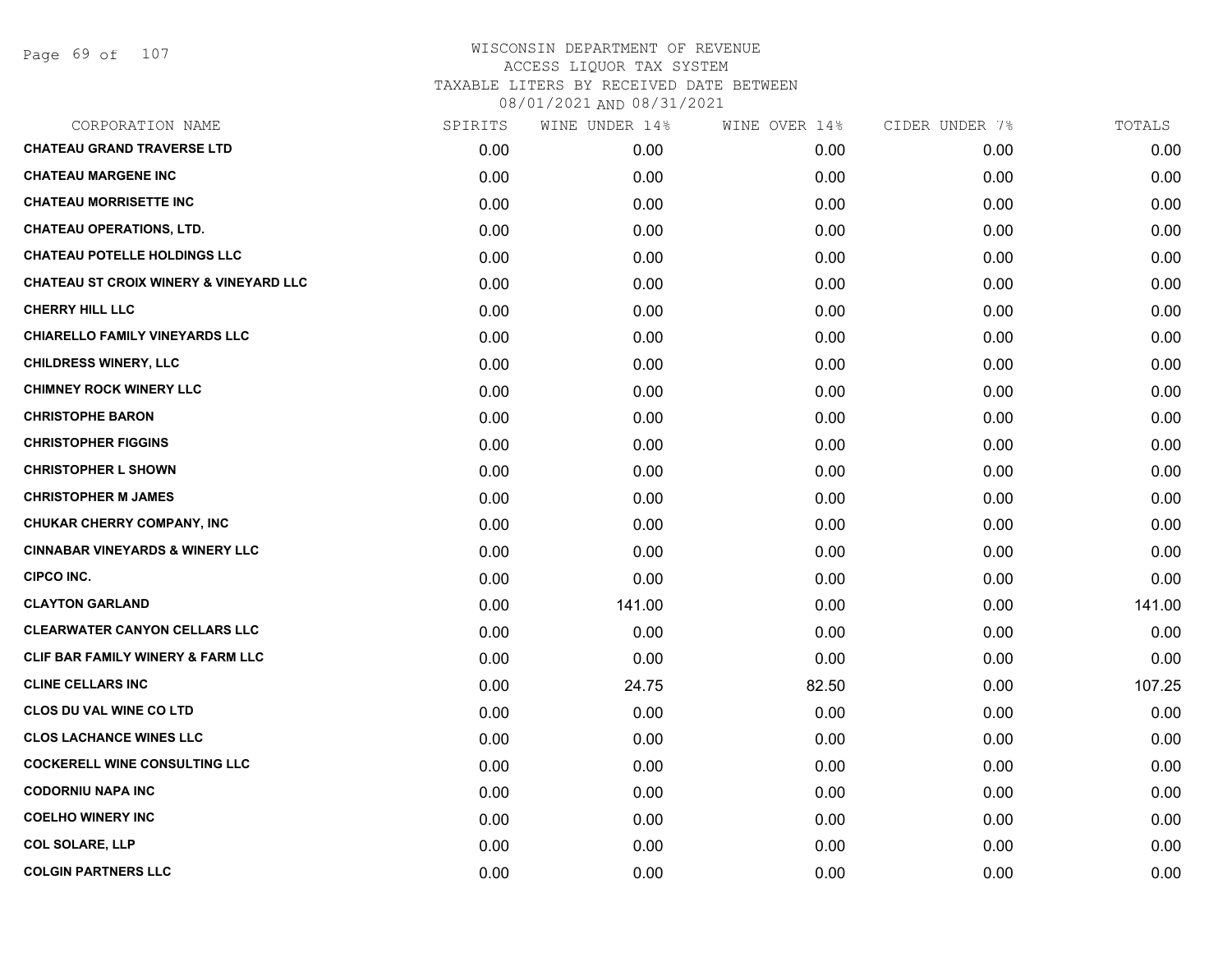Page 70 of 107

| CORPORATION NAME                            | SPIRITS | WINE UNDER 14% | WINE OVER 14% | CIDER UNDER 7% | TOTALS |
|---------------------------------------------|---------|----------------|---------------|----------------|--------|
| <b>COLLEEN M BOS</b>                        | 0.00    | 0.00           | 0.00          | 0.00           | 0.00   |
| <b>COLONIAL GREEN TRUST</b>                 | 0.00    | 0.00           | 0.00          | 0.00           | 0.00   |
| <b>COLUMBIA RIVER WINERY INC</b>            | 0.00    | 0.00           | 0.00          | 0.00           | 0.00   |
| <b>COMSTOCK WINES LLC</b>                   | 0.00    | 0.00           | 0.00          | 0.00           | 0.00   |
| <b>CONSTELLATION BRANDS U.S. OPERATIONS</b> | 0.00    | 0.00           | 0.00          | 0.00           | 0.00   |
| <b>CONUNDRUM WINERY LLC</b>                 | 0.00    | 0.00           | 0.00          | 0.00           | 0.00   |
| <b>CONWAY VINEYARDS INC</b>                 | 0.00    | 0.00           | 0.00          | 0.00           | 0.00   |
| <b>COOL HAND VINEYARDS LLC</b>              | 0.00    | 0.00           | 0.00          | 0.00           | 0.00   |
| <b>COOPER VINEYARDS LLC</b>                 | 0.00    | 0.00           | 31.50         | 0.00           | 31.50  |
| <b>COPPER CANE LLC</b>                      | 0.00    | 0.00           | 0.00          | 0.00           | 0.00   |
| <b>COR WINE CELLARS, LLC</b>                | 0.00    | 0.00           | 0.00          | 0.00           | 0.00   |
| <b>CORISON WINERY INC</b>                   | 0.00    | 0.00           | 0.00          | 0.00           | 0.00   |
| <b>CORNERSTONE CELLARS LLC</b>              | 0.00    | 0.00           | 0.00          | 0.00           | 0.00   |
| <b>CORY J MICHAL</b>                        | 0.00    | 0.00           | 0.00          | 0.00           | 0.00   |
| <b>COURAGEOUS INC</b>                       | 0.00    | 0.00           | 0.00          | 0.00           | 0.00   |
| <b>CRAFT BEVERAGE CONCEPTS LLC</b>          | 0.00    | 0.00           | 0.00          | 0.00           | 0.00   |
| <b>CRAIG FLETCHER</b>                       | 0.00    | 0.00           | 0.00          | 0.00           | 0.00   |
| <b>CRAIG S HANDLY</b>                       | 0.00    | 0.00           | 0.00          | 0.00           | 0.00   |
| <b>CREATIVE WINE CONCEPTS INC</b>           | 0.00    | 0.00           | 0.00          | 0.00           | 0.00   |
| <b>CREW WINE COMPANY LLC</b>                | 0.00    | 0.00           | 0.00          | 0.00           | 0.00   |
| <b>CRIMSON WINE GROUP LTD</b>               | 0.00    | 0.00           | 0.00          | 0.00           | 0.00   |
| <b>CRISTIE KERR WINES LLC</b>               | 0.00    | 0.00           | 0.00          | 0.00           | 0.00   |
| <b>CRISTOM VINEYARDS INC</b>                | 0.00    | 0.00           | 0.00          | 0.00           | 0.00   |
| <b>CROCKER &amp; STARR WINE CO LLC</b>      | 0.00    | 0.00           | 0.00          | 0.00           | 0.00   |
| <b>CROFT LLC</b>                            | 0.00    | 0.00           | 0.00          | 0.00           | 0.00   |
| <b>CROWN POINT WINERY LLC</b>               | 0.00    | 0.00           | 0.00          | 0.00           | 0.00   |
| <b>CRUSE WINE COMPANY, LLC</b>              | 0.00    | 0.00           | 0.00          | 0.00           | 0.00   |
| <b>CULLEN AND HARRISON LLC</b>              | 0.00    | 0.00           | 0.00          | 0.00           | 0.00   |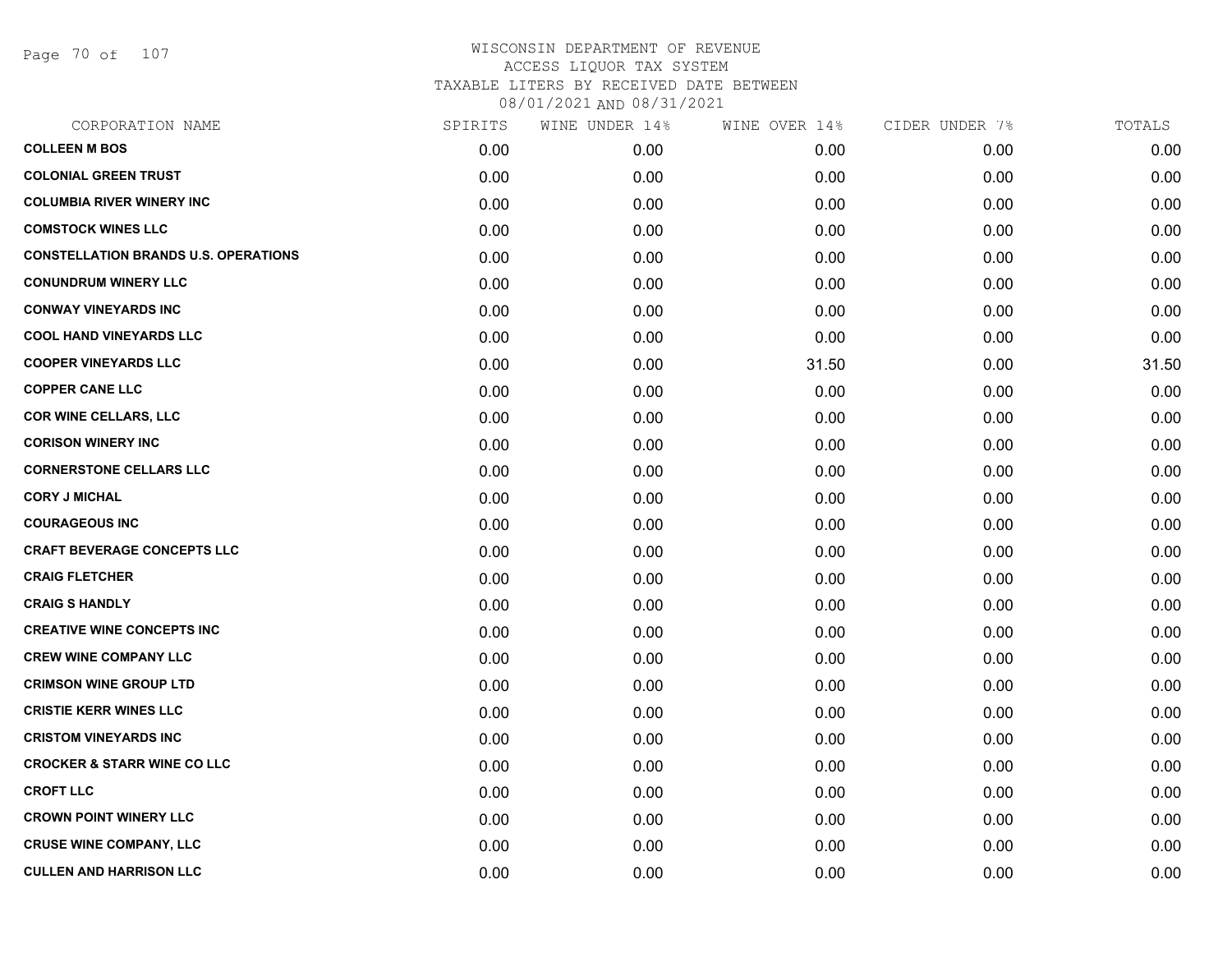Page 71 of 107

| CORPORATION NAME                      | SPIRITS | WINE UNDER 14% | WINE OVER 14% | CIDER UNDER 7% | TOTALS |
|---------------------------------------|---------|----------------|---------------|----------------|--------|
| <b>CUNAT PREMIUM VINEYARDS LLC</b>    | 0.00    | 0.00           | 0.00          | 0.00           | 0.00   |
| <b>CUSHMAN WINERY CORPORATION</b>     | 0.00    | 0.00           | 0.00          | 0.00           | 0.00   |
| <b>CUVAISON INC</b>                   | 0.00    | 0.00           | 0.00          | 0.00           | 0.00   |
| <b>CWC WINERY LLC</b>                 | 0.00    | 0.00           | 0.00          | 0.00           | 0.00   |
| <b>D MYERS LLC</b>                    | 0.00    | 0.00           | 0.00          | 0.00           | 0.00   |
| <b>D R STEPHENS ESTATE WINES, LLC</b> | 0.00    | 0.00           | 0.00          | 0.00           | 0.00   |
| <b>DADY CAPITAL LLLP</b>              | 0.00    | 0.00           | 0.00          | 0.00           | 0.00   |
| <b>DAMIANI WINE CELLARS, LLC</b>      | 0.00    | 0.00           | 0.00          | 0.00           | 0.00   |
| <b>DANA ESTATES INC</b>               | 0.00    | 0.00           | 0.00          | 0.00           | 0.00   |
| DANA'S ORGANIC WINES, INC.            | 0.00    | 0.00           | 0.00          | 0.00           | 0.00   |
| <b>DANICA PATRICK</b>                 | 0.00    | 0.00           | 0.00          | 0.00           | 0.00   |
| <b>DANIEL J KOEPKE</b>                | 0.00    | 0.00           | 0.00          | 0.00           | 0.00   |
| DANZA DEL SOL WINERY INC              | 0.00    | 0.00           | 0.00          | 0.00           | 0.00   |
| <b>DANZINGER VINEYARDS LLC</b>        | 0.00    | 0.00           | 0.00          | 0.00           | 0.00   |
| <b>DAOU VINEYARDS LLC</b>             | 0.00    | 0.00           | 0.00          | 0.00           | 0.00   |
| <b>DARIOUSH KHALEDI WINERY LLC</b>    | 0.00    | 0.00           | 0.00          | 0.00           | 0.00   |
| DAVERO SONOMA, INC                    | 0.00    | 0.00           | 0.00          | 0.00           | 0.00   |
| <b>DAVID BRUCE WINERY INC</b>         | 0.00    | 0.00           | 0.00          | 0.00           | 0.00   |
| <b>DAVID COFFARO</b>                  | 0.00    | 0.00           | 0.00          | 0.00           | 0.00   |
| <b>DAVID F MAHER</b>                  | 0.00    | 0.00           | 0.00          | 0.00           | 0.00   |
| <b>DAVID J ECKERT</b>                 | 0.00    | 0.00           | 0.00          | 0.00           | 0.00   |
| <b>DAVID J MATTHEWS</b>               | 0.00    | 0.00           | 0.00          | 0.00           | 0.00   |
| <b>DAVID JAMES LLC</b>                | 0.00    | 0.00           | 0.00          | 0.00           | 0.00   |
| <b>DAVID L MCGEE</b>                  | 0.00    | 0.00           | 0.00          | 0.00           | 0.00   |
| <b>DAVID R ARIZINI</b>                | 0.00    | 0.00           | 0.00          | 0.00           | 0.00   |
| <b>DAVID R RASMUSSEN</b>              | 0.00    | 0.00           | 0.00          | 0.00           | 0.00   |
| <b>DAVIS ESTATES LLC</b>              | 0.00    | 0.00           | 0.00          | 0.00           | 0.00   |
| <b>DAWN'S DREAM LLC</b>               | 0.00    | 0.00           | 0.00          | 0.00           | 0.00   |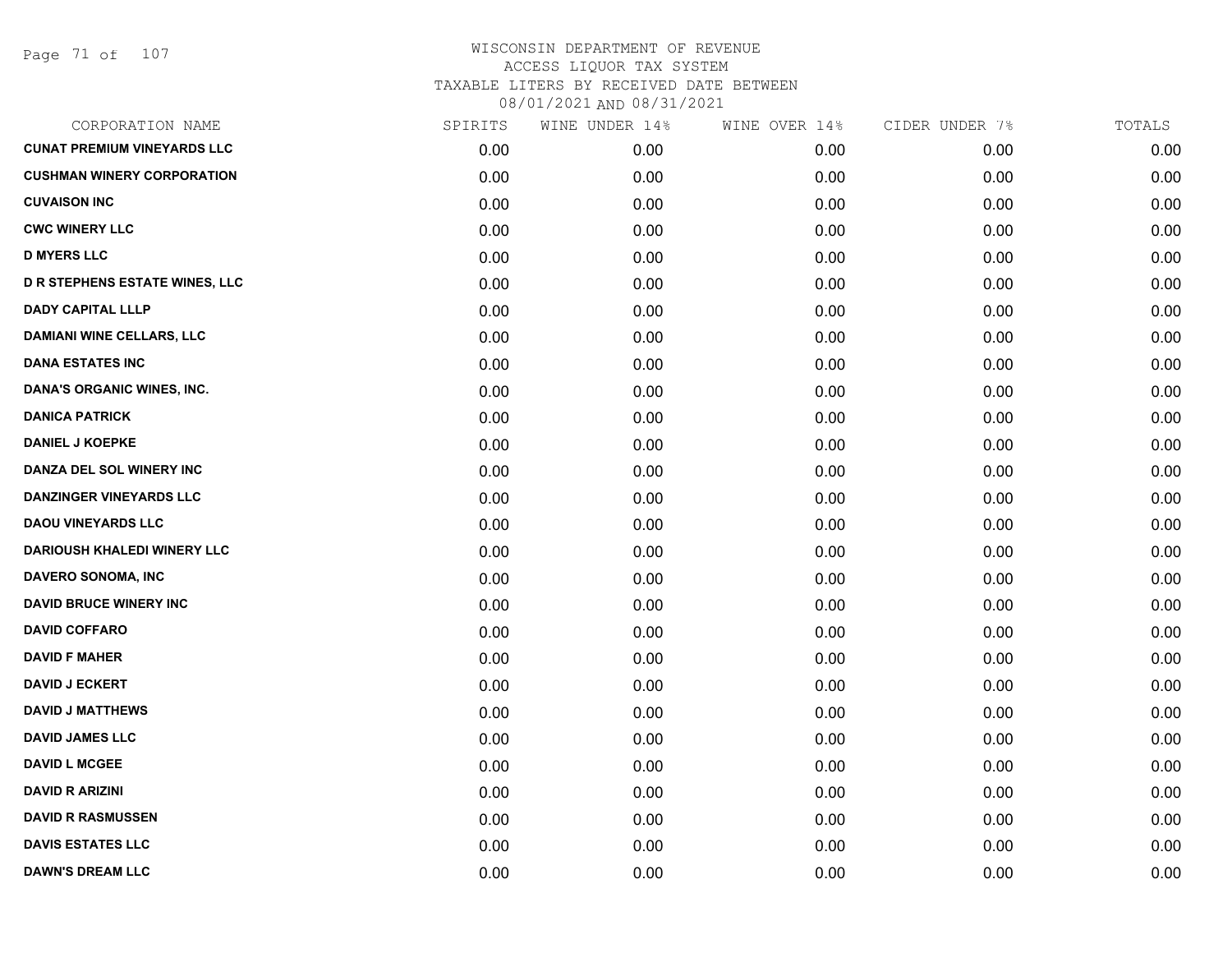Page 72 of 107

| CORPORATION NAME                                                         | SPIRITS | WINE UNDER 14% | WINE OVER 14% | CIDER UNDER 7% | TOTALS    |
|--------------------------------------------------------------------------|---------|----------------|---------------|----------------|-----------|
| DE LA MONTANYA WINERY INC                                                | 0.00    | 0.00           | 0.00          | 0.00           | 0.00      |
| DE TIERRA VINEYARD LLC                                                   | 0.00    | 0.00           | 0.00          | 0.00           | 0.00      |
| <b>DEAN VINCENT BORDIGIONI</b>                                           | 0.00    | 0.00           | 0.00          | 0.00           | 0.00      |
| DEERFIELD RANCH WINERY LLC                                               | 0.00    | 0.00           | 0.00          | 0.00           | 0.00      |
| <b>DEHLINGER WINERY, LLC</b>                                             | 0.00    | 0.00           | 0.00          | 0.00           | 0.00      |
| DEL DOTTO VINEYARDS INC                                                  | 0.00    | 0.00           | 0.00          | 0.00           | 0.00      |
| <b>DELFINO FARMS LLC</b>                                                 | 0.00    | 0.00           | 0.00          | 0.00           | 0.00      |
| <b>DELICATO VINEYARDS INC</b>                                            | 0.00    | 0.00           | 0.00          | 0.00           | 0.00      |
| <b>DELILLE CELLARS LLC</b>                                               | 0.00    | 0.00           | 0.00          | 0.00           | 0.00      |
| <b>DELLA TERRA LLC</b>                                                   | 0.00    | $-723.00$      | 0.00          | 0.00           | $-723.00$ |
| <b>DENNIS R ONEIL</b>                                                    | 0.00    | 0.00           | 0.00          | 0.00           | 0.00      |
| <b>DIAMOND MOUNTAIN VINEYARD COMPANY INC</b>                             | 0.00    | 0.00           | 0.00          | 0.00           | 0.00      |
| <b>DIANA HOBSON</b>                                                      | 0.00    | 0.00           | 0.00          | 0.00           | 0.00      |
| <b>DINO DINA</b>                                                         | 0.00    | 0.00           | 0.00          | 0.00           | 0.00      |
| DIXONS AUTUMN HARVEST WINERY, LLC                                        | 0.00    | 0.00           | 0.00          | 0.00           | 0.00      |
| <b>DOMAINE CARNEROS LTD</b>                                              | 0.00    | 0.00           | 0.00          | 0.00           | 0.00      |
| <b>DOMAINE CHANDON INC</b>                                               | 0.00    | 0.00           | 0.00          | 0.00           | 0.00      |
| DOMAINE DE LA TERRE ROUGE LTD                                            | 0.00    | 0.00           | 0.00          | 0.00           | 0.00      |
| <b>DOMAINE DE MARIA SOTER LLC</b>                                        | 0.00    | 0.00           | 0.00          | 0.00           | 0.00      |
| <b>DOMAINE DROUHIN OREGON LLC</b>                                        | 0.00    | 0.00           | 0.00          | 0.00           | 0.00      |
| <b>DOMAINE SERENE VINEYARDS &amp; WINERY INC</b>                         | 0.00    | 0.00           | 0.00          | 0.00           | 0.00      |
| <b>DOMINICK CHIRICHILLO</b>                                              | 0.00    | 0.00           | 0.00          | 0.00           | 0.00      |
| <b>DON GRASSE</b>                                                        | 0.00    | 0.00           | 0.00          | 0.00           | 0.00      |
| <b>DON SEBASTIANI &amp; SONS INTERNATIONAL WINE</b><br><b>NEGOCIANTS</b> | 0.00    | 0.00           | 0.00          | 0.00           | 0.00      |
| <b>DONALD PHILLIPS HILL JR</b>                                           | 0.00    | 0.00           | 0.00          | 0.00           | 0.00      |
| DONATI FAMILY VINEYARD, INC                                              | 0.00    | 0.00           | 0.00          | 0.00           | 0.00      |
| DONELAN FAMILY WINE CELLARS LLC                                          | 0.00    | 0.00           | 0.00          | 0.00           | 0.00      |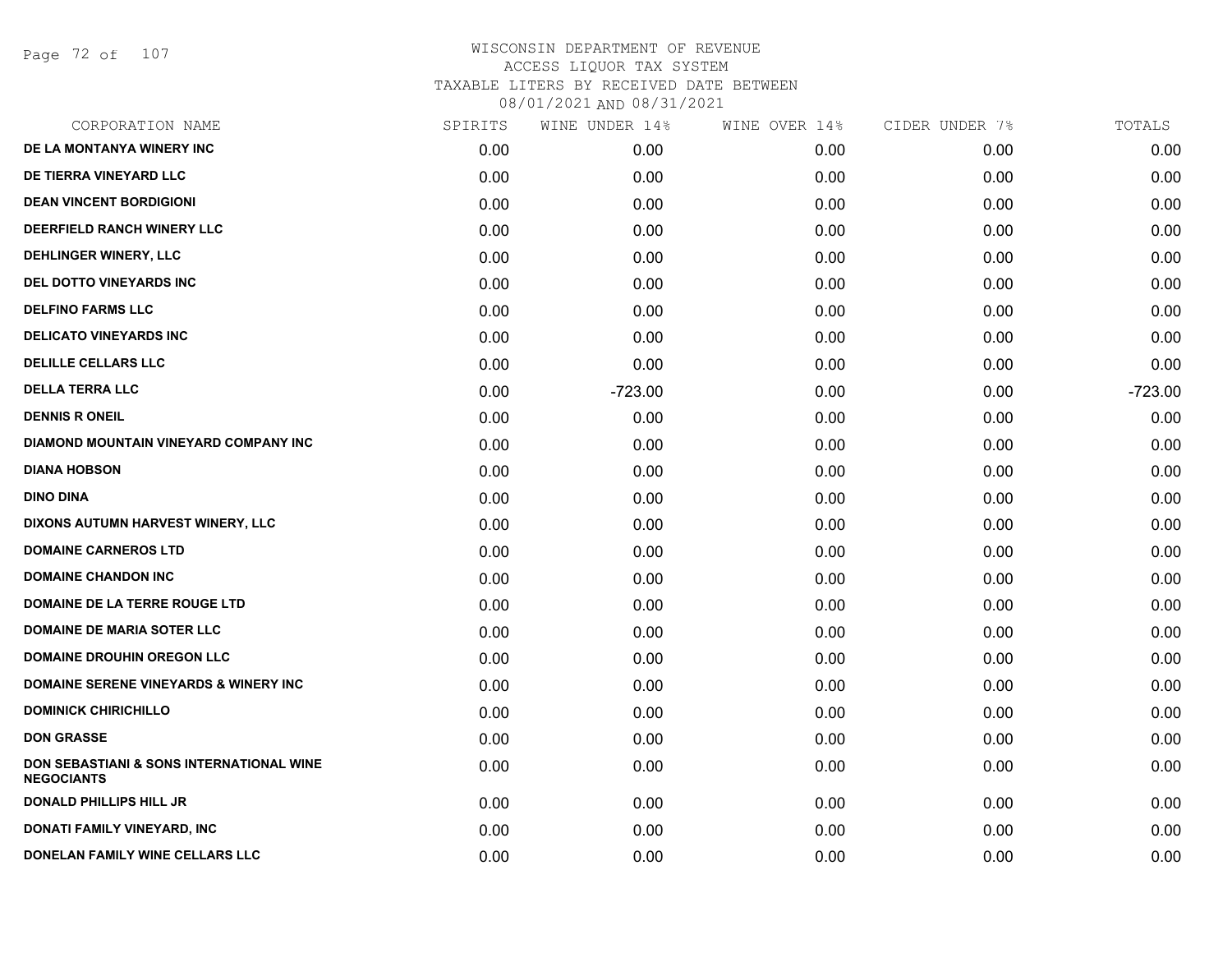Page 73 of 107

| CORPORATION NAME                    | SPIRITS | WINE UNDER 14% | WINE OVER 14% | CIDER UNDER 7% | TOTALS |
|-------------------------------------|---------|----------------|---------------|----------------|--------|
| <b>DONGYI INTERNATIONAL LLC</b>     | 0.00    | 0.00           | 0.00          | 0.00           | 0.00   |
| <b>DOROTHY PANELLA</b>              | 0.00    | 0.00           | 0.00          | 0.00           | 0.00   |
| <b>DOSSEY VINEYARDS LLC</b>         | 0.00    | 0.00           | 0.00          | 0.00           | 0.00   |
| <b>DOUBLE CANYON VINEYARDS LLC</b>  | 0.00    | 0.00           | 0.00          | 0.00           | 0.00   |
| DOUKENIE WINERY, INC.               | 0.00    | 0.00           | 0.00          | 0.00           | 0.00   |
| DRAGONETTE CELLARS LLC              | 0.00    | 0.00           | 0.00          | 0.00           | 0.00   |
| DRAKE MAKES WINE, INC.              | 0.00    | 0.00           | 0.00          | 0.00           | 0.00   |
| DRUMLIN RIDGE WINERY LLC            | 0.00    | 0.00           | 0.00          | 0.00           | 0.00   |
| DRY CREEK VINEYARD INC              | 0.00    | 0.00           | 0.00          | 0.00           | 0.00   |
| <b>DSC INVESTORS INC</b>            | 0.00    | 0.00           | 0.00          | 0.00           | 0.00   |
| <b>DUCKHORN WINE COMPANY</b>        | 0.00    | 0.00           | 0.00          | 0.00           | 0.00   |
| <b>DUDLEY VINEYARD</b>              | 0.00    | 0.00           | 0.00          | 0.00           | 0.00   |
| <b>DUMOL WINERY LLC</b>             | 0.00    | 0.00           | 0.00          | 0.00           | 0.00   |
| <b>DUNHAM CELLARS LLC</b>           | 0.00    | 0.00           | 0.00          | 0.00           | 0.00   |
| <b>DUNN VINEYARDS LLC</b>           | 0.00    | 0.00           | 0.00          | 0.00           | 0.00   |
| DUPLIN WINE CELLARS INC             | 0.00    | 0.00           | 0.00          | 0.00           | 0.00   |
| <b>DURANT VINEYARDS LLC</b>         | 0.00    | 0.00           | 0.00          | 0.00           | 0.00   |
| DUTTON GOLDFIELD WINERY LLC         | 0.00    | 0.00           | 0.00          | 0.00           | 0.00   |
| E & J GALLO WINERY                  | 0.00    | 0.00           | 0.00          | 0.00           | 0.00   |
| <b>E STRING CELLARS LLC</b>         | 0.00    | 0.00           | 0.00          | 0.00           | 0.00   |
| <b>EAGLES LANDING WINERY LLC</b>    | 0.00    | 0.00           | 0.00          | 0.00           | 0.00   |
| <b>EAST BRANCH WINERY, INC.</b>     | 0.00    | 9.75           | 2.25          | 0.00           | 12.00  |
| <b>EASTERN RIDGES VINEYARD, LLC</b> | 0.00    | 0.00           | 0.00          | 0.00           | 0.00   |
| <b>EBERLE WINERY LP</b>             | 0.00    | 0.00           | 0.00          | 0.00           | 0.00   |
| EDEN ICE CIDER COMPANY INC.         | 0.00    | 0.00           | 0.00          | 0.00           | 0.00   |
| <b>EDWARDS WINES, LLC</b>           | 0.00    | 0.00           | 0.00          | 0.00           | 0.00   |
| EHREN JORDAN WINE CELLARS LLC       | 0.00    | 0.00           | 0.00          | 0.00           | 0.00   |
| <b>EILEEN BRYS</b>                  | 0.00    | 0.00           | 0.00          | 0.00           | 0.00   |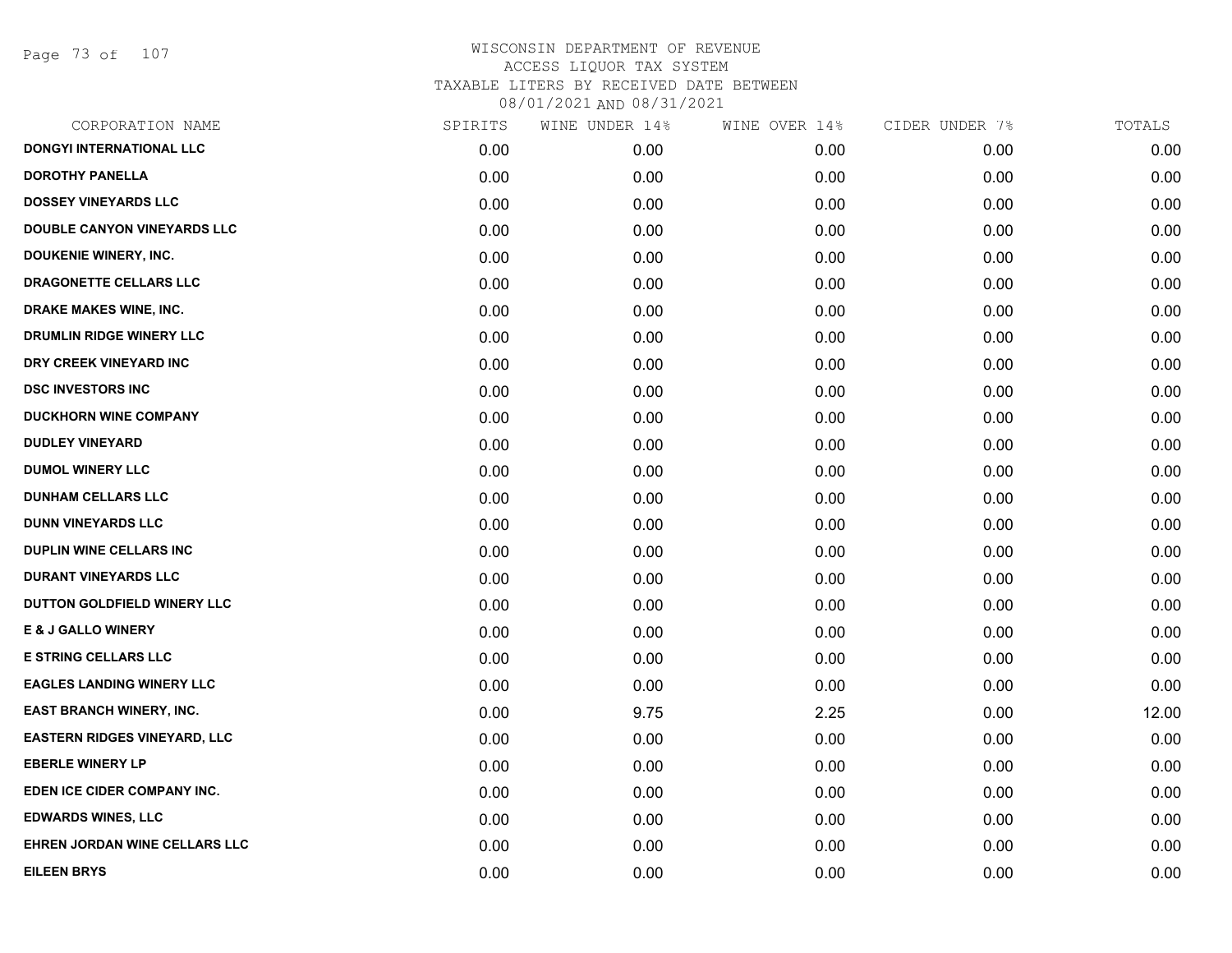Page 74 of 107

| CORPORATION NAME                   | SPIRITS | WINE UNDER 14% | WINE OVER 14% | CIDER UNDER 7% | TOTALS |
|------------------------------------|---------|----------------|---------------|----------------|--------|
| <b>ELEGANCE PROPERTIES LLC</b>     | 0.00    | 0.00           | 0.00          | 0.00           | 0.00   |
| <b>ELISABETH W KLEIN</b>           | 0.00    | 0.00           | 0.00          | 0.00           | 0.00   |
| ELK COVE VINEYARDS INC             | 0.00    | 0.00           | 0.00          | 0.00           | 0.00   |
| <b>ELV-OREGON LLC</b>              | 0.00    | 0.00           | 0.00          | 0.00           | 0.00   |
| <b>EMILIO GUGLIELMO WINERY INC</b> | 0.00    | 0.00           | 0.00          | 0.00           | 0.00   |
| <b>EMMITT-SCORSONE WINES LLC</b>   | 0.00    | 0.00           | 0.00          | 0.00           | 0.00   |
| <b>EMMOLO RIVER RANCH LLC</b>      | 0.00    | 0.00           | 0.00          | 0.00           | 0.00   |
| <b>ENTENTE SPIRITS LLC</b>         | 0.00    | 0.00           | 0.00          | 0.00           | 0.00   |
| <b>EOLA HILLS WINE CELLARS INC</b> | 0.00    | 0.00           | 0.00          | 0.00           | 0.00   |
| EPONA ESTATE VINEYARD LLC          | 0.00    | 0.00           | 0.00          | 0.00           | 0.00   |
| <b>ERIC FLANAGAN</b>               | 0.00    | 0.00           | 0.00          | 0.00           | 0.00   |
| ERIC TRUMP WINE MANUFACTURING LLC  | 0.00    | 0.00           | 0.00          | 0.00           | 0.00   |
| ERIK MILLER WINES, INC.            | 0.00    | 0.00           | 0.00          | 0.00           | 0.00   |
| <b>ERNEST VINEYARDS LLC</b>        | 0.00    | 0.00           | 0.00          | 0.00           | 0.00   |
| <b>ETHAN KELLER</b>                | 0.00    | 0.00           | 0.00          | 0.00           | 0.00   |
| <b>EUGENE PERATA</b>               | 0.00    | 0.00           | 0.00          | 0.00           | 0.00   |
| <b>F KORBEL &amp; BROS INC</b>     | 0.00    | 0.00           | 0.00          | 0.00           | 0.00   |
| <b>FAETHM INC</b>                  | 0.00    | 0.00           | 0.00          | 0.00           | 0.00   |
| <b>FAIRWINDS ESTATE, LLC</b>       | 0.00    | 0.00           | 0.00          | 0.00           | 0.00   |
| <b>FANTESCA LLC</b>                | 0.00    | 0.00           | 0.00          | 0.00           | 0.00   |
| <b>FAT BOYS INC</b>                | 0.00    | 0.00           | 0.00          | 0.00           | 0.00   |
| <b>FAWN CREEK WINERY LLC</b>       | 0.00    | 0.00           | 0.00          | 0.00           | 0.00   |
| <b>FAZELI VINEYARDS, LLC</b>       | 0.00    | 0.00           | 0.00          | 0.00           | 0.00   |
| <b>FENESTRA WINERY INC</b>         | 0.00    | 0.00           | 0.00          | 0.00           | 0.00   |
| FENN VALLEY VINEYARDS, INC.        | 0.00    | 0.00           | 0.00          | 0.00           | 0.00   |
| FERMENTED SCIENCES II INC          | 0.00    | 0.00           | 0.00          | 0.00           | 0.00   |
| <b>FERMENTING CELLARS LLC</b>      | 0.00    | 0.00           | 0.00          | 0.00           | 0.00   |
| FERMENTORIUM BEVERAGE COMPANY LLC  | 0.00    | 0.00           | 0.00          | 0.00           | 0.00   |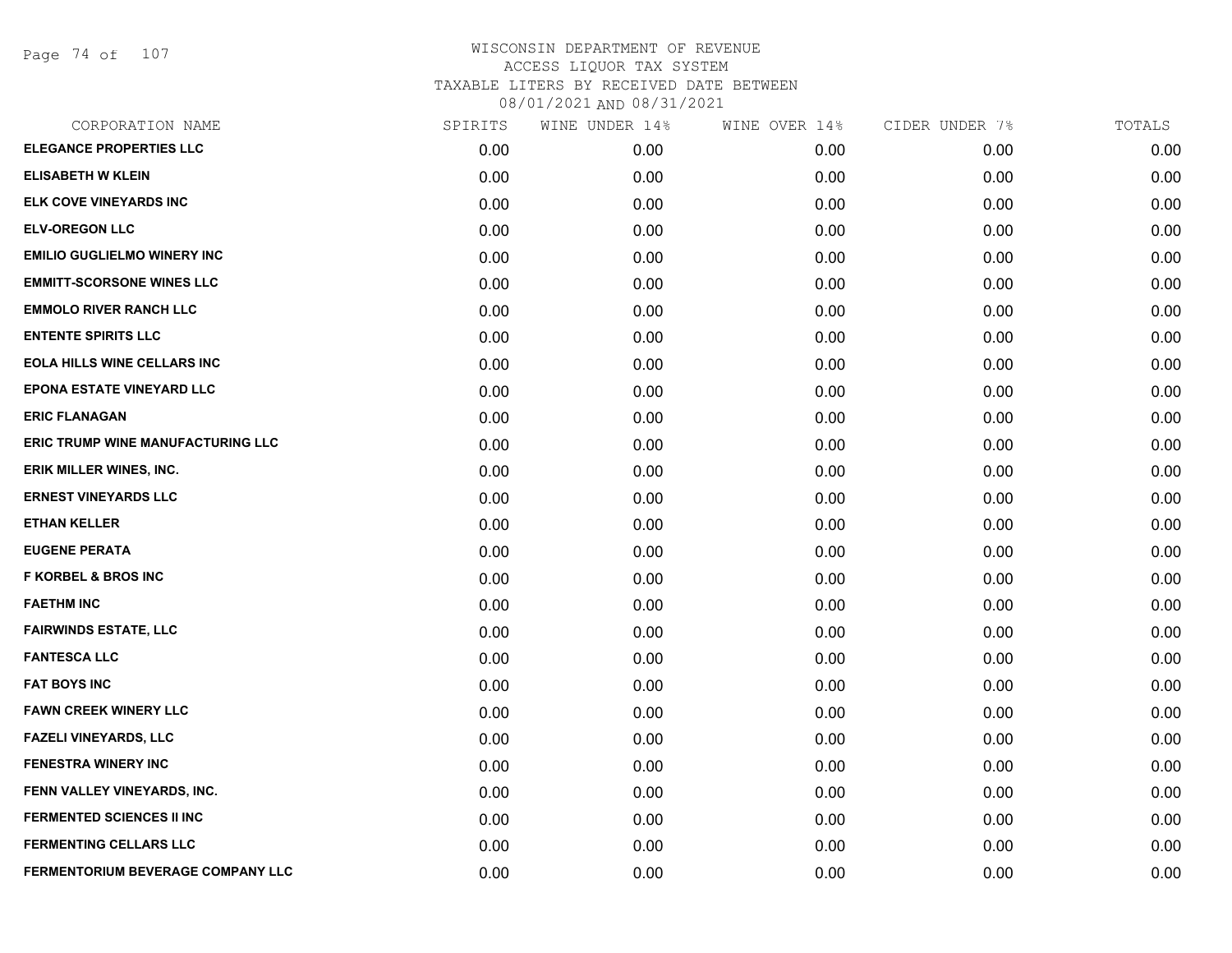Page 75 of 107

|      | WINE UNDER 14% | WINE OVER 14% |      | TOTALS         |
|------|----------------|---------------|------|----------------|
| 0.00 | 0.00           | 0.00          | 0.00 | 0.00           |
| 0.00 | 0.00           | 0.00          | 0.00 | 0.00           |
| 0.00 | 0.00           | 0.00          | 0.00 | 0.00           |
| 0.00 | 0.00           | 0.00          | 0.00 | 0.00           |
| 0.00 | 0.00           | 0.00          | 0.00 | 0.00           |
| 0.00 | 0.00           | 0.00          | 0.00 | 0.00           |
| 0.00 | 0.00           | 0.00          | 0.00 | 0.00           |
| 0.00 | 0.00           | 0.00          | 0.00 | 0.00           |
| 0.00 | 0.00           | 0.00          | 0.00 | 0.00           |
| 0.00 | 0.00           | 0.00          | 0.00 | 0.00           |
| 0.00 | 0.00           | 0.00          | 0.00 | 0.00           |
| 0.00 | 0.00           | 0.00          | 0.00 | 0.00           |
| 0.00 | 0.00           | 0.00          | 0.00 | 0.00           |
| 0.00 | 0.00           | 0.00          | 0.00 | 0.00           |
| 0.00 | 0.00           | 0.00          | 0.00 | 0.00           |
| 0.00 | 0.00           | 0.00          | 0.00 | 0.00           |
| 0.00 | 0.00           | 0.00          | 0.00 | 0.00           |
| 0.00 | 0.00           | 0.00          | 0.00 | 0.00           |
| 0.00 | 0.00           | 0.00          | 0.00 | 0.00           |
| 0.00 | 0.00           | 0.00          | 0.00 | 0.00           |
| 0.00 | 0.00           | 0.00          | 0.00 | 0.00           |
| 0.00 | 0.00           | 0.00          | 0.00 | 0.00           |
| 0.00 | 0.00           | 0.00          | 0.00 | 0.00           |
| 0.00 | 0.00           | 0.00          | 0.00 | 0.00           |
| 0.00 | 0.00           | 0.00          | 0.00 | 0.00           |
| 0.00 | 0.00           | 0.00          | 0.00 | 0.00           |
| 0.00 | 0.00           | 0.00          | 0.00 | 0.00           |
| 0.00 | 0.00           | 0.00          | 0.00 | 0.00           |
|      | SPIRITS        |               |      | CIDER UNDER 7% |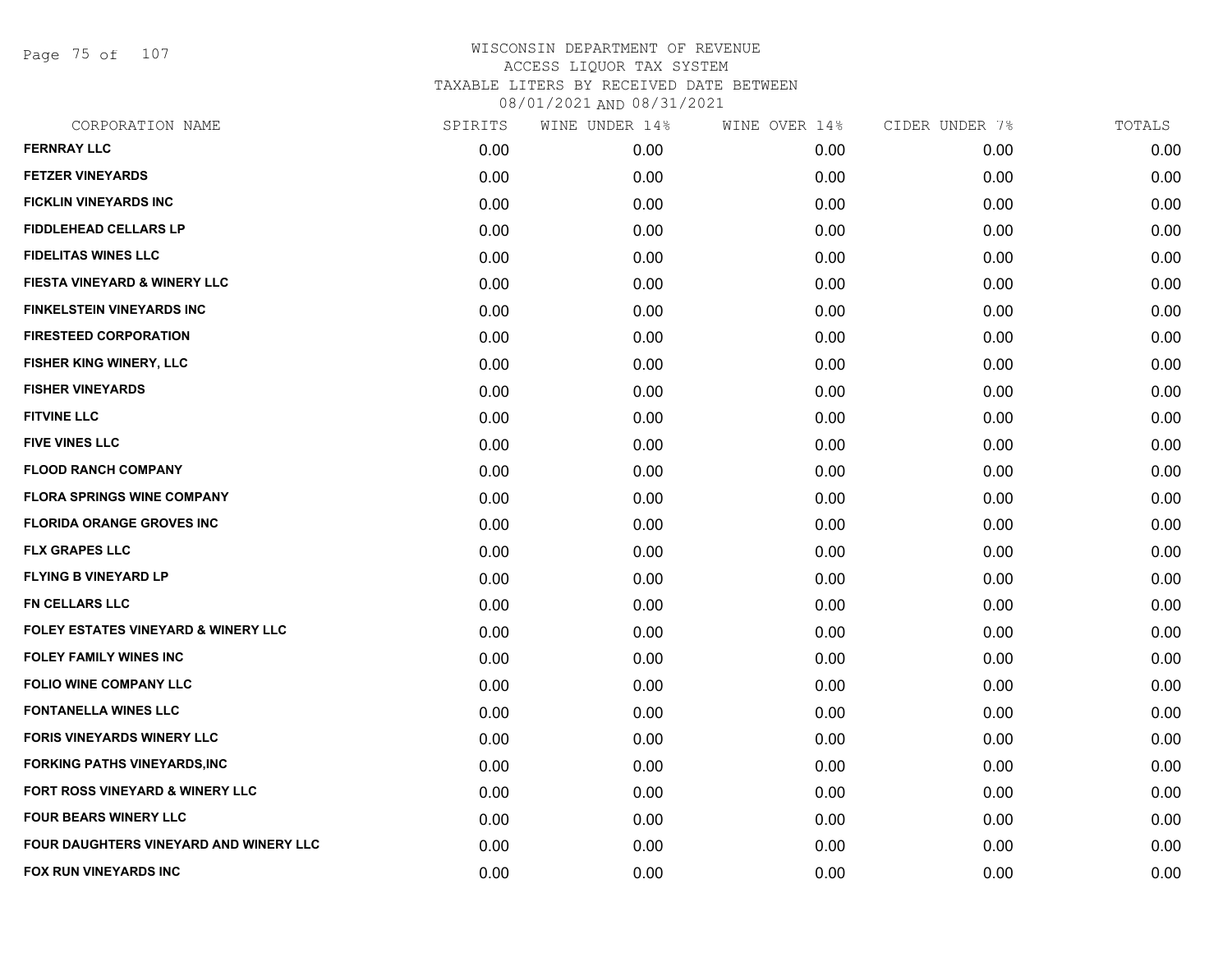Page 76 of 107

| CORPORATION NAME                      | SPIRITS | WINE UNDER 14% | WINE OVER 14% | CIDER UNDER 7% | TOTALS |
|---------------------------------------|---------|----------------|---------------|----------------|--------|
| <b>FOXEN VINEYARD INC</b>             | 0.00    | 0.00           | 0.00          | 0.00           | 0.00   |
| <b>FRANCIS COPPOLA WINERY LLC</b>     | 0.00    | 0.00           | 0.00          | 0.00           | 0.00   |
| FRANK FAMILY VINEYARDS LLC            | 0.00    | 0.00           | 0.00          | 0.00           | 0.00   |
| <b>FRED C SCHERRER</b>                | 0.00    | 0.00           | 0.00          | 0.00           | 0.00   |
| <b>FREDERICK QUANDT</b>               | 0.00    | 0.00           | 0.00          | 0.00           | 0.00   |
| <b>FREEMAN FAMILY WINERY LLC</b>      | 0.00    | 0.00           | 0.00          | 0.00           | 0.00   |
| <b>FREIXENET SONOMA CAVES INC</b>     | 0.00    | 0.00           | 0.00          | 0.00           | 0.00   |
| <b>FRESH GRAPES LLC</b>               | 0.00    | 0.00           | 0.00          | 0.00           | 0.00   |
| FREY FAMILY WINERY LLC                | 0.00    | 0.00           | 0.00          | 0.00           | 0.00   |
| <b>FREY VINEYARDS LTD</b>             | 0.00    | 0.00           | 0.00          | 0.00           | 0.00   |
| <b>FROGS LEAP WINERY</b>              | 0.00    | 0.00           | 0.00          | 0.00           | 0.00   |
| <b>FROGTOWN CELLARS LLP</b>           | 0.00    | 0.00           | 0.00          | 0.00           | 0.00   |
| <b>FROST WINES LLC</b>                | 0.00    | 0.00           | 0.00          | 0.00           | 0.00   |
| FRUIT OF THE WOODS WINE CELLAR, INC.  | 0.00    | 0.00           | 0.00          | 0.00           | 0.00   |
| <b>FULCRUM WINES LLC</b>              | 0.00    | 0.00           | 0.00          | 0.00           | 0.00   |
| FULKERSON WINE CELLARS LLC            | 0.00    | 0.00           | 0.00          | 0.00           | 0.00   |
| <b>FULLERTON WINES, INC</b>           | 0.00    | 0.00           | 0.00          | 0.00           | 0.00   |
| <b>FURTHERMORE LLC</b>                | 0.00    | 0.00           | 0.00          | 0.00           | 0.00   |
| <b>G GRAHAM WINES INC</b>             | 0.00    | 0.00           | 0.00          | 0.00           | 0.00   |
| <b>GALANTE FAMILY WINERY INC</b>      | 0.00    | 0.00           | 0.00          | 0.00           | 0.00   |
| <b>GALENA CELLARS INC</b>             | 0.00    | 0.00           | 0.00          | 0.00           | 0.00   |
| <b>GALLICA WINES LLC</b>              | 0.00    | 0.00           | 0.00          | 0.00           | 0.00   |
| <b>GAMBA VINEYARDS AND WINERY LLC</b> | 0.00    | 0.00           | 0.00          | 0.00           | 0.00   |
| <b>GAMBLE FAMILY VINEYARDS LLC</b>    | 0.00    | 0.00           | 0.00          | 0.00           | 0.00   |
| <b>GANDONA INC</b>                    | 0.00    | 0.00           | 0.00          | 0.00           | 0.00   |
| <b>GARDEN CREEK VINEYARDS, LLC</b>    | 0.00    | 0.00           | 0.00          | 0.00           | 0.00   |
| <b>GARGIULO VINEYARD LLC</b>          | 0.00    | 0.00           | 0.00          | 0.00           | 0.00   |
| <b>GARROD TRUST</b>                   | 0.00    | 0.00           | 0.00          | 0.00           | 0.00   |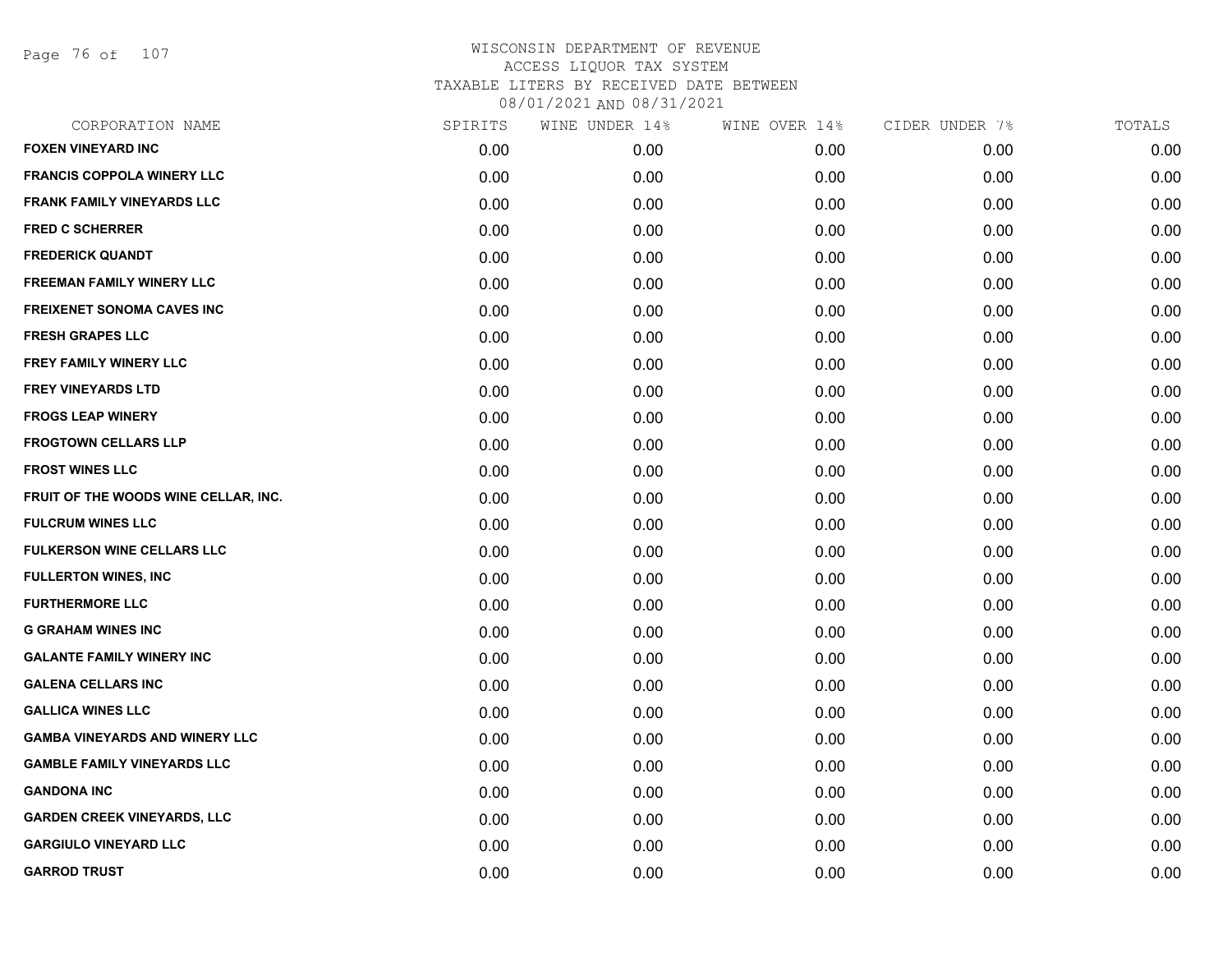Page 77 of 107

| CORPORATION NAME                           | SPIRITS | WINE UNDER 14% | WINE OVER 14% | CIDER UNDER 7% | TOTALS |
|--------------------------------------------|---------|----------------|---------------|----------------|--------|
| <b>GARY FRANSCIONI, INC.</b>               | 0.00    | 0.00           | 0.00          | 0.00           | 0.00   |
| <b>GEARY MARKET INVESTMENT COMPANY LTD</b> | 0.00    | 0.00           | 0.00          | 0.00           | 0.00   |
| <b>GEMSTONE VINEYARDS LLC</b>              | 0.00    | 0.00           | 0.00          | 0.00           | 0.00   |
| <b>GENERATIONS OF SONOMA LLC</b>           | 0.00    | 0.00           | 0.00          | 0.00           | 0.00   |
| <b>GENESEO PARTNERS LP</b>                 | 0.00    | 0.00           | 0.00          | 0.00           | 0.00   |
| <b>GEORGE O HENDRY</b>                     | 0.00    | 0.00           | 0.00          | 0.00           | 0.00   |
| <b>GEORGE RONALD DENNER</b>                | 0.00    | 0.00           | 0.00          | 0.00           | 0.00   |
| <b>GEORGIA WINES, INC</b>                  | 0.00    | 0.00           | 0.00          | 0.00           | 0.00   |
| <b>GERALD E FORTH</b>                      | 0.00    | 0.00           | 0.00          | 0.00           | 0.00   |
| <b>GF VINEYARDS LLC</b>                    | 0.00    | 0.00           | 0.00          | 0.00           | 0.00   |
| <b>GF WINES LLC</b>                        | 0.00    | 0.00           | 0.00          | 0.00           | 0.00   |
| <b>GIFT SERVICES INC</b>                   | 0.00    | 0.00           | 0.00          | 0.00           | 0.00   |
| <b>GLEASON FAMILY VINEYARDS LP</b>         | 0.00    | 0.00           | 0.00          | 0.00           | 0.00   |
| <b>GLOBAL UNIVERSAL SRL</b>                | 0.00    | 0.00           | 0.00          | 0.00           | 0.00   |
| <b>GOLDIN INVESTMENT II INC</b>            | 0.00    | 0.00           | 0.00          | 0.00           | 0.00   |
| <b>GOLDRIDGEPINOT.COM LLC</b>              | 0.00    | 0.00           | 0.00          | 0.00           | 0.00   |
| <b>GOLDSCHMIDT VINEYARDS LLC</b>           | 0.00    | 0.00           | 0.00          | 0.00           | 0.00   |
| <b>GOOD FOUNDATIONS INC</b>                | 0.00    | 0.00           | 0.00          | 0.00           | 0.00   |
| <b>GOOSE RIDGE LLC</b>                     | 0.00    | 0.00           | 0.00          | 0.00           | 0.00   |
| <b>GRAPE VISIONS LLC</b>                   | 0.00    | 0.00           | 0.00          | 0.00           | 0.00   |
| <b>GRAPES &amp; GRAIN L.L.C.</b>           | 0.00    | 0.00           | 0.00          | 0.00           | 0.00   |
| <b>GRASSINI FAMILY VINEYARDS LLC</b>       | 0.00    | 0.00           | 0.00          | 0.00           | 0.00   |
| <b>GREEN FAMILY WINERY LLC</b>             | 0.00    | 0.00           | 0.00          | 0.00           | 0.00   |
| <b>GREG MICHAEL CELLARS, LLC</b>           | 0.00    | 0.00           | 0.00          | 0.00           | 0.00   |
| <b>GREG SANDERS</b>                        | 0.00    | 0.00           | 0.00          | 0.00           | 0.00   |
| <b>GREGORY EDWARD GRAZIANO</b>             | 0.00    | 0.00           | 0.00          | 0.00           | 0.00   |
| <b>GRGICH HILLS CELLAR</b>                 | 0.00    | 0.00           | 0.00          | 0.00           | 0.00   |
| <b>GRIEB OPTIMAL WINECRAFTING LLC</b>      | 0.00    | 0.00           | 0.00          | 0.00           | 0.00   |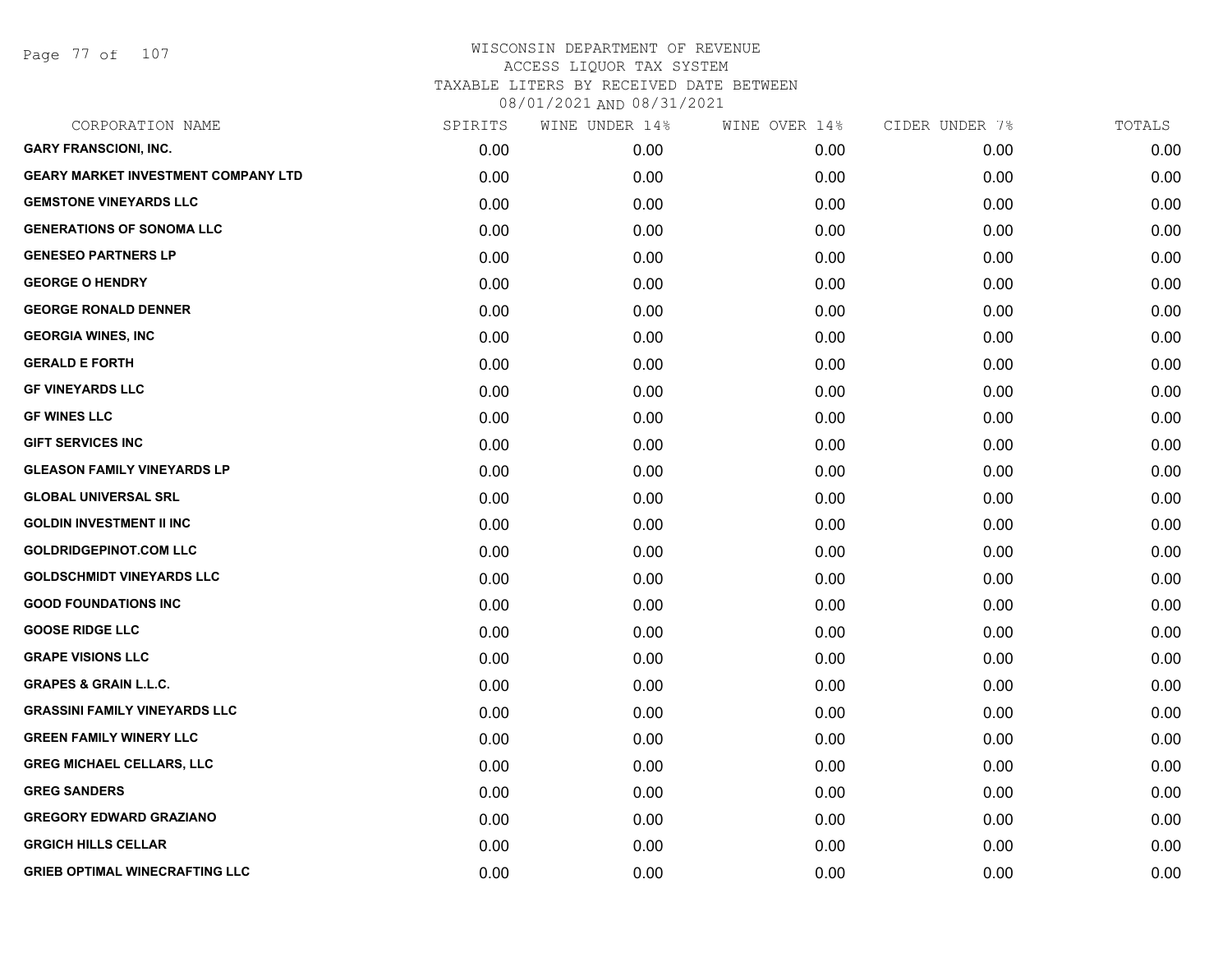Page 78 of 107

| CORPORATION NAME                           | SPIRITS | WINE UNDER 14% | WINE OVER 14% | CIDER UNDER 7% | TOTALS |
|--------------------------------------------|---------|----------------|---------------|----------------|--------|
| <b>GROENNFELL MEADERY LLC</b>              | 0.00    | 0.00           | 0.00          | 0.00           | 0.00   |
| <b>GROTH VINEYARDS &amp; WINERY LLC</b>    | 0.00    | 0.00           | 0.00          | 0.00           | 0.00   |
| <b>GROUNDED WINE PROJECT LLC</b>           | 0.00    | 0.00           | 0.00          | 0.00           | 0.00   |
| <b>GROVE ACQUISITION LLC</b>               | 0.00    | 0.00           | 0.00          | 0.00           | 0.00   |
| <b>GULLETT &amp; GULLETT</b>               | 0.00    | 0.00           | 0.00          | 0.00           | 0.00   |
| H DE V LLC                                 | 0.00    | 0.00           | 0.00          | 0.00           | 0.00   |
| <b>HAFNER VINEYARD LLC</b>                 | 0.00    | 0.00           | 0.00          | 0.00           | 0.00   |
| <b>HAGAFEN CELLARS INC</b>                 | 0.00    | 0.00           | 0.00          | 0.00           | 0.00   |
| <b>HAHN ESTATE</b>                         | 0.00    | 0.00           | 0.00          | 0.00           | 0.00   |
| <b>HALF KRAKT LLC</b>                      | 0.00    | 0.00           | 0.00          | 0.00           | 0.00   |
| <b>HALF MOON HILL LLC</b>                  | 0.00    | 0.00           | 0.00          | 0.00           | 0.00   |
| <b>HALL WINES LLC</b>                      | 0.00    | 0.00           | 0.00          | 0.00           | 0.00   |
| <b>HAMEL FAMILY WINES LLC</b>              | 0.00    | 0.00           | 0.00          | 0.00           | 0.00   |
| <b>HAMMLER WINE CORP</b>                   | 0.00    | 0.00           | 0.00          | 0.00           | 0.00   |
| HANDAL-DENIER VINEYARDS, LLC               | 0.00    | 0.00           | 0.00          | 0.00           | 0.00   |
| <b>HANDLEY CELLARS LIMITED PARTNERSHIP</b> | 0.00    | 0.00           | 0.00          | 0.00           | 0.00   |
| <b>HANNA WINERY INC</b>                    | 0.00    | 0.00           | 0.00          | 0.00           | 0.00   |
| <b>HANSJOERG WYSS</b>                      | 0.00    | 0.00           | 0.00          | 0.00           | 0.00   |
| <b>HARBOR HILL FRUIT FARMS INC</b>         | 0.00    | 0.00           | 0.00          | 0.00           | 0.00   |
| HARBOR RIDGE WINERY INC.                   | 0.00    | 0.00           | 0.00          | 0.00           | 0.00   |
| <b>HARLAN ESTATE WINERY INC</b>            | 0.00    | 0.00           | 0.00          | 0.00           | 0.00   |
| <b>HARMELL CELLARS LLC</b>                 | 0.00    | 0.00           | 0.00          | 0.00           | 0.00   |
| <b>HARRIS &amp; HARRIS</b>                 | 0.00    | 0.00           | 0.00          | 0.00           | 0.00   |
| <b>HARROW CELLARS</b>                      | 0.00    | 0.00           | 0.00          | 0.00           | 0.00   |
| <b>HARRY &amp; DAVID HOLDINGS INC</b>      | 0.00    | 0.00           | 0.00          | 0.00           | 0.00   |
| <b>HAUS BEVERAGE, INC</b>                  | 0.00    | 0.00           | 0.00          | 0.00           | 0.00   |
| HAWK AND HORSE VINEYARDS LLC               | 0.00    | 0.00           | 0.00          | 0.00           | 0.00   |
| <b>HAWKES LLC</b>                          | 0.00    | 0.00           | 0.00          | 0.00           | 0.00   |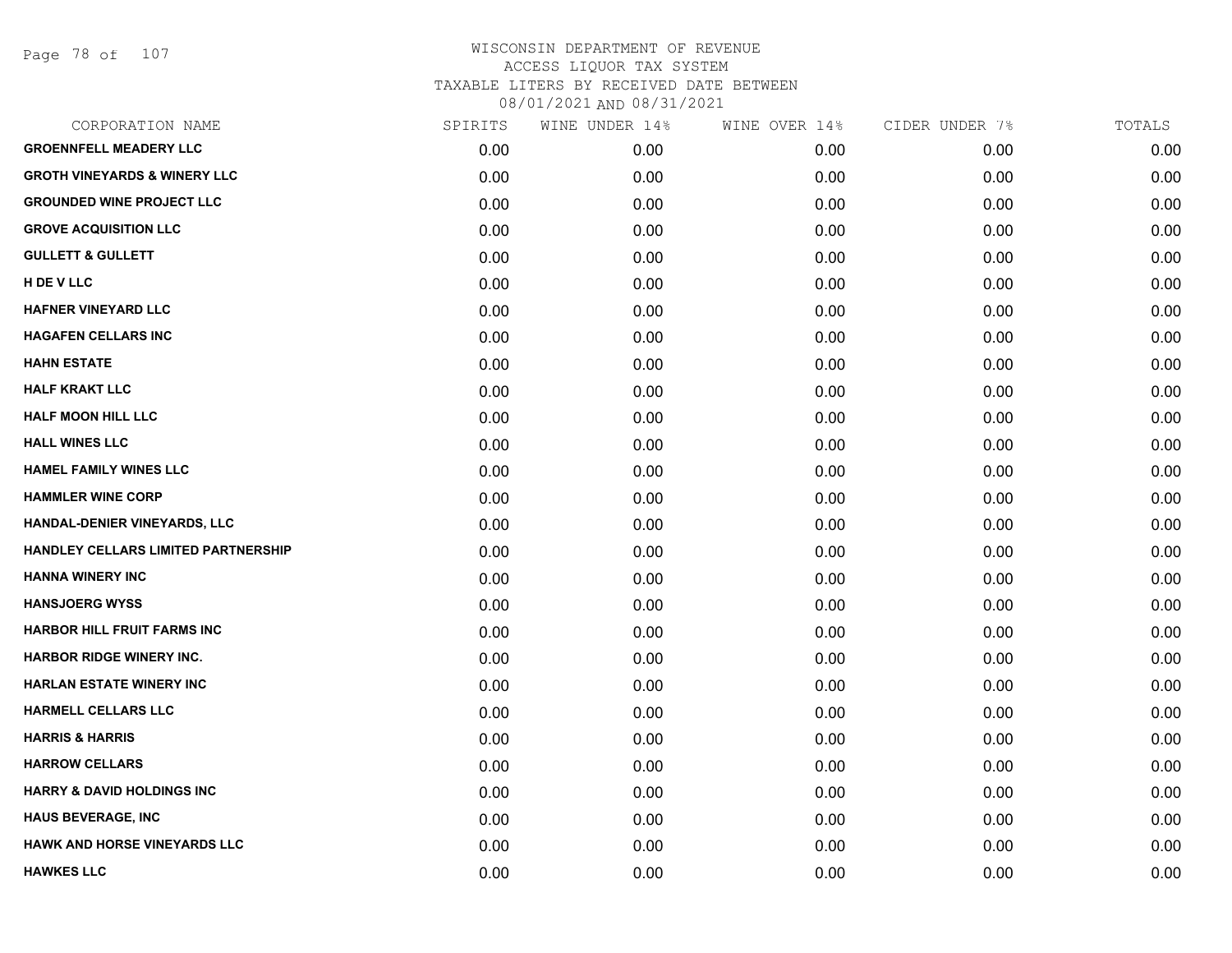| CORPORATION NAME                   | SPIRITS | WINE UNDER 14% | WINE OVER 14% | CIDER UNDER 7% | TOTALS |
|------------------------------------|---------|----------------|---------------|----------------|--------|
| <b>HAZLITT 1852 VINEYARDS INC</b>  | 0.00    | 0.00           | 0.00          | 0.00           | 0.00   |
| <b>HDD LLC</b>                     | 0.00    | 0.00           | 0.00          | 0.00           | 0.00   |
| <b>HEIDRUN MEADERY</b>             | 0.00    | 0.00           | 0.00          | 0.00           | 0.00   |
| <b>HEITZ WINE CELLARS</b>          | 0.00    | 0.00           | 0.00          | 0.00           | 0.00   |
| <b>HEMISPHERE WINE COMPANY INC</b> | 0.00    | 0.00           | 0.00          | 0.00           | 0.00   |
| <b>HEMISPHERES LLC</b>             | 0.00    | 0.00           | 0.00          | 0.00           | 0.00   |
| <b>HERDIE BAISDEN</b>              | 0.00    | 0.00           | 0.00          | 0.00           | 0.00   |
| <b>HERMAN STORY WINES INC</b>      | 0.00    | 0.00           | 0.00          | 0.00           | 0.00   |
| <b>HERON HILL VINEYARDS INC</b>    | 0.00    | 0.00           | 0.00          | 0.00           | 0.00   |
| <b>HESTAN VINEYARDS LLC</b>        | 0.00    | 0.00           | 0.00          | 0.00           | 0.00   |
| <b>HICKORY FARMS LLC</b>           | 0.00    | 0.00           | 0.00          | 0.00           | 0.00   |
| <b>HIDDEN RIDGE VINEYARD LLC</b>   | 0.00    | 0.00           | 0.00          | 0.00           | 0.00   |
| <b>HILL ESTATES INC</b>            | 0.00    | 0.00           | 0.00          | 0.00           | 0.00   |
| <b>HILLSIDE WINERY</b>             | 0.00    | 0.00           | 0.00          | 0.00           | 0.00   |
| <b>HIRSCH WINERY LLC</b>           | 0.00    | 0.00           | 0.00          | 0.00           | 0.00   |
| HOLLYS HILL VINEYARDS LLC          | 0.00    | 0.00           | 0.00          | 0.00           | 0.00   |
| HONIG VINEYARD AND WINERY LLC      | 0.00    | 0.00           | 0.00          | 0.00           | 0.00   |
| <b>HOPE WINE LLC</b>               | 0.00    | 0.00           | 0.00          | 0.00           | 0.00   |
| HORSE & PLOW INC,                  | 0.00    | 0.00           | 0.00          | 0.00           | 0.00   |
| <b>HOUDINI INC</b>                 | 0.00    | 0.00           | 0.00          | 0.00           | 0.00   |
| <b>HOURGLASS WINE COMPANY INC</b>  | 0.00    | 0.00           | 0.00          | 0.00           | 0.00   |
| <b>HQ WINERY LLC</b>               | 0.00    | 0.00           | 0.00          | 0.00           | 0.00   |
| <b>HUA YUAN</b>                    | 0.00    | 0.00           | 0.00          | 0.00           | 0.00   |
| HUNEEUS WINES HOLDCO LLC           | 0.00    | 0.00           | 0.00          | 0.00           | 0.00   |
| HUNT COUNTRY VINEYARDS LLC         | 0.00    | 0.00           | 0.00          | 0.00           | 0.00   |
| <b>HUSCH VINEYARDS INC</b>         | 0.00    | 0.00           | 0.00          | 0.00           | 0.00   |
| <b>HUSIC VINEYARDS LLC</b>         | 0.00    | 0.00           | 0.00          | 0.00           | 0.00   |
| <b>IMAGINARY FACTORY LLC</b>       | 0.00    | 0.00           | 0.00          | 0.00           | 0.00   |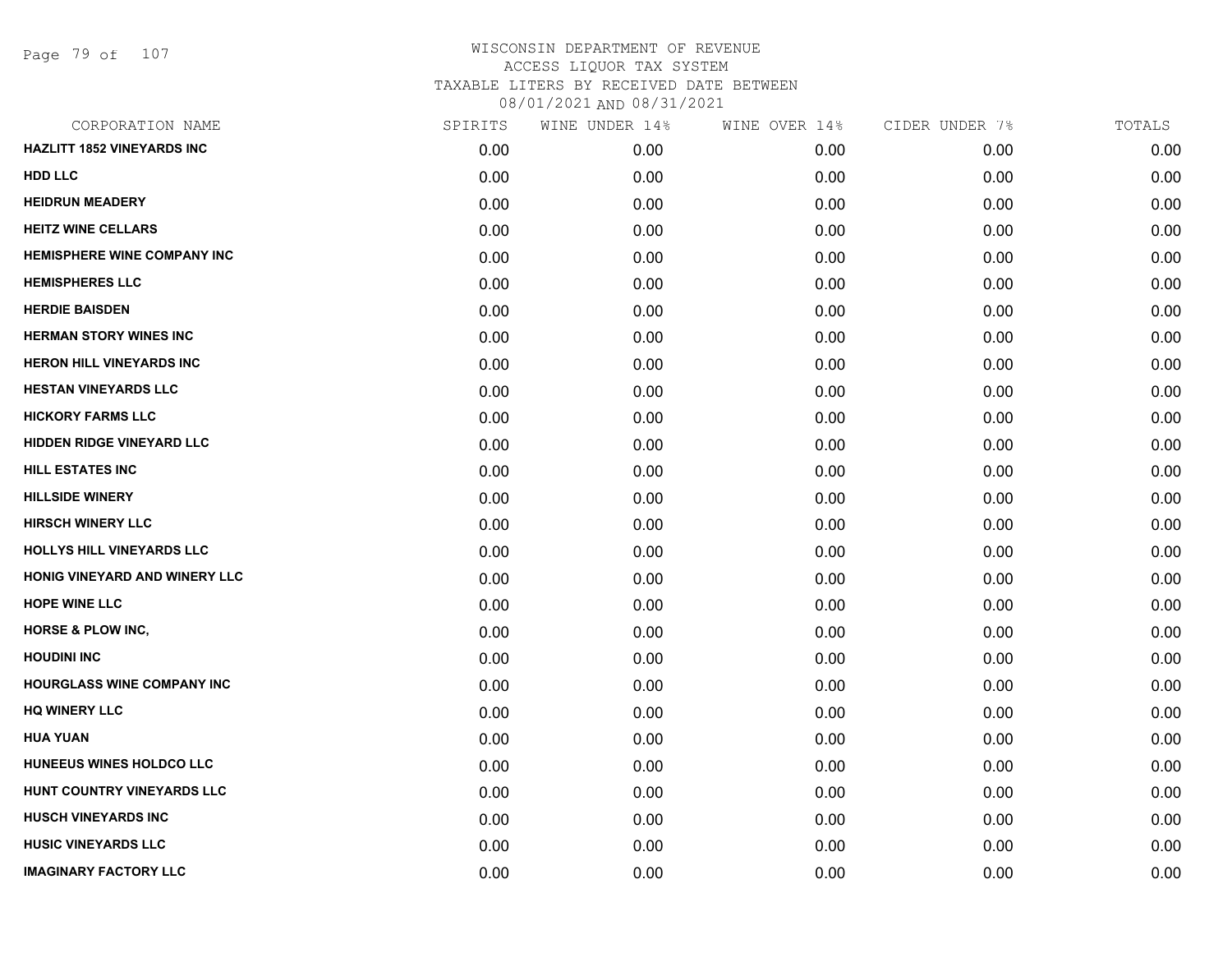Page 80 of 107

| CORPORATION NAME                             | SPIRITS | WINE UNDER 14% | WINE OVER 14% | CIDER UNDER 7% | TOTALS |
|----------------------------------------------|---------|----------------|---------------|----------------|--------|
| <b>INCEPTION WINES LLC</b>                   | 0.00    | 0.00           | 0.00          | 0.00           | 0.00   |
| INCIDER, INC.                                | 0.00    | 0.00           | 0.00          | 0.00           | 0.00   |
| <b>INMAN FAMILY WINES LLC</b>                | 0.00    | 0.00           | 0.00          | 0.00           | 0.00   |
| <b>INVESTOR'S OF AMERICA LP</b>              | 0.00    | 0.00           | 0.00          | 0.00           | 0.00   |
| <b>IRON HORSE VINEYARDS LP</b>               | 0.00    | 0.00           | 0.00          | 0.00           | 0.00   |
| <b>ISENHOWER CELLARS LLC</b>                 | 0.00    | 0.00           | 0.00          | 0.00           | 0.00   |
| <b>ISLAND ORCHARD CIDER LLC</b>              | 0.00    | 0.00           | 0.00          | 0.00           | 0.00   |
| J BLAIR PENCE, TRUSTEE OF PENCE FAMILY TRUST | 0.00    | 0.00           | 0.00          | 0.00           | 0.00   |
| <b>J CELLARS INVESTMENTS LLC</b>             | 0.00    | 0.00           | 0.00          | 0.00           | 0.00   |
| <b>J LOHR WINERY CORP</b>                    | 0.00    | 0.00           | 0.00          | 0.00           | 0.00   |
| J PEDRONCELLI WINERY                         | 0.00    | 0.00           | 0.00          | 0.00           | 0.00   |
| <b>J RICKARDS WINERY LLC</b>                 | 0.00    | 0.00           | 99.75         | 0.00           | 99.75  |
| <b>J WILLETT COMPANIES</b>                   | 0.00    | 0.00           | 0.00          | 0.00           | 0.00   |
| J. DUSI, INC.                                | 0.00    | 0.00           | 0.00          | 0.00           | 0.00   |
| <b>J.W. THOMAS LLC</b>                       | 0.00    | 0.00           | 0.00          | 0.00           | 0.00   |
| <b>J3 WINE PARTNERS LLC</b>                  | 0.00    | 0.00           | 0.00          | 0.00           | 0.00   |
| JACK JOHN INVESTMENTS INC                    | 0.00    | 0.00           | 0.00          | 0.00           | 0.00   |
| <b>JACKSON FAMILY WINES INC</b>              | 0.00    | 0.00           | 0.00          | 0.00           | 0.00   |
| <b>JACKSON WINE LLC</b>                      | 0.00    | 0.00           | 0.00          | 0.00           | 0.00   |
| <b>JACKSON WINERY &amp; VINEYARDS</b>        | 0.00    | 0.00           | 0.00          | 0.00           | 0.00   |
| <b>JACUZZI FAMILY VINEYARDS LLC</b>          | 0.00    | 0.00           | 0.00          | 0.00           | 0.00   |
| <b>JAIME GONZALEZ</b>                        | 0.00    | 0.00           | 0.00          | 0.00           | 0.00   |
| <b>JAM CELLARS INC</b>                       | 0.00    | 0.00           | 0.00          | 0.00           | 0.00   |
| <b>JAMES CZACHOROWSKI</b>                    | 0.00    | 0.00           | 0.00          | 0.00           | 0.00   |
| <b>JAMES L LAMBERT</b>                       | 0.00    | 0.00           | 0.00          | 0.00           | 0.00   |
| <b>JAMES P PROSSER</b>                       | 0.00    | 0.00           | 0.00          | 0.00           | 0.00   |
| <b>JARVIS</b>                                | 0.00    | 0.00           | 0.00          | 0.00           | 0.00   |
| <b>JB GEORGE LLC</b>                         | 0.00    | 0.00           | 0.00          | 0.00           | 0.00   |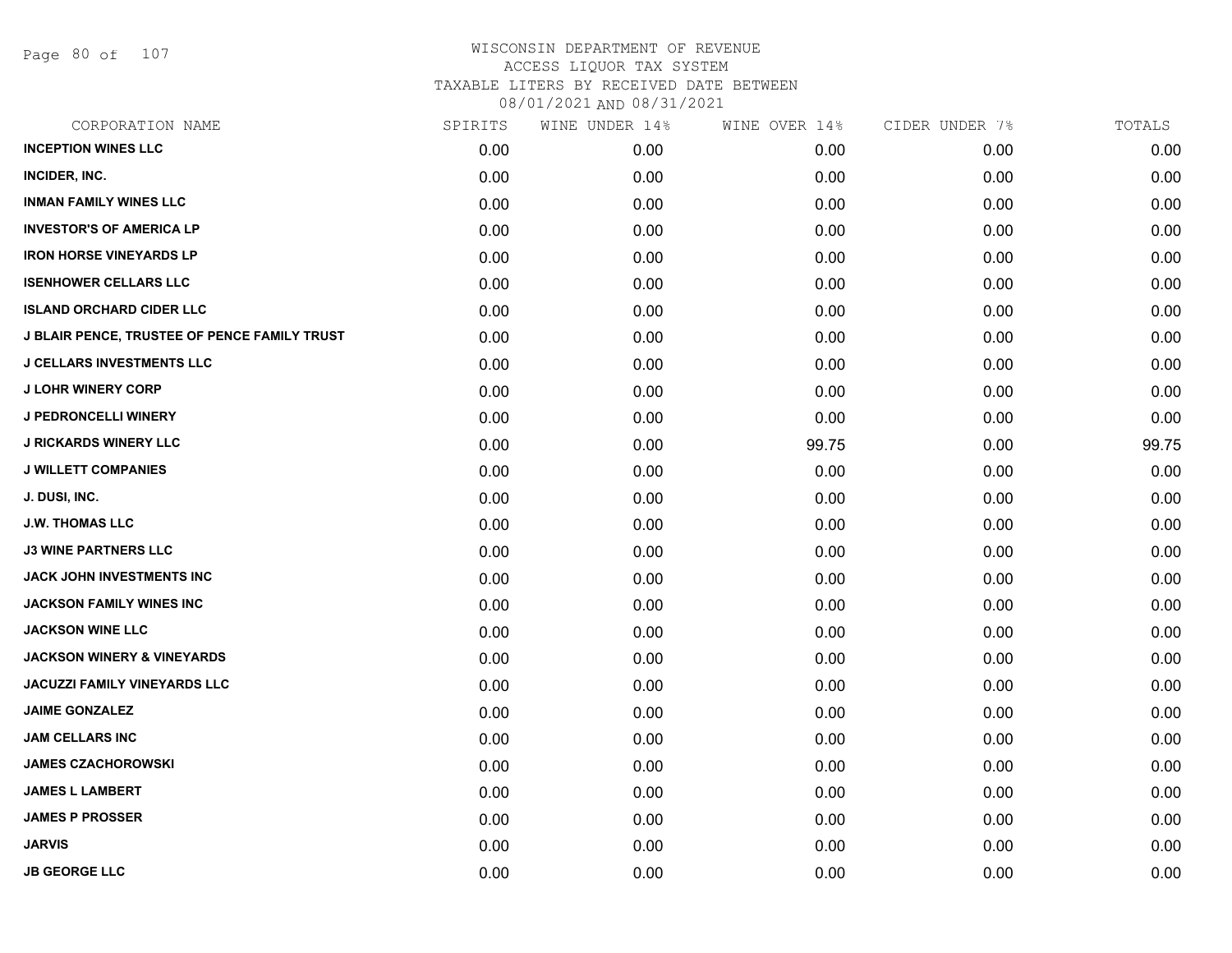Page 81 of 107

| CORPORATION NAME                         | SPIRITS | WINE UNDER 14% | WINE OVER 14% | CIDER UNDER 7% | TOTALS |
|------------------------------------------|---------|----------------|---------------|----------------|--------|
| <b>JC CELLARS INC</b>                    | 0.00    | 0.00           | 0.00          | 0.00           | 0.00   |
| JEFF RUNQUIST WINES INC                  | 0.00    | 0.00           | 0.00          | 0.00           | 0.00   |
| <b>JEFFERY BEMIS</b>                     | 0.00    | 0.00           | 0.00          | 0.00           | 0.00   |
| <b>JEFFREY L STOEGER</b>                 | 0.00    | 0.00           | 0.00          | 0.00           | 0.00   |
| <b>JEFFREY NELSON</b>                    | 0.00    | 0.00           | 0.00          | 0.00           | 0.00   |
| <b>JENNIFER L JACKSON-HARTFORD</b>       | 0.00    | 0.00           | 0.00          | 0.00           | 0.00   |
| <b>JESSIES GROVE WINERY INC</b>          | 0.00    | 0.00           | 0.00          | 0.00           | 0.00   |
| <b>JESSUP CELLARS HOLDING CO LLC</b>     | 0.00    | 0.00           | 0.00          | 0.00           | 0.00   |
| <b>JM CELLARS COMPANY</b>                | 0.00    | 0.00           | 0.00          | 0.00           | 0.00   |
| <b>J-NH WINE GROUP LLC</b>               | 0.00    | 0.00           | 0.00          | 0.00           | 0.00   |
| JOHN ANTHONY VINEYARDS LLC               | 0.00    | 0.00           | 0.00          | 0.00           | 0.00   |
| <b>JOHN BIONDI</b>                       | 0.00    | 0.00           | 0.00          | 0.00           | 0.00   |
| <b>JOHN R LUCAS</b>                      | 0.00    | 0.00           | 0.00          | 0.00           | 0.00   |
| <b>JOHNSON ESTATE WINERY LLC</b>         | 0.00    | 0.00           | 0.00          | 0.00           | 0.00   |
| <b>JONATHAN DALE</b>                     | 0.00    | 0.00           | 0.00          | 0.00           | 0.00   |
| <b>JONES FAMILY WINERY LLC</b>           | 0.00    | 0.00           | 0.00          | 0.00           | 0.00   |
| <b>JORNY'S END LLC</b>                   | 0.00    | 0.00           | 0.00          | 0.00           | 0.00   |
| <b>JOSEPH ALEXANDER VILLICANA II</b>     | 0.00    | 0.00           | 0.00          | 0.00           | 0.00   |
| <b>JOSEPH CALLOW</b>                     | 0.00    | 0.00           | 0.00          | 0.00           | 0.00   |
| <b>JOSEPH PHELPS VINEYARDS LLC</b>       | 0.00    | 0.00           | 0.00          | 0.00           | 0.00   |
| <b>JOSEPH STALLER</b>                    | 0.00    | 0.00           | 0.00          | 0.00           | 0.00   |
| <b>JOSEPH WYNIMKO</b>                    | 0.00    | 0.00           | 0.00          | 0.00           | 0.00   |
| <b>JOYCE VINEYARDS LLC</b>               | 0.00    | 0.00           | 0.00          | 0.00           | 0.00   |
| <b>JUNESHINE INC</b>                     | 0.00    | 0.00           | 0.00          | 0.00           | 0.00   |
| <b>JUST THE TIPSY INC.</b>               | 0.00    | 0.00           | 0.00          | 0.00           | 0.00   |
| <b>JUSTIN VINEYARDS &amp; WINERY LLC</b> | 0.00    | 0.00           | 0.00          | 0.00           | 0.00   |
| <b>JVW CORPORATION</b>                   | 0.00    | 0.00           | 0.00          | 0.00           | 0.00   |
| <b>K VINTNERS LLC</b>                    | 0.00    | 0.00           | 0.00          | 0.00           | 0.00   |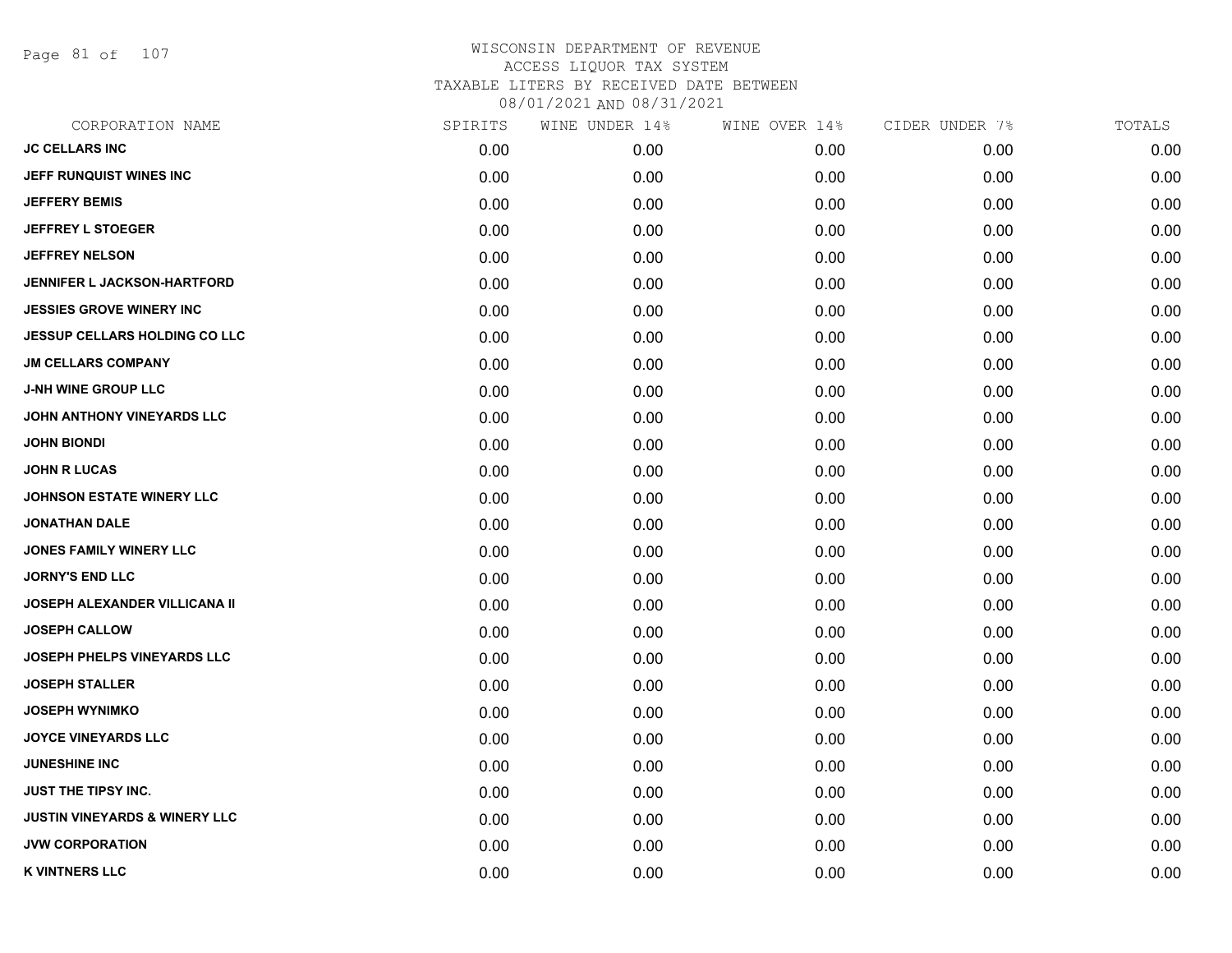Page 82 of 107

| CORPORATION NAME                     | SPIRITS | WINE UNDER 14% | WINE OVER 14% | CIDER UNDER 7% | TOTALS |
|--------------------------------------|---------|----------------|---------------|----------------|--------|
| <b>KACHINA CELLARS LLC</b>           | 0.00    | 0.00           | 0.00          | 0.00           | 0.00   |
| <b>KALYRA WINERY LLC</b>             | 0.00    | 0.00           | 0.00          | 0.00           | 0.00   |
| <b>KAMEN WINES LLC</b>               | 0.00    | 0.00           | 0.00          | 0.00           | 0.00   |
| <b>KANGARU ENTERPRISES LLC</b>       | 0.00    | 0.00           | 0.00          | 0.00           | 0.00   |
| <b>KAPCSANDY FAMILY LLC</b>          | 0.00    | 0.00           | 0.00          | 0.00           | 0.00   |
| <b>KATCHEVER &amp; CO LLC</b>        | 0.00    | 0.00           | 0.00          | 0.00           | 0.00   |
| KDM GLOBAL PARTNERS, LLC             | 0.00    | 0.00           | 0.00          | 0.00           | 0.00   |
| <b>KDS LLC</b>                       | 0.00    | 0.00           | 0.00          | 0.00           | 0.00   |
| <b>KEEVER VINEYARDS LLC</b>          | 0.00    | 0.00           | 0.00          | 0.00           | 0.00   |
| <b>KEN BROWN WINES LLC</b>           | 0.00    | 0.00           | 0.00          | 0.00           | 0.00   |
| <b>KEN WRIGHT CELLARS CO</b>         | 0.00    | 0.00           | 0.00          | 0.00           | 0.00   |
| <b>KENEFICK RANCHES WINERY LLC</b>   | 0.00    | 0.00           | 0.00          | 0.00           | 0.00   |
| <b>KENT HUMPHREY</b>                 | 0.00    | 0.00           | 0.00          | 0.00           | 0.00   |
| KENWARD FAMILY VINEYARDS, LLC        | 0.00    | 0.00           | 0.00          | 0.00           | 0.00   |
| <b>KENZO ESTATE INC</b>              | 0.00    | 0.00           | 0.00          | 0.00           | 0.00   |
| <b>KERWIN ESTATE LLC</b>             | 0.00    | 0.00           | 0.00          | 0.00           | 0.00   |
| <b>KESTREL PROPERTIES LLC</b>        | 0.00    | 0.00           | 0.00          | 0.00           | 0.00   |
| <b>KEUKA SPRING VINEYARDS LLC</b>    | 0.00    | 0.00           | 0.00          | 0.00           | 0.00   |
| <b>KEVIN BEHNKE</b>                  | 0.00    | 0.00           | 0.00          | 0.00           | 0.00   |
| <b>KEVIN C LUTHER</b>                | 0.00    | 0.00           | 0.00          | 0.00           | 0.00   |
| <b>KING ESTATE WINERY LP</b>         | 0.00    | 0.00           | 0.00          | 0.00           | 0.00   |
| KISMET WINE, INC.                    | 0.00    | 0.00           | 0.00          | 0.00           | 0.00   |
| KISTLER VINEYARDS, LLC               | 0.00    | 0.00           | 0.00          | 0.00           | 0.00   |
| <b>KITFOX VINEYARDS LLC</b>          | 0.00    | 0.00           | 0.00          | 0.00           | 0.00   |
| <b>KLEIN FOODS INC</b>               | 0.00    | 0.00           | 0.00          | 0.00           | 0.00   |
| <b>KNIGHTS BRIDGE WINERY LLC</b>     | 0.00    | 0.00           | 0.00          | 0.00           | 0.00   |
| <b>KOEHLER WINERY LLC</b>            | 0.00    | 0.00           | 0.00          | 0.00           | 0.00   |
| <b>KONSTANTIN D FRANK &amp; SONS</b> | 0.00    | 0.00           | 0.00          | 0.00           | 0.00   |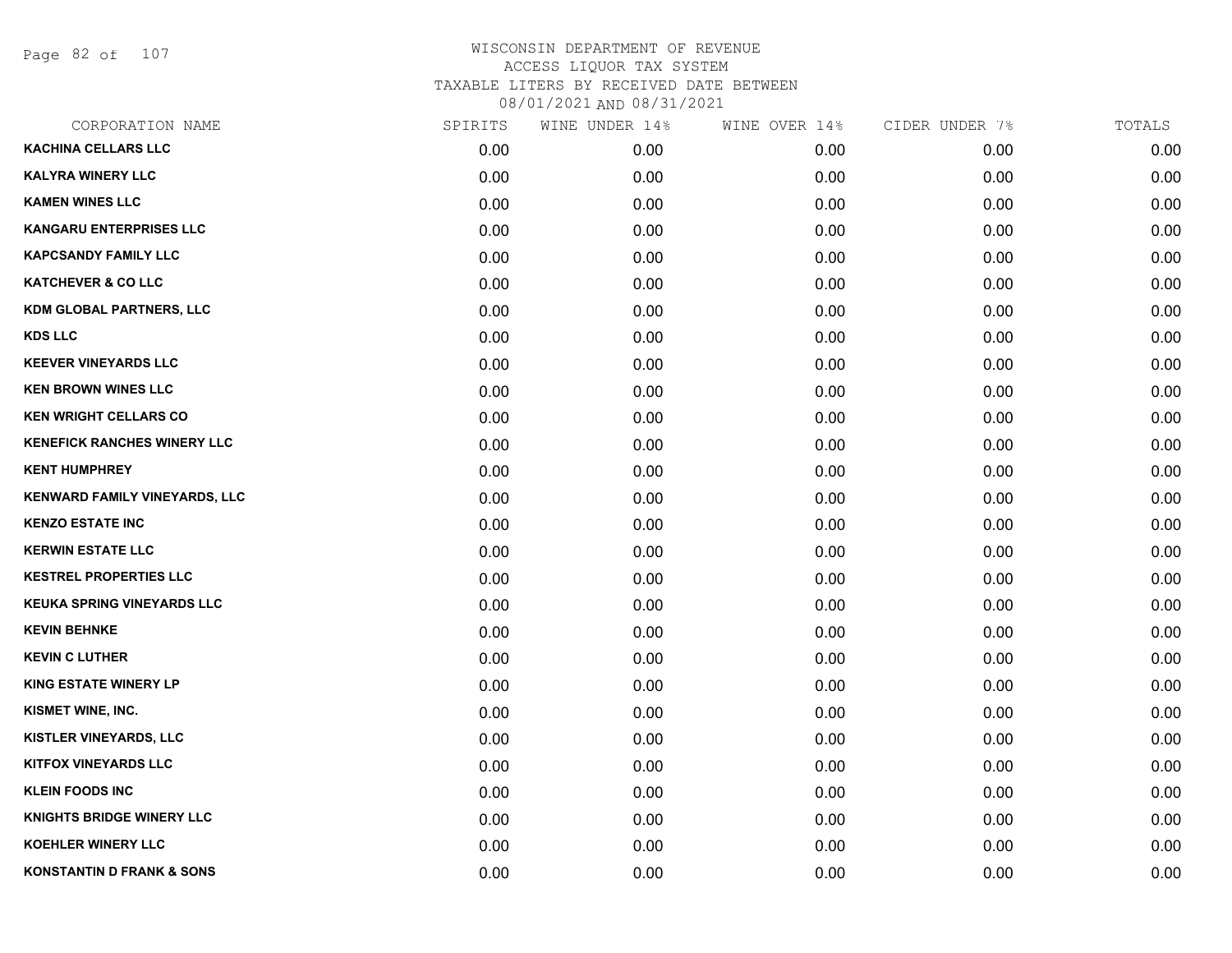Page 83 of 107

| CORPORATION NAME                                  | SPIRITS | WINE UNDER 14% | WINE OVER 14% | CIDER UNDER 7% | TOTALS |
|---------------------------------------------------|---------|----------------|---------------|----------------|--------|
| <b>KOPRI INC</b>                                  | 0.00    | 0.00           | 0.00          | 0.00           | 0.00   |
| <b>KPC MT. PALOMAR WINERY LLC</b>                 | 0.00    | 0.00           | 0.00          | 0.00           | 0.00   |
| <b>KRAUSE FAMILY CELLARS LLC</b>                  | 0.00    | 0.00           | 0.00          | 0.00           | 0.00   |
| <b>KRISTIN HARRINGTON-BOEGNER</b>                 | 0.00    | 0.00           | 0.00          | 0.00           | 0.00   |
| <b>KRUPP BROTHERS LLC</b>                         | 0.00    | 0.00           | 0.00          | 0.00           | 0.00   |
| <b>KSSM LLC</b>                                   | 0.00    | 0.00           | 0.00          | 0.00           | 0.00   |
| <b>KT WINECO LLC</b>                              | 0.00    | 0.00           | 0.00          | 0.00           | 0.00   |
| <b>KULETO VILLA LLC</b>                           | 0.00    | 0.00           | 0.00          | 0.00           | 0.00   |
| <b>KUNDE ENTERPRISES INC</b>                      | 0.00    | 0.00           | 0.00          | 0.00           | 0.00   |
| <b>KV WINES LLC</b>                               | 0.00    | 0.00           | 0.00          | 0.00           | 0.00   |
| <b>L C WINE</b>                                   | 0.00    | 0.00           | 0.00          | 0.00           | 0.00   |
| L FOPPIANO WINE CO INC                            | 0.00    | 0.00           | 0.00          | 0.00           | 0.00   |
| L. MAWBY, LLC                                     | 0.00    | 0.00           | 0.00          | 0.00           | 0.00   |
| <b>L18 HOLDINGS, INC.</b>                         | 0.00    | 0.00           | 0.00          | 0.00           | 0.00   |
| <b>LADERA WINERY LLC</b>                          | 0.00    | 0.00           | 0.00          | 0.00           | 0.00   |
| <b>LAGUNA OAKS VINEYARD &amp; WINERY INC</b>      | 0.00    | 0.00           | 0.00          | 0.00           | 0.00   |
| <b>LAIL VINEYARDS LLC</b>                         | 0.00    | 0.00           | 0.00          | 0.00           | 0.00   |
| <b>LAIRD FAMILY ESTATE LLC</b>                    | 0.00    | 0.00           | 0.00          | 0.00           | 0.00   |
| <b>LAKE NOKOMIS CRANBERRIES INC</b>               | 0.00    | 0.00           | 0.00          | 0.00           | 0.00   |
| <b>LAMBERT BRIDGE WINERY INC</b>                  | 0.00    | 0.00           | 0.00          | 0.00           | 0.00   |
| <b>LAMBORN FAMILY WINE COMPANY LP</b>             | 0.00    | 0.00           | 0.00          | 0.00           | 0.00   |
| <b>LAMOREAUX LANDING WINE CELLARS LLC</b>         | 0.00    | 0.00           | 0.00          | 0.00           | 0.00   |
| <b>LANCASTER ESTATE VINEYARD &amp; WINERY LLC</b> | 0.00    | 0.00           | 0.00          | 0.00           | 0.00   |
| <b>LANGE WINERY LLC</b>                           | 0.00    | 0.00           | 0.00          | 0.00           | 0.00   |
| <b>LANGETWINS WINE CO INC</b>                     | 0.00    | 0.00           | 0.00          | 0.00           | 0.00   |
| <b>LARKMEAD VINEYARDS INC</b>                     | 0.00    | 0.00           | 0.00          | 0.00           | 0.00   |
| <b>LARSON FAMILY WINERY INC</b>                   | 0.00    | 0.00           | 0.00          | 0.00           | 0.00   |
| <b>LASSETER FAMILY WINERY LLC</b>                 | 0.00    | 0.00           | 0.00          | 0.00           | 0.00   |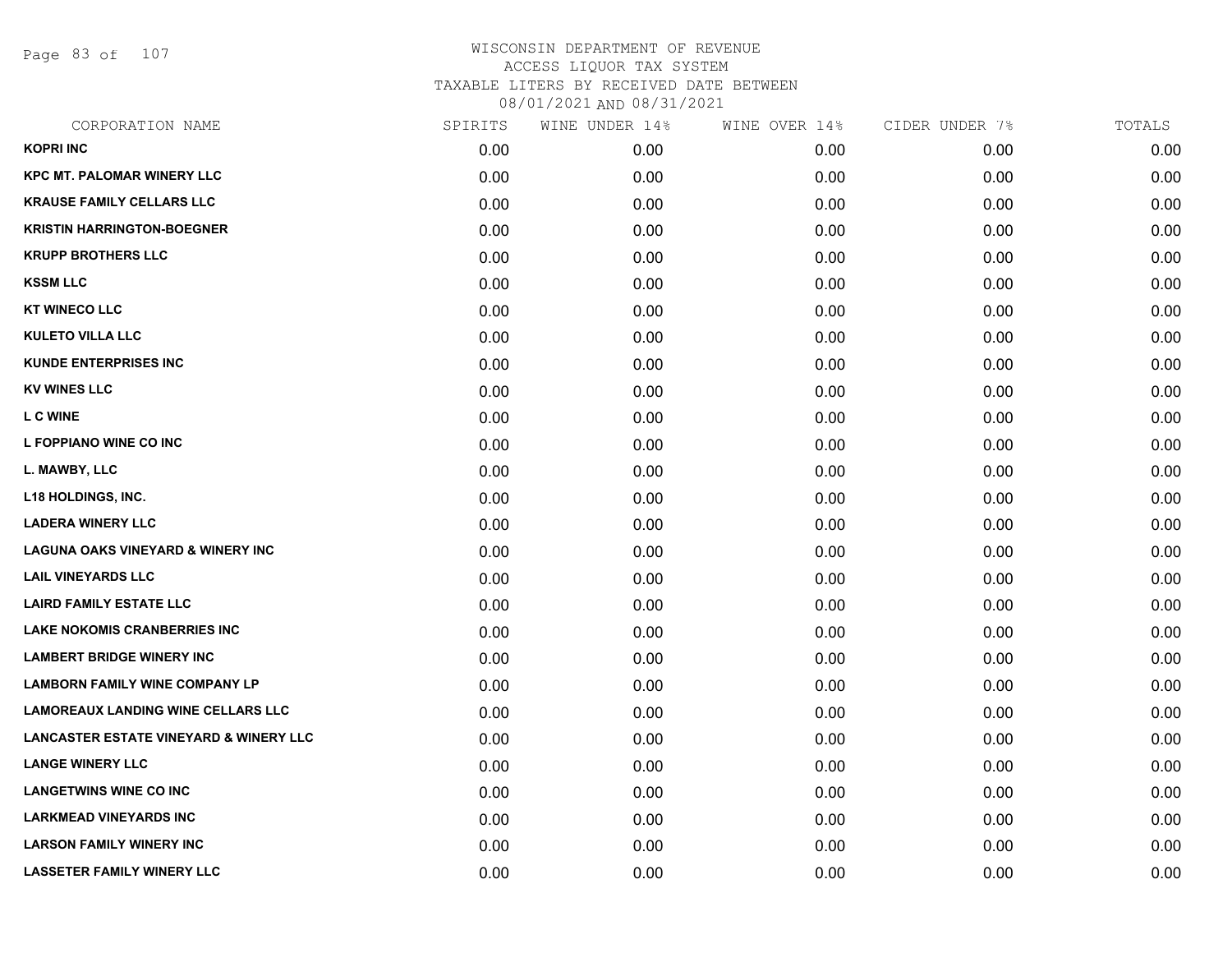| CORPORATION NAME                         | SPIRITS | WINE UNDER 14% | WINE OVER 14% | CIDER UNDER 7% | TOTALS |
|------------------------------------------|---------|----------------|---------------|----------------|--------|
| <b>LATAH CREEK WINE CELLARS LTD</b>      | 0.00    | 0.00           | 0.00          | 0.00           | 0.00   |
| <b>LAURO GUERRA</b>                      | 0.00    | 0.00           | 0.00          | 0.00           | 0.00   |
| <b>LAUTENBACH'S ORCHARD COUNTRY INC</b>  | 0.00    | 0.00           | 0.00          | 0.00           | 0.00   |
| <b>LAVA SPRINGS INC</b>                  | 0.00    | 0.00           | 0.00          | 0.00           | 0.00   |
| <b>LAW ESTATE WINES</b>                  | 0.00    | 0.00           | 0.00          | 0.00           | 0.00   |
| <b>LAWER FAMILY WINERY INC</b>           | 0.00    | 0.00           | 0.00          | 0.00           | 0.00   |
| <b>LAWRENCE CELLARS LLC</b>              | 0.00    | 0.00           | 0.00          | 0.00           | 0.00   |
| LE CEP II INC                            | 0.00    | 0.00           | 0.00          | 0.00           | 0.00   |
| <b>LEAL VINEYARDS INC</b>                | 0.00    | 0.00           | 0.00          | 0.00           | 0.00   |
| LEDGESTONE ESTATE LLC                    | 0.00    | 0.00           | 0.00          | 0.00           | 0.00   |
| LEELANAU WINE CELLARS, LTD.              | 0.00    | 0.00           | 0.00          | 0.00           | 0.00   |
| LEFT COAST CELLARS LLC                   | 0.00    | 0.00           | 0.00          | 0.00           | 0.00   |
| <b>LEMELSON WINERY LLC</b>               | 0.00    | 0.00           | 0.00          | 0.00           | 0.00   |
| LEMON CREEK WINERY LTD.                  | 0.00    | 0.00           | 0.00          | 0.00           | 0.00   |
| <b>LEONARDINI FAMILY WINERY LLC</b>      | 0.00    | 0.00           | 0.00          | 0.00           | 0.00   |
| <b>LEONESSE CELLARS LLC</b>              | 0.00    | 0.00           | 0.00          | 0.00           | 0.00   |
| <b>LEONETTI CELLAR LLC</b>               | 0.00    | 0.00           | 0.00          | 0.00           | 0.00   |
| LIFE IS SHORT! LLC                       | 0.00    | 0.00           | 0.00          | 0.00           | 0.00   |
| LIL' OLE WINEMAKER SHOPPE LLC            | 0.00    | 0.00           | 0.00          | 0.00           | 0.00   |
| <b>LIMERICK LANE CELLARS INC</b>         | 0.00    | 0.00           | 0.00          | 0.00           | 0.00   |
| LINGUA FRANCA-LS VINEYARDS HOLDINGS, LLC | 0.00    | 0.00           | 0.00          | 0.00           | 0.00   |
| <b>LINNE CALODO INC</b>                  | 0.00    | 0.00           | 0.00          | 0.00           | 0.00   |
| <b>LINSFIELD WINE CO., LLC</b>           | 0.00    | 0.00           | 0.00          | 0.00           | 0.00   |
| <b>LION NATHAN USA INC</b>               | 0.00    | 0.00           | 0.00          | 0.00           | 0.00   |
| <b>LIONS PEAK</b>                        | 0.00    | 0.00           | 0.00          | 0.00           | 0.00   |
| <b>LISA REDMON</b>                       | 0.00    | 0.00           | 0.00          | 0.00           | 0.00   |
| <b>LLOYD CELLARS INC</b>                 | 0.00    | 0.00           | 0.00          | 0.00           | 0.00   |
| <b>LLOYD W DAVIS</b>                     | 0.00    | 0.00           | 0.00          | 0.00           | 0.00   |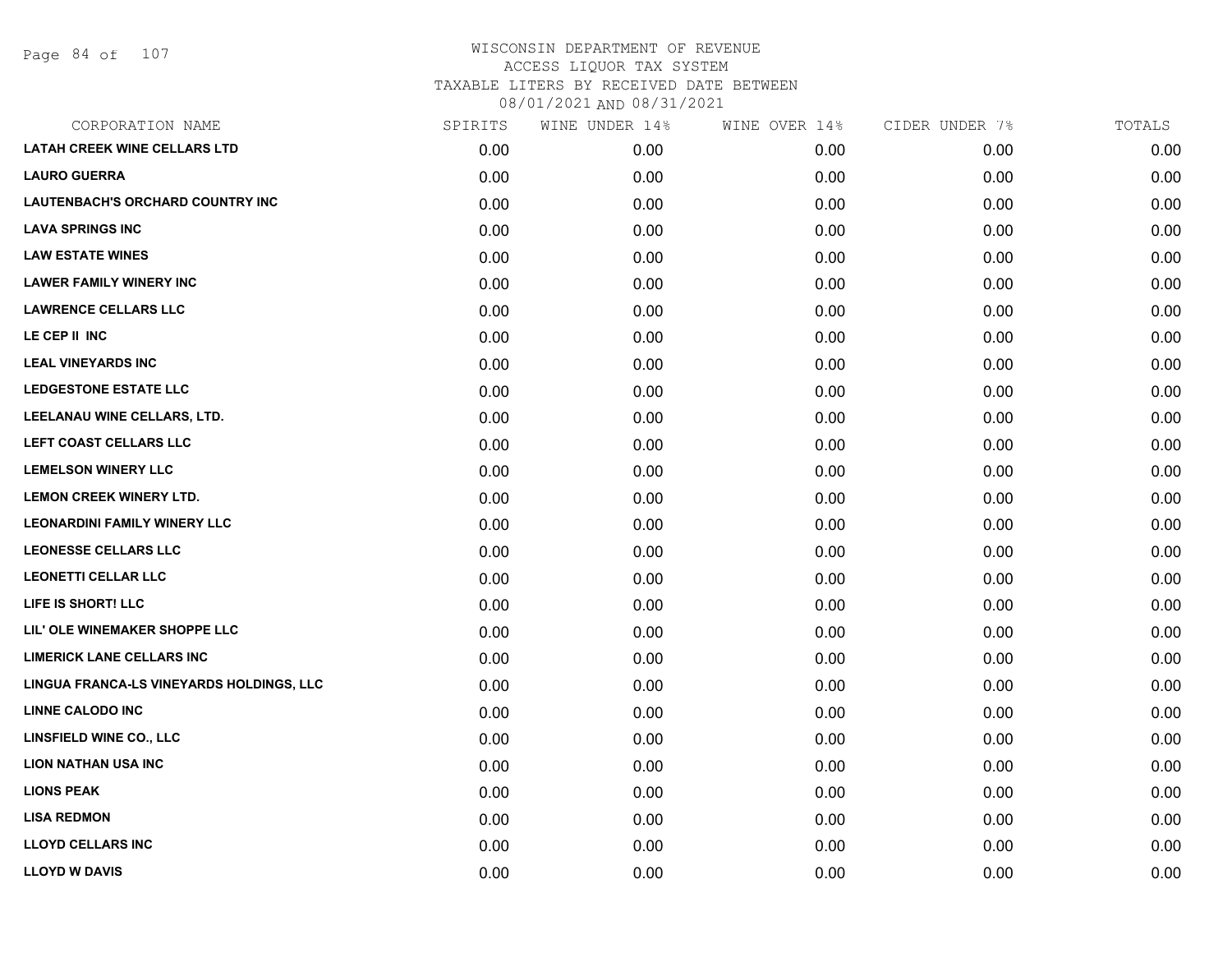Page 85 of 107

| CORPORATION NAME                          | SPIRITS | WINE UNDER 14% | WINE OVER 14% | CIDER UNDER 7% | TOTALS |
|-------------------------------------------|---------|----------------|---------------|----------------|--------|
| <b>LMR WINE ESTATES LLC</b>               | 0.00    | 0.00           | 0.00          | 0.00           | 0.00   |
| <b>LOBO WINES LLC</b>                     | 0.00    | 0.00           | 0.00          | 0.00           | 0.00   |
| <b>LONG SHADOWS VINTNERS LLC</b>          | 0.00    | 0.00           | 0.00          | 0.00           | 0.00   |
| <b>LONGBOARD VINEYARDS LLC</b>            | 0.00    | 0.00           | 0.00          | 0.00           | 0.00   |
| <b>LONGORIA &amp; LONGORIA</b>            | 0.00    | 0.00           | 0.00          | 0.00           | 0.00   |
| <b>LORENZI ESTATE WINES, INC</b>          | 0.00    | 0.00           | 0.00          | 0.00           | 0.00   |
| <b>LORIMAR WINERY INC</b>                 | 0.00    | 0.00           | 0.00          | 0.00           | 0.00   |
| <b>LOST ISLAND WINE LLC</b>               | 0.00    | 0.00           | 0.00          | 0.00           | 0.00   |
| <b>LOWDEN SCHOOLHOUSE CORPORATION</b>     | 0.00    | 0.00           | 0.00          | 0.00           | 0.00   |
| <b>LUCAS &amp; LEWELLEN VINEYARDS INC</b> | 0.00    | 0.00           | 0.00          | 0.00           | 0.00   |
| <b>LYNFRED WINERY INC</b>                 | 0.00    | 0.00           | 0.00          | 0.00           | 0.00   |
| <b>LYNMAR WINERY LLC</b>                  | 0.00    | 0.00           | 0.00          | 0.00           | 0.00   |
| M.A.C. WINES, LLC                         | 0.00    | 0.00           | 0.00          | 0.00           | 0.00   |
| <b>MACCHIA, INC</b>                       | 0.00    | 0.00           | 0.00          | 0.00           | 0.00   |
| <b>MADRIGAL FAMILY WINERY LLC</b>         | 0.00    | 0.00           | 0.00          | 0.00           | 0.00   |
| <b>MADRONA VINEYARDS LP</b>               | 0.00    | 0.00           | 0.00          | 0.00           | 0.00   |
| <b>MAKK WINE LLC</b>                      | 0.00    | 0.00           | 0.00          | 0.00           | 0.00   |
| <b>MALULANI INVESTMENTS LIMITED</b>       | 0.00    | 0.00           | 0.00          | 0.00           | 0.00   |
| <b>MANCAN WINE LLC</b>                    | 0.00    | 0.00           | 0.00          | 0.00           | 0.00   |
| <b>MANO'S INC</b>                         | 0.00    | 0.00           | 0.00          | 0.00           | 0.00   |
| <b>MARCASSIN WINE COMPANY, LLC</b>        | 0.00    | 0.00           | 0.00          | 0.00           | 0.00   |
| <b>MARGERUM WINE COMPANY INC</b>          | 0.00    | 0.00           | 0.00          | 0.00           | 0.00   |
| <b>MARIETTA CELLARS INC</b>               | 0.00    | 0.00           | 0.00          | 0.00           | 0.00   |
| <b>MARIPOSA WINE COMPANY LLC</b>          | 0.00    | 0.00           | 0.00          | 0.00           | 0.00   |
| <b>MARK HEROLD</b>                        | 0.00    | 0.00           | 0.00          | 0.00           | 0.00   |
| <b>MARK J NEAL</b>                        | 0.00    | 0.00           | 0.00          | 0.00           | 0.00   |
| <b>MARK MCNEILLY</b>                      | 0.00    | 0.00           | 0.00          | 0.00           | 0.00   |
| <b>MARKHAM VINEYARDS</b>                  | 0.00    | 0.00           | 0.00          | 0.00           | 0.00   |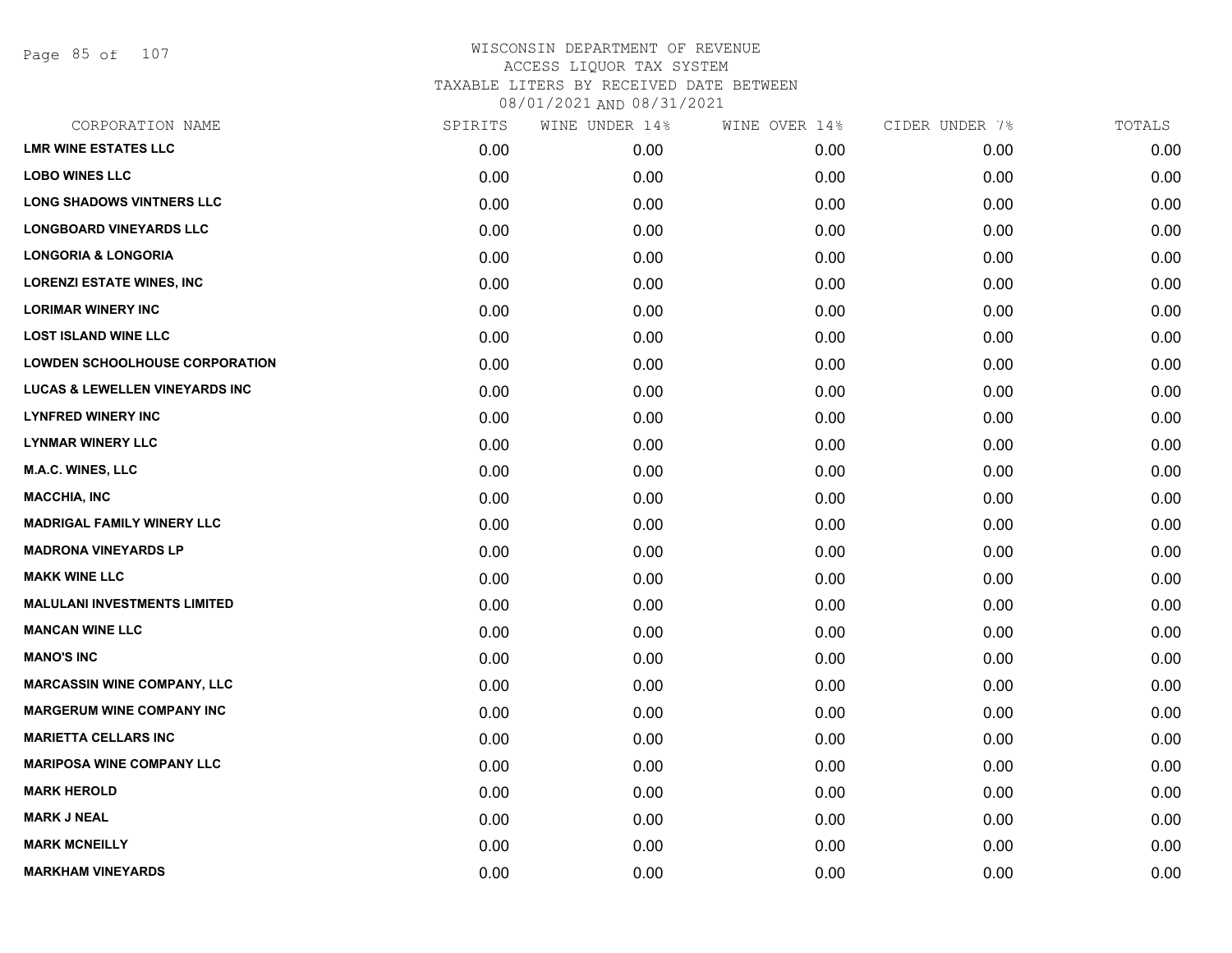Page 86 of 107

| CORPORATION NAME                              | SPIRITS | WINE UNDER 14% | WINE OVER 14% | CIDER UNDER 7% | TOTALS |
|-----------------------------------------------|---------|----------------|---------------|----------------|--------|
| <b>MARTIN E SELL</b>                          | 0.00    | 0.00           | 0.00          | 0.00           | 0.00   |
| <b>MARTIN RANCH WINERY, INC.</b>              | 0.00    | 0.00           | 0.00          | 0.00           | 0.00   |
| <b>MARTIN RAY WINERY INC</b>                  | 0.00    | 0.00           | 0.00          | 0.00           | 0.00   |
| <b>MARTINELLI WINERY INC</b>                  | 0.00    | 0.00           | 0.00          | 0.00           | 0.00   |
| <b>MARYANN MCNALLY</b>                        | 0.00    | 0.00           | 0.00          | 0.00           | 0.00   |
| <b>MATHY WINERY LLC</b>                       | 0.00    | 0.00           | 0.00          | 0.00           | 0.00   |
| <b>MATRICK HOLDINGS CORPORATION</b>           | 0.00    | 0.00           | 0.00          | 0.00           | 0.00   |
| <b>MATT PREIS</b>                             | 0.00    | 0.00           | 0.00          | 0.00           | 0.00   |
| <b>MATTHEW RICK</b>                           | 0.00    | 0.00           | 0.00          | 0.00           | 0.00   |
| <b>MATTHIAS A PIPPIG &amp; JAMIE M KINSER</b> | 0.00    | 0.00           | 0.00          | 0.00           | 0.00   |
| <b>MAUI WINE LTD</b>                          | 0.00    | 0.00           | 0.00          | 0.00           | 0.00   |
| <b>MAURITSON FAMILY WINERY</b>                | 0.00    | 0.00           | 0.00          | 0.00           | 0.00   |
| <b>MAYACAMA FARMS LLC</b>                     | 0.00    | 0.00           | 0.00          | 0.00           | 0.00   |
| <b>MAYACAMAS VINEYARDS INC</b>                | 0.00    | 0.00           | 0.00          | 0.00           | 0.00   |
| <b>MAYNARD JAMES KEENAN</b>                   | 0.00    | 0.00           | 0.00          | 0.00           | 0.00   |
| <b>MCBRIDE SISTERS COLLECTIONS INC</b>        | 0.00    | 0.00           | 0.00          | 0.00           | 0.00   |
| <b>MCFLESHMAN'S BREWING CO., LLC.</b>         | 0.00    | 0.00           | 0.00          | 0.00           | 0.00   |
| <b>MCKAHN FAMILY CELLARS, LLC</b>             | 0.00    | 0.00           | 0.00          | 0.00           | 0.00   |
| <b>MCMENAMINS INC</b>                         | 0.00    | 0.00           | 0.00          | 0.00           | 0.00   |
| <b>MCNAB RIDGE WINERY LLC</b>                 | 0.00    | 0.00           | 0.00          | 0.00           | 0.00   |
| <b>MELROSE CELLARS LLC</b>                    | 0.00    | 0.00           | 0.00          | 0.00           | 0.00   |
| <b>MELVILLE VINEYARDS SOUTH LLC</b>           | 0.00    | 0.00           | 0.00          | 0.00           | 0.00   |
| <b>MENDOCINO WINE GROUP LLC</b>               | 0.00    | 0.00           | 0.00          | 0.00           | 0.00   |
| <b>MER ET SOLEIL LLC</b>                      | 0.00    | 0.00           | 0.00          | 0.00           | 0.00   |
| <b>MERCER WINE ESTATES LLC</b>                | 0.00    | 0.00           | 0.00          | 0.00           | 0.00   |
| <b>MERRYVALE VINEYARDS LLC</b>                | 0.00    | 0.00           | 0.00          | 0.00           | 0.00   |
| <b>MERSHONIAN CIDERY LLC</b>                  | 0.00    | 0.00           | 0.00          | 0.00           | 0.00   |
| <b>MESSINA HOF WINE CELLARS INC</b>           | 0.00    | 0.00           | 0.00          | 0.00           | 0.00   |
|                                               |         |                |               |                |        |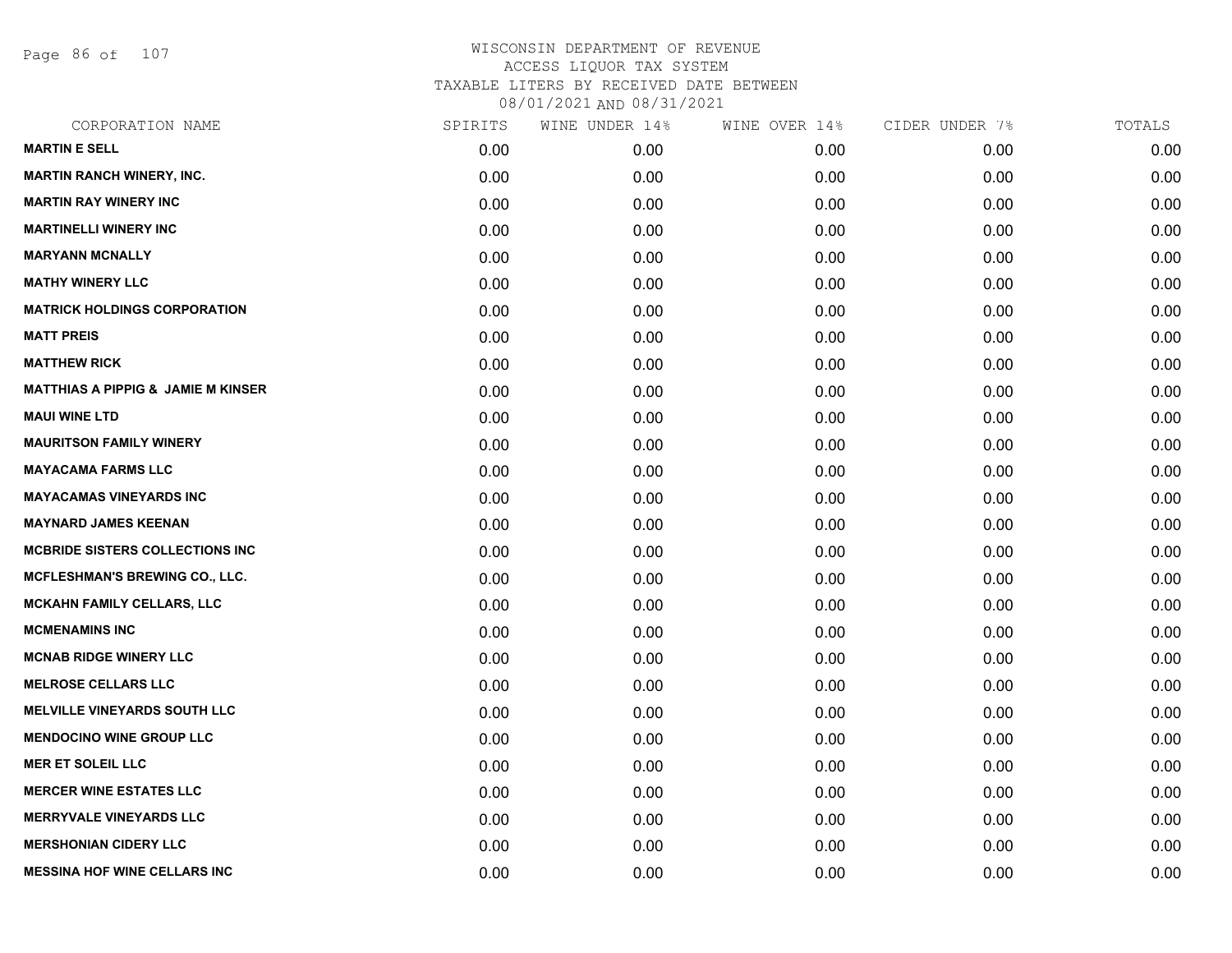Page 87 of 107

| CORPORATION NAME                                  | SPIRITS | WINE UNDER 14% | WINE OVER 14% | CIDER UNDER 7% | TOTALS |
|---------------------------------------------------|---------|----------------|---------------|----------------|--------|
| <b>METAMORPHOSIS WINES LLC</b>                    | 0.00    | 0.00           | 0.00          | 0.00           | 0.00   |
| <b>METEOR VINEYARD LLC</b>                        | 0.00    | 0.00           | 0.00          | 0.00           | 0.00   |
| <b>METROPOLITAN WINES LLC</b>                     | 0.00    | 0.00           | 0.00          | 0.00           | 0.00   |
| <b>METTLER WINES LLC</b>                          | 0.00    | 0.00           | 0.00          | 0.00           | 0.00   |
| <b>MEV CORPORATION</b>                            | 0.00    | 0.00           | 0.00          | 0.00           | 0.00   |
| <b>MEYER CELLARS LLC</b>                          | 0.00    | 19.50          | 0.00          | 0.00           | 19.50  |
| <b>MHM GLASS ETCHING, INC.</b>                    | 0.00    | 0.00           | 0.00          | 0.00           | 0.00   |
| <b>MI SUENO WINERY</b>                            | 0.00    | 0.00           | 0.00          | 0.00           | 0.00   |
| <b>MICHAEL C YATES</b>                            | 0.00    | 0.00           | 0.00          | 0.00           | 0.00   |
| <b>MICHAEL HIRBY</b>                              | 0.00    | 0.00           | 0.00          | 0.00           | 0.00   |
| <b>MICHEAL DASHE</b>                              | 0.00    | 0.00           | 0.00          | 0.00           | 0.00   |
| <b>MIDNIGHT CELLARS INC</b>                       | 0.00    | 0.00           | 0.00          | 0.00           | 0.00   |
| <b>MID-OAK DISTILLERY INC</b>                     | 0.00    | 0.00           | 0.00          | 0.00           | 0.00   |
| <b>MILBRANDT FAMILY WINES LLC</b>                 | 0.00    | 0.00           | 0.00          | 0.00           | 0.00   |
| <b>MILDARA BLASS INC</b>                          | 0.00    | 0.00           | 0.00          | 0.00           | 0.00   |
| <b>MILL CREEK VINEYARDS</b>                       | 0.00    | 0.00           | 0.00          | 0.00           | 0.00   |
| <b>MILLBROOK WINERY INC</b>                       | 0.00    | 0.00           | 0.00          | 0.00           | 0.00   |
| <b>MILLER FAMILY WINE COMPANY LLC</b>             | 0.00    | 0.00           | 0.00          | 0.00           | 0.00   |
| <b>MINER FAMILY WINERY LLC</b>                    | 0.00    | 13.50          | 204.00        | 0.00           | 217.50 |
| <b>MINNESOTAS FINEST FERMENTED PRODUCTS</b>       | 0.00    | 0.00           | 0.00          | 0.00           | 0.00   |
| <b>MIRA WINERY LLC</b>                            | 0.00    | 0.00           | 0.00          | 0.00           | 0.00   |
| <b>MIRAMONT ESTATE VINEYARDS &amp; WINERY INC</b> | 0.00    | 0.00           | 0.00          | 0.00           | 0.00   |
| <b>MIRASOL WINE LLC</b>                           | 0.00    | 0.00           | 0.00          | 0.00           | 0.00   |
| <b>MOBCRAFT BEER INC.</b>                         | 0.00    | 0.00           | 0.00          | 0.00           | 0.00   |
| <b>MODERN DEVELOPMENT COMPANY</b>                 | 0.00    | 0.00           | 0.00          | 0.00           | 0.00   |
| <b>MOLLY AIDA INC</b>                             | 0.00    | 0.00           | 0.00          | 0.00           | 0.00   |
| <b>MOLLYDOOKER INTERNATIONAL LLC</b>              | 0.00    | 0.00           | 0.00          | 0.00           | 0.00   |
| <b>MONTEREY WINE AND PRODUCE CORP</b>             | 0.00    | 0.00           | 0.00          | 0.00           | 0.00   |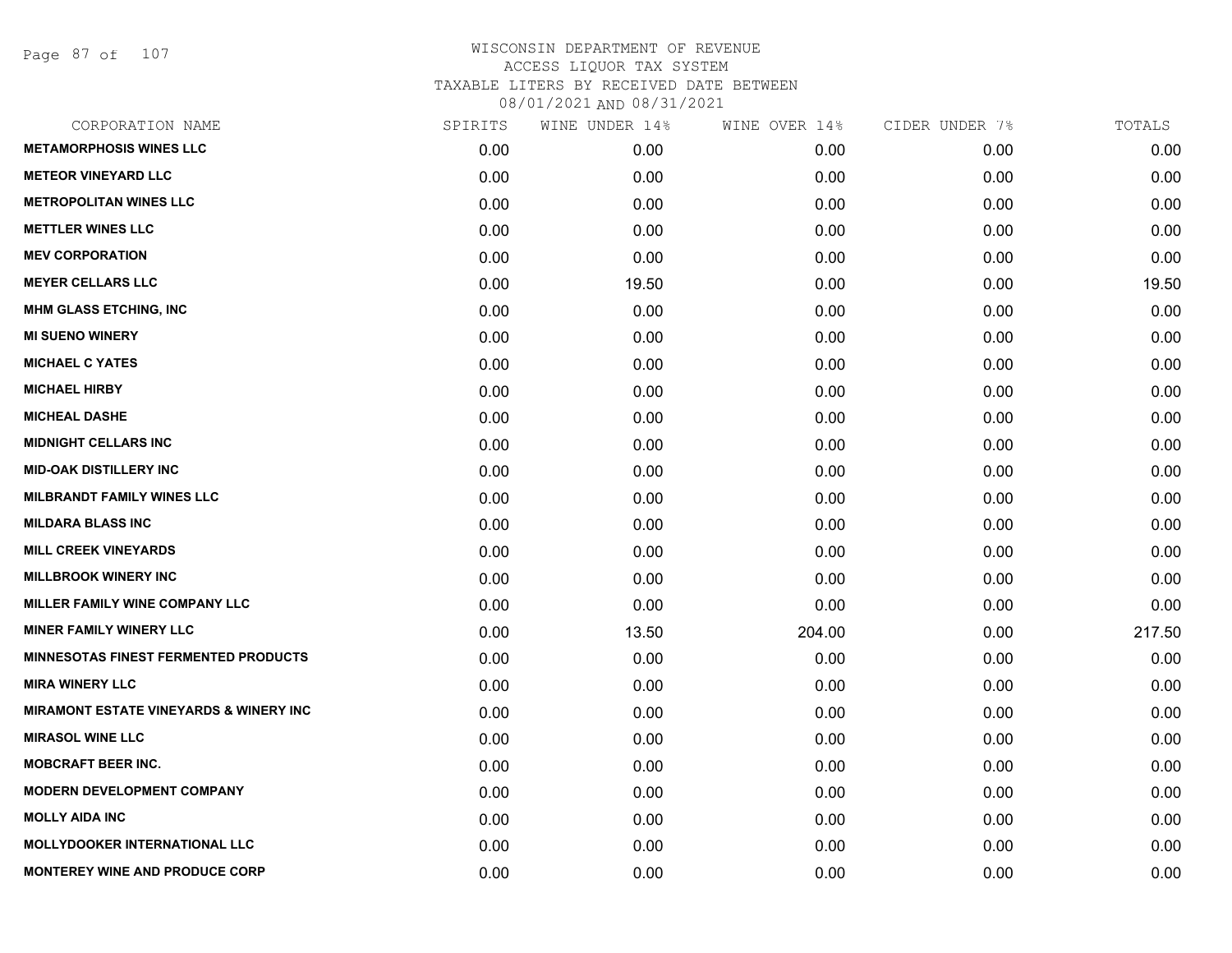Page 88 of 107

| CORPORATION NAME                  | SPIRITS | WINE UNDER 14% | WINE OVER 14% | CIDER UNDER 7% | TOTALS |
|-----------------------------------|---------|----------------|---------------|----------------|--------|
| <b>MONTICELLO CELLARS INC</b>     | 0.00    | 0.00           | 0.00          | 0.00           | 0.00   |
| <b>MOONDANCER LLC</b>             | 0.00    | 0.00           | 0.00          | 0.00           | 0.00   |
| MORCHELLA WINE CELLARS LLC        | 0.00    | 0.00           | 0.00          | 0.00           | 0.00   |
| <b>MORGAN WINERY INC</b>          | 0.00    | 0.00           | 0.00          | 0.00           | 0.00   |
| <b>MOSHIN VINEYARDS INC</b>       | 0.00    | 0.00           | 0.00          | 0.00           | 0.00   |
| <b>MOSIER, LLC</b>                | 0.00    | 0.00           | 0.00          | 0.00           | 0.00   |
| <b>MOUNT VEEDER SPRINGS LLC</b>   | 0.00    | 0.00           | 0.00          | 0.00           | 0.00   |
| <b>MS WINES, LLC</b>              | 0.00    | 0.00           | 0.00          | 0.00           | 0.00   |
| <b>MULLIGAN &amp; MULLIGAN</b>    | 0.00    | 0.00           | 0.00          | 0.00           | 0.00   |
| <b>MUNCH &amp; FOX</b>            | 0.00    | 0.00           | 0.00          | 0.00           | 0.00   |
| <b>MUNSON BRIDGE WINERY INC</b>   | 0.00    | 0.00           | 0.00          | 0.00           | 0.00   |
| <b>MURIELLE WINERY INC.</b>       | 0.00    | 0.00           | 0.00          | 0.00           | 0.00   |
| <b>MUSCARDINI CELLARS, LLC</b>    | 0.00    | 0.00           | 0.00          | 0.00           | 0.00   |
| <b>MUSETTA WINERY, LLC</b>        | 0.00    | 0.00           | 0.00          | 0.00           | 0.00   |
| <b>MY FAVORITE NEIGHBOR LLC</b>   | 0.00    | 0.00           | 0.00          | 0.00           | 0.00   |
| <b>MYKA CELLARS INC</b>           | 0.00    | 0.00           | 0.00          | 0.00           | 0.00   |
| <b>NCWGING</b>                    | 0.00    | 0.00           | 0.00          | 0.00           | 0.00   |
| <b>NABOR WINES LLC</b>            | 0.00    | 0.00           | 0.00          | 0.00           | 0.00   |
| <b>NAKED WINES LLC</b>            | 0.00    | 0.00           | 0.00          | 0.00           | 0.00   |
| <b>NAKEDWINES.COM INC</b>         | 0.00    | 0.00           | 0.00          | 0.00           | 0.00   |
| <b>NALLE WINERY, INC.</b>         | 0.00    | 0.00           | 0.00          | 0.00           | 0.00   |
| <b>NAPA WINE CELLAR, INC.</b>     | 0.00    | 0.00           | 0.00          | 0.00           | 0.00   |
| <b>NAPA WINE COMPANY LLC</b>      | 0.00    | 0.00           | 0.00          | 0.00           | 0.00   |
| <b>NAPA WINERY GROUP, LLC</b>     | 0.00    | 0.00           | 0.00          | 0.00           | 0.00   |
| <b>NATURAL SELECTIONS 357 LLC</b> | 0.00    | 0.00           | 0.00          | 0.00           | 0.00   |
| <b>NAVARRE CELLARS LTD</b>        | 0.00    | 0.00           | 0.00          | 0.00           | 0.00   |
| NAVARRO VINEYARDS, LLC            | 0.00    | 0.00           | 0.00          | 0.00           | 0.00   |
| <b>NEFF CELLARS LLC</b>           | 0.00    | 0.00           | 0.00          | 0.00           | 0.00   |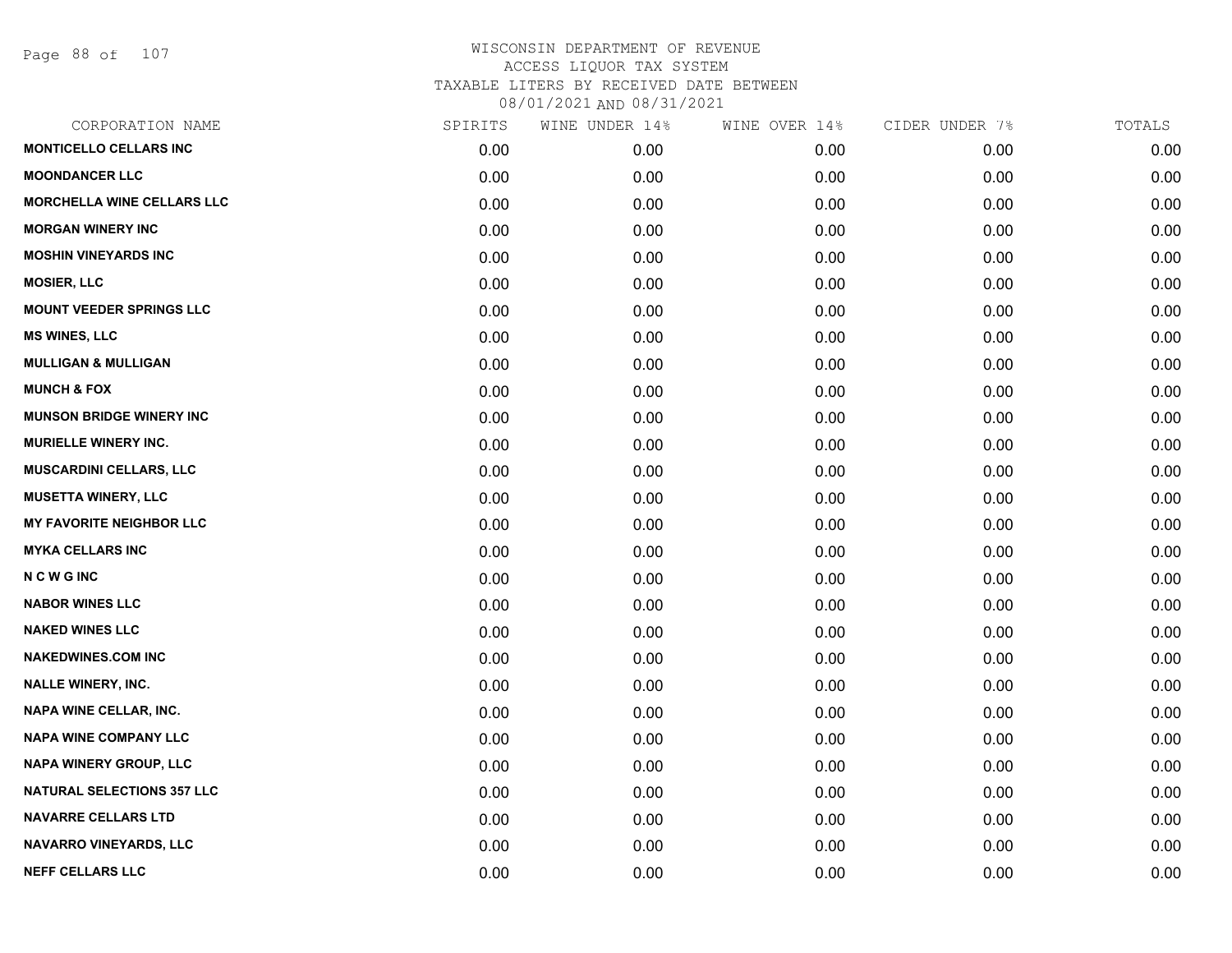Page 89 of 107

| CORPORATION NAME                         | SPIRITS | WINE UNDER 14% | WINE OVER 14% | CIDER UNDER 7% | TOTALS |
|------------------------------------------|---------|----------------|---------------|----------------|--------|
| <b>NEVADA WINE CELLARS INC</b>           | 0.00    | 0.00           | 0.00          | 0.00           | 0.00   |
| <b>NEW VAVIN INC</b>                     | 0.00    | 0.00           | 0.00          | 0.00           | 0.00   |
| <b>NEW VINELAND LLC</b>                  | 0.00    | 0.00           | 0.00          | 0.00           | 0.00   |
| <b>NEWBERG MAIL ROOM INC</b>             | 0.00    | 0.00           | 0.00          | 0.00           | 0.00   |
| <b>NEWTON VINEYARD LLC</b>               | 0.00    | 0.00           | 0.00          | 0.00           | 0.00   |
| <b>NICALI, LLC</b>                       | 0.00    | 0.00           | 0.00          | 0.00           | 0.00   |
| <b>NICHOLSON RANCH LLC</b>               | 0.00    | 0.00           | 0.00          | 0.00           | 0.00   |
| NIEBAUM-COPPOLA ESTATE WINERY LP         | 0.00    | 0.00           | 0.00          | 0.00           | 0.00   |
| <b>NINER WINE ESTATES LLC</b>            | 0.00    | 0.00           | 0.00          | 0.00           | 0.00   |
| <b>NOAH DORRANCE</b>                     | 0.00    | 0.00           | 0.00          | 0.00           | 0.00   |
| <b>NORMAN LEE WILLIAMS</b>               | 0.00    | 0.00           | 0.00          | 0.00           | 0.00   |
| <b>NORTH SHORE WINERY LLC</b>            | 0.00    | 0.00           | 0.00          | 0.00           | 0.00   |
| <b>NORTHLEAF WINERY, LLC</b>             | 0.00    | 0.00           | 0.00          | 0.00           | 0.00   |
| <b>NOTRE VUE ESTATE WINE GROUP, INC.</b> | 0.00    | 0.00           | 0.00          | 0.00           | 0.00   |
| <b>NOVA WINES, INC.</b>                  | 0.00    | 0.00           | 0.00          | 0.00           | 0.00   |
| <b>NV AWG LTD</b>                        | 0.00    | 0.00           | 34.50         | 0.00           | 34.50  |
| <b>NW WINE COMPANY LLC</b>               | 0.00    | 0.00           | 0.00          | 0.00           | 0.00   |
| OAK RIDGE WINERY LLC                     | 0.00    | 0.00           | 0.00          | 0.00           | 0.00   |
| <b>OAKVILLE HILLS CELLARS INC</b>        | 0.00    | 0.00           | 0.00          | 0.00           | 0.00   |
| <b>OAKVILLE RANCH WINERY INC</b>         | 0.00    | 0.00           | 0.00          | 0.00           | 0.00   |
| <b>OAT HILL CORPORATION</b>              | 0.00    | 0.00           | 0.00          | 0.00           | 0.00   |
| OBLOQUY, INC.                            | 0.00    | 0.00           | 0.00          | 0.00           | 0.00   |
| <b>OBRIEN FAMILY VINEYARDS, LLC</b>      | 0.00    | 0.00           | 0.00          | 0.00           | 0.00   |
| <b>ODILON FORD WINERY INC</b>            | 0.00    | 0.00           | 0.00          | 0.00           | 0.00   |
| <b>OGB PARTNERS LLC</b>                  | 0.00    | 0.00           | 0.00          | 0.00           | 0.00   |
| <b>OGILVIE MERWIN VENTURES, LLC</b>      | 0.00    | 0.00           | 0.00          | 0.00           | 0.00   |
| OLD VINE WINE PARTNERS LLC               | 0.00    | 0.00           | 0.00          | 0.00           | 0.00   |
| OLIVER WINE COMPANY INC                  | 0.00    | 0.00           | 0.00          | 0.00           | 0.00   |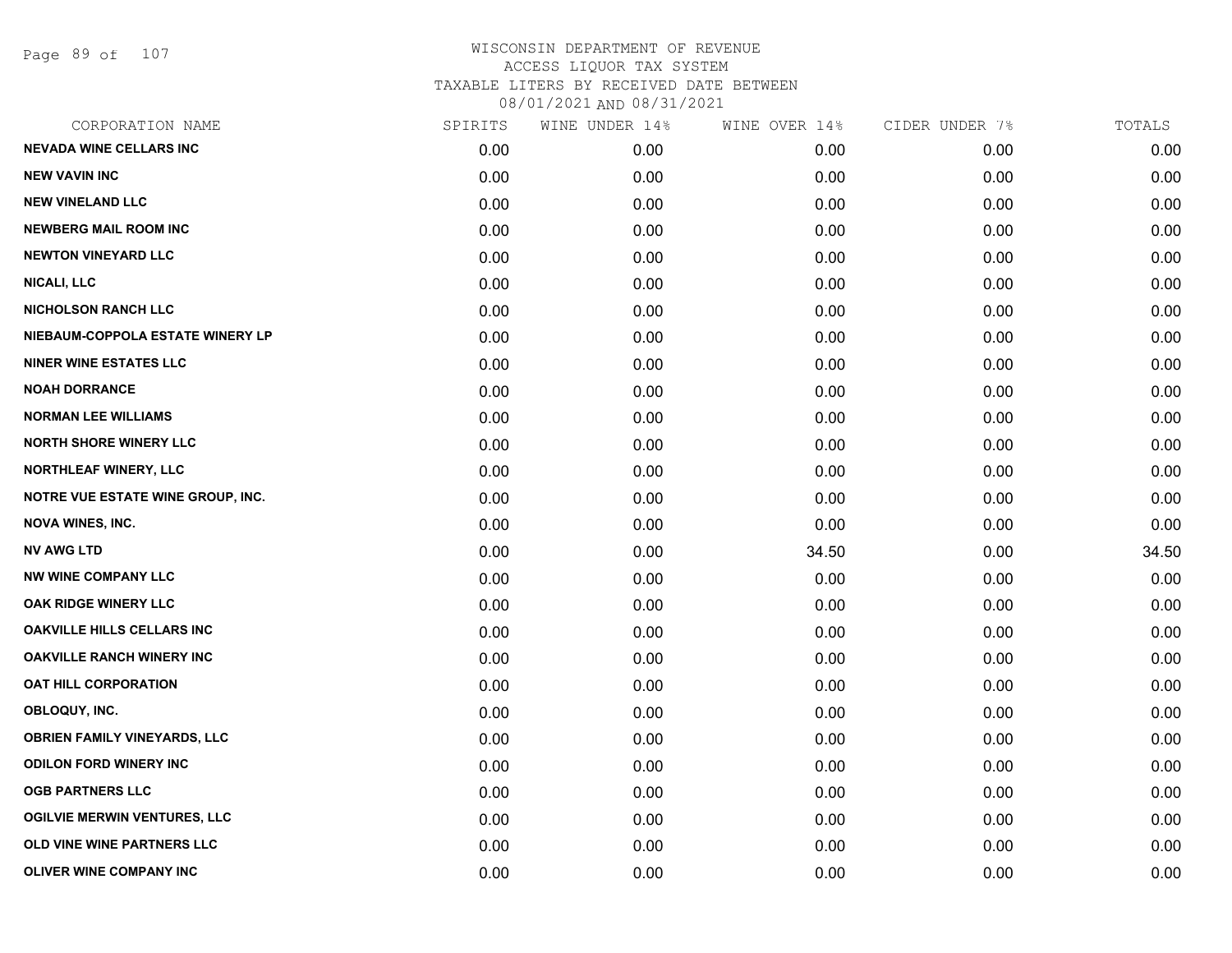Page 90 of 107

| CORPORATION NAME                    | SPIRITS | WINE UNDER 14% | WINE OVER 14% | CIDER UNDER 7% | TOTALS |
|-------------------------------------|---------|----------------|---------------|----------------|--------|
| ONE TRUE VINE LLC                   | 0.00    | 0.00           | 0.00          | 0.00           | 0.00   |
| O'NEILL BEVERAGES CO LLC            | 0.00    | 0.00           | 0.00          | 0.00           | 0.00   |
| <b>ONX WINERY INC</b>               | 0.00    | 0.00           | 0.00          | 0.00           | 0.00   |
| <b>OPAL WEST WINES, LLC</b>         | 0.00    | 0.00           | 0.00          | 0.00           | 0.00   |
| <b>OPOLO WINES LP</b>               | 0.00    | 0.00           | 0.00          | 0.00           | 0.00   |
| OPUS ONE WINERY LLC                 | 0.00    | 0.00           | 0.00          | 0.00           | 0.00   |
| <b>ORCA PROPERTIES LLC</b>          | 0.00    | 0.00           | 0.00          | 0.00           | 0.00   |
| <b>ORFILA VINEYARDS INC</b>         | 0.00    | 0.00           | 0.00          | 0.00           | 0.00   |
| <b>O'SHAUGHNESSY DEL OSO LLC</b>    | 0.00    | 0.00           | 0.00          | 0.00           | 0.00   |
| OUT FROM LAND INVESTOR GROUP LLC    | 0.00    | 0.00           | 0.00          | 0.00           | 0.00   |
| <b>PAIX SUR TERRE, LLC</b>          | 0.00    | 0.00           | 0.00          | 0.00           | 0.00   |
| PALI WINE COMPANY LP                | 0.00    | 0.00           | 0.00          | 0.00           | 0.00   |
| PALM BAY HOLDINGS LLC               | 0.00    | 0.00           | 0.00          | 0.00           | 0.00   |
| PALOMA VINEYARD LLC                 | 0.00    | 0.00           | 0.00          | 0.00           | 0.00   |
| PAOLETTI ESTATES WINERY, INC        | 0.00    | 0.00           | 0.00          | 0.00           | 0.00   |
| <b>PARADISE RIDGE WINERY</b>        | 0.00    | 0.00           | 0.00          | 0.00           | 0.00   |
| PARALLEL 44 VINEYARD & WINERY, INC. | 0.00    | 0.00           | 0.00          | 0.00           | 0.00   |
| <b>PARKER STATION INC</b>           | 0.00    | 0.00           | 0.00          | 0.00           | 0.00   |
| <b>PARMESON FAMILY LLC</b>          | 0.00    | 0.00           | 0.00          | 0.00           | 0.00   |
| PARSONAGE CELLARS INC               | 0.00    | 0.00           | 0.00          | 0.00           | 0.00   |
| <b>PATRICIA A HOOVER</b>            | 0.00    | 0.00           | 0.00          | 0.00           | 0.00   |
| <b>PATRICIA GREEN CELLARS LLC</b>   | 0.00    | 0.00           | 0.00          | 0.00           | 0.00   |
| <b>PATRICK ARNDT</b>                | 0.00    | 0.00           | 0.00          | 0.00           | 0.00   |
| <b>PATRICK M RUE</b>                | 0.00    | 0.00           | 0.00          | 0.00           | 0.00   |
| <b>PAUL D ASPER</b>                 | 0.00    | 0.00           | 0.00          | 0.00           | 0.00   |
| <b>PAUL G BLOMMEL</b>               | 0.00    | 0.00           | 0.00          | 0.00           | 0.00   |
| <b>PAUL HOBBS WINERY LP</b>         | 0.00    | 0.00           | 0.00          | 0.00           | 0.00   |
| <b>PAUL J FRANZEN</b>               | 0.00    | 0.00           | 0.00          | 0.00           | 0.00   |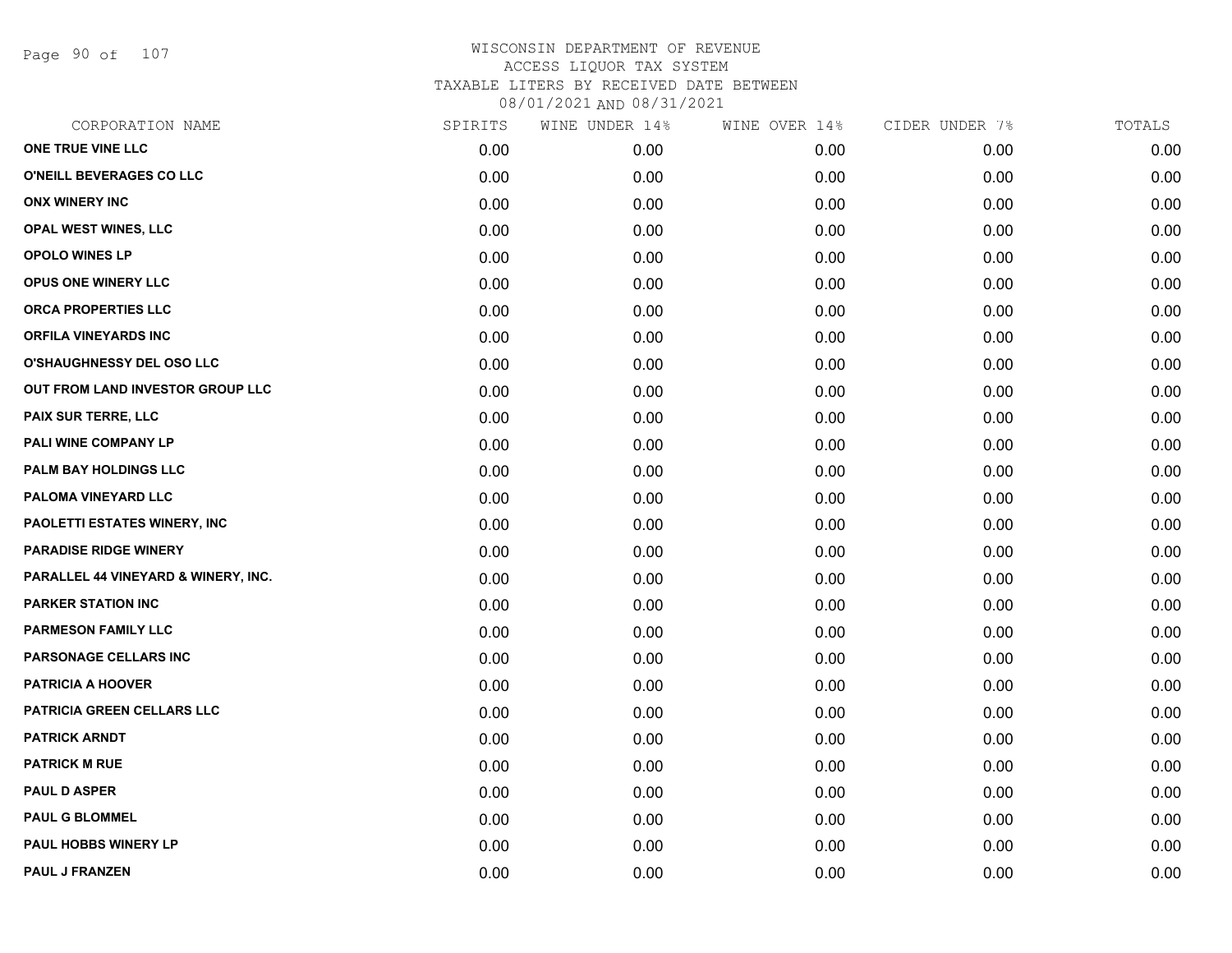Page 91 of 107

| CORPORATION NAME                     | SPIRITS | WINE UNDER 14% | WINE OVER 14% | CIDER UNDER 7% | TOTALS |
|--------------------------------------|---------|----------------|---------------|----------------|--------|
| <b>PAVI WINES LLC</b>                | 0.00    | 0.00           | 0.00          | 0.00           | 0.00   |
| <b>PAWEL LATO</b>                    | 0.00    | 0.00           | 0.00          | 0.00           | 0.00   |
| PCJ, INC.                            | 0.00    | 0.00           | 0.00          | 0.00           | 0.00   |
| PEACHY CANYON WINERY                 | 0.00    | 0.00           | 0.00          | 0.00           | 0.00   |
| PEAR VALLEY VINEYARD, INC.           | 0.00    | 0.00           | 0.00          | 0.00           | 0.00   |
| <b>PEAY VINEYARDS LLC</b>            | 0.00    | 0.00           | 0.00          | 0.00           | 0.00   |
| PEIRANO ESTATE WINERY INC.           | 0.00    | 0.00           | 0.00          | 0.00           | 0.00   |
| PEJU FAMILY OPERATING PARTNERSHIP LP | 0.00    | 0.00           | 0.00          | 0.00           | 0.00   |
| PELLEGRINI RANCHES INC               | 0.00    | 0.00           | 0.00          | 0.00           | 0.00   |
| PENROSE HILL, LIMITED                | 0.00    | 0.00           | 0.00          | 0.00           | 0.00   |
| PEPPER BRIDGE WINERY LLC             | 0.00    | 0.00           | 0.00          | 0.00           | 0.00   |
| PERCHANCE ESTATES LLC                | 0.00    | 0.00           | 0.00          | 0.00           | 0.00   |
| PERNOD RICARD KENWOOD HOLDING LLC    | 0.00    | 0.00           | 0.00          | 0.00           | 0.00   |
| <b>PERVINO INC</b>                   | 0.00    | 0.00           | 0.00          | 0.00           | 0.00   |
| PETER FRANUS WINE COMPANY INC        | 0.00    | 0.00           | 0.00          | 0.00           | 0.00   |
| PETER MICHAEL WINERY                 | 0.00    | 0.00           | 0.00          | 0.00           | 0.00   |
| PETERSON WINERY LLC                  | 0.00    | 0.00           | 0.00          | 0.00           | 0.00   |
| PETROGLYPH WINERY LLC                | 0.00    | 0.00           | 0.00          | 0.00           | 0.00   |
| PETRONI VINEYARDS LLC                | 0.00    | 0.00           | 0.00          | 0.00           | 0.00   |
| PHASE 2 CELLARS LLC                  | 0.00    | 0.00           | 0.00          | 0.00           | 0.00   |
| PHILIP TOGNI VINEYARD LP             | 0.00    | 0.00           | 0.00          | 0.00           | 0.00   |
| PHILLIPS FARMS LLC                   | 0.00    | 0.00           | 0.00          | 0.00           | 0.00   |
| PHOENIX WINE COMPANY LLC             | 0.00    | 0.00           | 0.00          | 0.00           | 0.00   |
| <b>PIEPERTK LLC</b>                  | 0.00    | 0.00           | 0.00          | 0.00           | 0.00   |
| <b>PINA CELLARS LP</b>               | 0.00    | 0.00           | 0.00          | 0.00           | 0.00   |
| PINE RIDGE WINERY LLC                | 0.00    | 0.00           | 0.00          | 0.00           | 0.00   |
| PINK SANDS, INC.                     | 0.00    | 0.00           | 0.00          | 0.00           | 0.00   |
| PJK WINERY LLC                       | 0.00    | 0.00           | 0.00          | 0.00           | 0.00   |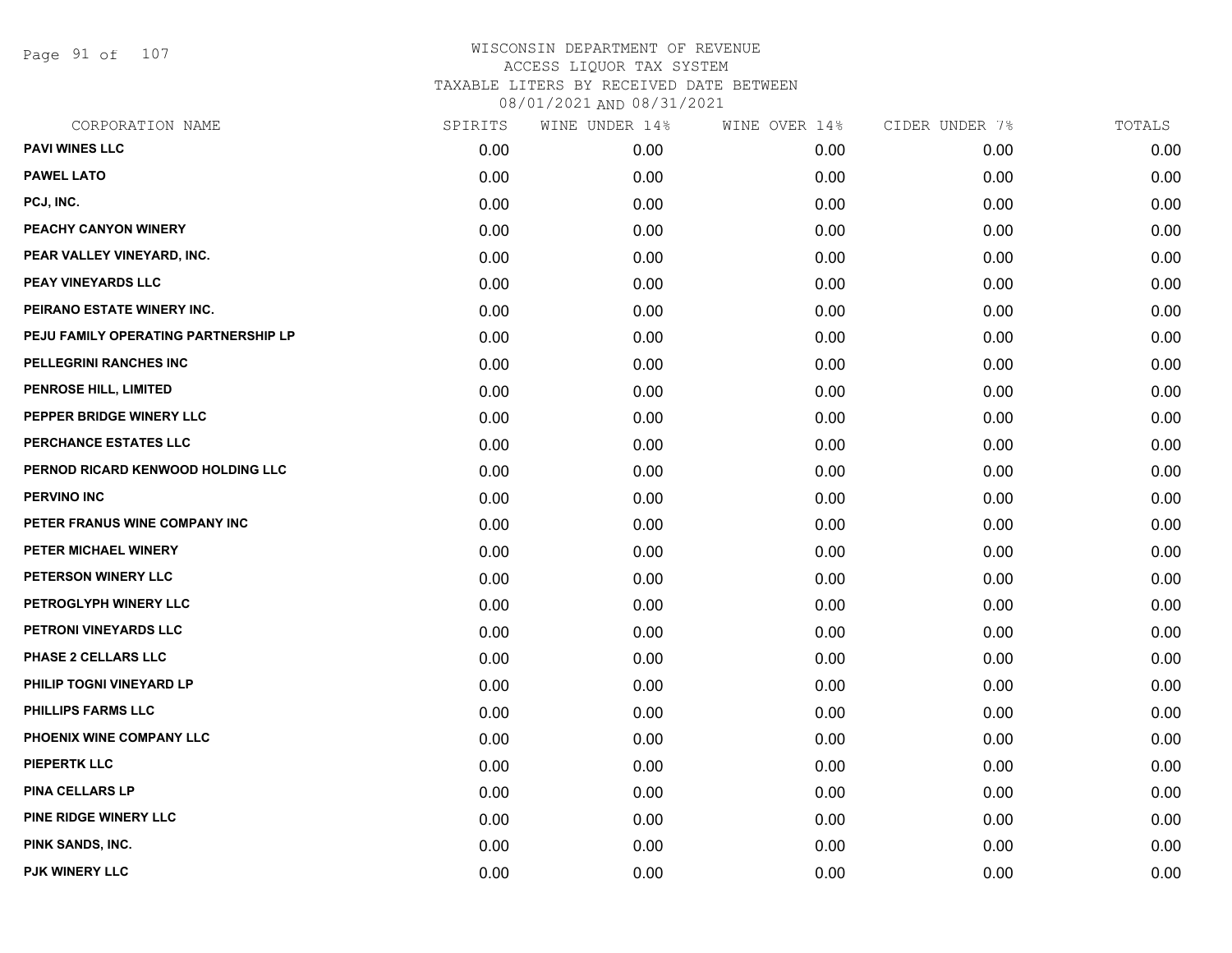Page 92 of 107

| CORPORATION NAME                   | SPIRITS | WINE UNDER 14% | WINE OVER 14% | CIDER UNDER 7% | TOTALS |
|------------------------------------|---------|----------------|---------------|----------------|--------|
| PLATA WINE PARTNERS LLC            | 0.00    | 0.00           | 0.00          | 0.00           | 0.00   |
| PLYMOUTH ROCKS WINE, LLC           | 0.00    | 0.00           | 0.00          | 0.00           | 0.00   |
| PONZI VINEYARDS, LLC               | 0.00    | 0.00           | 0.00          | 0.00           | 0.00   |
| POPE VALLEY WINERY LLC             | 0.00    | 0.00           | 0.00          | 0.00           | 0.00   |
| PORTER FAMILY VINEYARDS LLC        | 0.00    | 0.00           | 0.00          | 0.00           | 0.00   |
| <b>POTT WINE</b>                   | 0.00    | 0.00           | 0.00          | 0.00           | 0.00   |
| PRAGER WINERY & PORT WORKS, INC.   | 0.00    | 0.00           | 0.00          | 0.00           | 0.00   |
| PRAIRIE BERRY LLC                  | 0.00    | 0.00           | 0.00          | 0.00           | 0.00   |
| <b>PRAIRIE HAWK WINERY INC</b>     | 0.00    | 0.00           | 0.00          | 0.00           | 0.00   |
| PRECEPT BRANDS LLC                 | 0.00    | 0.00           | 0.00          | 0.00           | 0.00   |
| PREMIUM VINTNERS LLC               | 0.00    | 0.00           | 0.00          | 0.00           | 0.00   |
| PRESQU'ILE WINERY                  | 0.00    | 0.00           | 0.00          | 0.00           | 0.00   |
| PRIDE MOUNTAIN VINEYARDS LLC       | 0.00    | 0.00           | 0.00          | 0.00           | 0.00   |
| <b>PRINCE MICHEL LLC</b>           | 0.00    | 0.00           | 0.00          | 0.00           | 0.00   |
| <b>PROMONTORY LLC</b>              | 0.00    | 0.00           | 0.00          | 0.00           | 0.00   |
| <b>PWG LLC</b>                     | 0.00    | 0.00           | 0.00          | 0.00           | 0.00   |
| <b>QUADY SOUTH WINERY LLC</b>      | 0.00    | 0.00           | 0.00          | 0.00           | 0.00   |
| <b>QUILCEDA CREEK VINTNERS INC</b> | 0.00    | 0.00           | 420.00        | 0.00           | 420.00 |
| <b>QUIXOTE WINERY, LLC</b>         | 0.00    | 0.00           | 0.00          | 0.00           | 0.00   |
| <b>RH KEENAN CO</b>                | 0.00    | 0.00           | 0.00          | 0.00           | 0.00   |
| RADIO-COTEAU WINE CELLARS LLC      | 0.00    | 0.00           | 0.00          | 0.00           | 0.00   |
| <b>RAMAZZOTTI WINES LLC</b>        | 0.00    | 0.00           | 0.00          | 0.00           | 0.00   |
| <b>RAMEY WINE CELLARS INC</b>      | 0.00    | 0.00           | 0.00          | 0.00           | 0.00   |
| <b>RAPTOR RIDGE WINERY LLC</b>     | 0.00    | 0.00           | 0.00          | 0.00           | 0.00   |
| <b>RASA VINEYARDS, LLC</b>         | 0.00    | 0.00           | 0.00          | 0.00           | 0.00   |
| RASMUSSEN FAMILY WINES, LLC        | 0.00    | 0.00           | 0.00          | 0.00           | 0.00   |
| <b>RAYMOND SIGNORELLO</b>          | 0.00    | 0.00           | 0.00          | 0.00           | 0.00   |
| RAYMOND VINEYARD & CELLAR INC      | 0.00    | 0.00           | 0.00          | 0.00           | 0.00   |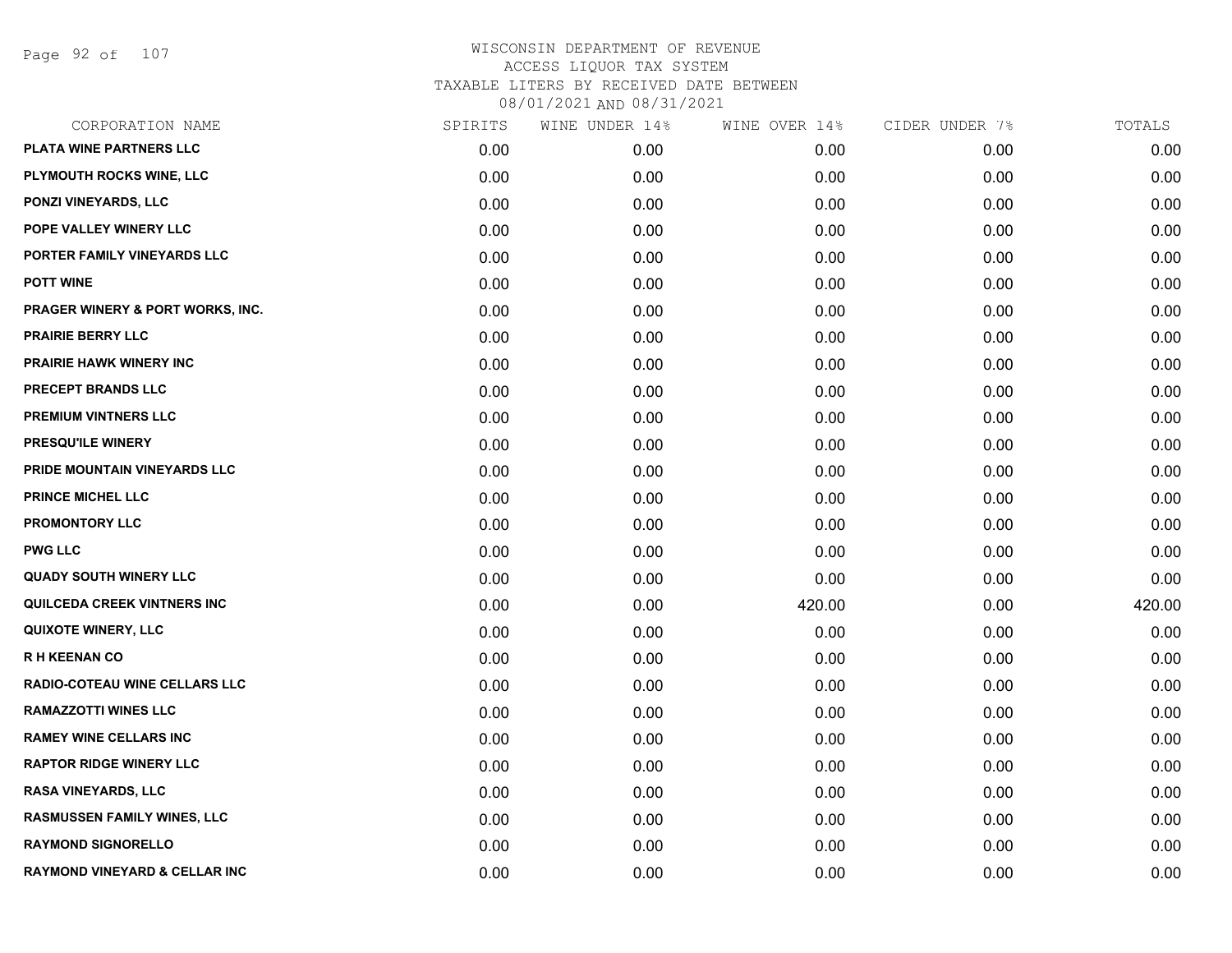Page 93 of 107

| CORPORATION NAME                      | SPIRITS | WINE UNDER 14% | WINE OVER 14% | CIDER UNDER 7% | TOTALS |
|---------------------------------------|---------|----------------|---------------|----------------|--------|
| <b>RB WINE ASSOCIATES LLC</b>         | 0.00    | 0.00           | 0.00          | 0.00           | 0.00   |
| <b>RBZ VINEYARDS LLC</b>              | 0.00    | 0.00           | 0.00          | 0.00           | 0.00   |
| <b>RED CAR WINE COMPANY LLC</b>       | 0.00    | 0.00           | 0.00          | 0.00           | 0.00   |
| <b>RED HILLS CELLARS, LLC</b>         | 0.00    | 0.00           | 0.00          | 0.00           | 0.00   |
| <b>RED MARE WINES LLC</b>             | 0.00    | 0.00           | 0.00          | 0.00           | 0.00   |
| <b>RED NEWT CELLARS INC</b>           | 0.00    | 0.00           | 0.00          | 0.00           | 0.00   |
| <b>RED OAK VINEYARD INC</b>           | 0.00    | 0.00           | 0.00          | 0.00           | 0.00   |
| <b>REGENERATIVE GIFT, LLC</b>         | 0.00    | 0.00           | 0.00          | 0.00           | 0.00   |
| <b>REGUSCI WINERY INC</b>             | 0.00    | 0.00           | 0.00          | 0.00           | 0.00   |
| <b>RESONANCE WINES LLC</b>            | 0.00    | 0.00           | 0.00          | 0.00           | 0.00   |
| <b>REVANA FAMILY PARTNERS LP</b>      | 0.00    | 0.00           | 0.00          | 0.00           | 0.00   |
| <b>REVANA FAMILY PARTNERS LP</b>      | 0.00    | 0.00           | 0.00          | 0.00           | 0.00   |
| <b>REVELRY VINTNERS LLC</b>           | 0.00    | 0.00           | 0.00          | 0.00           | 0.00   |
| <b>REYNOLDS CREATIVE PRODUCTS INC</b> | 0.00    | 0.00           | 0.00          | 0.00           | 0.00   |
| <b>RH WINERY LLC</b>                  | 0.00    | 0.00           | 0.00          | 0.00           | 0.00   |
| <b>RHYS VINEYARDS LLC</b>             | 0.00    | 0.00           | 0.00          | 0.00           | 0.00   |
| <b>RICHARD E LIBBY</b>                | 0.00    | 0.00           | 0.00          | 0.00           | 0.00   |
| <b>RICHARD FORTUNE</b>                | 0.00    | 0.00           | 0.00          | 0.00           | 0.00   |
| <b>RIDGE VINEYARDS INC</b>            | 0.00    | 0.00           | 0.00          | 0.00           | 0.00   |
| <b>RIGHT SIDE LLC</b>                 | 0.00    | 0.00           | 0.00          | 0.00           | 0.00   |
| <b>RIO LOBO LLC</b>                   | 0.00    | 0.00           | 0.00          | 0.00           | 0.00   |
| RIVER BEND VINEYARD & WINERY LLC      | 0.00    | 0.00           | 0.00          | 0.00           | 0.00   |
| <b>RIVER VALLEY VINEYARD INC</b>      | 0.00    | 0.00           | 0.00          | 0.00           | 0.00   |
| <b>RIVERBENCH LLC</b>                 | 0.00    | 0.00           | 0.00          | 0.00           | 0.00   |
| <b>ROBERT CRAIG WINERY LP</b>         | 0.00    | 0.00           | 0.00          | 0.00           | 0.00   |
| <b>ROBERT DUNNING</b>                 | 0.00    | 0.00           | 415.00        | 0.00           | 415.00 |
| <b>ROBERT FOLEY LLC</b>               | 0.00    | 0.00           | 0.00          | 0.00           | 0.00   |
| <b>ROBERT J BRAKESMAN</b>             | 0.00    | 0.00           | 0.00          | 0.00           | 0.00   |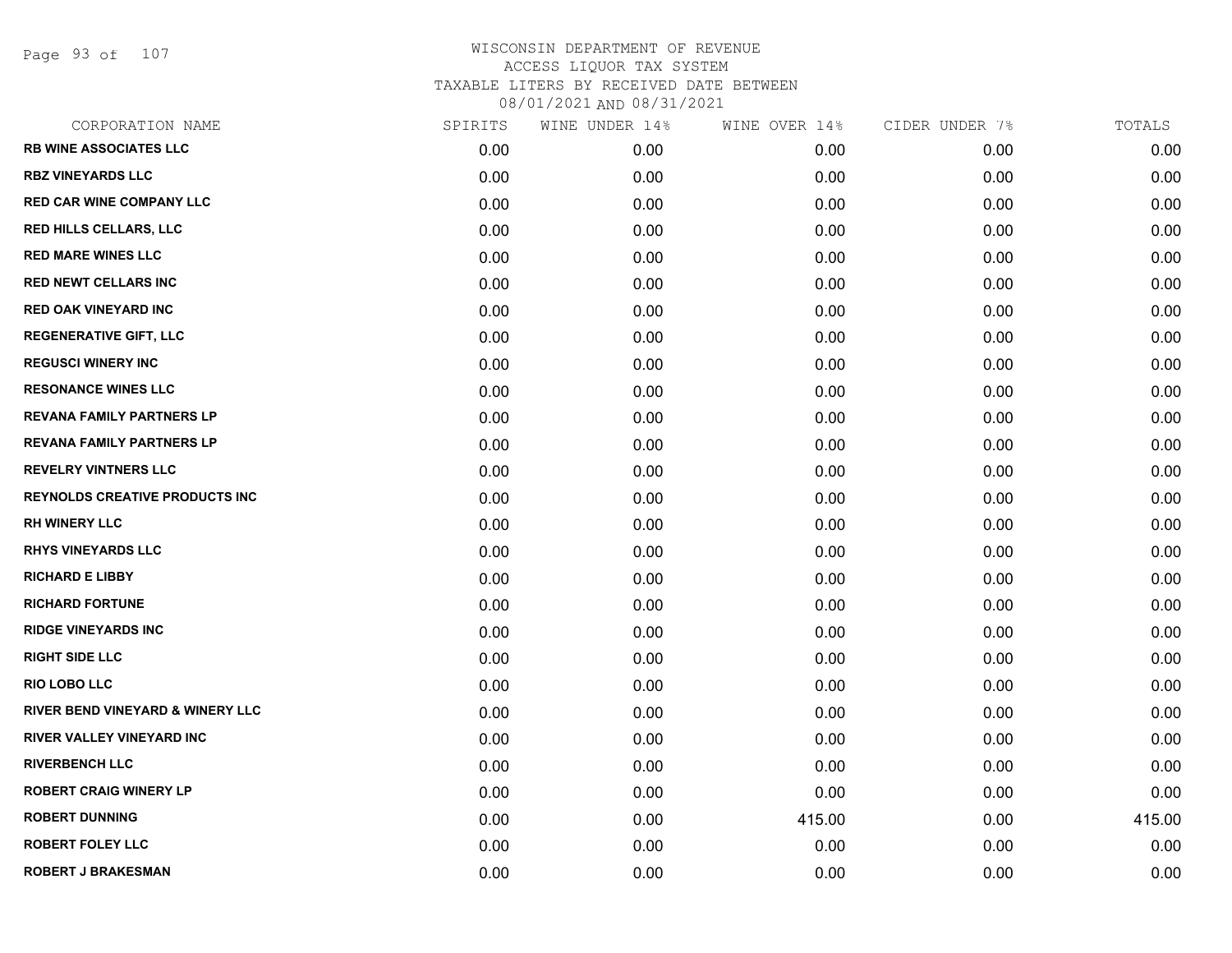Page 94 of 107

| CORPORATION NAME                          | SPIRITS | WINE UNDER 14% | WINE OVER 14% | CIDER UNDER 7% | TOTALS |
|-------------------------------------------|---------|----------------|---------------|----------------|--------|
| <b>ROBERT J FOWLER</b>                    | 0.00    | 0.00           | 0.00          | 0.00           | 0.00   |
| <b>ROBERT L HUDSON</b>                    | 0.00    | 0.00           | 0.00          | 0.00           | 0.00   |
| <b>ROBERT MUELLER CELLARS</b>             | 0.00    | 0.00           | 0.00          | 0.00           | 0.00   |
| <b>ROBERT YOUNG ESTATE WINERY LLC</b>     | 0.00    | 0.00           | 0.00          | 0.00           | 0.00   |
| <b>ROBIN PFEIFFER</b>                     | 0.00    | 0.00           | 0.00          | 0.00           | 0.00   |
| <b>ROBINSON FAMILY VINEYARDS LLC</b>      | 0.00    | 0.00           | 0.00          | 0.00           | 0.00   |
| <b>ROCCA FAMILY VINEYARDS INC</b>         | 0.00    | 0.00           | 0.00          | 0.00           | 0.00   |
| <b>ROCHE WINERY LLC</b>                   | 0.00    | 0.00           | 0.00          | 0.00           | 0.00   |
| <b>ROCHIOLI VINEYARD &amp; WINERY LLC</b> | 0.00    | 0.00           | 0.00          | 0.00           | 0.00   |
| <b>ROCK N WOOL WINERY LLC</b>             | 0.00    | 0.00           | 0.00          | 0.00           | 0.00   |
| <b>ROCK WALL WINE COMPANY INC</b>         | 0.00    | 0.00           | 0.00          | 0.00           | 0.00   |
| <b>ROEDERER ESTATE INC</b>                | 0.00    | 0.00           | 0.00          | 0.00           | 0.00   |
| <b>ROGER PENG</b>                         | 0.00    | 0.00           | 0.00          | 0.00           | 0.00   |
| <b>ROMBAUER VINEYARDS INC</b>             | 0.00    | 0.00           | 0.00          | 0.00           | 0.00   |
| <b>RONALD J BENZA</b>                     | 0.00    | 0.00           | 0.00          | 0.00           | 0.00   |
| <b>RONALD L FENOLIO</b>                   | 0.00    | 0.00           | 0.00          | 0.00           | 0.00   |
| <b>RONALD T RUBIN</b>                     | 0.00    | 0.00           | 0.00          | 0.00           | 0.00   |
| <b>ROOTS RUN DEEP LLC</b>                 | 0.00    | 0.00           | 0.00          | 0.00           | 0.00   |
| <b>ROUND HILL CELLARS</b>                 | 0.00    | 0.00           | 0.00          | 0.00           | 0.00   |
| <b>ROUND POND ESTATE LLC</b>              | 0.00    | 0.00           | 0.00          | 0.00           | 0.00   |
| <b>ROZA HILLS VINEYARDS LLC</b>           | 0.00    | 0.00           | 0.00          | 0.00           | 0.00   |
| RRJ REAL PROPERTIES LLC                   | 0.00    | 0.00           | 0.00          | 0.00           | 0.00   |
| <b>RTV WINERY LLC</b>                     | 0.00    | 0.00           | 0.00          | 0.00           | 0.00   |
| <b>RUDD WINES INC</b>                     | 0.00    | 0.00           | 0.00          | 0.00           | 0.00   |
| <b>RUDIUS WINES, LLC</b>                  | 0.00    | 0.00           | 0.00          | 0.00           | 0.00   |
| <b>RUED WINERY INC</b>                    | 0.00    | 0.00           | 0.00          | 0.00           | 0.00   |
| <b>RUSHFORD MEADERY AND WINERY LLC</b>    | 0.00    | 0.00           | 0.00          | 0.00           | 0.00   |
| <b>RUSSIAN RIVER WINES, LLC</b>           | 0.00    | 0.00           | 0.00          | 0.00           | 0.00   |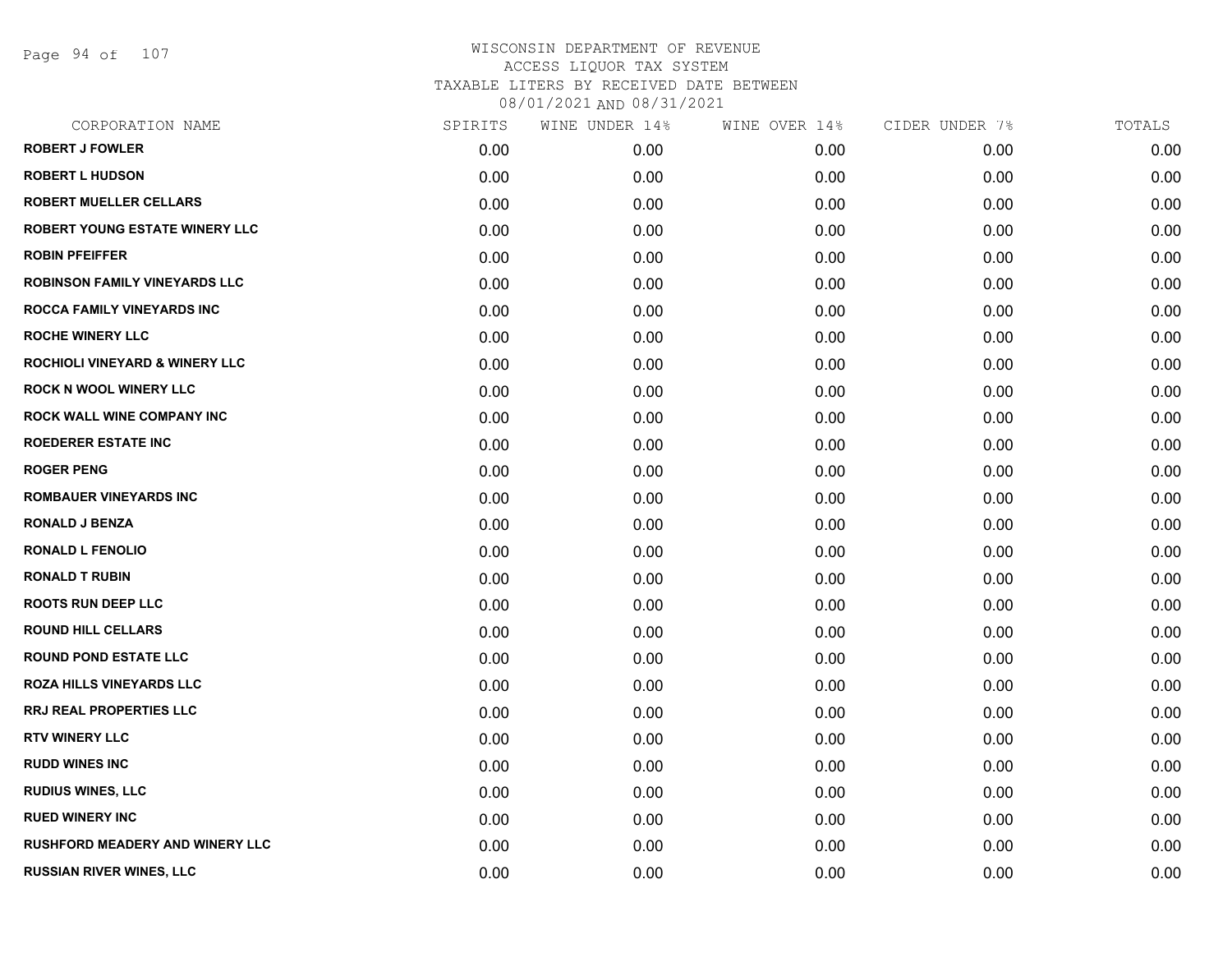# WISCONSIN DEPARTMENT OF REVENUE ACCESS LIQUOR TAX SYSTEM TAXABLE LITERS BY RECEIVED DATE BETWEEN

08/01/2021 AND 08/31/2021

| CORPORATION NAME                       | SPIRITS | WINE UNDER 14% | WINE OVER 14% | CIDER UNDER 7% | TOTALS |
|----------------------------------------|---------|----------------|---------------|----------------|--------|
| RUTHERFORD HILL WINERY LLC             | 0.00    | 0.00           | 0.00          | 0.00           | 0.00   |
| <b>RYAN PRELLWITZ</b>                  | 0.00    | 0.00           | 0.00          | 0.00           | 0.00   |
| <b>SLJ GROUP INC</b>                   | 0.00    | 0.00           | 0.00          | 0.00           | 0.00   |
| <b>SAARLOOS ESTATE VINEYARDS LLC</b>   | 0.00    | 0.00           | 0.00          | 0.00           | 0.00   |
| <b>SAINTSBURY LLC</b>                  | 0.00    | 0.00           | 0.00          | 0.00           | 0.00   |
| <b>SALVESTRIN WINE CO LLC</b>          | 0.00    | 0.00           | 0.00          | 0.00           | 0.00   |
| <b>SAMUEL P BAXTER</b>                 | 0.00    | 0.00           | 0.00          | 0.00           | 0.00   |
| <b>SANDHI VINTNERS LLC</b>             | 0.00    | 0.00           | 0.00          | 0.00           | 0.00   |
| <b>SANDPOINT WINES</b>                 | 0.00    | 0.00           | 0.00          | 0.00           | 0.00   |
| <b>SANFORD WINERY COMPANY LP</b>       | 0.00    | 0.00           | 0.00          | 0.00           | 0.00   |
| <b>SANS LIEGE INC</b>                  | 0.00    | 0.00           | 0.00          | 0.00           | 0.00   |
| SANTA YNEZ WINE CORP.                  | 0.00    | 0.00           | 0.00          | 0.00           | 0.00   |
| <b>SARAH J SHADONIX</b>                | 0.00    | 0.00           | 0.00          | 0.00           | 0.00   |
| <b>SAUCELITO CANYON LP</b>             | 0.00    | 0.00           | 0.00          | 0.00           | 0.00   |
| SAVANNAH CHANELLE VINEYARDS INC        | 0.00    | 0.00           | 0.00          | 0.00           | 0.00   |
| <b>SAVIAH ROSE WINERY LLC</b>          | 0.00    | 0.00           | 0.00          | 0.00           | 0.00   |
| <b>SAXUM VINEYARDS INC</b>             | 0.00    | 0.00           | 0.00          | 0.00           | 0.00   |
| <b>SBRAGIA FAMILY VINEYARDS LLC</b>    | 0.00    | 0.00           | 0.00          | 0.00           | 0.00   |
| <b>SCHEID VINEYARDS CALIFORNIA INC</b> | 0.00    | 0.00           | 0.00          | 0.00           | 0.00   |
| <b>SCHLOSSADLER INC</b>                | 0.00    | 0.00           | 0.00          | 0.00           | 0.00   |
| <b>SCHRADER CELLARS LLC</b>            | 0.00    | 0.00           | 0.00          | 0.00           | 0.00   |
| <b>SCHRAMSBERG VINEYARDS CO INC</b>    | 0.00    | 0.00           | 0.00          | 0.00           | 0.00   |
| <b>SCHUG WINERY LLC</b>                | 0.00    | 0.00           | 0.00          | 0.00           | 0.00   |
| <b>SCHWEIGER VINEYARDS INC</b>         | 0.00    | 0.00           | 0.00          | 0.00           | 0.00   |
| <b>SCREAMING EAGLE LLC</b>             | 0.00    | 0.00           | 0.00          | 0.00           | 0.00   |
| <b>SEA SMOKE INC</b>                   | 0.00    | 0.00           | 0.00          | 0.00           | 0.00   |
| <b>SEAVER VINEYARDS LLC</b>            | 0.00    | 0.00           | 0.00          | 0.00           | 0.00   |
| <b>SEAVEY VINEYARD LP</b>              | 0.00    | 0.00           | 0.00          | 0.00           | 0.00   |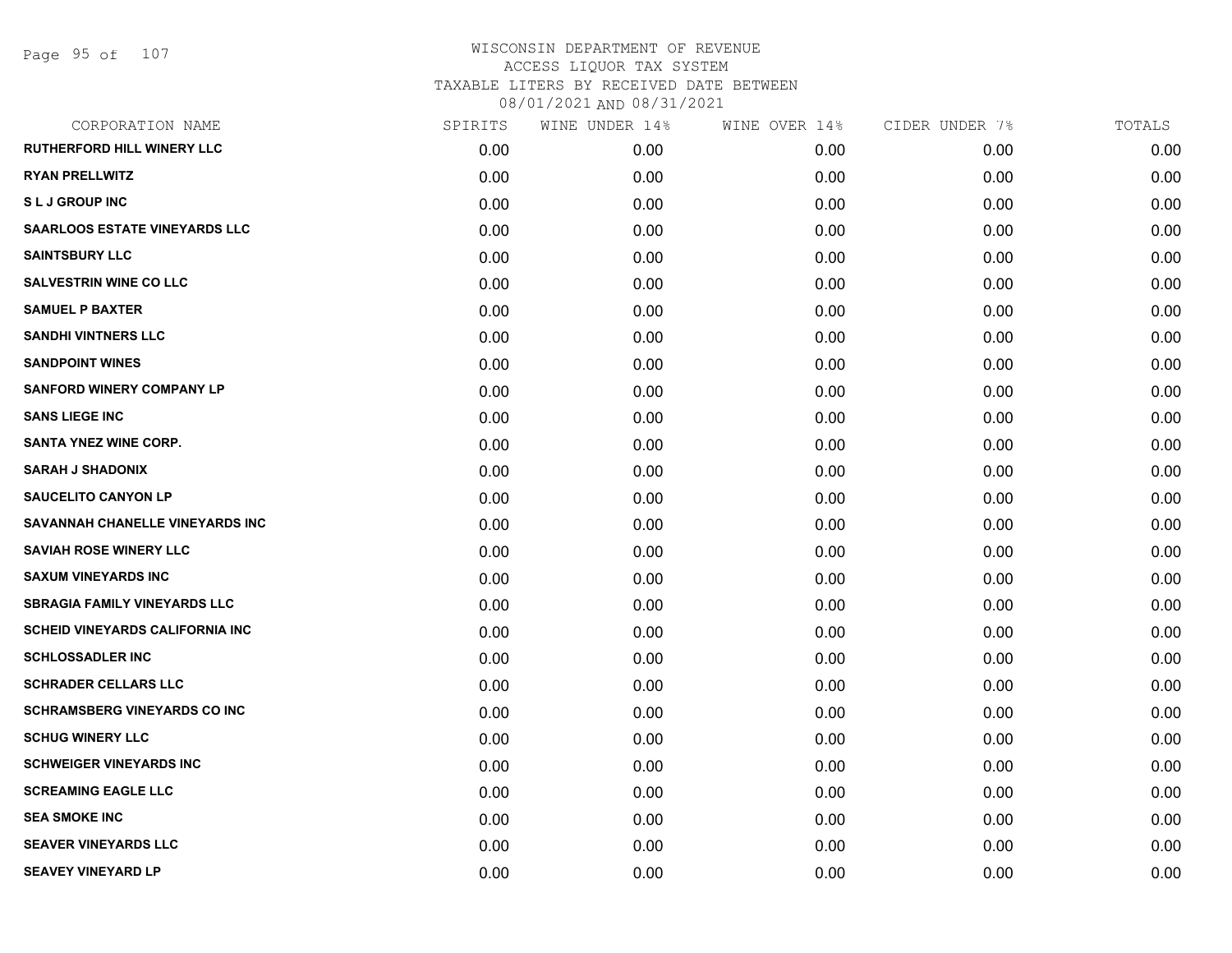Page 96 of 107

| CORPORATION NAME                              | SPIRITS | WINE UNDER 14% | WINE OVER 14% | CIDER UNDER 7% | TOTALS |
|-----------------------------------------------|---------|----------------|---------------|----------------|--------|
| <b>SEBASTOPOL VINEYARDS &amp; WINERY CORP</b> | 0.00    | 0.00           | 0.00          | 0.00           | 0.00   |
| <b>SELBY ENTERPRISES INC</b>                  | 0.00    | 0.00           | 0.00          | 0.00           | 0.00   |
| <b>SEQUOIA GROVE VINEYARDS LP</b>             | 0.00    | 0.00           | 0.00          | 0.00           | 0.00   |
| SEVEN ANGELS CELLARS LLC                      | 0.00    | 0.00           | 0.00          | 0.00           | 0.00   |
| <b>SEVEN STONES WINERY LLC</b>                | 0.00    | 0.00           | 0.00          | 0.00           | 0.00   |
| <b>SFW, LLC</b>                               | 0.00    | 0.00           | 0.00          | 0.00           | 0.00   |
| <b>SHADY LADIES LLC</b>                       | 0.00    | 0.00           | 0.00          | 0.00           | 0.00   |
| <b>SHADYBROOK ESTATE LLC</b>                  | 0.00    | 0.00           | 0.00          | 0.00           | 0.00   |
| <b>SHAFER VINEYARDS INC</b>                   | 0.00    | 0.00           | 0.00          | 0.00           | 0.00   |
| <b>SHANNON RIDGE INC</b>                      | 0.00    | 0.00           | 0.00          | 0.00           | 0.00   |
| <b>SHARON L PINGEL</b>                        | 0.00    | 0.00           | 0.00          | 0.00           | 0.00   |
| SHELDRAKE POINT VINEYARD LLC                  | 0.00    | 0.00           | 0.00          | 0.00           | 0.00   |
| SHELTON-MACKENZIE WINE COMPANY                | 0.00    | 0.00           | 0.00          | 0.00           | 0.00   |
| <b>SHERRY HARDIE</b>                          | 0.00    | 0.00           | 0.00          | 0.00           | 0.00   |
| SHERWIN FAMILY VINEYARDS LLC                  | 0.00    | 0.00           | 0.00          | 0.00           | 0.00   |
| SHIFT WINE LLC                                | 0.00    | 0.00           | 0.00          | 0.00           | 0.00   |
| SILVER OAK WINE CELLARS LLC                   | 0.00    | 0.00           | 0.00          | 0.00           | 0.00   |
| SILVER TRIDENT WINERY LLC                     | 0.00    | 0.00           | 0.00          | 0.00           | 0.00   |
| SINE QUA NON INC                              | 0.00    | 0.00           | 0.00          | 0.00           | 0.00   |
| <b>SINSKEY VINEYARDS INC</b>                  | 0.00    | 0.00           | 0.00          | 0.00           | 0.00   |
| <b>SIX SIGMA WINERY LLC</b>                   | 0.00    | 0.00           | 0.00          | 0.00           | 0.00   |
| <b>SKINNER VINEYARDS LLC</b>                  | 0.00    | 0.00           | 0.00          | 0.00           | 0.00   |
| <b>SKYWALKER VINEYARDS, LLC</b>               | 0.00    | 0.00           | 0.00          | 0.00           | 0.00   |
| SLEIGHT OF HAND CELLARS, LLC                  | 0.00    | 0.00           | 0.00          | 0.00           | 0.00   |
| <b>SMALL VINES WINES INC</b>                  | 0.00    | 0.00           | 0.00          | 0.00           | 0.00   |
| SMITH ANDERSON ENTERPRISES INC                | 0.00    | 0.00           | 0.00          | 0.00           | 0.00   |
| <b>SOCIAL ENJOYMENTS LLC</b>                  | 0.00    | 0.00           | 0.00          | 0.00           | 0.00   |
| <b>SOKOL BLOSSER LTD</b>                      | 0.00    | 0.00           | 0.00          | 0.00           | 0.00   |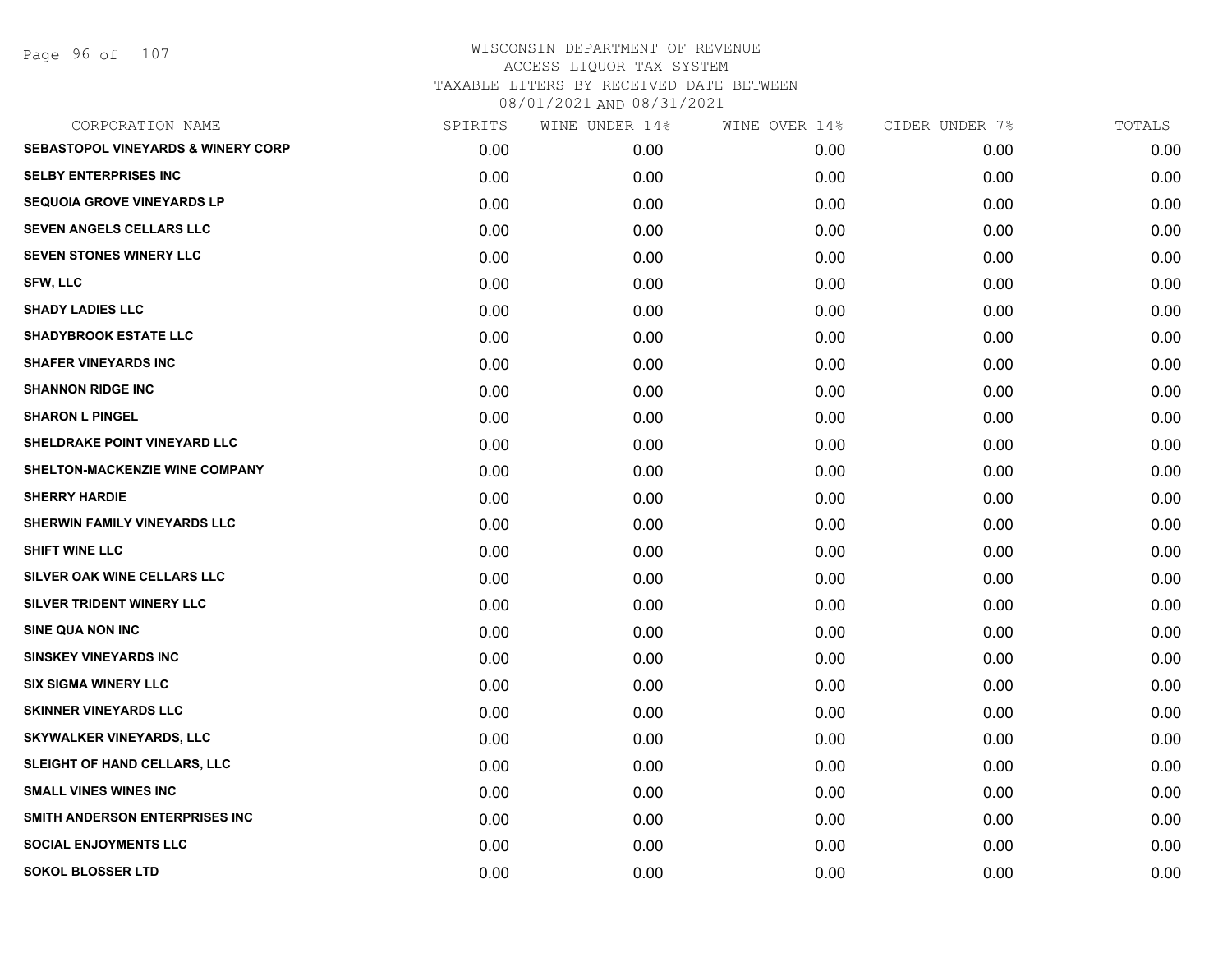Page 97 of 107

| CORPORATION NAME                           | SPIRITS | WINE UNDER 14% | WINE OVER 14% | CIDER UNDER 7% | TOTALS |
|--------------------------------------------|---------|----------------|---------------|----------------|--------|
| SOLENE, INC.                               | 0.00    | 0.00           | 0.00          | 0.00           | 0.00   |
| <b>SOMERSTON WINE COMPANY, LLC</b>         | 0.00    | 0.00           | 0.00          | 0.00           | 0.00   |
| <b>SONJA MAGDEVSKI</b>                     | 0.00    | 0.00           | 0.00          | 0.00           | 0.00   |
| SONOMA VINEYARD COMPANY, INC.              | 0.00    | 0.00           | 0.00          | 0.00           | 0.00   |
| SONOMA-CUTRER VINEYARDS INC                | 0.00    | 0.00           | 0.00          | 0.00           | 0.00   |
| <b>SOQUEL VINEYARDS</b>                    | 0.00    | 0.00           | 0.00          | 0.00           | 0.00   |
| <b>SOUTH COAST WINERY INC</b>              | 0.00    | 0.00           | 0.00          | 0.00           | 0.00   |
| SOZO, LLC                                  | 0.00    | 42.00          | 0.00          | 0.00           | 42.00  |
| <b>SP GROSSNICKLE LLC</b>                  | 0.00    | 0.00           | 0.00          | 0.00           | 0.00   |
| <b>SPANOS BERBERIAN WINERY LLC</b>         | 0.00    | 0.00           | 0.00          | 0.00           | 0.00   |
| <b>SPARKLING OREGON LLC</b>                | 0.00    | 0.00           | 0.00          | 0.00           | 0.00   |
| <b>SPENCE VINEYARDS LLC</b>                | 0.00    | 0.00           | 0.00          | 0.00           | 0.00   |
| SPIRITS OF NORWAY VINEYARD LLC             | 0.00    | 0.00           | 0.00          | 0.00           | 0.00   |
| <b>SPOTTSWOODE WINERY INC</b>              | 0.00    | 0.00           | 0.00          | 0.00           | 0.00   |
| SPRECHER BREWING COMPANY, LLC              | 0.00    | 0.00           | 0.00          | 0.00           | 0.00   |
| <b>SPRING MOUNTAIN VINEYARD INC</b>        | 0.00    | 0.00           | 0.00          | 0.00           | 0.00   |
| <b>SPURGEON VINEYARDS &amp; WINERY LLC</b> | 0.00    | 0.00           | 0.00          | 0.00           | 0.00   |
| <b>SQUIX LLC</b>                           | 0.00    | 0.00           | 0.00          | 0.00           | 0.00   |
| <b>ST HELENA ESTATE LLC</b>                | 0.00    | 0.00           | 0.00          | 0.00           | 0.00   |
| <b>ST JAMES WINERY INC</b>                 | 0.00    | 0.00           | 0.00          | 0.00           | 0.00   |
| ST JULIAN WINE COMPANY INC                 | 0.00    | 0.00           | 0.00          | 0.00           | 0.00   |
| <b>ST SUPERY INC</b>                       | 0.00    | 0.00           | 0.00          | 0.00           | 0.00   |
| ST. FRANCIS WINERY & VINEYARD L.P.         | 0.00    | 0.00           | 0.00          | 0.00           | 0.00   |
| <b>STAGLIN FAMILY VINEYARD LLC</b>         | 0.00    | 0.00           | 0.00          | 0.00           | 0.00   |
| <b>STAG'S LEAP WINE CELLARS LLC</b>        | 0.00    | 0.00           | 0.00          | 0.00           | 0.00   |
| <b>STANDING JOURNEY LLC</b>                | 0.00    | 0.00           | 0.00          | 0.00           | 0.00   |
| <b>STANDING SUN WINES INC</b>              | 0.00    | 0.00           | 0.00          | 0.00           | 0.00   |
| <b>STANLEY R BOYD</b>                      | 0.00    | 0.00           | 0.00          | 0.00           | 0.00   |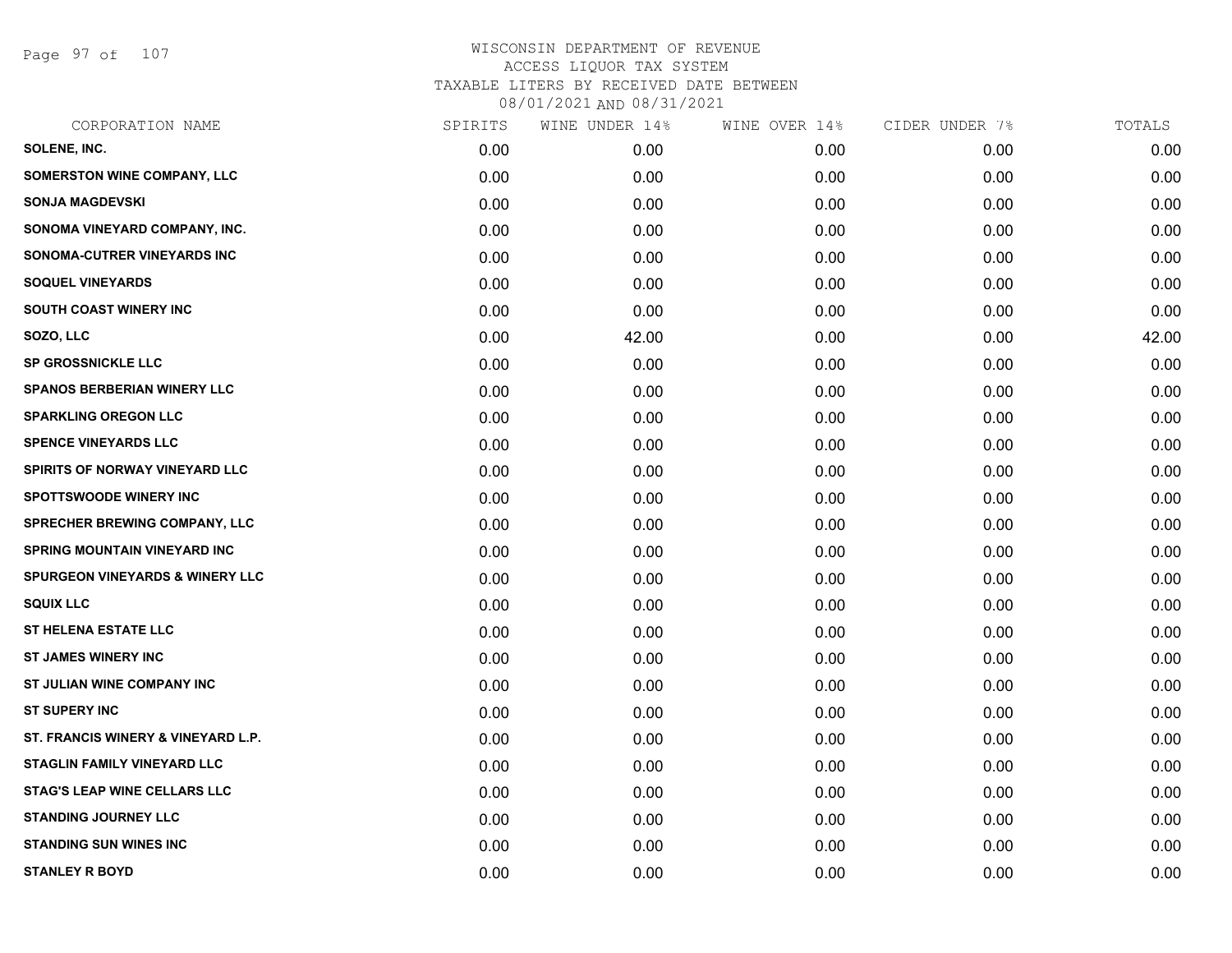Page 98 of 107

| CORPORATION NAME                       | SPIRITS | WINE UNDER 14% | WINE OVER 14% | CIDER UNDER 7% | TOTALS |
|----------------------------------------|---------|----------------|---------------|----------------|--------|
| STE. MICHELLE WINE ESTATES LTD.        | 0.00    | 0.00           | 0.00          | 0.00           | 0.00   |
| <b>STEDUM PROPERTIES LLC</b>           | 0.00    | 0.00           | 0.00          | 0.00           | 0.00   |
| <b>STEFFENS FAMILY WINES LLC</b>       | 0.00    | 0.00           | 0.00          | 0.00           | 0.00   |
| <b>STEPHAN VINEYARD INC</b>            | 0.00    | 0.00           | 0.00          | 0.00           | 0.00   |
| <b>STEPHEN A MCPHERSON</b>             | 0.00    | 0.00           | 0.00          | 0.00           | 0.00   |
| <b>STEPHEN M KENNEDY</b>               | 0.00    | 0.00           | 0.00          | 0.00           | 0.00   |
| <b>STEPHEN M REUSTLE</b>               | 0.00    | 0.00           | 0.00          | 0.00           | 0.00   |
| <b>STEVE MANNEBACH</b>                 | 0.00    | 90.00          | 9.00          | 0.00           | 99.00  |
| <b>STEVEN DEBAKER</b>                  | 0.00    | 0.00           | 0.00          | 0.00           | 0.00   |
| STEVEN M & JUDITH A JACOBSON LLC       | 0.00    | 0.00           | 0.00          | 0.00           | 0.00   |
| <b>STEVEN N LEDSON</b>                 | 0.00    | 0.00           | 0.00          | 0.00           | 0.00   |
| <b>STEVEN TONELLA</b>                  | 0.00    | 0.00           | 0.00          | 0.00           | 0.00   |
| <b>STEWART CELLARS, LLC</b>            | 0.00    | 0.00           | 0.00          | 0.00           | 0.00   |
| <b>STOLLER VINEYARDS INC</b>           | 0.00    | 0.00           | 0.00          | 0.00           | 0.00   |
| <b>STOLPMAN VINEYARDS LLC</b>          | 0.00    | 0.00           | 0.00          | 0.00           | 0.00   |
| <b>STONE EDGE WINERY LLC</b>           | 0.00    | 0.00           | 0.00          | 0.00           | 0.00   |
| STONE HILL WINE CO INC                 | 0.00    | 0.00           | 0.00          | 0.00           | 0.00   |
| STONE WOLF VINEYARDS, LLC              | 0.00    | 0.00           | 0.00          | 0.00           | 0.00   |
| <b>STONEBRAKER-SOLES INC</b>           | 0.00    | 0.00           | 0.00          | 0.00           | 0.00   |
| <b>STONECUSHION INC</b>                | 0.00    | 0.00           | 0.00          | 0.00           | 0.00   |
| STONEHAUS WINERY, INC.                 | 0.00    | 0.00           | 0.00          | 0.00           | 0.00   |
| <b>STONES THROW WINERY INC</b>         | 0.00    | 0.00           | 0.00          | 0.00           | 0.00   |
| <b>STONY HILL VINEYARD INC</b>         | 0.00    | 0.00           | 0.00          | 0.00           | 0.00   |
| STORYBOOK MOUNTAIN WINERY INC          | 0.00    | 0.00           | 0.00          | 0.00           | 0.00   |
| <b>STRALA VINEYARDS, LLC</b>           | 0.00    | 0.00           | 0.00          | 0.00           | 0.00   |
| <b>STRATEGY PARTNERS INTERNATIONAL</b> | 0.00    | 0.00           | 0.00          | 0.00           | 0.00   |
| <b>STRING THEORY CIDER INC</b>         | 0.00    | 0.00           | 0.00          | 0.00           | 0.00   |
| <b>SULPHUR SPRINGS WINERY LLC</b>      | 0.00    | 0.00           | 0.00          | 0.00           | 0.00   |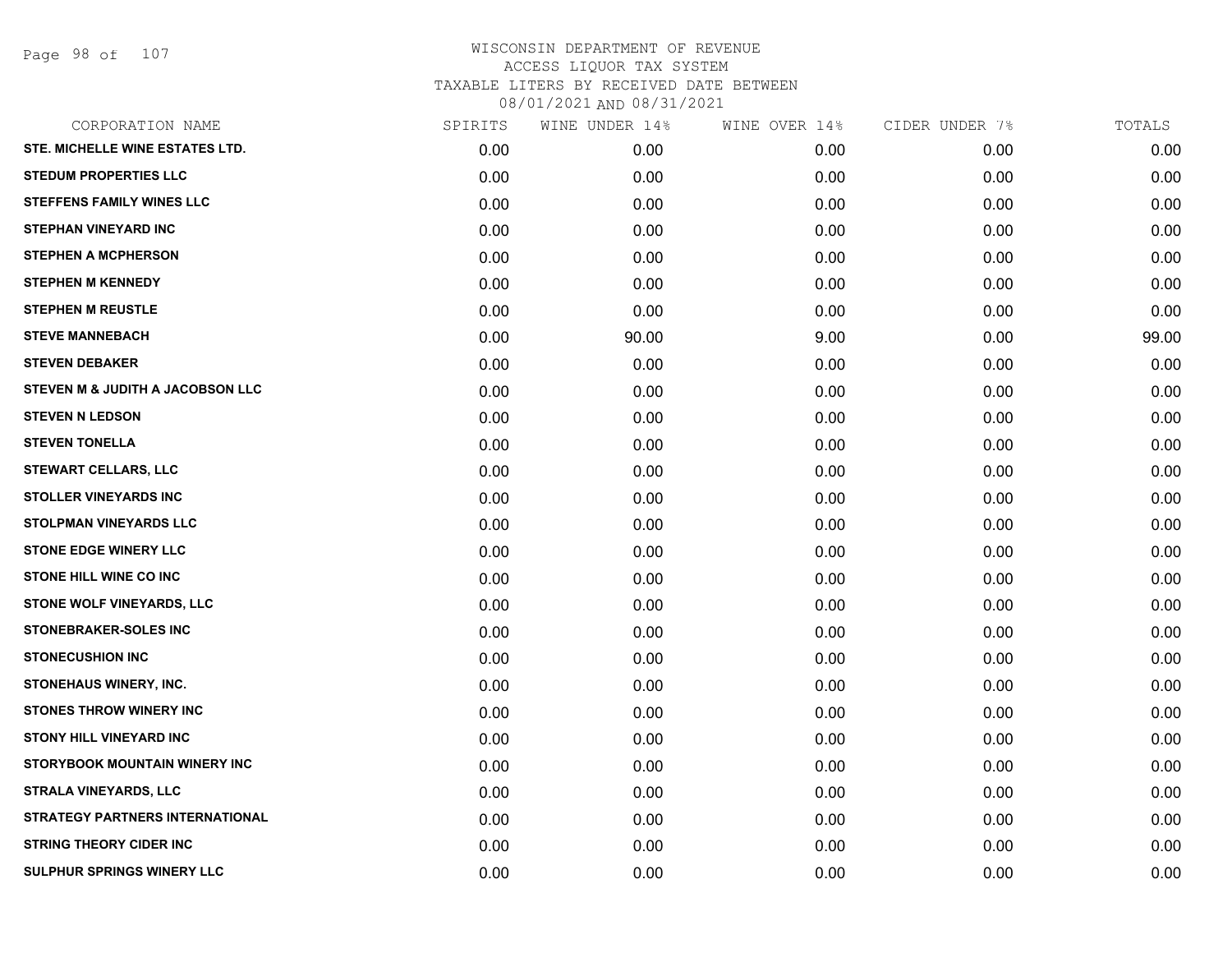Page 99 of 107

| CORPORATION NAME                       | SPIRITS | WINE UNDER 14% | WINE OVER 14% | CIDER UNDER 7% | TOTALS |
|----------------------------------------|---------|----------------|---------------|----------------|--------|
| <b>SUMMERWOOD WINERY &amp; INN INC</b> | 0.00    | 0.00           | 0.00          | 0.00           | 0.00   |
| <b>SUNSET HOLLOW RANCH</b>             | 0.00    | 0.00           | 0.00          | 0.00           | 0.00   |
| <b>SUNSET POINT WINERY LLC</b>         | 0.00    | 0.00           | 0.00          | 0.00           | 0.00   |
| <b>SUSAN M BOSWELL</b>                 | 0.00    | 0.00           | 0.00          | 0.00           | 0.00   |
| <b>SUTTER HOME WINERY INC</b>          | 0.00    | 0.00           | 0.00          | 0.00           | 0.00   |
| SWEAZEY WINERY INVESTMENT LLC          | 0.00    | 0.00           | 0.00          | 0.00           | 0.00   |
| <b>SWEDISH HILL VINEYARD INC</b>       | 0.00    | 0.00           | 0.00          | 0.00           | 0.00   |
| SWEET CHEEKS VINEYARDS INC             | 0.00    | 0.00           | 0.00          | 0.00           | 0.00   |
| <b>TABLAS CREEK VINEYARD LP</b>        | 0.00    | 0.00           | 0.00          | 0.00           | 0.00   |
| <b>TAFT STREET INC</b>                 | 0.00    | 0.00           | 0.00          | 0.00           | 0.00   |
| <b>TAKARA SAKE USA INC</b>             | 0.00    | 0.00           | 0.00          | 0.00           | 0.00   |
| <b>TALLEY VINEYARDS INC</b>            | 0.00    | 0.00           | 0.00          | 0.00           | 0.00   |
| <b>TAMBER BEY VINEYARDS LLC</b>        | 0.00    | 0.00           | 0.00          | 0.00           | 0.00   |
| <b>TANDEM WINES LLC</b>                | 0.00    | 0.00           | 0.00          | 0.00           | 0.00   |
| <b>TARA BELLA WINERY LLC</b>           | 0.00    | 0.00           | 0.00          | 0.00           | 0.00   |
| TC VINEYARDS INC                       | 0.00    | 0.00           | 0.00          | 0.00           | 0.00   |
| <b>TEALE CREEK ASSOCIATES</b>          | 0.00    | 0.00           | 0.00          | 0.00           | 0.00   |
| <b>TELAYA, LLC</b>                     | 0.00    | 0.00           | 0.00          | 0.00           | 0.00   |
| <b>TENBA RIDGE WINERY LLC</b>          | 0.00    | 0.00           | 0.00          | 0.00           | 0.00   |
| <b>TERMINAL VELOCITY INC</b>           | 0.00    | 0.00           | 0.00          | 0.00           | 0.00   |
| <b>TERRA BLANCA VINTERS INC</b>        | 0.00    | 0.00           | 0.00          | 0.00           | 0.00   |
| <b>TERRAVANT WINE COMPANY LLC</b>      | 0.00    | 0.00           | 0.00          | 0.00           | 0.00   |
| <b>TESTAROSSA VINEYARDS LLC</b>        | 0.00    | 0.00           | 0.00          | 0.00           | 0.00   |
| <b>TEXAS FULFILLMENT SERVICES</b>      | 0.00    | 0.00           | 0.00          | 0.00           | 0.00   |
| THATCH WINERY, LLC                     | 0.00    | 0.00           | 0.00          | 0.00           | 0.00   |
| THE ALIXIR COMPANY                     | 0.00    | 0.00           | 0.00          | 0.00           | 0.00   |
| THE BIALE ESTATE                       | 0.00    | 0.00           | 0.00          | 0.00           | 0.00   |
| THE BLEECHER FAMILY TRUST              | 0.00    | 0.00           | 55.50         | 0.00           | 55.50  |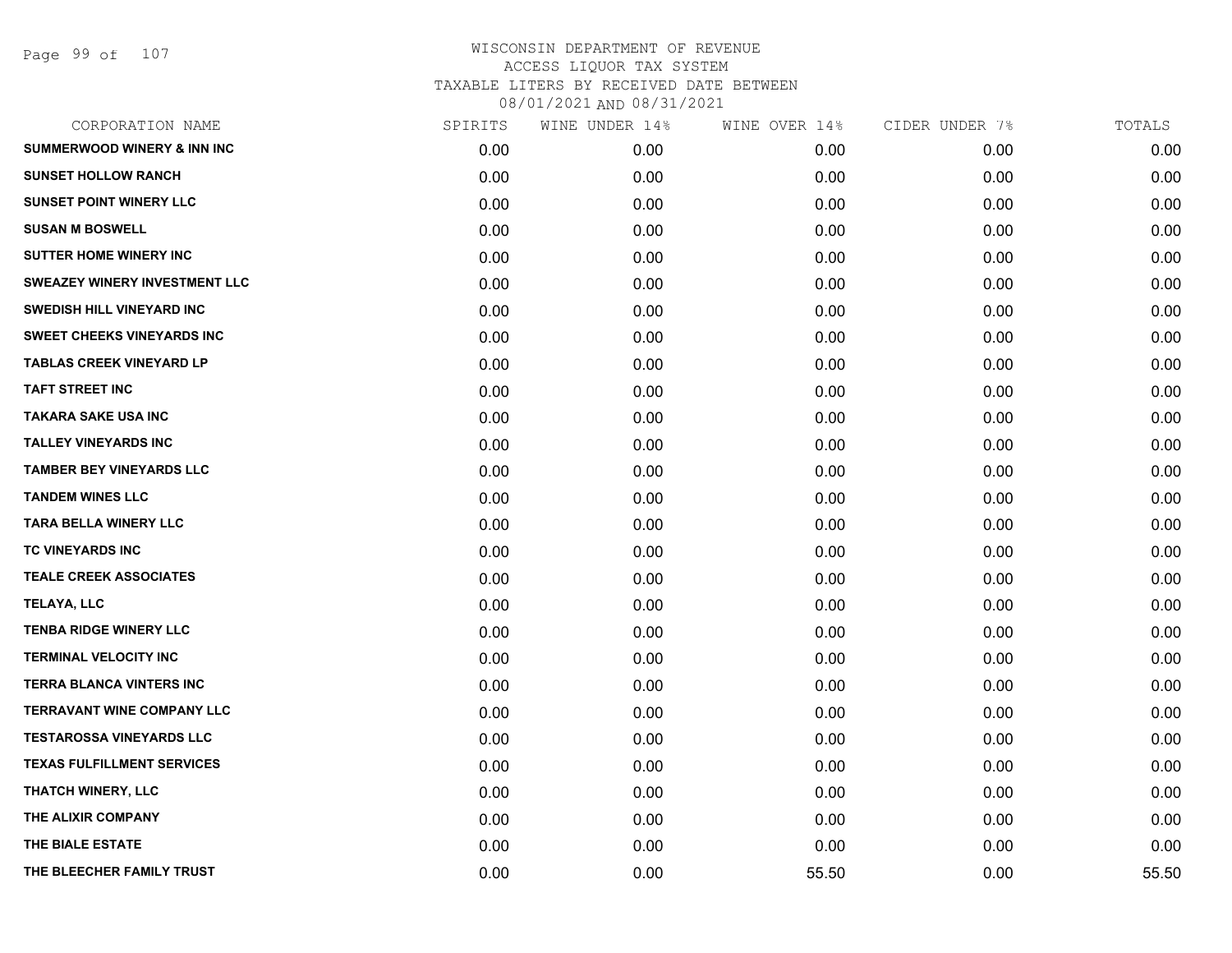Page 100of 107

| CORPORATION NAME                               | SPIRITS | WINE UNDER 14% | WINE OVER 14% | CIDER UNDER 7% | TOTALS   |
|------------------------------------------------|---------|----------------|---------------|----------------|----------|
| THE BRANDER VINEYARD                           | 0.00    | 0.00           | 0.00          | 0.00           | 0.00     |
| THE BREMER GROUP, LLC                          | 0.00    | 0.00           | 0.00          | 0.00           | 0.00     |
| THE CAPRA COMPANY LLC                          | 0.00    | 0.00           | 0.00          | 0.00           | 0.00     |
| THE GAINEY VINEYARD                            | 0.00    | 0.00           | 0.00          | 0.00           | 0.00     |
| THE HARDER GROUP INC                           | 0.00    | 0.00           | 0.00          | 0.00           | 0.00     |
| THE HESS COLLECTION WINERY                     | 0.00    | 0.00           | 0.00          | 0.00           | 0.00     |
| THE LITTORAI WINES                             | 0.00    | 0.00           | 0.00          | 0.00           | 0.00     |
| THE LOCK AGRICULTURAL VENTURES LLC             | 0.00    | 0.00           | 0.00          | 0.00           | 0.00     |
| THE MASCOT WINE, LLC                           | 0.00    | 0.00           | 0.00          | 0.00           | 0.00     |
| THE MEEKER VINEYARD                            | 0.00    | 26.62          | 118.50        | 43.50          | 188.62   |
| THE MORLET SELECTION INC                       | 0.00    | 0.00           | 0.00          | 0.00           | 0.00     |
| THE MORNE WINE COMPANY                         | 0.00    | 0.00           | 0.00          | 0.00           | 0.00     |
| THE OJAI VINEYARD INC                          | 0.00    | 0.00           | 0.00          | 0.00           | 0.00     |
| THE RED STITCH WINE GROUP, LLC                 | 0.00    | 0.00           | 0.00          | 0.00           | 0.00     |
| THE RUM TREE, INC.                             | 0.00    | 0.00           | 0.00          | 0.00           | 0.00     |
| THE SHORES OF FAIRHAVEN INC                    | 0.00    | 0.00           | 0.00          | 0.00           | 0.00     |
| THE SILVERADO VINEYARDS                        | 0.00    | 0.00           | 0.00          | 0.00           | 0.00     |
| THE WILLIAMSBURG WINERY LTD                    | 0.00    | 0.00           | 0.00          | 0.00           | 0.00     |
| THE WINE GROUP INC                             | 0.00    | 265.50         | 1,330.50      | 0.00           | 1,596.00 |
| THE WINE VINEYARD LLC                          | 0.00    | 0.00           | 0.00          | 0.00           | 0.00     |
| THE WOODLAND TRAIL BEVERAGE COMPANY, INC.      | 0.00    | 0.00           | 0.00          | 0.00           | 0.00     |
| <b>THERESA HIGH</b>                            | 0.00    | 0.00           | 0.00          | 0.00           | 0.00     |
| THIRTY-ONE PRODUCTION LLC                      | 0.00    | 0.00           | 0.00          | 0.00           | 0.00     |
| THIS REALM LLC                                 | 0.00    | 0.00           | 0.00          | 0.00           | 0.00     |
| <b>THOMAS C HOFFMAN</b>                        | 0.00    | 0.00           | 0.00          | 0.00           | 0.00     |
| THOMAS FOGARTY WINERY LLC                      | 0.00    | 0.00           | 0.00          | 0.00           | 0.00     |
| <b>THOMAS L BECKMEN &amp; JUDITH F BECKMEN</b> | 0.00    | 0.00           | 0.00          | 0.00           | 0.00     |
| THUMBPRINT WINE GROUP INC                      | 0.00    | 0.00           | 0.00          | 0.00           | 0.00     |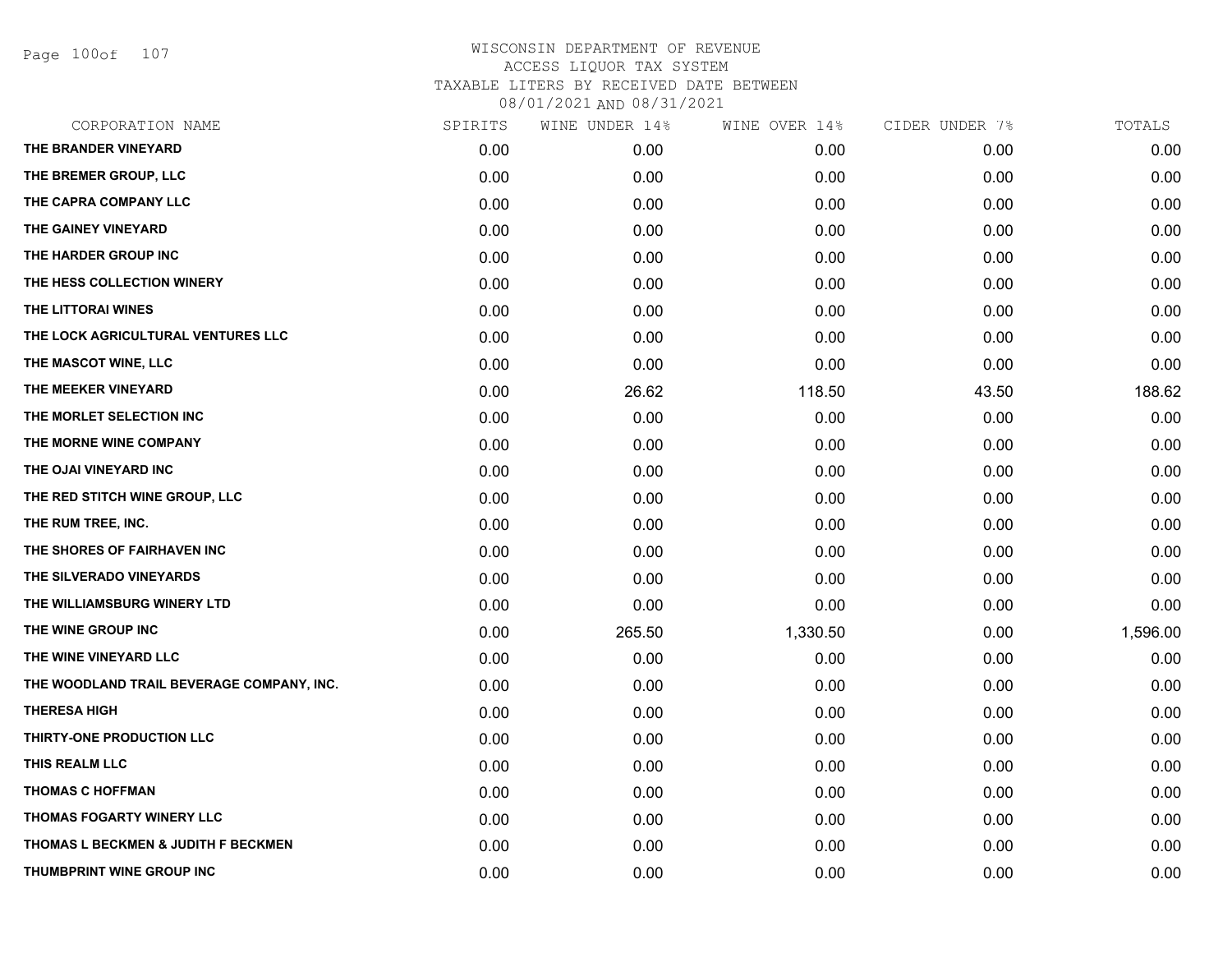Page 101of 107

| CORPORATION NAME                              | SPIRITS | WINE UNDER 14% | WINE OVER 14% | CIDER UNDER 7% | TOTALS |
|-----------------------------------------------|---------|----------------|---------------|----------------|--------|
| <b>THURMAN J RODGERS</b>                      | 0.00    | 0.00           | 0.00          | 0.00           | 0.00   |
| <b>THVS CORP</b>                              | 0.00    | 0.00           | 0.00          | 0.00           | 0.00   |
| TIM BLUE WINES LLC                            | 0.00    | 0.00           | 0.00          | 0.00           | 0.00   |
| <b>TIM SLATER</b>                             | 0.00    | 0.00           | 9.00          | 0.00           | 9.00   |
| <b>TIMOTHY BACINO</b>                         | 0.00    | 0.00           | 0.00          | 0.00           | 0.00   |
| <b>TIMOTHY D GUILD</b>                        | 0.00    | 0.00           | 0.00          | 0.00           | 0.00   |
| <b>TIMOTHY P MCDONALD</b>                     | 0.00    | 0.00           | 0.00          | 0.00           | 0.00   |
| TMR WINE COMPANY LLC                          | 0.00    | 0.00           | 0.00          | 0.00           | 0.00   |
| TOAD HOLLOW VINEYARDS INC                     | 0.00    | 0.00           | 0.00          | 0.00           | 0.00   |
| <b>TOBIN J HEMINWAY</b>                       | 0.00    | 0.00           | 0.00          | 0.00           | 0.00   |
| <b>TOBIN JAMES CELLARS</b>                    | 0.00    | 0.00           | 0.00          | 0.00           | 0.00   |
| <b>TODD KUEHL</b>                             | 0.00    | 0.00           | 0.00          | 0.00           | 0.00   |
| <b>TOLLIVER RANCH BRANDS LLC</b>              | 0.00    | 0.00           | 0.00          | 0.00           | 0.00   |
| TOM EDDY WINERY LLC                           | 0.00    | 0.00           | 0.00          | 0.00           | 0.00   |
| <b>TOM MEADOWCROFT</b>                        | 0.00    | 0.00           | 0.00          | 0.00           | 0.00   |
| <b>TOMMYS TOO HIGH WINES LLC</b>              | 0.00    | 0.00           | 0.00          | 0.00           | 0.00   |
| TOUCHSTONE CELLARS, LLC                       | 0.00    | 0.00           | 0.00          | 0.00           | 0.00   |
| TOUR DE FORCE WINE COMPANY LLC                | 0.00    | 0.00           | 0.00          | 0.00           | 0.00   |
| TPWC INC.                                     | 0.00    | 0.00           | 0.00          | 0.00           | 0.00   |
| <b>TRACY A SOMERVILLE</b>                     | 0.00    | 0.00           | 0.00          | 0.00           | 0.00   |
| <b>TREANA WINERY LLC</b>                      | 0.00    | 0.00           | 0.00          | 0.00           | 0.00   |
| <b>TREASURY WINE ESTATES AMERICAS COMPANY</b> | 0.00    | 0.00           | 0.00          | 0.00           | 0.00   |
| TREFETHEN VINEYARDS WINERY INC                | 0.00    | 0.00           | 0.00          | 0.00           | 0.00   |
| <b>TRENTADUE WINERY LLC</b>                   | 0.00    | 0.00           | 0.00          | 0.00           | 0.00   |
| <b>TRESPASS VINEYARDS INC.</b>                | 0.00    | 0.00           | 0.00          | 0.00           | 0.00   |
| <b>TRINITAS CELLARS LLC</b>                   | 0.00    | 0.00           | 0.00          | 0.00           | 0.00   |
| <b>TRIONE VINEYARDS LLC</b>                   | 0.00    | 0.00           | 0.00          | 0.00           | 0.00   |
| <b>TROY LANDWEHR</b>                          | 0.00    | 0.00           | 0.00          | 0.00           | 0.00   |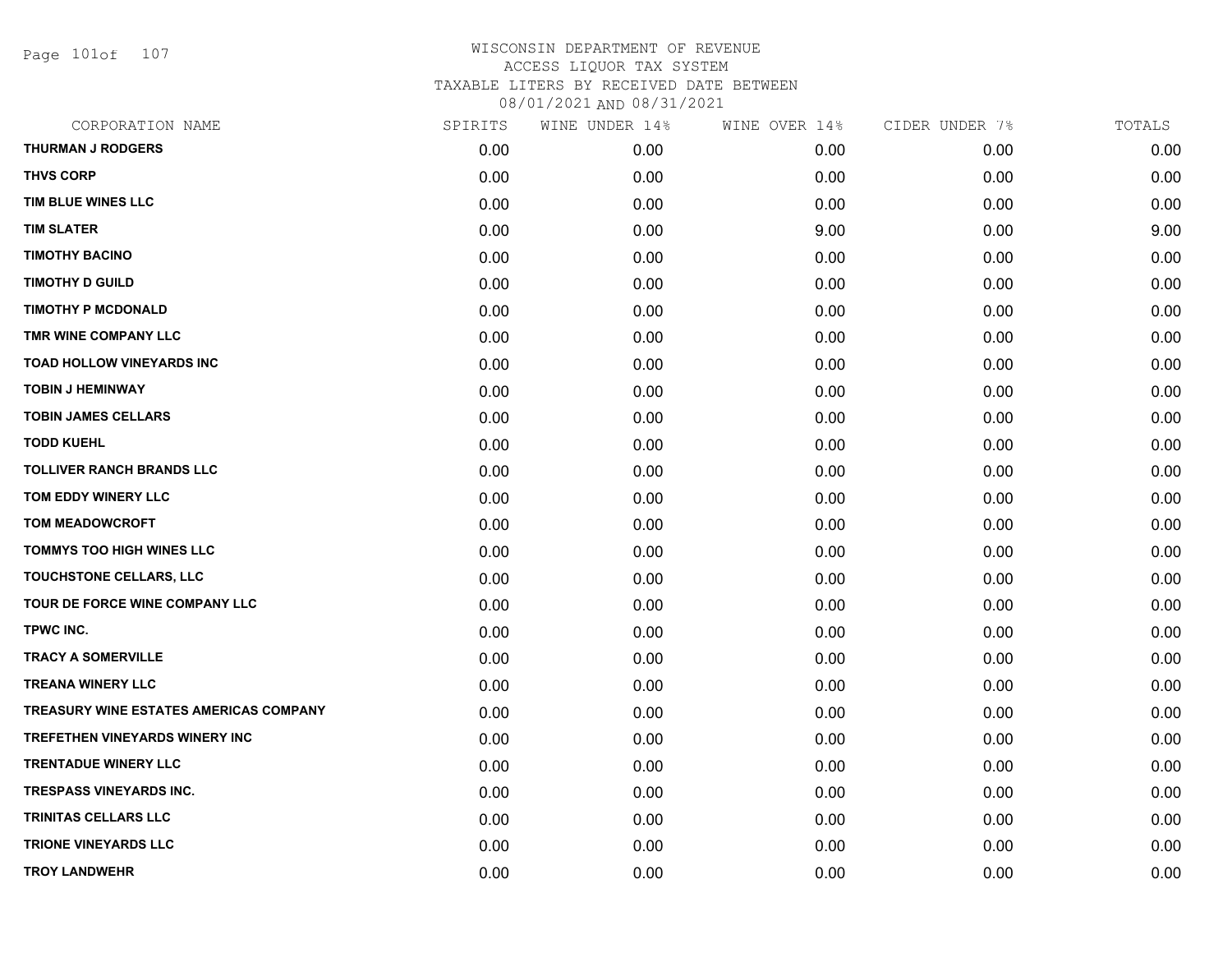Page 102of 107

| CORPORATION NAME                  | SPIRITS | WINE UNDER 14% | WINE OVER 14% | CIDER UNDER 7% | TOTALS |
|-----------------------------------|---------|----------------|---------------|----------------|--------|
| <b>TSG LLC</b>                    | 0.00    | 0.00           | 0.00          | 0.00           | 0.00   |
| <b>TURKOVICH FAMILY WINES LLC</b> | 0.00    | 0.00           | 0.00          | 0.00           | 0.00   |
| TURLEY WINE CELLARS INC           | 0.00    | 0.00           | 0.00          | 0.00           | 0.00   |
| <b>TURNBULL WINE CELLARS</b>      | 0.00    | 0.00           | 0.00          | 0.00           | 0.00   |
| <b>TUSK ESTATES LLC</b>           | 0.00    | 0.00           | 0.00          | 0.00           | 0.00   |
| <b>TWIN PEAKS WINERY INC</b>      | 0.00    | 0.00           | 0.00          | 0.00           | 0.00   |
| <b>TWIN RIDGE ESTATES LLC</b>     | 0.00    | 3.75           | 45.00         | 0.00           | 48.75  |
| <b>TWISTED OAK WINERY LLC</b>     | 0.00    | 0.00           | 0.00          | 0.00           | 0.00   |
| TWO ANGELS, LLC                   | 0.00    | 0.00           | 0.00          | 0.00           | 0.00   |
| <b>TWO BROTHERS WINES LLC</b>     | 0.00    | 0.00           | 0.00          | 0.00           | 0.00   |
| <b>TWO LADS LLC</b>               | 0.00    | 0.00           | 0.00          | 0.00           | 0.00   |
| TY R CATON                        | 0.00    | 0.00           | 0.00          | 0.00           | 0.00   |
| UNICO INC                         | 0.00    | 0.00           | 0.00          | 0.00           | 0.00   |
| <b>UNION WINE COMPANY</b>         | 0.00    | 0.75           | 0.00          | 0.00           | 0.75   |
| UNTI WINE CO LLC                  | 0.00    | 0.00           | 0.00          | 0.00           | 0.00   |
| <b>UPSTREAM CIDER LLC</b>         | 0.00    | 0.00           | 0.00          | 0.00           | 0.00   |
| V & C LLC                         | 0.00    | 0.00           | 0.00          | 0.00           | 0.00   |
| <b>V SATTUI WINERY INC</b>        | 0.00    | 0.00           | 0.00          | 0.00           | 0.00   |
| VAN RUITEN FAMILY WINERY LLC      | 0.00    | 0.00           | 0.00          | 0.00           | 0.00   |
| VAN WYCHEN WINES INC.             | 0.00    | 0.00           | 0.00          | 0.00           | 0.00   |
| <b>VARINDER SAHI</b>              | 0.00    | 0.00           | 0.00          | 0.00           | 0.00   |
| <b>VARSITY VENTURES GROUP LLC</b> | 0.00    | 0.00           | 0.00          | 0.00           | 0.00   |
| <b>VEN CAL RANCHES LLC</b>        | 0.00    | 0.00           | 0.00          | 0.00           | 0.00   |
| <b>VENGE VINEYARDS INC</b>        | 0.00    | 0.00           | 0.00          | 0.00           | 0.00   |
| <b>VERMEIL WINE GROUP LLC</b>     | 0.00    | 0.00           | 0.00          | 0.00           | 0.00   |
| <b>VERNON VINEYARDS LTD</b>       | 0.00    | 0.00           | 0.00          | 0.00           | 0.00   |
| <b>VICTOR ROBERTS</b>             | 0.00    | 0.00           | 0.00          | 0.00           | 0.00   |
| <b>VIDA VALIENTE WINERY, LLC</b>  | 0.00    | 0.00           | 0.00          | 0.00           | 0.00   |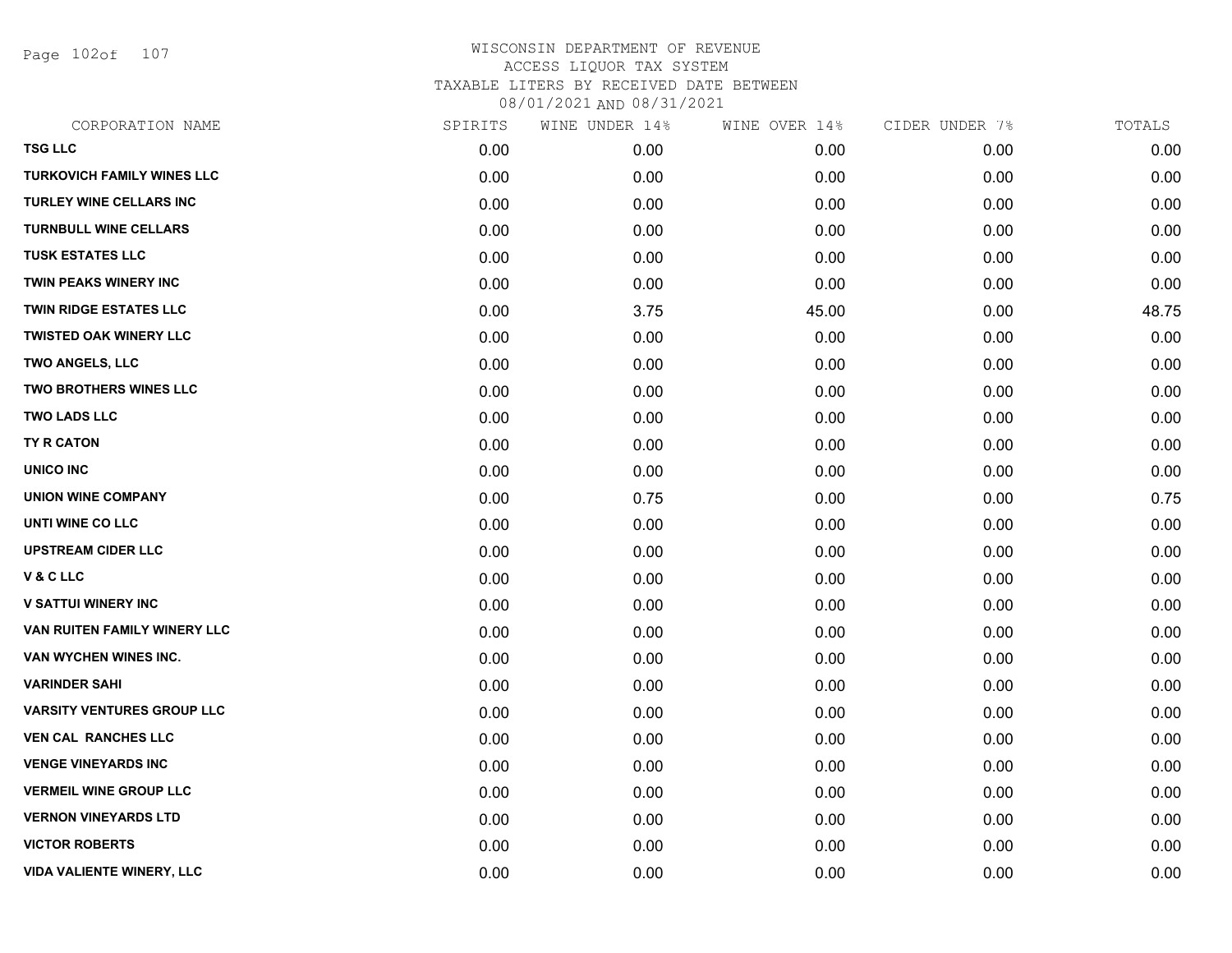Page 103of 107

| CORPORATION NAME                  | SPIRITS | WINE UNDER 14% | WINE OVER 14% | CIDER UNDER 7% | TOTALS |
|-----------------------------------|---------|----------------|---------------|----------------|--------|
| <b>VIGNETTE WINERY LLC</b>        | 0.00    | 0.00           | 0.00          | 0.00           | 0.00   |
| <b>VIKRE DISTILLERY LLC</b>       | 0.00    | 0.00           | 0.00          | 0.00           | 0.00   |
| <b>VILLA AMOROSA INC</b>          | 0.00    | 0.00           | 0.00          | 0.00           | 0.00   |
| <b>VILLA ENCINAL PARTNERS LP</b>  | 0.00    | 0.00           | 0.00          | 0.00           | 0.00   |
| <b>VILLA SAN JULIETTE INC</b>     | 0.00    | 0.00           | 0.00          | 0.00           | 0.00   |
| <b>VILLA TOSCANO INC</b>          | 0.00    | 0.00           | 0.00          | 0.00           | 0.00   |
| VIN DE ZO LLC                     | 0.00    | 0.00           | 0.00          | 0.00           | 0.00   |
| <b>VINA ROBLES INC</b>            | 0.00    | 0.00           | 0.00          | 0.00           | 0.00   |
| <b>VINCENT ARROYO WINERY INC</b>  | 0.00    | 0.00           | 0.00          | 0.00           | 0.00   |
| <b>VINE &amp; SUN LLC</b>         | 0.00    | 0.00           | 0.00          | 0.00           | 0.00   |
| <b>VINE CLIFF WINERY INC</b>      | 0.00    | 0.00           | 0.00          | 0.00           | 0.00   |
| <b>VINEBOX INC.</b>               | 0.00    | 0.00           | 0.00          | 0.00           | 0.00   |
| <b>VINEBURG LLC</b>               | 0.00    | 0.00           | 0.00          | 0.00           | 0.00   |
| VINES TO CELLAR, INC.             | 0.00    | 0.00           | 0.00          | 0.00           | 0.00   |
| <b>VINESSE LLC</b>                | 0.00    | 0.00           | 0.00          | 0.00           | 0.00   |
| <b>VINEYARD 29 LLC</b>            | 0.00    | 0.00           | 0.00          | 0.00           | 0.00   |
| <b>VIN-GO, LLC</b>                | 0.00    | 0.00           | 0.00          | 0.00           | 0.00   |
| <b>VINTAGE WINE ESTATES, INC.</b> | 0.00    | 0.00           | 0.00          | 0.00           | 0.00   |
| <b>VINTAGE WINE ESTATES, INC.</b> | 0.00    | 0.00           | 0.00          | 0.00           | 0.00   |
| <b>VINTAGE WINE ESTATES, INC.</b> | 0.00    | 0.00           | 0.00          | 0.00           | 0.00   |
| <b>VINTAGE WINE ESTATES, INC.</b> | 0.00    | 0.00           | 0.00          | 0.00           | 0.00   |
| <b>VINTAGE WINE ESTATES, INC.</b> | 0.00    | 0.00           | 0.00          | 0.00           | 0.00   |
| <b>VINTAGE WINE ESTATES, INC.</b> | 0.00    | 0.00           | 0.00          | 0.00           | 0.00   |
| <b>VINTAGE WINE ESTATES, INC.</b> | 0.00    | 0.00           | 0.00          | 0.00           | 0.00   |
| <b>VINTAGE WINE ESTATES, INC.</b> | 0.00    | 0.00           | 0.00          | 0.00           | 0.00   |
| <b>VINTAGE WINE ESTATES, INC.</b> | 0.00    | 0.00           | 0.00          | 0.00           | 0.00   |
| <b>VINTAGE WINE ESTATES, INC.</b> | 0.00    | 0.00           | 0.00          | 0.00           | 0.00   |
| <b>VINTAGE WINE ESTATES, INC.</b> | 0.00    | 0.00           | 0.00          | 0.00           | 0.00   |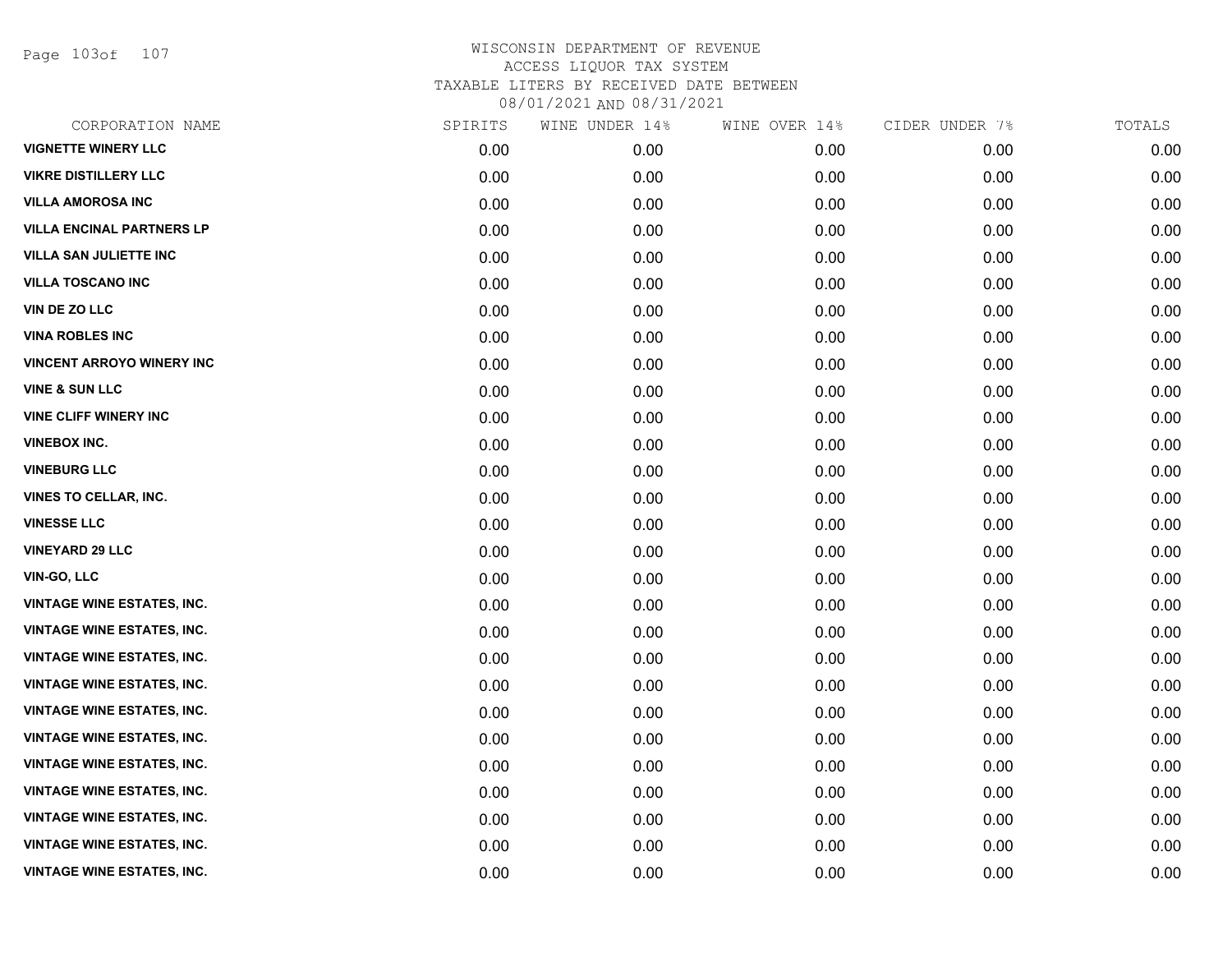Page 104of 107

| CORPORATION NAME                                   | SPIRITS | WINE UNDER 14% | WINE OVER 14% | CIDER UNDER 7% | TOTALS |
|----------------------------------------------------|---------|----------------|---------------|----------------|--------|
| <b>VINUM CELLARS INC</b>                           | 0.00    | 0.00           | 0.00          | 0.00           | 0.00   |
| <b>VITE GALLERON ASSETS CORP</b>                   | 0.00    | 0.00           | 0.00          | 0.00           | 0.00   |
| <b>VON KLAUS WINERY LLC</b>                        | 0.00    | 0.00           | 0.00          | 0.00           | 0.00   |
| VON STIEHL WINERY LTD.                             | 0.00    | 0.00           | 0.00          | 0.00           | 0.00   |
| W G BEST WEINKELLEREI INC                          | 0.00    | 0.00           | 0.00          | 0.00           | 0.00   |
| <b>W J DEUTSCH &amp; SONS LTD</b>                  | 0.00    | 0.00           | 0.00          | 0.00           | 0.00   |
| <b>W. HOGUE VINEYARDS</b>                          | 0.00    | 0.00           | 0.00          | 0.00           | 0.00   |
| <b>WAGNER WINERY LLC</b>                           | 0.00    | 0.00           | 0.00          | 0.00           | 0.00   |
| <b>WAITS-MAST FAMILY CELLARS LLC</b>               | 0.00    | 0.00           | 0.00          | 0.00           | 0.00   |
| <b>WALTER HANSEL WINERY &amp; VINEYARD LLC</b>     | 0.00    | 0.00           | 0.00          | 0.00           | 0.00   |
| <b>WARROOM VENTURES LLC</b>                        | 0.00    | 0.00           | 0.00          | 0.00           | 0.00   |
| <b>WASHINGTON VINTNERS LLC</b>                     | 0.00    | 0.00           | 0.00          | 0.00           | 0.00   |
| <b>WAYFARER LLC</b>                                | 0.00    | 0.00           | 0.00          | 0.00           | 0.00   |
| <b>WEIBEL INCORPORATED</b>                         | 0.00    | 0.00           | 0.00          | 0.00           | 0.00   |
| <b>WENTE BROS</b>                                  | 0.00    | 0.00           | 0.00          | 0.00           | 0.00   |
| <b>WEST COAST WINE PARTNERS LLC</b>                | 0.00    | 0.00           | 0.00          | 0.00           | 0.00   |
| <b>WEST PRAIRIE WINERY LLC</b>                     | 0.00    | 0.00           | 0.00          | 0.00           | 0.00   |
| <b>WESTFALL WINERY LLC</b>                         | 0.00    | 0.00           | 0.00          | 0.00           | 0.00   |
| <b>WESTPORT WINERY LLC</b>                         | 0.00    | 0.00           | 0.00          | 0.00           | 0.00   |
| <b>WESTSIDE WINERY INC</b>                         | 0.00    | 0.00           | 0.00          | 0.00           | 0.00   |
| <b>WHEELER WINERY INC</b>                          | 0.00    | 0.00           | 0.00          | 0.00           | 0.00   |
| <b>WHETSTONE WINE CELLARS LLC</b>                  | 0.00    | 9.00           | 27.00         | 0.00           | 36.00  |
| <b>WHISPERING BLUFFS VINEYARD &amp; WINERY LTD</b> | 0.00    | 0.00           | 0.00          | 0.00           | 0.00   |
| <b>WHITE BEAR SPIRITS LLC</b>                      | 0.00    | 0.00           | 0.00          | 0.00           | 0.00   |
| <b>WHITE OAK VINEYARDS &amp; WINERY LLC</b>        | 0.00    | 0.00           | 0.00          | 0.00           | 0.00   |
| WHITE WINTER WINERY INC                            | 0.00    | 0.00           | 0.00          | 0.00           | 0.00   |
| <b>WIENS CELLARS LLC</b>                           | 0.00    | 0.00           | 0.00          | 0.00           | 0.00   |
| <b>WILD EPITOME LLC</b>                            | 0.00    | 0.00           | 0.00          | 0.00           | 0.00   |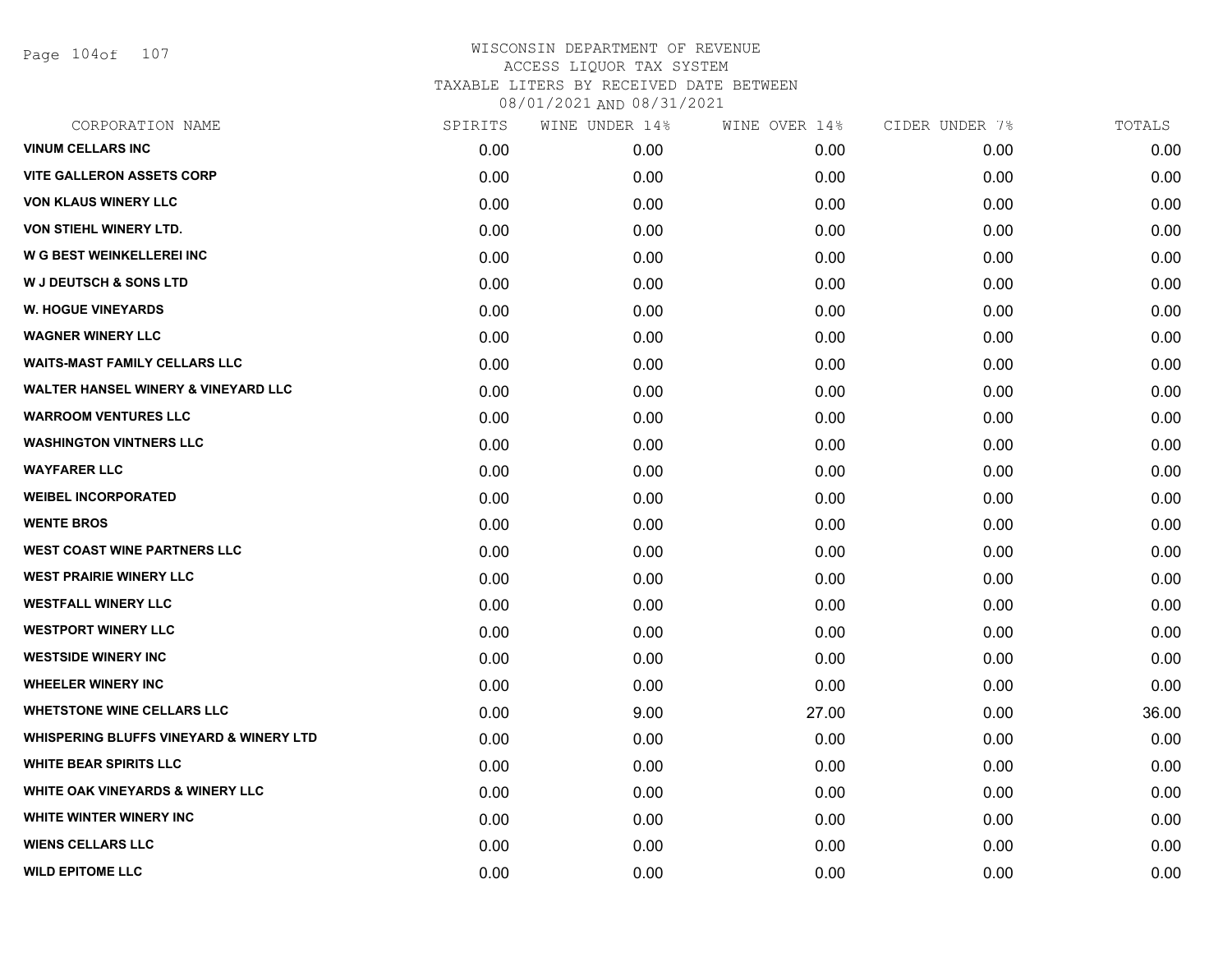Page 105of 107

| SPIRITS | WINE UNDER 14% | WINE OVER 14% | CIDER UNDER 7% | TOTALS |
|---------|----------------|---------------|----------------|--------|
| 0.00    | 0.00           | 0.00          | 0.00           | 0.00   |
| 0.00    | 0.00           | 0.00          | 0.00           | 0.00   |
| 0.00    | 0.00           | 0.00          | 0.00           | 0.00   |
| 0.00    | 0.00           | 0.00          | 0.00           | 0.00   |
| 0.00    | 0.00           | 0.00          | 0.00           | 0.00   |
| 0.00    | 0.00           | 0.00          | 0.00           | 0.00   |
| 0.00    | 0.00           | 0.00          | 0.00           | 0.00   |
| 0.00    | 0.00           | 0.00          | 0.00           | 0.00   |
| 0.00    | 0.00           | 0.00          | 0.00           | 0.00   |
| 0.00    | 0.00           | 0.00          | 0.00           | 0.00   |
| 0.00    | 0.00           | 0.00          | 0.00           | 0.00   |
| 0.00    | 0.00           | 0.00          | 0.00           | 0.00   |
| 0.00    | 0.00           | 0.00          | 0.00           | 0.00   |
| 0.00    | 0.00           | 0.00          | 0.00           | 0.00   |
| 0.00    | 0.00           | 0.00          | 0.00           | 0.00   |
| 0.00    | 0.00           | 0.00          | 0.00           | 0.00   |
| 0.00    | 0.00           | 0.00          | 0.00           | 0.00   |
| 0.00    | 0.00           | 0.00          | 0.00           | 0.00   |
| 0.00    | 0.00           | 0.00          | 0.00           | 0.00   |
| 0.00    | 0.00           | 0.00          | 0.00           | 0.00   |
| 0.00    | 0.00           | 0.00          | 0.00           | 0.00   |
| 0.00    | 0.00           | 0.00          | 0.00           | 0.00   |
| 0.00    | 0.00           | 0.00          | 0.00           | 0.00   |
| 0.00    | 0.00           | 0.00          | 0.00           | 0.00   |
| 0.00    | 0.00           | 0.00          | 0.00           | 0.00   |
| 0.00    | 0.00           | 0.00          | 0.00           | 0.00   |
| 0.00    | 0.00           | 0.00          | 0.00           | 0.00   |
| 0.00    | 0.00           | 0.00          | 0.00           | 0.00   |
|         |                |               |                |        |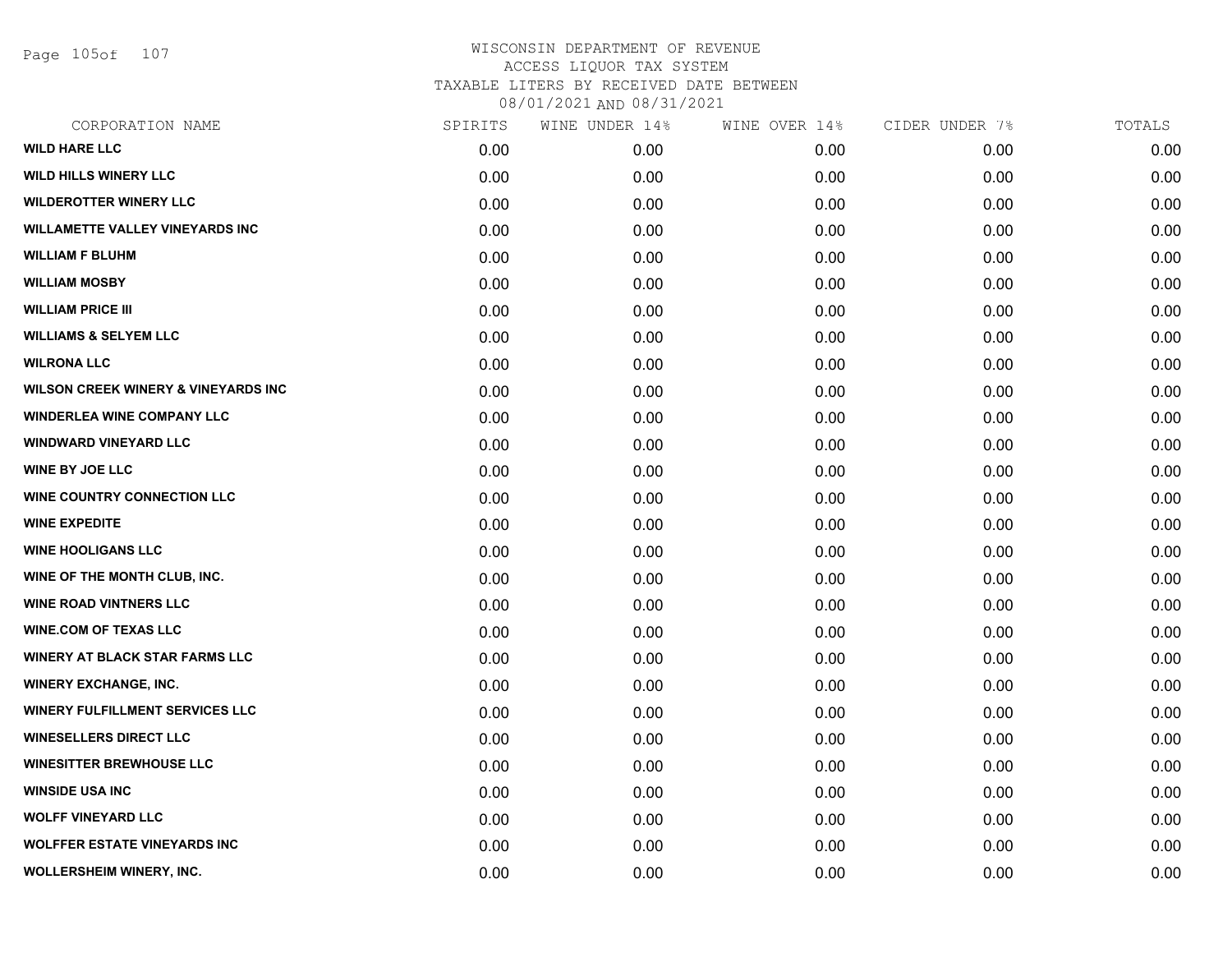Page 106of 107

| CORPORATION NAME                  | SPIRITS | WINE<br>UNDER 14% | WINE OVER 14% | CIDER UNDER 7% | TOTALS   |
|-----------------------------------|---------|-------------------|---------------|----------------|----------|
| <b>WOLLERSHEIM WINERY, INC.</b>   | 0.00    | 0.00              | 0.00          | 0.00           | 0.00     |
| <b>WOODWARD CANYON WINERY INC</b> | 0.00    | 0.00              | 0.00          | 0.00           | 0.00     |
| <b>WORLD OF WINE, LTD</b>         | 0.00    | 0.00              | 0.00          | 0.00           | 0.00     |
| <b>WYLIE-YOUNG, LLC</b>           | 0.00    | 0.00              | 0.00          | 0.00           | 0.00     |
| <b>YIANNIS CHOUTRIS</b>           | 0.00    | 0.00              | 0.00          | 0.00           | 0.00     |
| YORKVILLE CELLARS INC             | 0.00    | 0.00              | 0.00          | 0.00           | 0.00     |
| <b>ZD WINES LLC</b>               | 0.00    | 0.00              | 0.00          | 0.00           | 0.00     |
| <b>ZERO LINK MARKETS INC</b>      | 0.00    | 0.00              | 0.00          | 0.00           | 0.00     |
| TOTAL LITERS FOR 8/31/2021        | 0.00    | $-30.87$          | 2,858.51      | 43.50          | 2,871.14 |